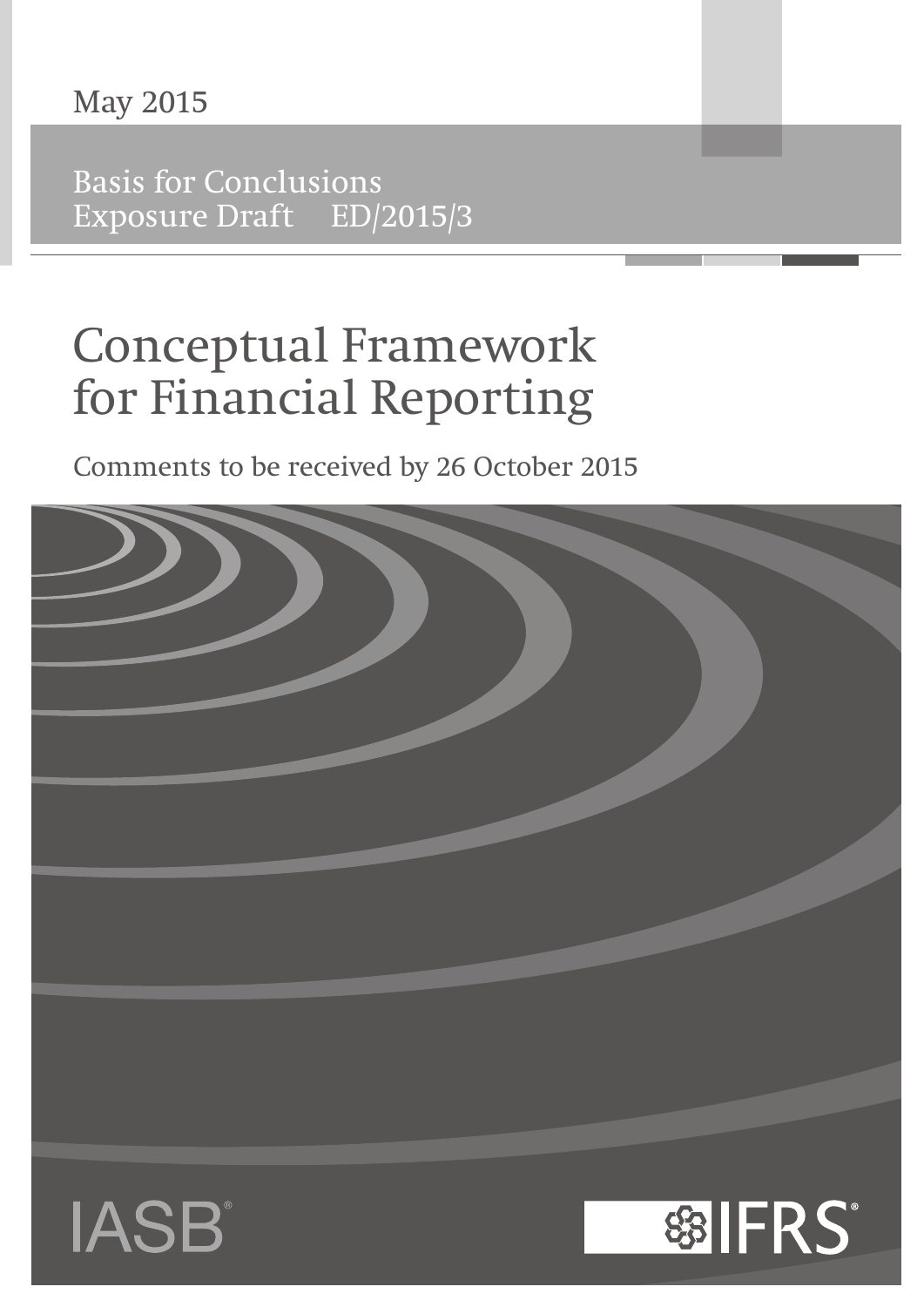**Basis for Conclusions on the Exposure Draft** *Conceptual Framework for Financial Reporting*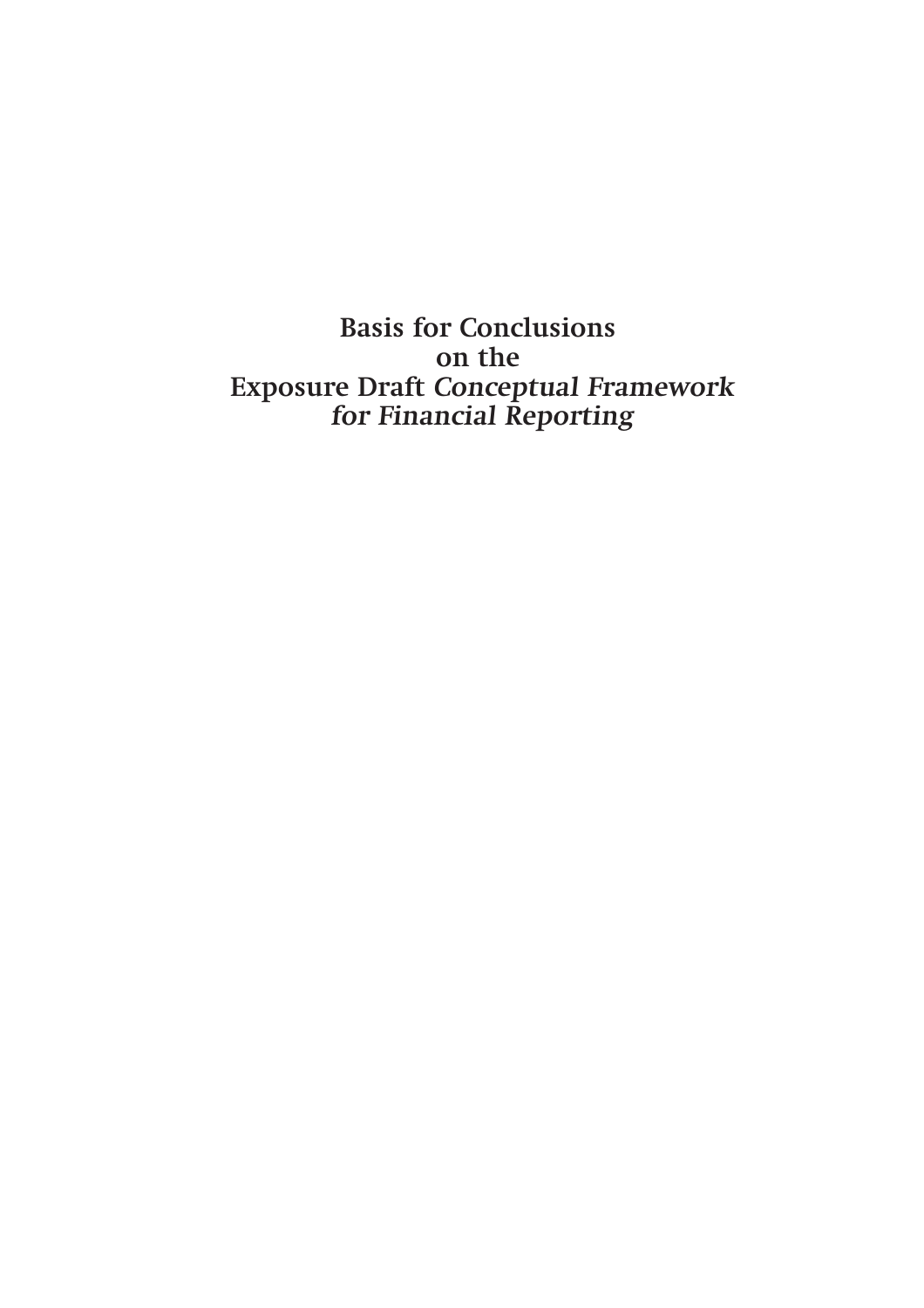This Basis for Conclusions accompanies the Exposure Draft *Conceptual Framework for Financial Reporting* (published May 2015; see separate booklet) and is published by the International Accounting Standards Board (IASB) for comment only. The proposals may be modified in the light of the comments received before being issued in final form. Comments need to be received by **26 October 2015** and should be submitted in writing to the address below, by email to commentletters@ifrs.org or electronically using our 'Comment on a proposal' page.

All comments will be on the public record and posted on our website unless the respondent requests confidentiality. Please see our website for details on this and how we use your personal data.

**Disclaimer:** the IASB, the IFRS Foundation, the authors and the publishers do not accept responsibility for any loss caused by acting or refraining from acting in reliance on the material in this publication, whether such loss is caused by negligence or otherwise.

International Financial Reporting Standards (including International Accounting Standards and SIC and IFRIC Interpretations), Exposure Drafts and other IASB and/or IFRS Foundation publications are copyright of the IFRS Foundation.

#### **Copyright © 2015 IFRS Foundation®**

ISBN for this part: 978-1-909704-83-1; ISBN for the set of two parts: 978-1-909704-81-7

**All rights reserved.** Copies of the Exposure Draft may only be made for the purpose of preparing comments to the IASB provided that such copies are for personal or internal use, are not sold or otherwise disseminated, acknowledge the IFRS Foundation's copyright and set out the IASB's address in full.

Except as permitted above no part of this publication may be translated, reprinted, reproduced or used in any form either in whole or in part or by any electronic, mechanical or other means, now known or hereafter invented, including photocopying and recording, or in any information storage and retrieval system, without prior permission in writing from the IFRS Foundation.

The approved text of International Financial Reporting Standards and other IASB publications is that published by the IASB in the English language. Copies may be obtained from the IFRS Foundation. Please address publications and copyright matters to:

IFRS Foundation Publications Department 30 Cannon Street, London EC4M 6XH, United Kingdom Tel: +44 (0)20 7332 2730 Fax: +44 (0)20 7332 2749 Email: publications@ifrs.org Web: www.ifrs.org



The IFRS Foundation logo/the IASB logo/the IFRS for SMEs logo/'Hexagon Device', 'IFRS Foundation', 'eIFRS', 'IASB', 'IFRS for SMEs', 'IAS', 'IASs', 'IFRIC', 'IFRS', 'IFRSs', 'SIC', 'International Accounting Standards' and 'International Financial Reporting Standards' are Trade Marks of the IFRS Foundation.

Further details of the Trade Marks, including details of countries where the Trade Marks are registered or applied for, are available from the IFRS Foundation on request.

The IFRS Foundation is a not-for-profit corporation under the General Corporation Law of the State of Delaware, USA and operates in England and Wales as an overseas company (Company number: FC023235) with its principal office as above.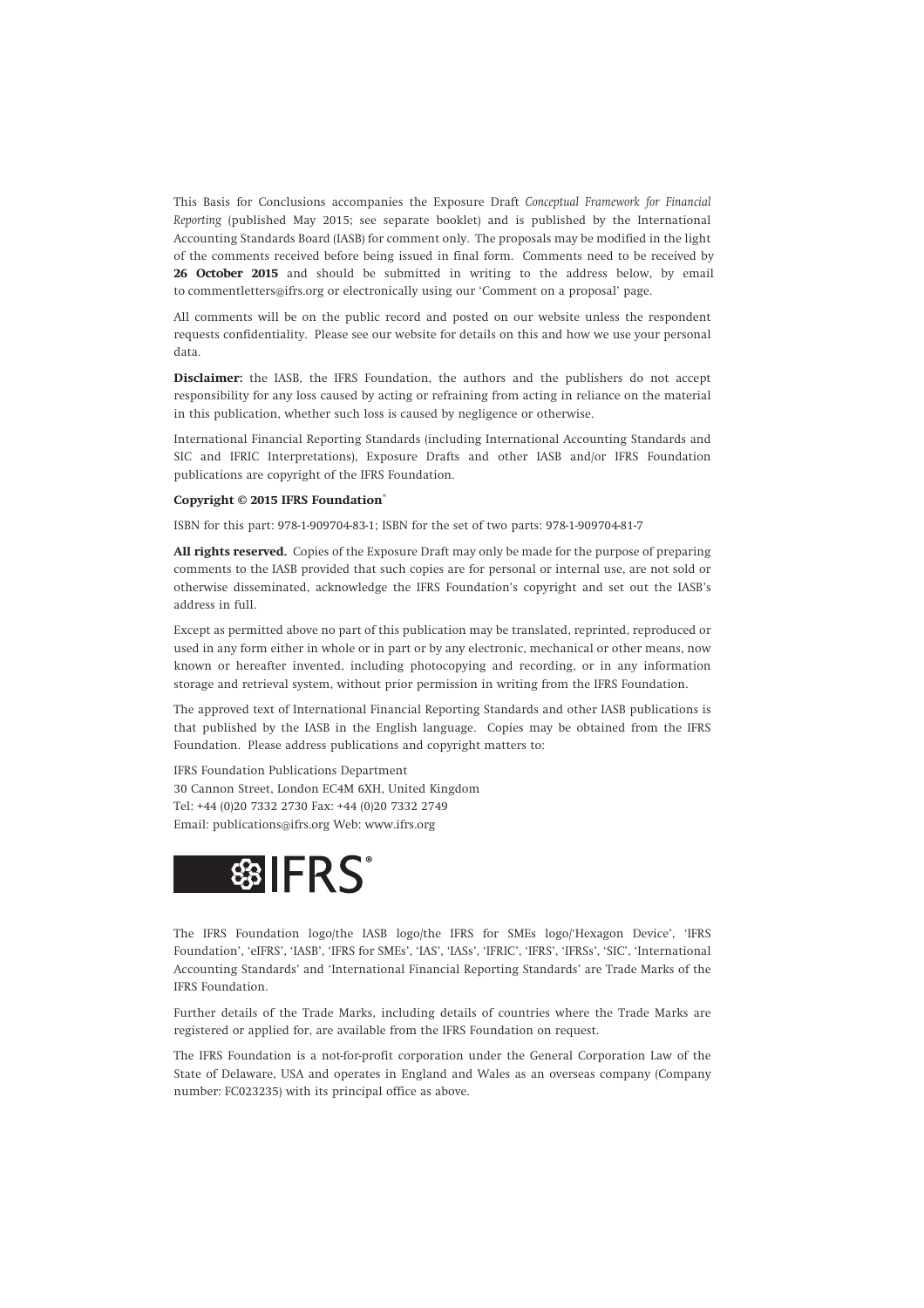# **CONTENTS**

|                                                                                                                                                                 | from paragraph                                         |
|-----------------------------------------------------------------------------------------------------------------------------------------------------------------|--------------------------------------------------------|
| Introduction                                                                                                                                                    | BCIN.1                                                 |
| <b>Background</b><br>History of the project<br>Approach to the project<br>The Discussion Paper                                                                  | BCIN.2<br>BCIN.3<br>BCIN.8<br><b>BCIN.12</b>           |
| Scope                                                                                                                                                           | <b>BCIN.22</b>                                         |
| <b>Business activities</b>                                                                                                                                      | <b>BCIN.28</b>                                         |
| Implications of long-term investment<br>Long-term investment as a business activity<br>Information needs of long-term investors<br>Role of accounting standards | <b>BCIN.35</b><br>BCIN.36<br>BCIN.39<br><b>BCIN.44</b> |
| <b>CHAPTER 1—THE OBJECTIVE OF GENERAL PURPOSE FINANCIAL</b><br><b>REPORTING</b>                                                                                 | <b>BC1.1</b>                                           |
| <b>Introduction</b>                                                                                                                                             | <b>BC1.1</b>                                           |
| <b>Stewardship</b>                                                                                                                                              | <b>BC1.6</b>                                           |
| <b>Primary users</b>                                                                                                                                            | <b>BC1.11</b>                                          |
| <b>CHAPTER 2—THE QUALITATIVE CHARACTERISTICS OF USEFUL FINANCIAL</b><br><b>INFORMATION</b>                                                                      | <b>BC2.1</b>                                           |
| <b>Prudence</b>                                                                                                                                                 | <b>BC2.1</b>                                           |
| Cautious prudence                                                                                                                                               | BC <sub>2.9</sub>                                      |
| Asymmetric prudence                                                                                                                                             | BC2.11                                                 |
| Link with other aspects of the 2010 Conceptual Framework                                                                                                        | BC2.16                                                 |
| Substance over form                                                                                                                                             | <b>BC2.18</b>                                          |
| <b>Reliability</b>                                                                                                                                              | <b>BC2.21</b>                                          |
| Understandability and complexity                                                                                                                                | <b>BC2.26</b>                                          |
| <b>Materiality</b>                                                                                                                                              | <b>BC2.28</b>                                          |
| Applying the fundamental qualitative characteristics                                                                                                            | <b>BC2.32</b>                                          |
| The cost constraint on useful financial reporting                                                                                                               | <b>BC2.33</b>                                          |
| <b>CHAPTER 3-FINANCIAL STATEMENTS AND THE REPORTING ENTITY</b>                                                                                                  | <b>BC3.1</b>                                           |
| The reporting entity<br>The reporting entity<br>Boundary of the reporting entity                                                                                | <b>BC3.5</b><br><b>BC3.8</b><br>BC3.10                 |
| <b>CHAPTER 4-THE ELEMENTS OF FINANCIAL STATEMENTS</b>                                                                                                           | <b>BC4.1</b>                                           |
| <b>Introduction</b>                                                                                                                                             | <b>BC4.1</b>                                           |
| Income and expenses defined in terms of changes in assets and liabilities                                                                                       | <b>BC4.2</b>                                           |
| Definitions-issues common to both assets and liabilities                                                                                                        | <b>BC4.4</b>                                           |
| Separate definition of an economic resource                                                                                                                     | <b>BC4.7</b>                                           |
| Deletion of the notion of an expected flow                                                                                                                      | BC4.11                                                 |
| Past event                                                                                                                                                      | <b>BC4.18</b>                                          |
| <b>Assets</b><br>Economic resources                                                                                                                             | <b>BC4.23</b><br>BC4.24                                |

 $3^{\circ}$ <sup>©</sup> IFRS Foundation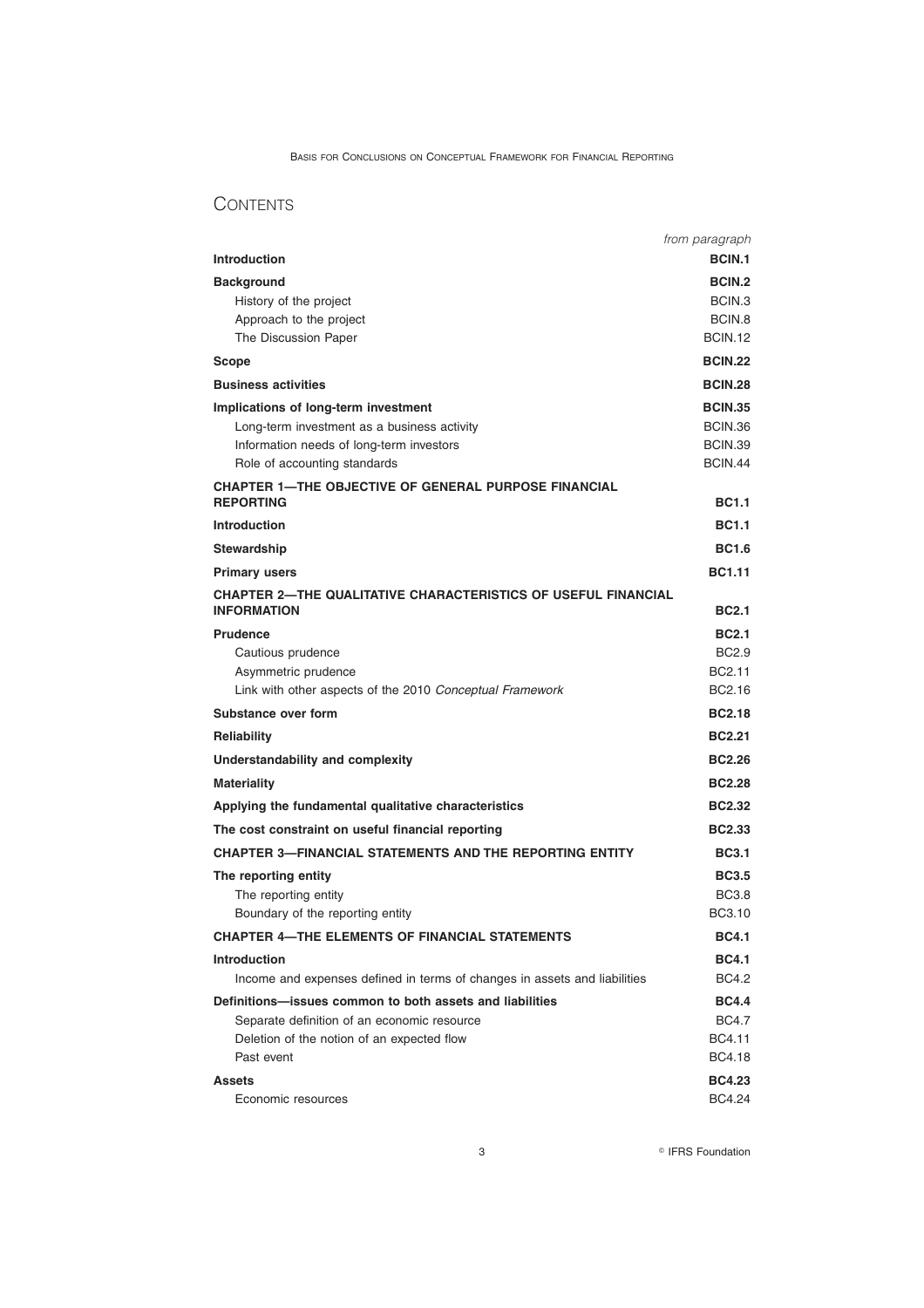| Focus on rights<br>Control                                                                                                                                                                      | BC4.29<br>BC4.40                                                                                                  |
|-------------------------------------------------------------------------------------------------------------------------------------------------------------------------------------------------|-------------------------------------------------------------------------------------------------------------------|
| <b>Liabilities</b><br>Present obligation<br>An obligation for one party is a right for another party<br>Other guidance on liabilities                                                           | <b>BC4.45</b><br><b>BC4.48</b><br><b>BC4.76</b><br>BC4.81                                                         |
| <b>Executory contracts</b>                                                                                                                                                                      | <b>BC4.82</b>                                                                                                     |
| <b>Equity</b>                                                                                                                                                                                   | <b>BC4.93</b>                                                                                                     |
| Income and expenses                                                                                                                                                                             | <b>BC4.104</b>                                                                                                    |
| Other possible elements                                                                                                                                                                         | <b>BC4.106</b>                                                                                                    |
| Reporting the substance of contractual rights and obligations                                                                                                                                   | BC4.111                                                                                                           |
| Unit of account                                                                                                                                                                                 | <b>BC4.112</b>                                                                                                    |
| <b>CHAPTER 5-RECOGNITION AND DERECOGNITION</b>                                                                                                                                                  | <b>BC5.1</b>                                                                                                      |
| <b>Recognition process</b>                                                                                                                                                                      | <b>BC5.1</b>                                                                                                      |
| <b>Recognition criteria</b><br><b>Existing requirements</b><br>Approach in the Discussion Paper<br>Responses to the Discussion Paper<br>Relevance<br>Faithful representation<br>Cost constraint | <b>BC5.5</b><br><b>BC5.5</b><br><b>BC5.11</b><br><b>BC5.13</b><br><b>BC5.22</b><br><b>BC5.46</b><br><b>BC5.48</b> |
| Derecognition                                                                                                                                                                                   | <b>BC5.49</b>                                                                                                     |
| Modification of contracts                                                                                                                                                                       | <b>BC5.59</b>                                                                                                     |
| <b>CHAPTER 6-MEASUREMENT</b>                                                                                                                                                                    | <b>BC6.1</b>                                                                                                      |
| Mixed measurement basis                                                                                                                                                                         | <b>BC6.7</b>                                                                                                      |
| Measurement bases and the information they provide<br><b>Historical cost</b><br>Current value<br>Cash-flow-based measurement techniques<br><b>Transaction costs</b>                             | <b>BC6.15</b><br><b>BC6.19</b><br>BC6.24<br>BC6.31<br>BC6.34                                                      |
| <b>Objective of measurement</b>                                                                                                                                                                 | <b>BC6.38</b>                                                                                                     |
| Factors to consider when selecting a measurement basis<br>Relevance<br>Faithful representation<br>Enhancing qualitative characteristics<br>Factors to consider on initial recognition           | <b>BC6.41</b><br>BC6.43<br>BC6.58<br>BC6.61<br>BC6.67                                                             |
| More than one relevant measurement basis                                                                                                                                                        | <b>BC6.68</b>                                                                                                     |
| <b>Measurement of equity</b>                                                                                                                                                                    | <b>BC6.69</b>                                                                                                     |
| <b>CHAPTER 7-PRESENTATION AND DISCLOSURE</b>                                                                                                                                                    | <b>BC7.1</b>                                                                                                      |
| <b>Introduction</b>                                                                                                                                                                             | <b>BC7.1</b>                                                                                                      |
| Objective and scope of financial statements<br>Information about risks<br>Forward-looking information                                                                                           | <b>BC7.4</b><br>BC7.11<br>BC7.13                                                                                  |

**Communist Execution 4** and 4 and 4 and 4 and 4 and 4 and 4 and 4 and 4 and 4 and 4 and 4 and 4 and 4 and 4 and 4 and 4 and 4 and 4 and 4 and 4 and 4 and 4 and 4 and 4 and 4 and 4 and 4 and 4 and 4 and 4 and 4 and 4 and 4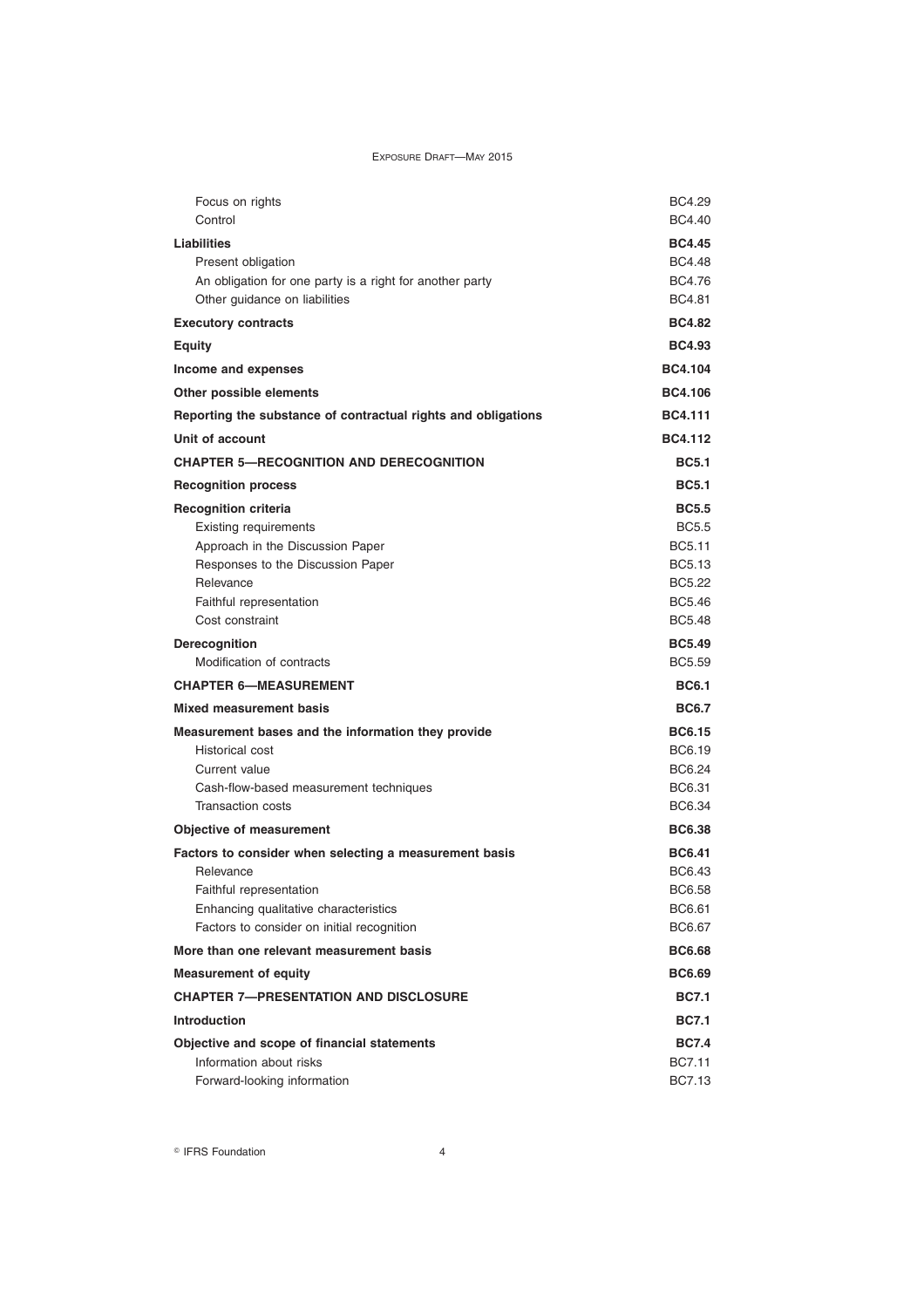| Presentation and disclosure as communication tools                    | <b>BC7.17</b>    |
|-----------------------------------------------------------------------|------------------|
| Financial statements in an electronic format                          | <b>BC7.23</b>    |
| Information about financial performance                               | <b>BC7.24</b>    |
| Terminology                                                           | <b>BC7.24</b>    |
| <b>Discussion Paper</b>                                               | BC7.26           |
| Feedback on the Discussion Paper                                      | <b>BC7.28</b>    |
| Approach to reporting financial performance                           | <b>BC7.33</b>    |
| Describing the statement of profit or loss                            | <b>BC7.38</b>    |
| Presumption of inclusion in the statement of profit or loss           | BC7.42           |
| Types of income and expenses                                          | <b>BC7.45</b>    |
| Use of more than one measurement basis                                | <b>BC7.49</b>    |
| Reclassifying items into the statement of profit or loss              | BC7.51           |
|                                                                       |                  |
| <b>CHAPTER 8-CONCEPTS OF CAPITAL AND CAPITAL MAINTENANCE</b>          | <b>BC8.1</b>     |
| EFFECTS OF PROPOSED CHANGES TO THE CONCEPTUAL FRAMEWORK               | BCE.1            |
| <b>Inconsistencies with existing Standards</b>                        | BCE <sub>2</sub> |
| Main inconsistencies                                                  | BCF.7            |
| Minor inconsistencies                                                 | <b>BCF.12</b>    |
| Existing inconsistencies                                              | <b>BCE.22</b>    |
| <b>TRANSITION AND EFFECTIVE DATE</b>                                  | <b>BCE.25</b>    |
| <b>APPENDIX</b><br>Basis for Conclusions on 2010 Conceptual Framework |                  |
| <b>ALTERNATIVE VIEWS</b>                                              | AV <sub>1</sub>  |

<sup>©</sup> IFRS Foundation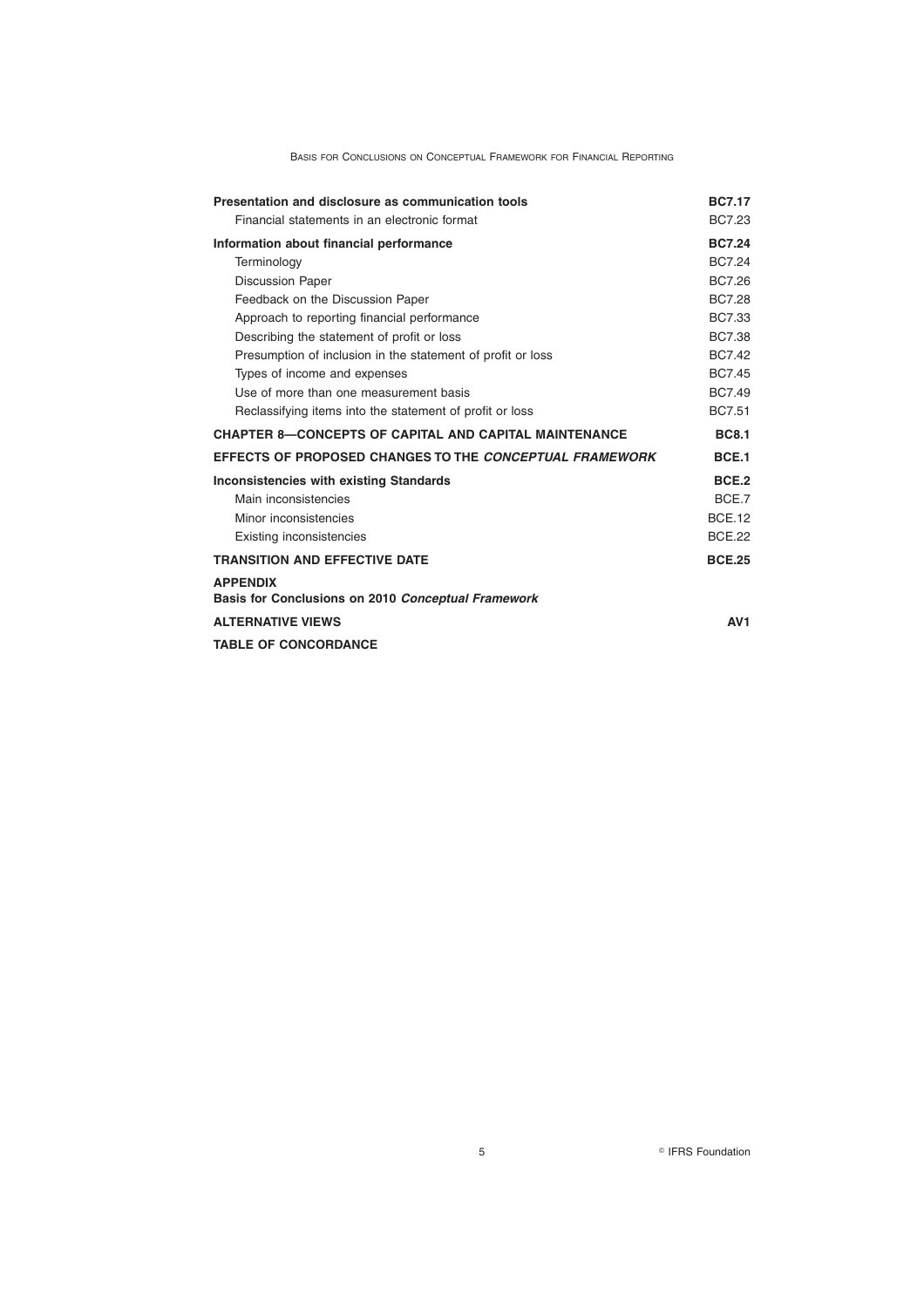# **Basis for Conclusions on the [draft]** *Conceptual Framework for Financial Reporting*

*This Basis for Conclusions accompanies, but is not part of, the proposed amendments.*

#### **Introduction**

BCIN.1 This Basis for Conclusions summarises the considerations of the International Accounting Standards Board (IASB) in reaching the conclusions described in the Exposure Draft *Conceptual Framework for Financial Reporting* (the 'Exposure Draft'). Individual IASB members gave greater weight to some factors than to others.

## **Background**

BCIN.2 The key motivations for the IASB in proposing change to the *Conceptual Framework for Financial Reporting* (the '*Conceptual Framework*') are set out in the Invitation to Comment on the Exposure Draft. The effects of the proposed changes (including transition provisions) are discussed in paragraphs BCE.1–BCE.31.

## **History of the project**

- BCIN.3 In 2004, the IASB and the US national standard-setter, the Financial Accounting Standards Board (FASB), started a joint project to revise their *Conceptual Frameworks*. In 2010, they issued two chapters of a revised *Conceptual Framework*. These chapters describe the objective of general purpose financial reporting and the qualitative characteristics of useful financial information. They came into effect as soon as they were published and now form part of the IASB's existing *Conceptual Framework*. Chapters 1 and 2 of the Exposure Draft are the chapters published in 2010, with some proposed modifications (see paragraphs BC1.1–BC2.33).
- BCIN.4 In addition to finalising those two chapters, the IASB and the FASB also:
	- (a) published a Discussion Paper and then an Exposure Draft on the concept of a reporting entity;
	- (b) discussed the definitions of the elements of financial statements; and
	- (c) discussed and held public round-table meetings about measurement concepts.
- BCIN.5 In 2010, the IASB and the FASB suspended work on the *Conceptual Framework* in order to concentrate on other projects on their agendas.
- BCIN.6 In 2012, following the public consultation on its agenda (the 'Agenda Consultation 2011'), the IASB restarted its *Conceptual Framework* project.
- BCIN.7 In July 2013, the IASB published a Discussion Paper *A Review of the Conceptual Framework for Financial Reporting* (the 'Discussion Paper'). Paragraphs BCIN.12–BCIN.21 discuss the responses to the Discussion Paper.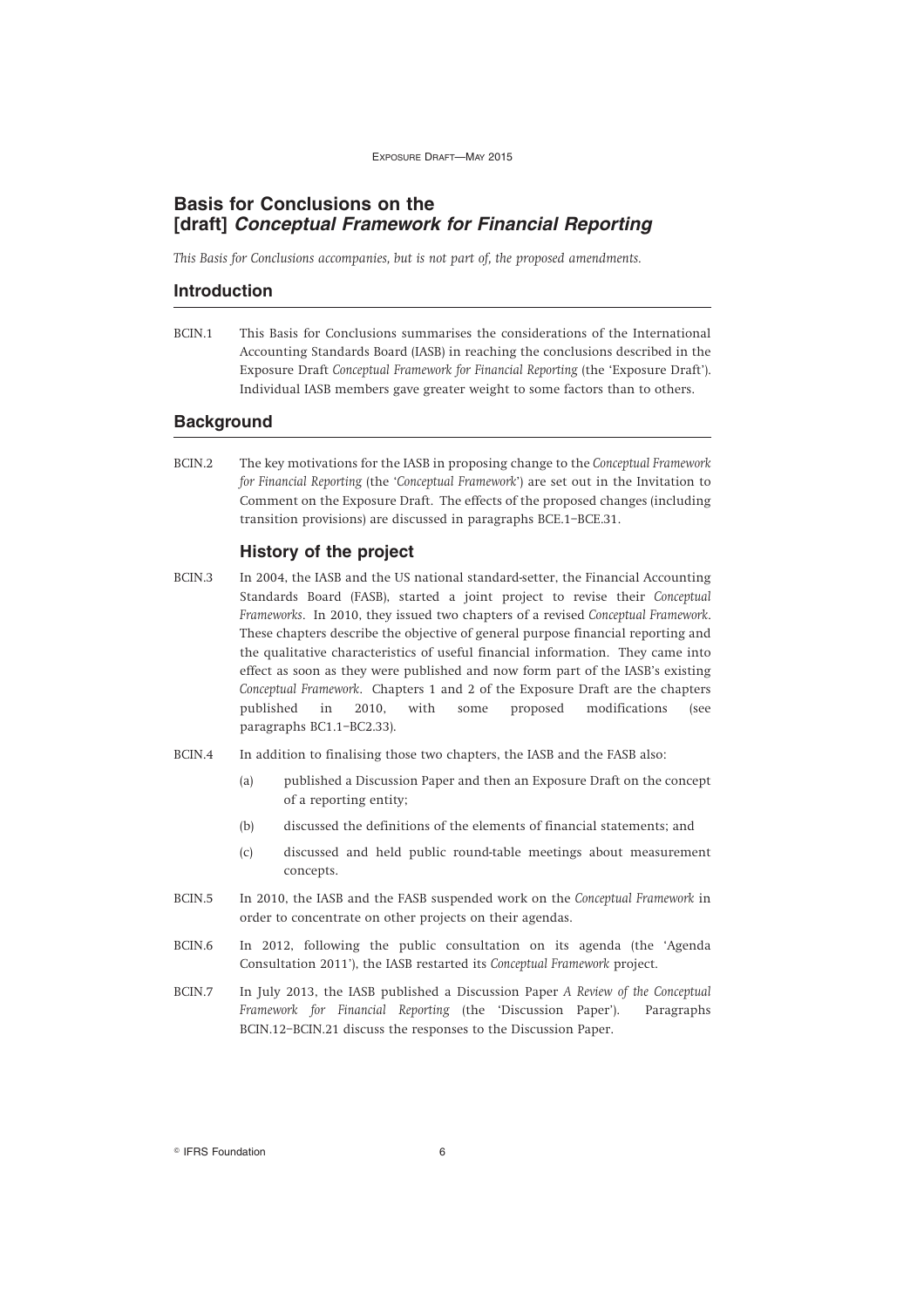## **Approach to the project**

- BCIN.8 Feedback received from the Agenda Consultation 2011 reinforced the importance of giving priority to this project. Consequently, the IASB decided that it should revise the *Conceptual Framework* without delay. To achieve this, the IASB is building on the existing *Conceptual Framework*—updating it, improving it and filling in gaps instead of fundamentally reconsidering all aspects of the *Conceptual Framework*.
- BCIN.9 Before 2010, the IASB and the FASB had planned to complete the project in eight separate phases. On restarting the project in 2012, the IASB decided not to continue with this phased approach and decided instead to develop a more complete set of proposals for a revised *Conceptual Framework*. The IASB believes that this approach enables it, and interested parties, to see more clearly the links between different aspects of the *Conceptual Framework*.
- BCIN.10 The IASB normally establishes a consultative group for major projects. The IASB is using the Accounting Standards Advisory Forum (ASAF) as its *Conceptual Framework* consultative group. The ASAF is an advisory group to the IASB, consisting of national accounting standard-setters and regional bodies with an interest in financial reporting. Although the IASB is no longer conducting this project as a bilateral joint project with the FASB, the ASAF provides the IASB with multilateral input from a broad range of national standard-setters, including the FASB. The IASB has considered discussions by the ASAF on the following topics related to the *Conceptual Framework*: prudence, stewardship, reliability, complexity, the definition of a liability, the presentation of financial performance, the implications of long-term investment and measurement.
- BCIN.11 The International Public Sector Accounting Standards Board (IPSASB) issued in October 2014 its *Conceptual Framework for General Purpose Financial Reporting by Public Sector Entities* (the 'IPSASB *Conceptual Framework*'). The IASB considered the key similarities and differences between the IPSASB *Conceptual Framework* and the proposals in the Exposure Draft. Some of the differences arise from the different characteristics of public and private sector entities—ie the public sector focus on delivering services to citizens and others whereas the private sector focus on generating cash flows. For other differences, the IASB has rejected alternatives similar to those included in the IPSASB *Conceptual Framework*. An overview of the differences is available in Agenda Paper 10C for the November 2014 IASB meeting which can be found on the IASB's website: www.ifrs.org.

#### **The Discussion Paper**

- BCIN.12 The six--month comment period for the Discussion Paper ended in January 2014. The IASB received over 220 comment letters. In addition, IASB members and staff conducted over 140 outreach meetings, including:
	- (a) round-table meetings in London, Toronto, São Paolo and Tokyo.
	- (b) outreach meetings organised by local standard-setters in Asia, Australia, Europe, Latin America, North America and South Africa.
	- (c) discussions with formal advisory bodies to the IASB (the IFRS Advisory Council, the ASAF, the Capital Markets Advisory Committee and the Global Preparers Forum).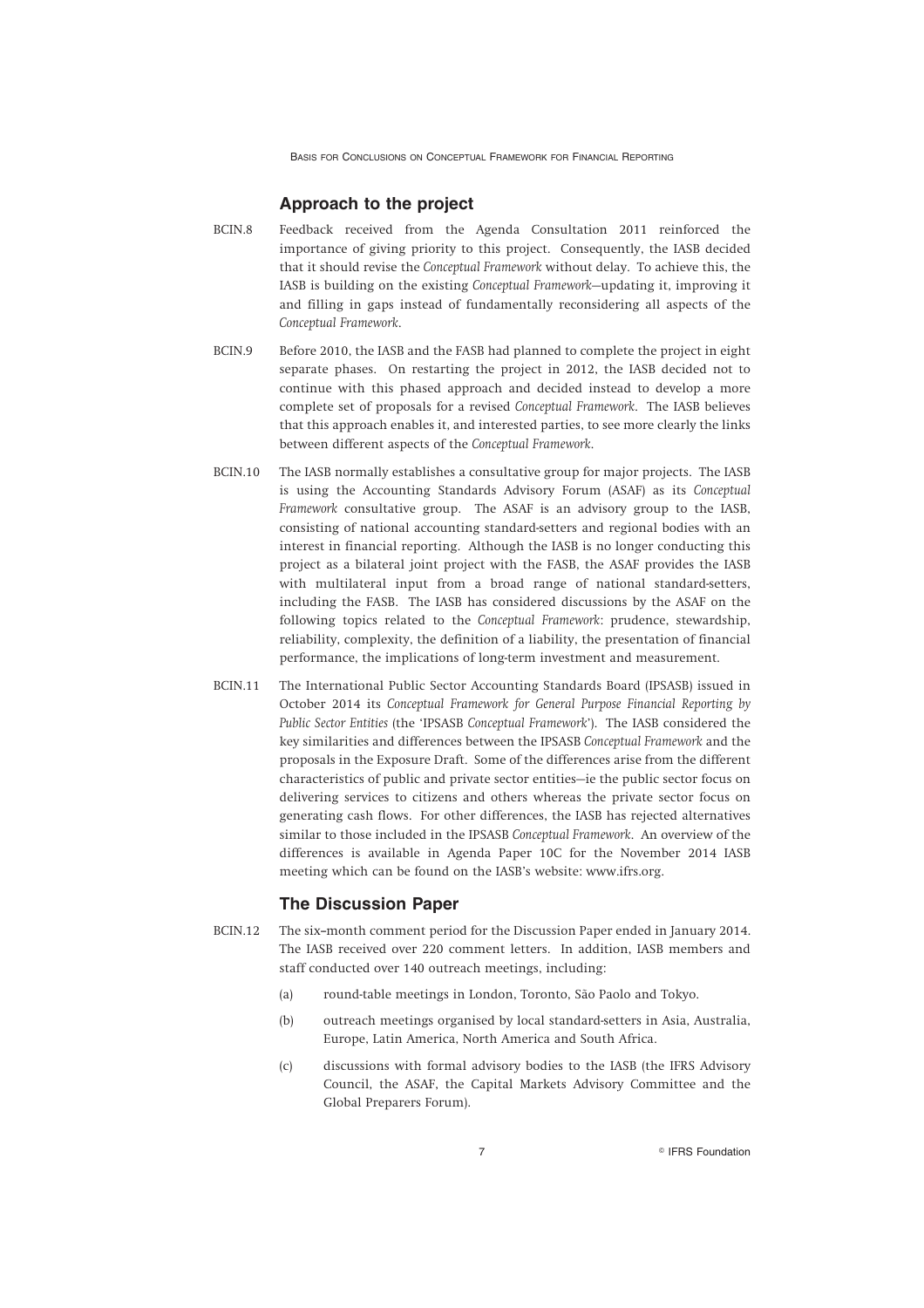- (d) conducted targeted outreach with users of financial statements to discuss topics that are most directly relevant to them. Those discussions focused on the distinction between liabilities and equity, the presentation of profit or loss and other comprehensive income, measurement and issues relating to prudence, reliability and stewardship.
- BCIN.13 Nearly all of those who commented on the Discussion Paper supported the decision to update the *Conceptual Framework*. Many expressed the view that a complete, clear and up-to-date *Conceptual Framework* is necessary for the effective development of Standards.
- BCIN.14 Some respondents to the Discussion Paper supported the IASB's decision to set a tight timetable for the project, agreeing that this important project should be completed without delay. However, many of those who commented expressed the view that the IASB should spend more time developing robust concepts. A few respondents suggested a phased approach, completing some sections (for example, the definitions of assets, liabilities, equity, income and expenses) in line with the original timetable and undertaking further research on other areas (for example, measurement).
- BCIN.15 Because of the concerns about the existing *Conceptual Framework* (see the Summary and Invitation to Comment on the Exposure Draft) and its importance in developing future Standards, the IASB still believes that significant improvements to the existing *Conceptual Framework* should be completed on a timely basis. Hence, the IASB aims to complete the revisions to the *Conceptual Framework* in 2016. To meet this tight but achievable deadline, the IASB is focusing on those changes that will provide clear and significant improvements to the existing *Conceptual Framework*.
- BCIN.16 Most respondents to the Discussion Paper expressed support for the IASB's approach to the project and in particular the decisions:
	- (a) not to adopt a phased approach to the project; and
	- (b) to focus on updating, improving and filling in gaps instead of fundamentally reconsidering all aspects of the *Conceptual Framework*.

Accordingly, the IASB has continued with this approach.

- BCIN.17 Some respondents expressed the view that the Discussion Paper was underdeveloped in some areas, for example, the sections on measurement and presentation and disclosure (particularly the presentation of financial performance). The relevant sections of this Basis for Conclusions discuss how the IASB has sought to address these concerns.
- BCIN.18 Some respondents expressed the view that the Discussion Paper was not sufficiently aspirational, because in some areas it described the judgements that the IASB will need to make when setting Standards and, in their view, did not examine fundamental concepts. The IASB is of the view that the *Conceptual Framework* should be a practical tool that will help it to develop Standards. A *Conceptual Framework* would not fulfil this role if it merely described concepts

**Communist Execution 8 and Series 3 and Series 8 and Series 8 and Series 8 and Series 8 and Series 8 and Series 8 and Series 8 and Series 8 and Series 8 and Series 8 and Series 8 and Series 8 and Series 8 and Series 8 and**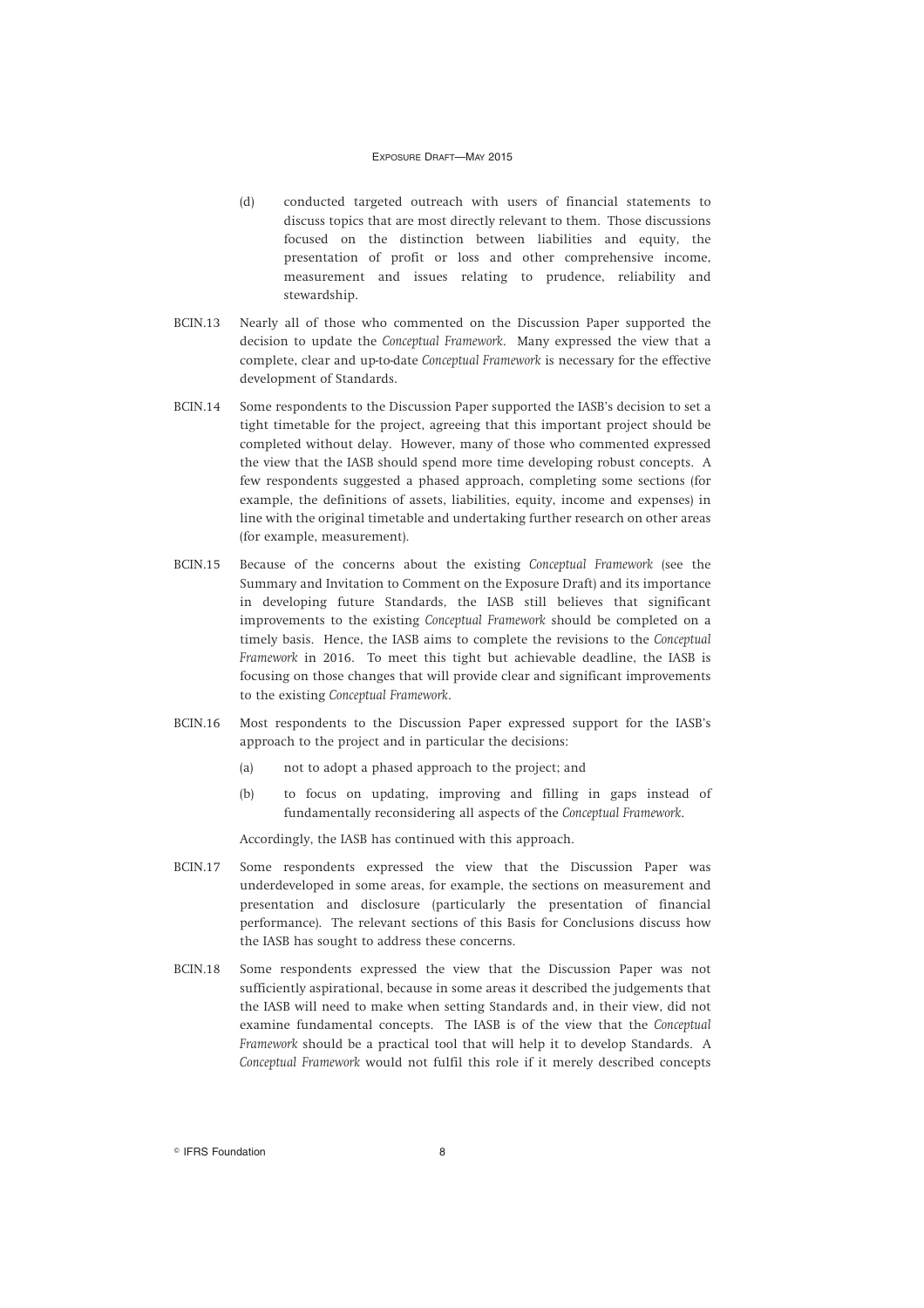simplistically without explaining the factors that the IASB needs to consider in making judgements when the concepts do not lead to a single answer, or when they lead to conflicting answers.

- BCIN.19 Some respondents stated that the Discussion Paper appeared, in places, to aim to justify existing practice or to justify recent standard-setting decisions by the IASB. That was not the aim of the Discussion Paper and it is not the aim of the Exposure Draft. However, some concepts in recent Standards-level projects reflect the IASB's most developed thinking on these matters, and that thinking also flows into the proposals in the Exposure Draft.
- BCIN.20 Some respondents stated that the Discussion Paper included too much Standards-level detail. In developing the Exposure Draft the IASB has sought to strike a balance between providing high level concepts and providing enough detail for the *Conceptual Framework* to be useful to the IASB and others.
- BCIN.21 Respondents' comments on particular areas of the Discussion Paper are discussed in the relevant sections of this Basis for Conclusions.

## **Scope**

- BCIN.22 Although Chapter 1 describes the objective of financial reporting, most chapters in the Exposure Draft focus on the information provided in financial statements. They do not address other forms of financial reports such as management commentary, interim financial reports, press releases and supplementary material provided for analysis.<sup>1</sup> This reflects the fact that financial statements are a central part of financial reporting and most issues that the IASB addresses involve financial statements. Moreover, addressing other forms of financial reports would have substantially lengthened the time needed to complete the project, thus delaying the improvements it will bring. A few respondents to the Discussion Paper objected to this approach, but most of those who commented on this issue agreed that the *Conceptual Framework* should focus only on financial statements.
- BCIN.23 The IASB considers that concepts relating to the equity method of accounting, and the translation of amounts denominated in foreign currency, would be best dealt with if the IASB were to carry out projects to consider revising Standards on these topics. As part of its research programme, the IASB is at present gathering evidence to help it assess whether to take on projects on these topics.<sup>2</sup> Consequently, the Exposure Draft does not address them. The absence of a discussion on these topics is not intended to imply any particular approach to them.
- BCIN.24 The existing discussion of capital maintenance is included in the Exposure Draft substantially unchanged (see paragraph BC8.1) and current cost is not discussed in detail as a possible basis for measurement (see paragraph BC6.23). The IASB would consider revising the *Conceptual Framework* discussion of capital

<sup>1</sup> Other Frameworks such as the one developed by the International Integrated Reporting Council discuss other sources of useful information for investors.

<sup>2</sup> For the IASB to add a project to its active agenda, a formal agenda decision would be required.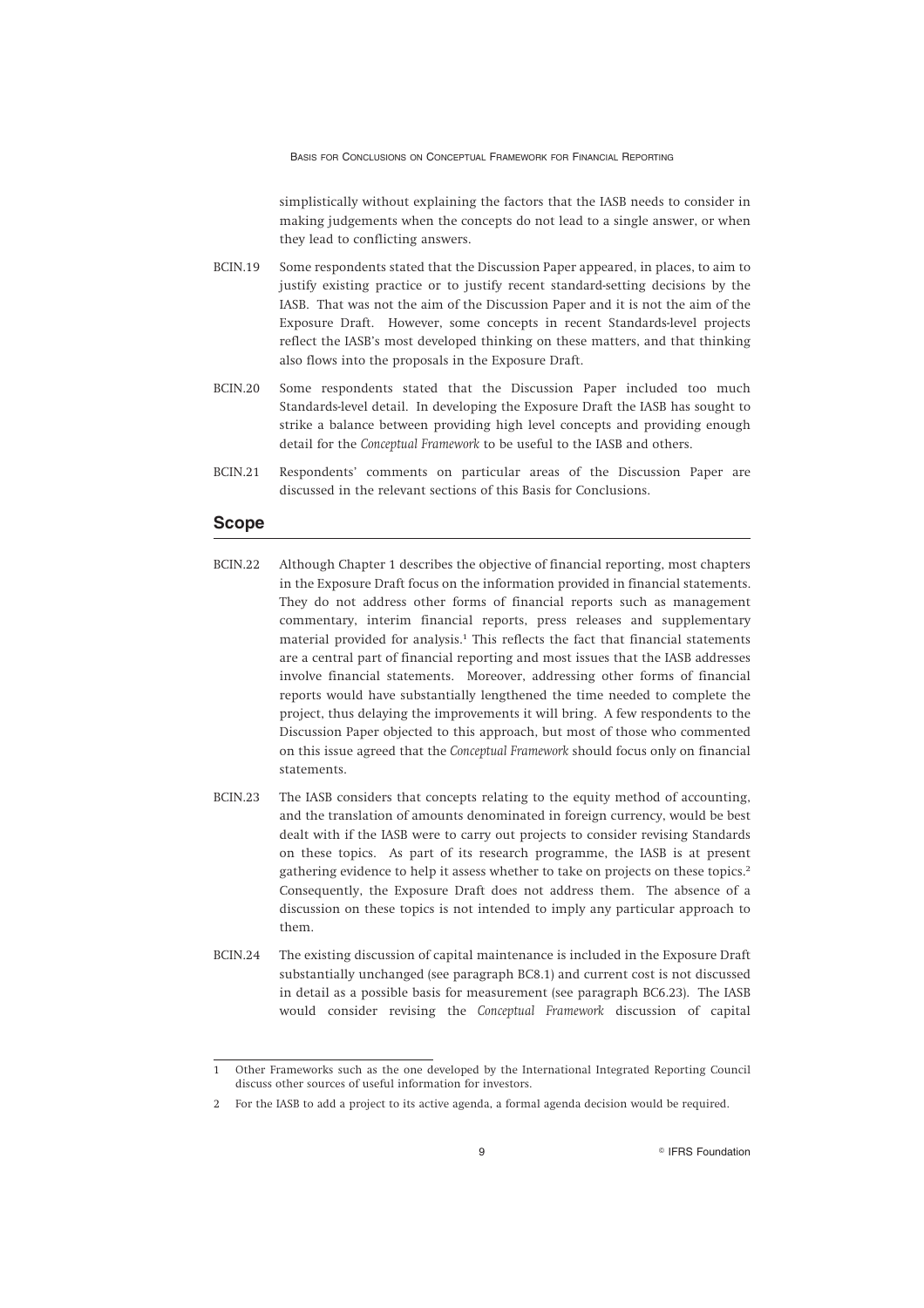maintenance and expanding the discussion of current cost if it were to carry out future work on accounting for high inflation. No such work is currently planned.

- BCIN.25 The Discussion Paper included suggestions on how to distinguish between liabilities and equity. However, some responses to those suggestions raised concerns about the usefulness of the resulting accounting for particular types of claims. Consequently, the IASB decided to further explore how to distinguish between liabilities and equity in its Financial Instruments with Characteristics of Equity research project, so as not to delay other much-needed improvements to the *Conceptual Framework*. Hence, the Exposure Draft does not propose changes to the distinction between liabilities and equity (see paragraphs BC4.93–BC4.103).
- BCIN.26 A number of co-operatives suggested that to deal with their special features, the IASB should develop specific guidance in the *Conceptual Framework*, in particular on the distinction between liabilities and equity. That distinction is now being considered in the research project mentioned in paragraph BCIN.25. Furthermore, the IASB considers that the *Conceptual Framework* should provide concepts with general application and should not provide different or additional concepts for application to particular types of organisations, such as co-operatives.
- BCIN.27 The *International Financial Reporting Standard for Small and Medium-sized Entities* (the '*IFRS for SMEs*') includes a section on the concepts and basic principles underlying the financial statements of small and medium-sized entities. That section is based on the existing *Conceptual Framework*. The IASB will consider whether it should amend this section of the *IFRS for SMEs* at a future review of the *IFRS for SMEs*, after it has finalised the revised *Conceptual Framework*.

## **Business activities**

- BCIN.28 The Discussion Paper expressed the view that financial statements can be made more relevant if the IASB considers, when it develops or revises particular Standards, how an entity conducts its business activities. It noted that this factor may affect measurement and presentation and disclosure, including whether to include items of income and expenses in profit or loss or in other comprehensive income.
- BCIN.29 Most respondents to the Discussion Paper agreed with those comments on business activities. Some also thought that the IASB should define and use the term 'business model' as the label for an overarching concept to be employed throughout the *Conceptual Framework*.
- BCIN.30 Other respondents disagreed that the IASB should place emphasis on the business model. They suggested that referring to the business model could introduce management bias into financial reporting. They advocated a more objective basis to achieve a faithful representation of assets and liabilities, in which neither management's intentions nor the reporting entity's business

**Communist Execution** 10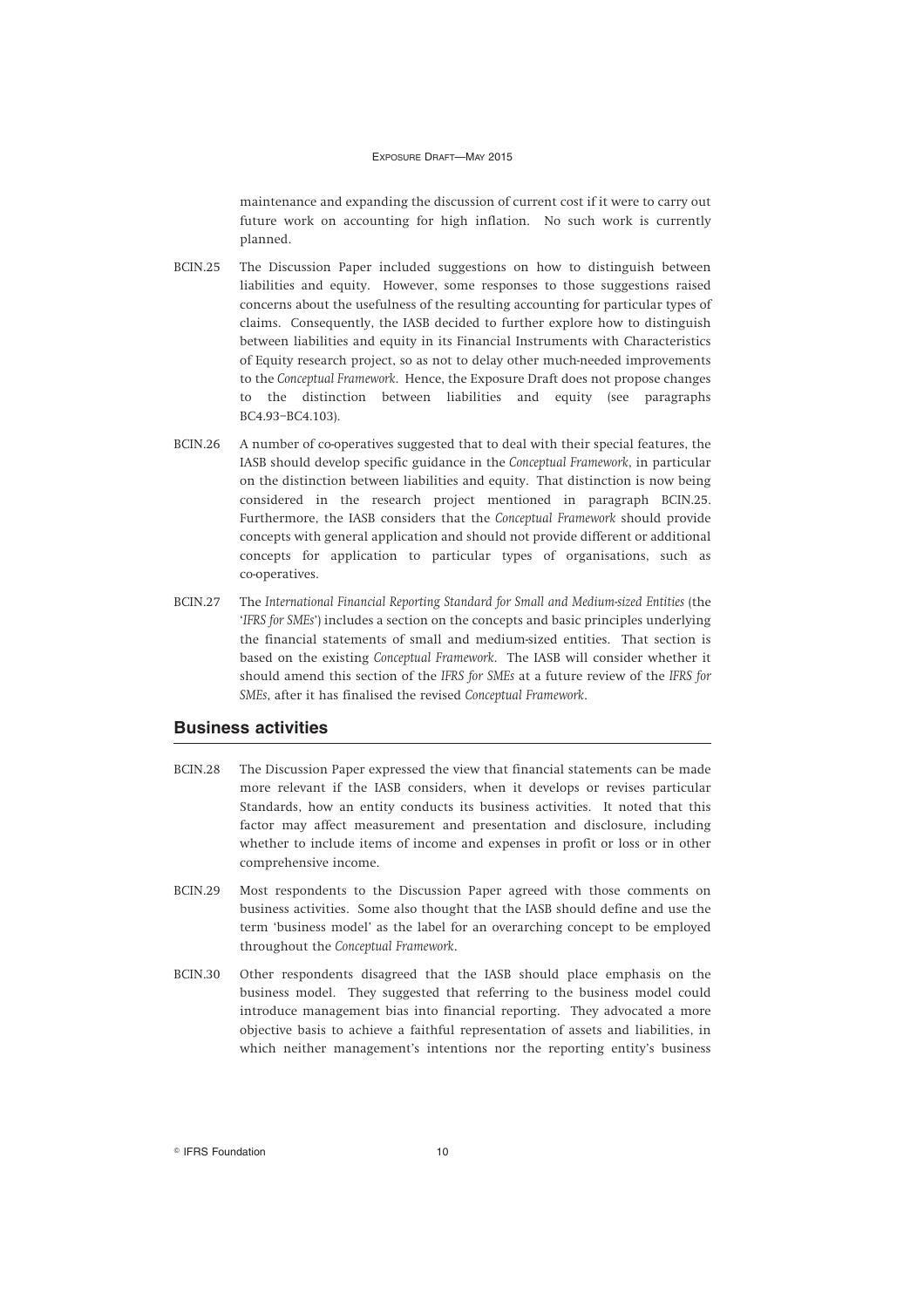model affect the measurement of assets or liabilities. In their view, objective measures of assets and liabilities would show clearly the outcome of the reporting entity's business model.

- BCIN.31 Some respondents noted that the term 'business model' is used with different meanings by various organisations, such as the International Integrated Reporting Council, the Enhanced Disclosure Task Force of the Financial Stability Board, the European Financial Reporting Advisory Group and various regulators. They warned that the IASB might cause confusion if it were to use that term with a different meaning. Hence, the IASB has not used that term in the Exposure Draft.
- BCIN.32 In addition, the IASB concluded that the nature of an entity's business activities plays different roles in different aspects of financial reporting.
- BCIN.33 Accordingly, the Exposure Draft does not include a general discussion of the role played in financial reporting by how an entity conducts its business activities. Instead, it discusses how that factor affects:
	- (a) the unit of account (see paragraph 4.62(a)(iii));
	- (b) the selection of a measurement basis for an asset or a liability and related income and expenses (see paragraph 6.54(a)); and
	- (c) presentation and disclosure, including whether to include items of income and expenses in other comprehensive income (see paragraphs 6.76–6.77, 7.10 and 7.19).
- BCIN.34 Some respondents thought that how an entity conducts its business activities would also affect the distinction between liabilities and equity and the recognition of assets and liabilities. The IASB did not identify any situations in which consideration of an entity's business activities would be relevant to the recognition of assets and liabilities. As discussed in paragraph BCIN.25, the IASB is performing further research on the distinction between liabilities and equity.

## **Implications of long-term investment**

- BCIN.35 Long-term investment, and long-term financing, is a subject that has attracted a great deal of attention from governments in recent years. Governments have indicated that encouraging long-term investment is one important tool to promote economic growth. Consequently, when developing the Exposure Draft, the IASB considered whether the *Conceptual Framework* will provide the IASB with sufficient and appropriate tools to enable it to consider the following questions when developing new Standards:
	- (a) Does the time horizon for investments by a reporting entity have any implications for standard-setting decisions (see paragraphs BCIN.36–BCIN.38)?
	- (b) Do long-term investors in a reporting entity need different information from short-term investors (see paragraphs BCIN.39–BCIN.43)?

Paragraph BCIN.44 comments on the role of accounting standards in relation to promoting long-term investment.

<sup>©</sup> IFRS Foundation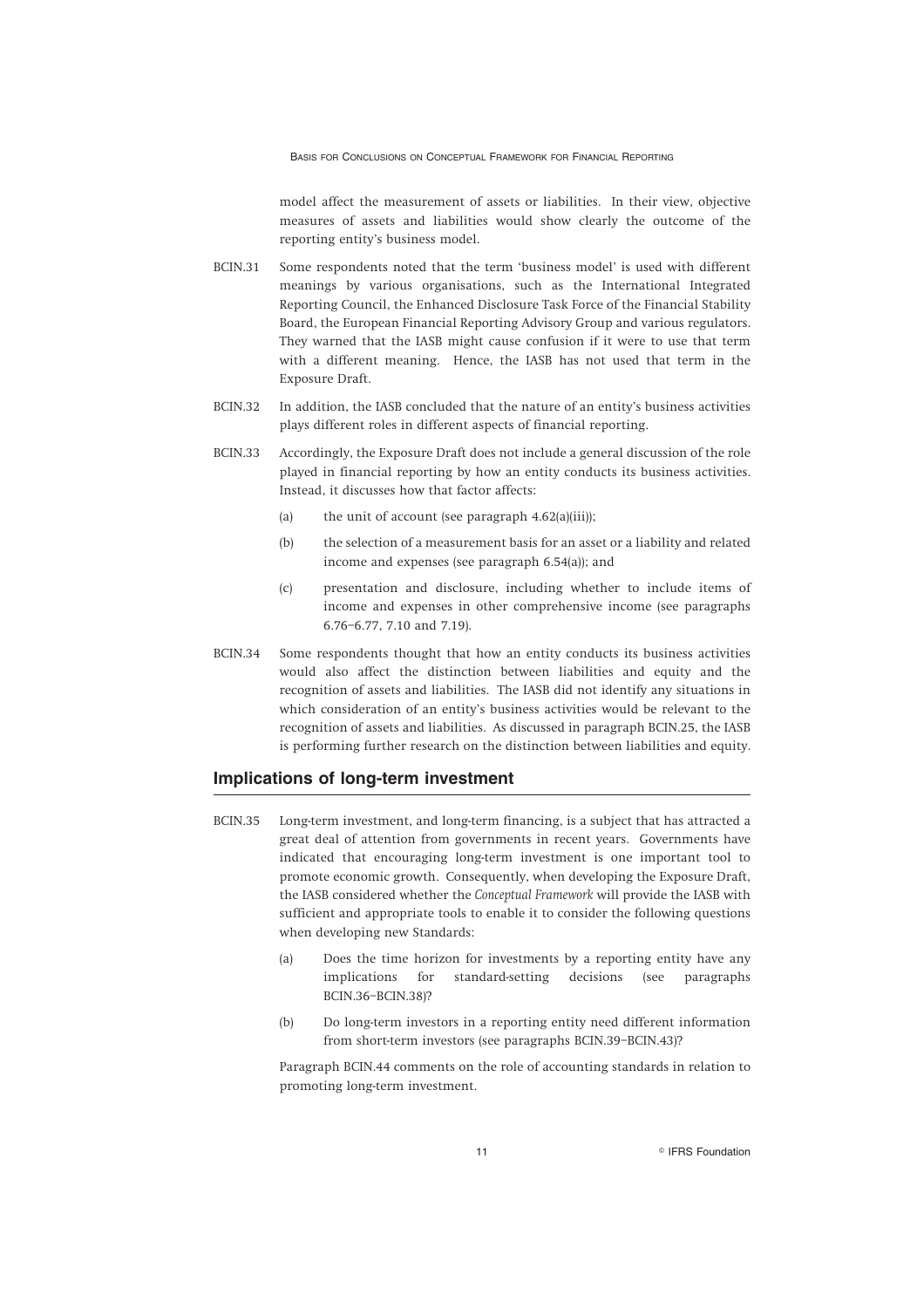#### **Long-term investment as a business activity**

- BCIN.36 Some have suggested that the IASB should identify long-term investment as a particular type of business activity (or business model), and develop specific measurement and presentation and disclosure requirements for entities conducting that business activity. Some commentators expressing those views have suggested that:
	- (a) entities should not use current value measurements for their long-term investments (and for their liabilities). They should use either cost-based measurements or measurements updated using long-term estimates and determine any impairment loss by using an entity-specific measure (such as value in use), instead of a market-based measure (such as fair value).
	- (b) if current value measurements are used, remeasurements should be reported in other comprehensive income (OCI), instead of in the statement of profit or loss. Furthermore, on disposal, the total gain or loss should be reclassified ('recycled') at that date from the accumulated OCI to the statement of profit or loss.
- BCIN.37 The Exposure Draft proposes that one factor to be considered when selecting a measurement basis for an asset or a liability (and related income and expenses) is how the asset or the liability contributes to future cash flows. This depends, in part, on the nature of the business activities being conducted. This factor would also be considered in determining whether income and expenses should be included in OCI. The IASB concluded that the discussion on this factor in the Exposure Draft provides sufficient tools to enable the IASB to make appropriate standard-setting decisions if future projects consider:
	- (a) how to measure the long-term investments (or liabilities) of entities whose business activities include long-term investment; or
	- (b) whether such entities should include changes in the carrying amount of those investments (or liabilities) in the statement of profit or loss or in OCI.<sup>3</sup>
- BCIN.38 For the following reasons, the IASB proposes that the *Conceptual Framework* should not refer explicitly to the business activity of long-term investment:
	- (a) referring explicitly to any particular business activity would, inappropriately, embed Standards-level detail in the *Conceptual Framework*.
	- (b) the *Conceptual Framework* does not refer to any other particular business activity. It is not obvious why it should refer to this one.

# **Information needs of long-term investors**

BCIN.39 Some commentators have suggested that the *Conceptual Framework* should emphasise the information needs of long-term investors, and that their

**Communist Execution** 12

<sup>3</sup> The IASB has no current project to consider how such entities should measure their long-term investments or their liabilities (other than insurance contract liabilities), nor any project to consider whether they should include remeasurements in the statement of profit or loss or in other comprehensive income (OCI).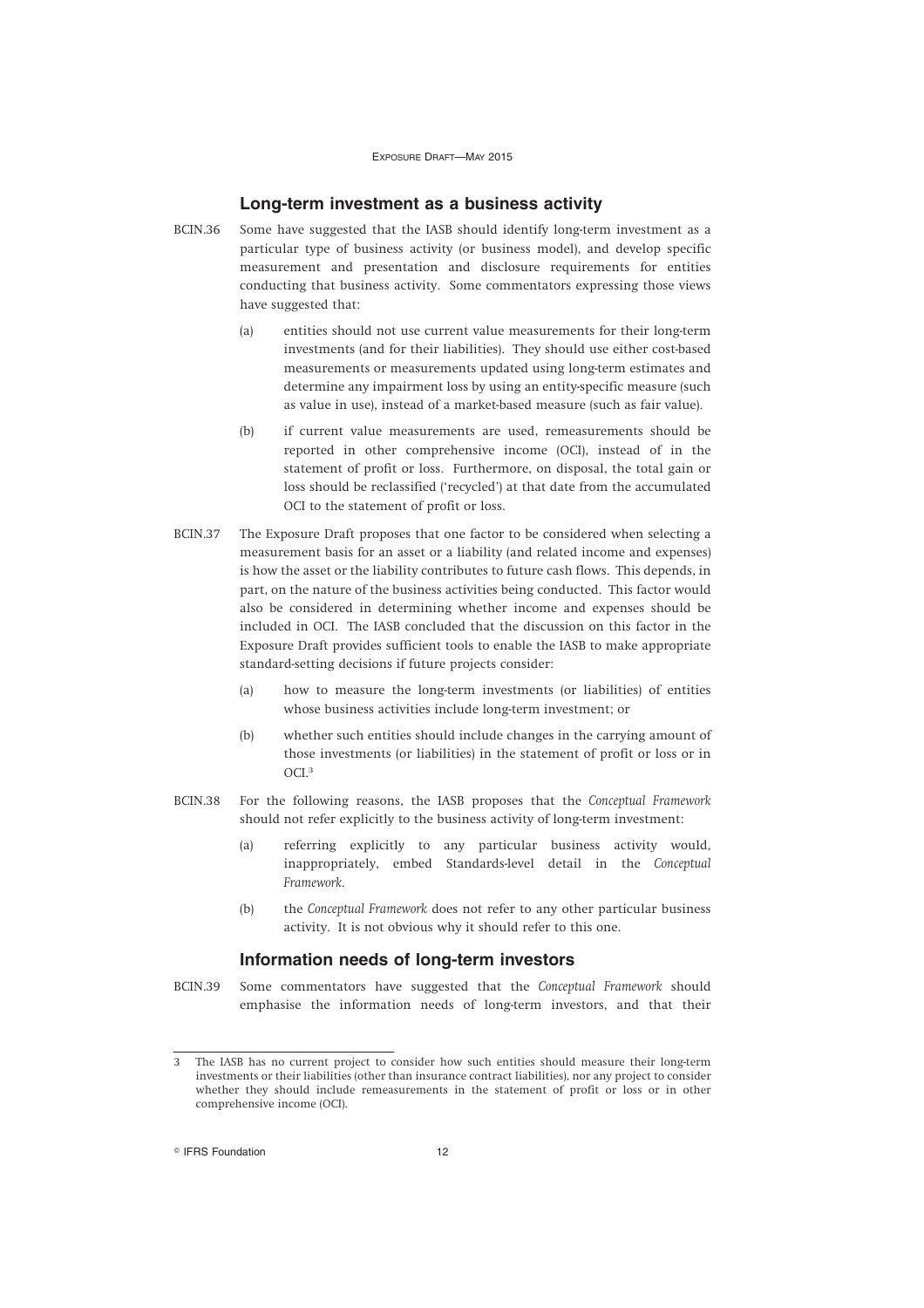information needs may differ from those of short-term investors. These commentators have expressed the view that:

- (a) the IASB focuses too much on the needs of short-term investors.
- (b) the IASB gives too much weight to the needs of potential investors and not enough weight to the needs of existing long-term investors. Those existing investors own the reporting entity and bear the residual risks of ownership. Hence, they need information that helps them to assess management's stewardship of the entity's resources.
- (c) the IASB makes excessive use of current value measurements, particularly market-based current measurements, such as fair value, and those measurements are more relevant to short-term investors than to investors who are interested in long-term value creation.
- (d) excessive use of current value measurements (especially for long-term investments), and recognition of unrealised gains in the statement of profit or loss, may:
	- (i) lead to dividend distributions that are excessive, imprudent, volatile and not in the best interest of long-term investors;
	- (ii) lead to inflated management remuneration; and
	- (iii) encourage short-termist behaviour and financial engineering, and discourage long-term investment.
- BCIN.40 For the following reasons, the IASB disagrees with the views expressed in paragraph BCIN.39:
	- (a) the IASB does not place more emphasis on the needs of short-term investors than on the needs of long-term investors. Both long-term investors and short-term investors are considered to be primary users of financial statements.
	- (b) the *Conceptual Framework* identifies both existing and potential investors as primary users of financial statements. Furthermore, on the basis of extensive discussions with users in this project and many others, the IASB has no reason to think that existing investors need information that differs significantly from the information needed by potential investors. In addition, the changes to the objective of financial reporting proposed in the Exposure Draft clarify the need to provide information that helps investors to assess management's stewardship of the entity's resources (see paragraphs BC1.6–BC1.10).
	- (c) when the IASB has decided to require, or permit, current value measurements, that has not been because of a belief that those measurements would be particularly useful to short-term investors. Indeed, when long-term investors do not need the information provided by current value measurements, there is no reason why short-term investors would need that information either. Instead, the IASB's decisions are driven by an assessment of what information is most likely to be useful to all investors. Under the proposals in Chapter 6 of the Exposure Draft, this would continue to be the case.

<sup>©</sup> IFRS Foundation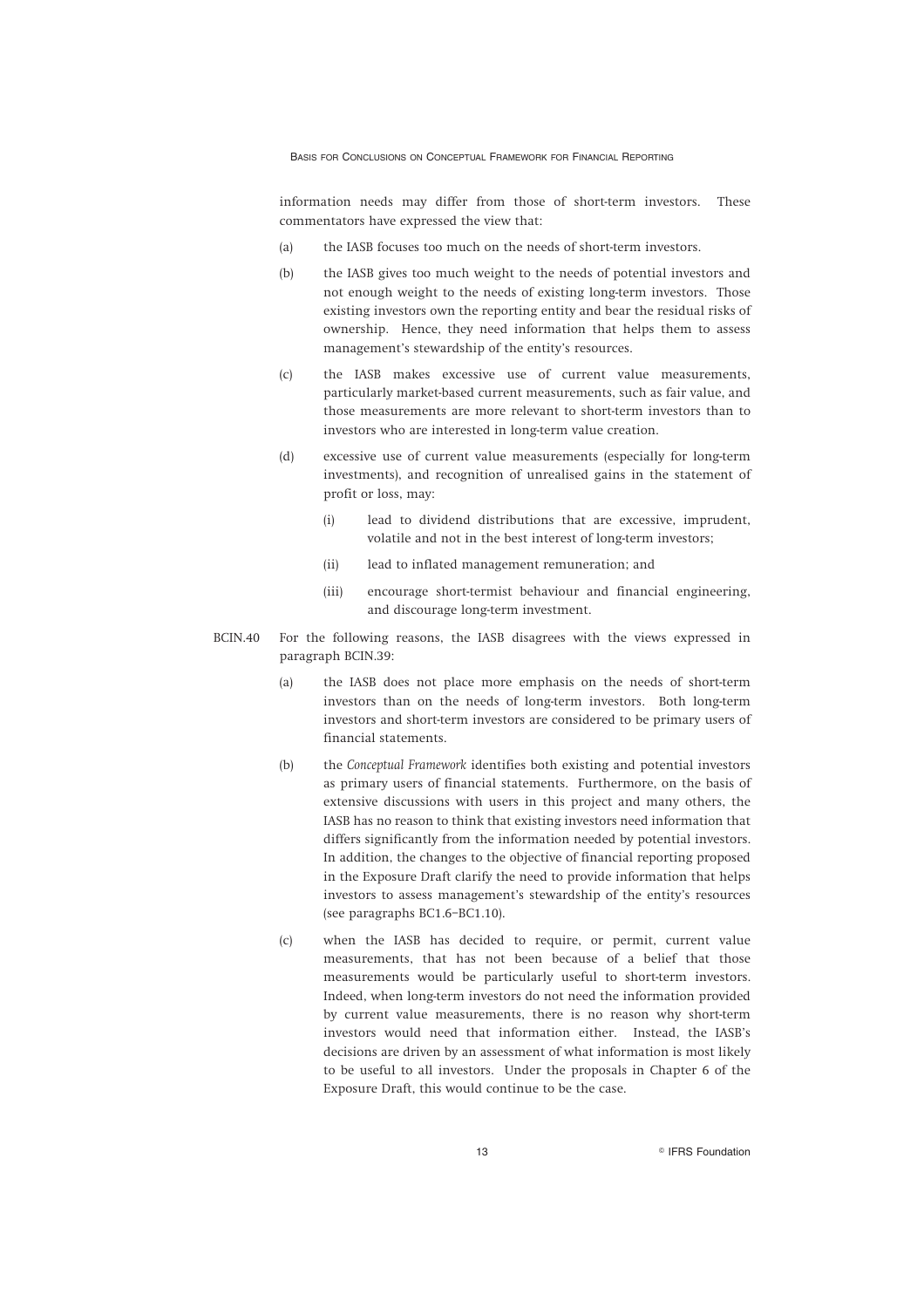- (d) in the IASB's view, accounting information (such as reported profit) is not, and should not be, the sole determinant of distributions of dividends and bonuses. Distribution policy is affected by many other factors, such as the entity's financing needs, the risks faced by the entity, legal constraints and (in the case of bonus decisions) remuneration policy and incentive arrangements. These factors are likely to differ by entity, by country and over time. It would be neither desirable nor feasible for the IASB to attempt to factor them into its standard-setting decisions. Paragraph BCIN.44 contains comments on the role of accounting standards and possible effects on particular forms of behaviour.
- BCIN.41 For these reasons, the IASB has concluded that the *Conceptual Framework* contains sufficient and appropriate discussion of primary users and their information needs, and on the objective of general purpose financial reporting, to address appropriately the needs of long-term investors.
- BCIN.42 If the information needs of short-term investors and long-term investors were different, the IASB would need to decide whether to attempt to meet the needs of both groups, or whether to focus on only one of those groups. The IASB believes that there is no reason why short-term investors would need information that is not also needed by long-term investors.
- BCIN.43 Conceivably, long-term investors may need some disclosure that is not also needed by short-term investors; for example, long-term investors may have more extensive needs for information to support decisions to vote on, or otherwise influence, management's actions. However, the IASB concluded that, to help it to identify what disclosures it should require in particular Standards, there is no need to insert in the *Conceptual Framework* a specific reference to the needs of long-term investors. In addition, when the IASB undertakes projects to develop Standards, it routinely seeks input and feedback from investors, including long-term investors, to help ensure that it understands what information they need.

## **Role of accounting standards**

- BCIN.44 The IASB wishes to emphasise the role of accounting standards in relation to promoting long-term investment:
	- (a) the IASB makes an important contribution to the promotion of long-term investment by producing Standards that are intended to require transparent financial reporting. This is a precondition for the healthy and efficient functioning of capital markets. Transparent financial reporting helps participants in capital markets to make more efficient and informed resource allocation and other economic decisions, and makes investment more attractive to capital providers (investors and lenders). It also provides more useful inputs for an assessment of stewardship.
	- (b) it is not the role of accounting standards to encourage or discourage investments that have particular characteristics. Instead, standard-setting decisions (such as which measurement basis to adopt in

**Communist Execution** 14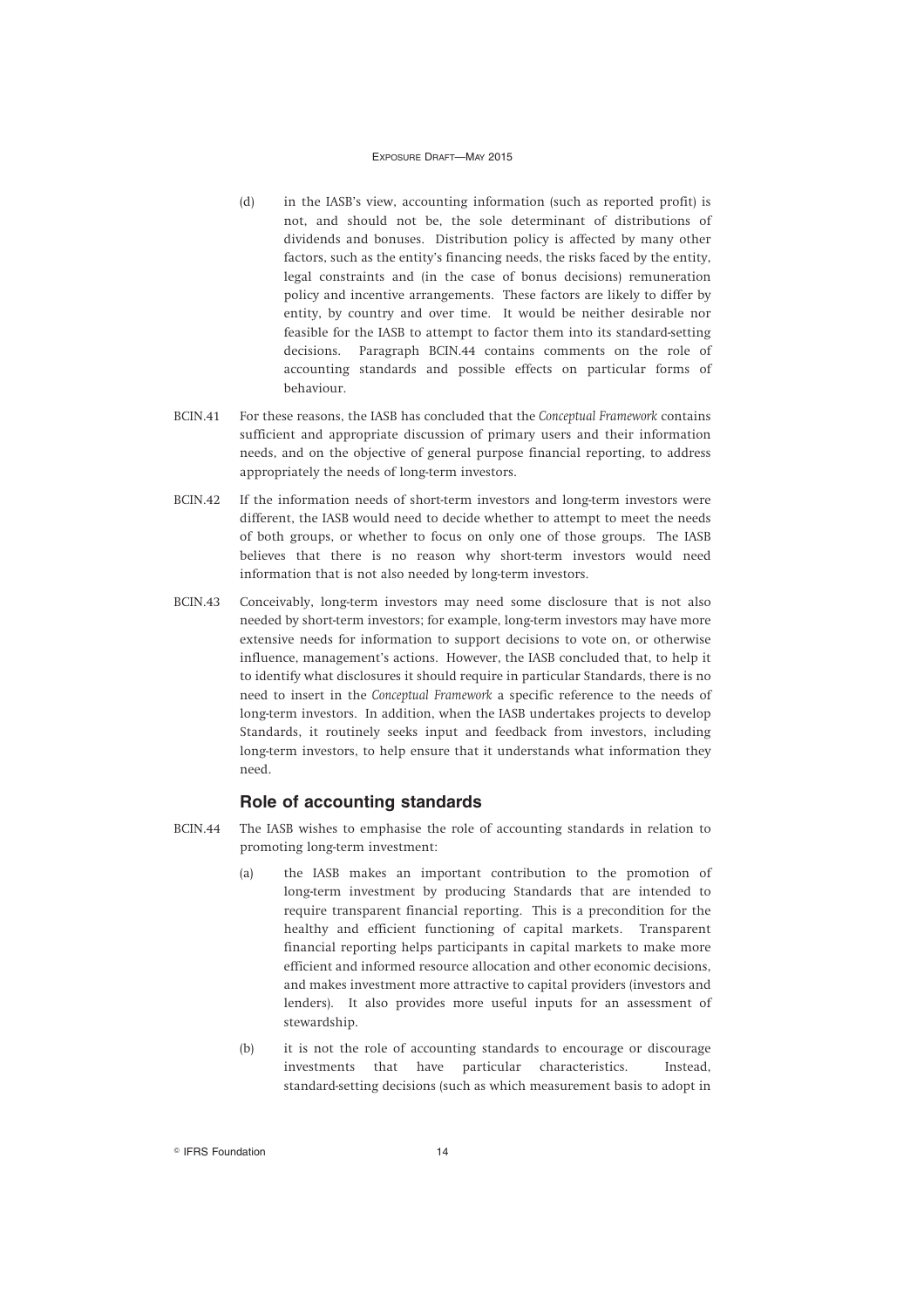particular cases) are driven by the usefulness of the resulting information, so that the information is relevant and is a faithful representation of what it purports to represent.

<sup>©</sup> IFRS Foundation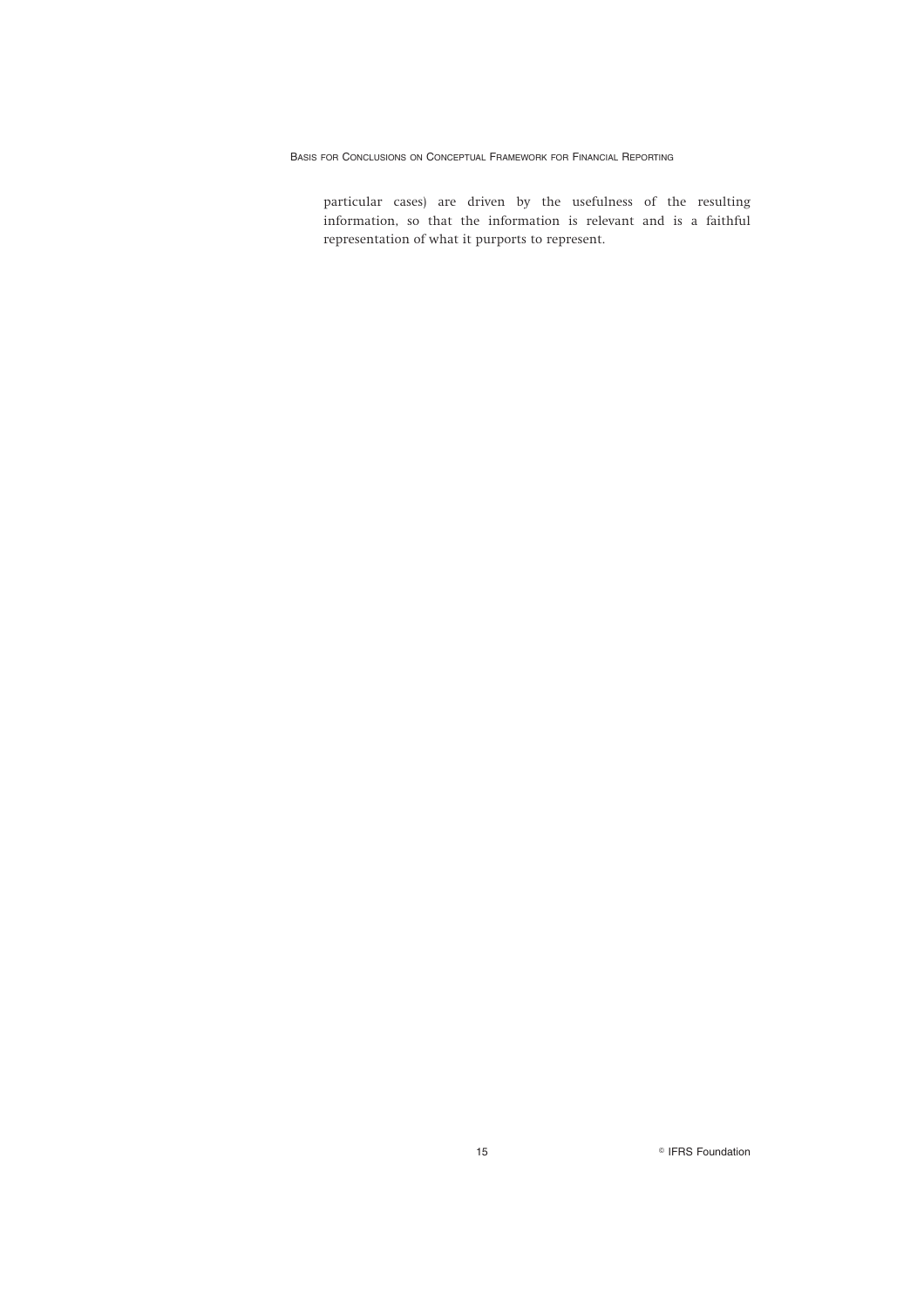# **Chapter 1—The objective of general purpose financial reporting4 Introduction**

- BC1.1 In 2010, as part of its joint project with the FASB, the IASB issued two chapters of a revised *Conceptual Framework*. These chapters deal with the objective of general purpose financial reporting and the qualitative characteristics of useful financial information.
- BC1.2 When the IASB restarted its work on the *Conceptual Framework* project in 2012, it did not reconsider fundamentally these chapters, noting that they were completed only recently and had been through extensive due process. Some respondents to the Discussion Paper agreed with this approach. However, many respondents stated that the IASB should reconsider one or more aspects of these chapters. In the light of these comments, the IASB discussed whether to make changes in the following areas:
	- (a) the objective of general purpose financial reporting:
		- (i) stewardship (see paragraphs BC1.6–BC1.10); and
		- (ii) primary users (see paragraphs BC1.11–BC1.13).
	- (b) the qualitative characteristics of useful financial information:
		- (i) prudence (see paragraphs BC2.1–BC2.17);
		- (ii) substance over form (see paragraphs BC2.18–BC2.20);
		- (iii) reliability (see paragraphs BC2.21–BC2.25);
		- (iv) understandability and the related issue of complexity (see paragraphs BC2.26–BC2.27); and
		- (v) materiality (see paragraphs BC2.28–BC2.31).
- BC1.3 In addition, the IASB proposes a limited number of editorial changes to align the wording in the chapters with the rest of the Exposure Draft including replacement of the phrase 'has the potential to be' in paragraph 2.21 (see paragraph BC2.32).
- BC1.4 To help respondents provide comments, the proposed changes are shown in mark-up and the existing Basis for Conclusions on these chapters is included as an appendix to this Basis for Conclusions. The IASB is not requesting comments on other aspects of these chapters and does not expect to make other substantive changes to them.
- BC1.5 The proposed changes to these chapters would make them diverge from the FASB's Concepts Statement No. 8 *Conceptual Framework for Financial Reporting—Chapter 1*, The Objective of General Purpose Financial Reporting, and *Chapter 3*, Qualitative Characteristics of Useful Financial Information. The IASB thinks that the benefits of its proposed changes outweigh the disadvantages of divergence on the issues affected. The IASB notes that the FASB proposes to

<sup>4</sup> This Chapter is Chapter 1 of the existing *Conceptual Framework*.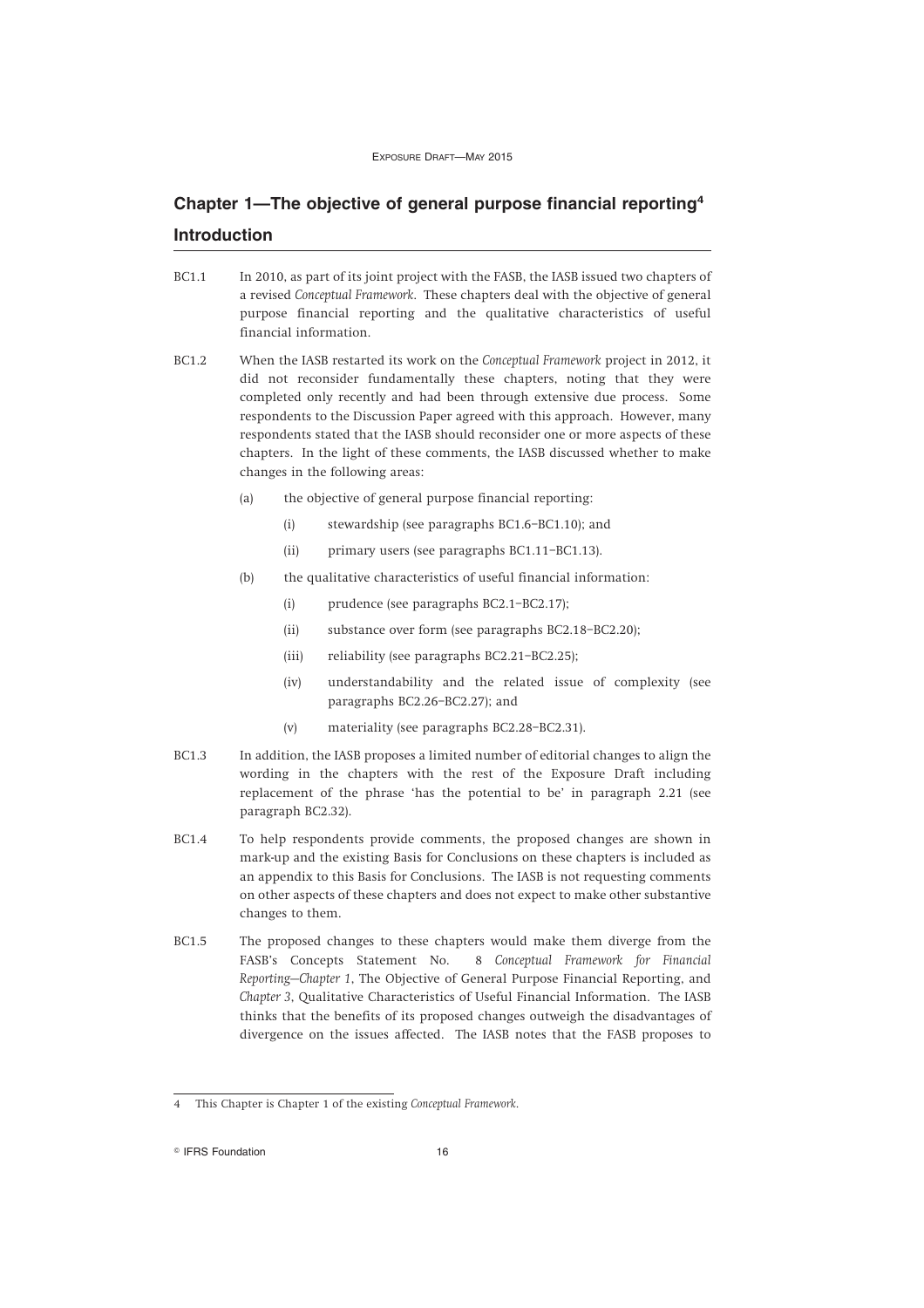change its definition of materiality and that new definition differs from both the IASB's existing definition and the IASB's proposals discussed in paragraphs BC2.28–BC2.31.

# **Stewardship (paragraphs 1.3–1.4 and 1.13–1.23)**

- BC1.6 In discussing the objective of financial reporting, Chapter 1 notes that users need information to help them assess an entity's prospects for future net cash inflows. The version of Chapter 1 published in 2010 states that part of that information is information about how efficiently and effectively the entity's management and governing board have discharged their responsibilities to use the entity's resources.<sup>5</sup> Paragraph BC1.27 of the related Basis for Conclusions (on the existing Chapter 1) makes it clear that this statement is intended to capture the idea that users of financial statements need information to help them assess management's stewardship of the entity's resources. In other words, the IASB considers that providing information to help users assess management's stewardship contributes to meeting the objective of financial reporting. The IASB did not use the term 'stewardship' in the 2010 version of Chapter 1, because it thought that there would be difficulties in translating it into other languages. Instead, the chapter describes what stewardship encapsulates.
- BC1.7 Some respondents to the Discussion Paper stated that it is unnecessary to change the discussion of stewardship in Chapter 1. They feared that giving more prominence to stewardship could lead to competing objectives of financial reporting and could appear to justify introducing inappropriate management bias into recognition and measurement decisions.
- BC1.8 However, many of the respondents who commented on stewardship stated that one of the purposes of financial reporting is to hold management to account. They argued that the existing Chapter 1 gives too little prominence to this notion.
- BC1.9 The IASB noted that many have interpreted Chapter 1 as ignoring the need for information to help users to assess management's stewardship. In addition, although in most cases that information is the same as the information needed to assess the prospects for future net cash inflows to the entity, this may not always be the case. For example, some information about management remuneration or other related party transactions may be important for assessments of stewardship, but arguably may be less important in assessing the prospects for future net cash inflows. Hence, the IASB proposes to make more prominent, within the discussion of the objective of financial reporting, the importance of providing information needed to assess management's stewardship of the entity's resources. The Exposure Draft does this by reintroducing the term stewardship alongside the existing description of what it encapsulates, by moving most of that description from paragraph 1.4 to paragraphs 1.22–1.23 and by referring to stewardship when appropriate in the

<sup>5</sup> See paragraph 1.4 of the Exposure Draft (paragraph OB4 of the existing *Conceptual Framework*).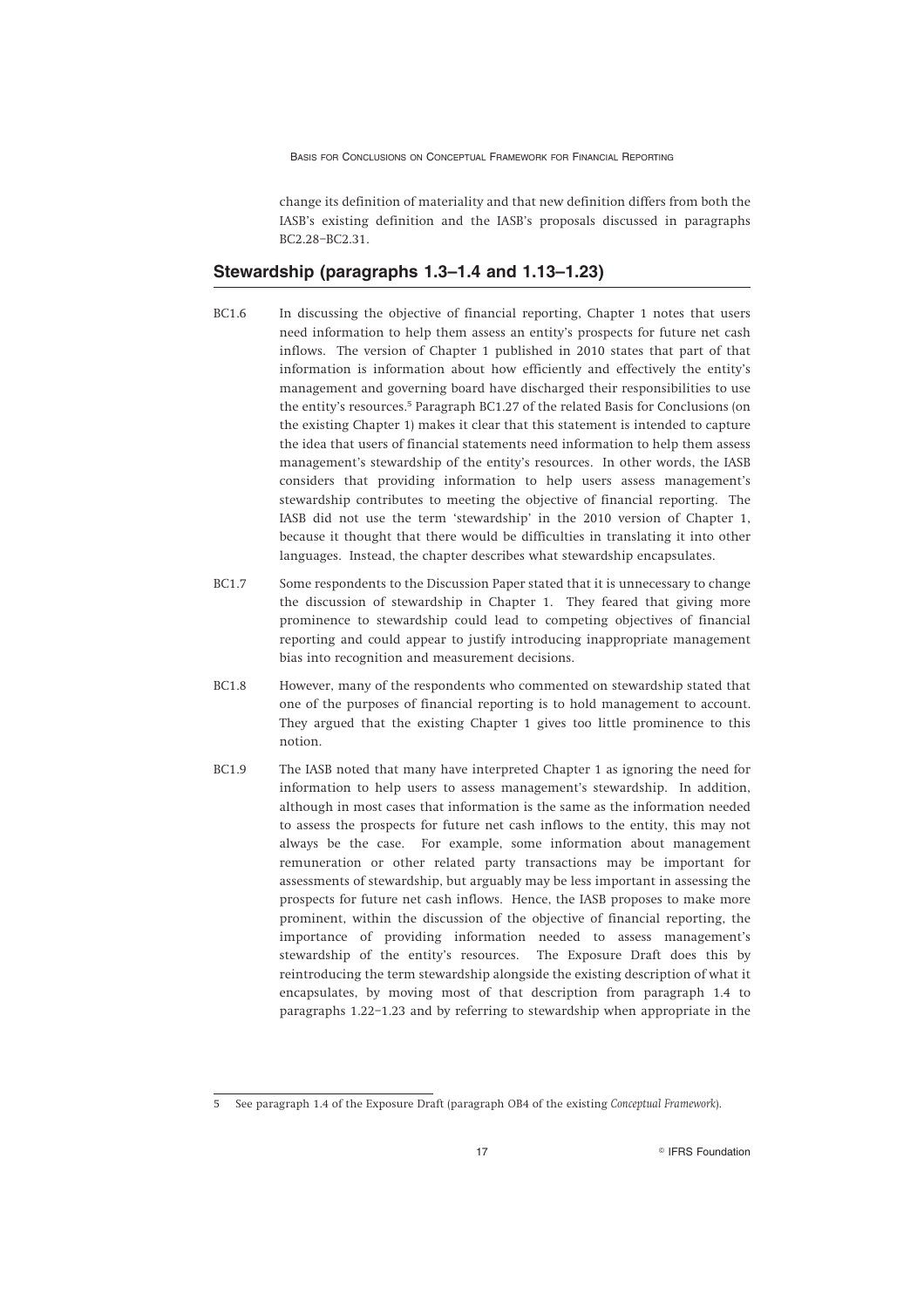rest of the *Conceptual Framework*. The IASB thinks that the clarity provided by using the term stewardship in this way outweighs the translation difficulties identified in 2010.

- BC1.10 For the following reasons, the IASB rejected the idea of identifying the provision of information to help assess management's stewardship as an additional, and equally prominent, objective of financial reporting:
	- (a) information about management's stewardship is part of the information used to make decisions about whether to buy, sell or hold an investment (ie resource allocation decisions). For example, information about stewardship would inform a decision to hold an investment (and perhaps improve management) instead of selling it; and
	- (b) introducing an additional primary objective of financial reporting could be confusing.

# **Primary users (paragraphs 1.2–1.10)**

- BC1.11 Chapter 1 identifies the primary users of financial reports as those existing and potential investors, lenders and other creditors who cannot require entities to provide information directly to them. Some respondents to the Discussion Paper expressed the view that the primary user group is defined too narrowly. They argue that it should be expanded to include, for example, employees, customers, suppliers, regulators and others.
- BC1.12 However, others expressed the view that the primary user group is defined too broadly. They stated that the primary users should be identified as the holders of equity claims against the entity (or perhaps as the holders of the most residual equity claims against the entity). Those with this view believe that those users have different (and perhaps more extensive) information needs than other capital providers because they are exposed to more extensive risks.
- BC1.13 In identifying the objective of financial reporting in 2010, the IASB considered whether the primary user group should be restricted to existing shareholders or expanded to include other users. Respondents to the Discussion Paper raised no new issues that the IASB had not considered when Chapter 1 was originally developed. In addition, as explained in paragraph 1.8 of the Exposure Draft (paragraph OB8 of the existing *Conceptual Framework*), focusing on the common information needs of the primary users does not prevent a reporting entity from including additional information that is most useful to a particular subset of primary users. Consequently, the IASB proposes no changes to the description of the primary user group. (Paragraphs BCIN.35–BCIN.43 discuss whether long-term investors should be identified as a particular type of user with specific information needs.)

**Communist Execution** 18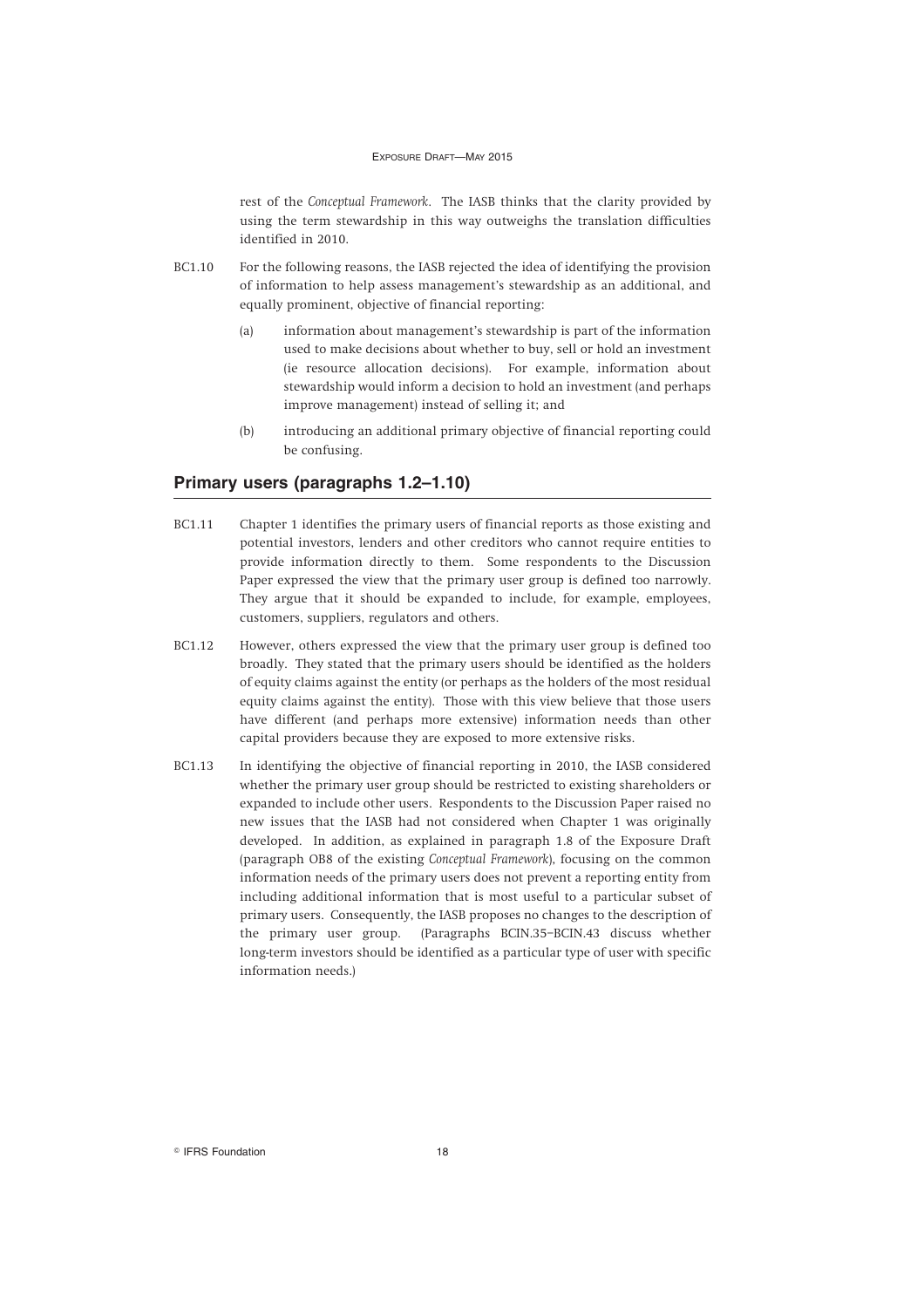# **Chapter 2—The qualitative characteristics of useful financial information6**

## **Prudence (paragraph 2.18)**

BC2.1 The *Framework for the Preparation and Presentation of Financial Statements* (the 'pre-2010 *Framework*') stated that financial statements should be neutral; that is, free from bias, and went on to discuss the need for preparers to exercise prudence when preparing financial statements:

#### **Neutrality**

36 To be reliable, the information contained in financial statements must be neutral, that is, free from bias. Financial statements are not neutral if, by the selection or presentation of information, they influence the making of a decision or judgement in order to achieve a predetermined result or outcome.

#### Prudence

- 37 The preparers of financial statements do, however, have to contend with the uncertainties that inevitably surround many events and circumstances, such as the collectability of doubtful receivables, the probable useful life of plant and equipment and the number of warranty claims that may occur. Such uncertainties are recognised by the disclosure of their nature and extent and by the exercise of prudence in the preparation of financial statements. Prudence is the inclusion of a degree of caution in the exercise of the judgements needed in making the estimates required under conditions of uncertainty, such that assets or income are not overstated and liabilities or expenses are not understated. However, the exercise of prudence does not allow, for example, the creation of hidden reserves or excessive provisions, the deliberate understatement of assets or income, or the deliberate overstatement of liabilities or expenses, because the financial statements would not be neutral and therefore, not have the quality of reliability.
- BC2.2 In developing the existing version of Chapter 3 (corresponding to Chapter 2 of the Exposure Draft), issued in 2010, the IASB removed the reference to prudence, because it was concerned that the term could be interpreted in ways that are inconsistent with neutrality.
- BC2.3 The Discussion Paper described the changes made in 2010, and the concerns that some had raised about them.
- BC2.4 Some respondents to the Discussion Paper (including some user groups) supported the removal of the reference to prudence from the *Conceptual Framework*. They stated that:

<sup>6</sup> This chapter is Chapter 3 of the existing *Conceptual Framework*.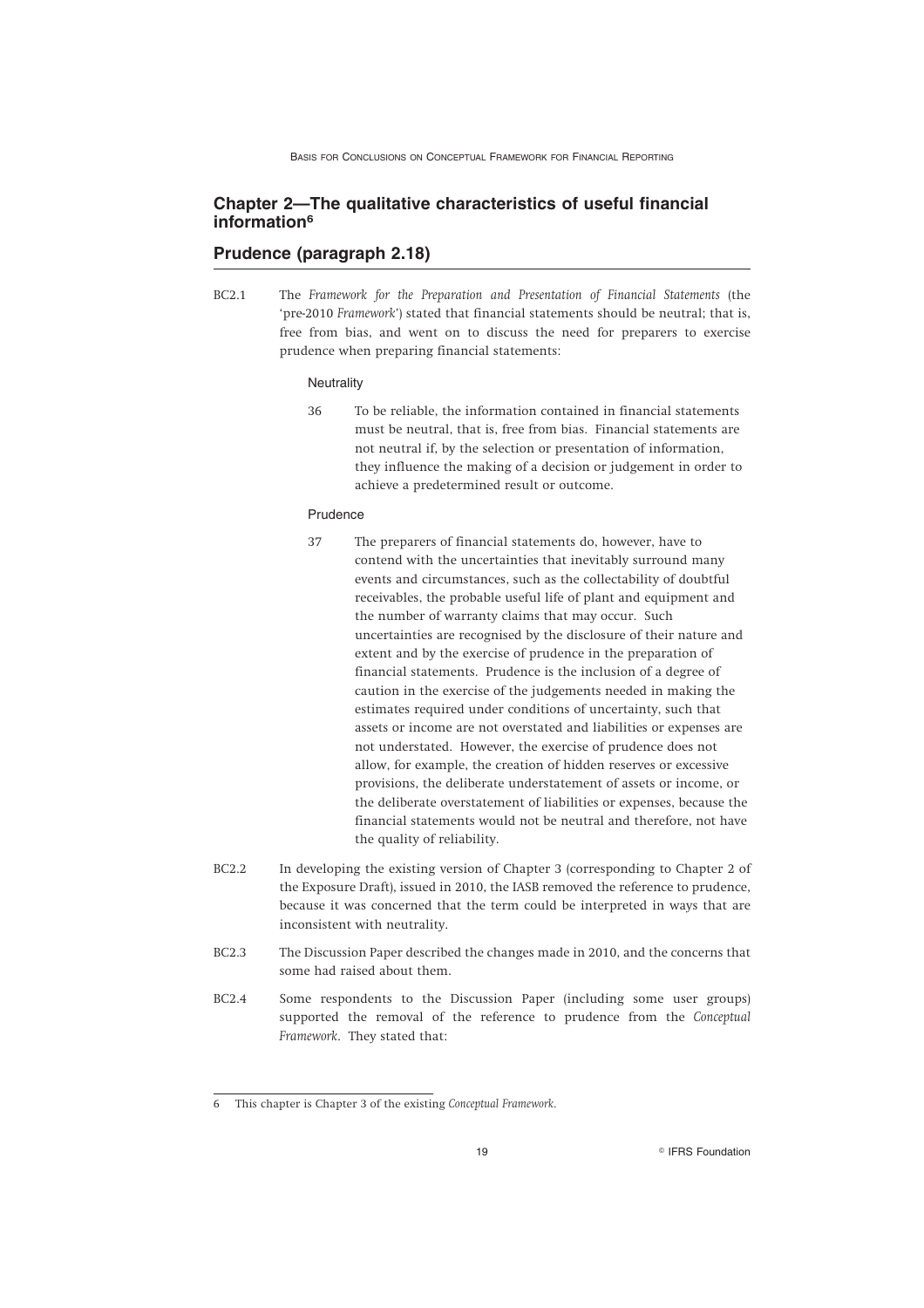- (a) there is no common understanding of what prudence means. Different parties interpret it differently. Consequently, including the word in the *Conceptual Framework* could lead to inconsistent application. Moreover, prudence could be misinterpreted in a way that is inconsistent with neutrality.
- (b) the exercise of prudence, as interpreted by some, leads to greater subjectivity in the financial statements, which can make it difficult to assess an entity's financial performance.
- BC2.5 However, many commenting on this issue (including some user groups) expressed the view that a reference to prudence should be reinstated in the *Conceptual Framework*. They gave the following reasons:
	- (a) some Standards, both existing and proposed, use accounting treatments that some view as motivated by a desire for prudence. It is therefore important to explain prudence in the *Conceptual Framework* so that it can be applied consistently.
	- (b) prudence is needed to counteract management's natural bias towards optimism.
	- (c) investors are more concerned about downside risk than upside potential. Prudence helps to address this concern.
	- (d) academic research has suggested that some forms of conservatism (a concept often regarded as similar to prudence) have a role to play in financial reporting in some cases. However, there are different views about what forms of conservatism are helpful, when and why.
	- (e) the exercise of prudence helps to align the interests of shareholders and managers and can reduce moral hazard.
	- (f) the financial crisis has demonstrated the need for prudence when making estimates.
- BC2.6 Having considered how interested parties have interpreted the removal of the term 'prudence' in 2010, and the responses to the Discussion Paper, the IASB noted that prudence is a term used by different people to mean different things. In particular:
	- (a) some use it to refer to a need to be cautious when making judgements under conditions of uncertainty, but without needing to be more cautious in judgements relating to gains and assets than for those relating to losses and liabilities ('cautious prudence'—see paragraphs BC2.9–BC2.10).
	- (b) others use it to refer to a need for asymmetry: losses are recognised at an earlier stage than gains are ('asymmetric prudence'—see paragraphs BC2.11–BC2.15). There is a range of views on how to achieve such asymmetry, and to what extent. For example, some advocate a concept of prudence that would:
		- (i) require more persuasive evidence to support the recognition of gains (or assets) than of losses (or liabilities); or

**Communist Execution 20 20**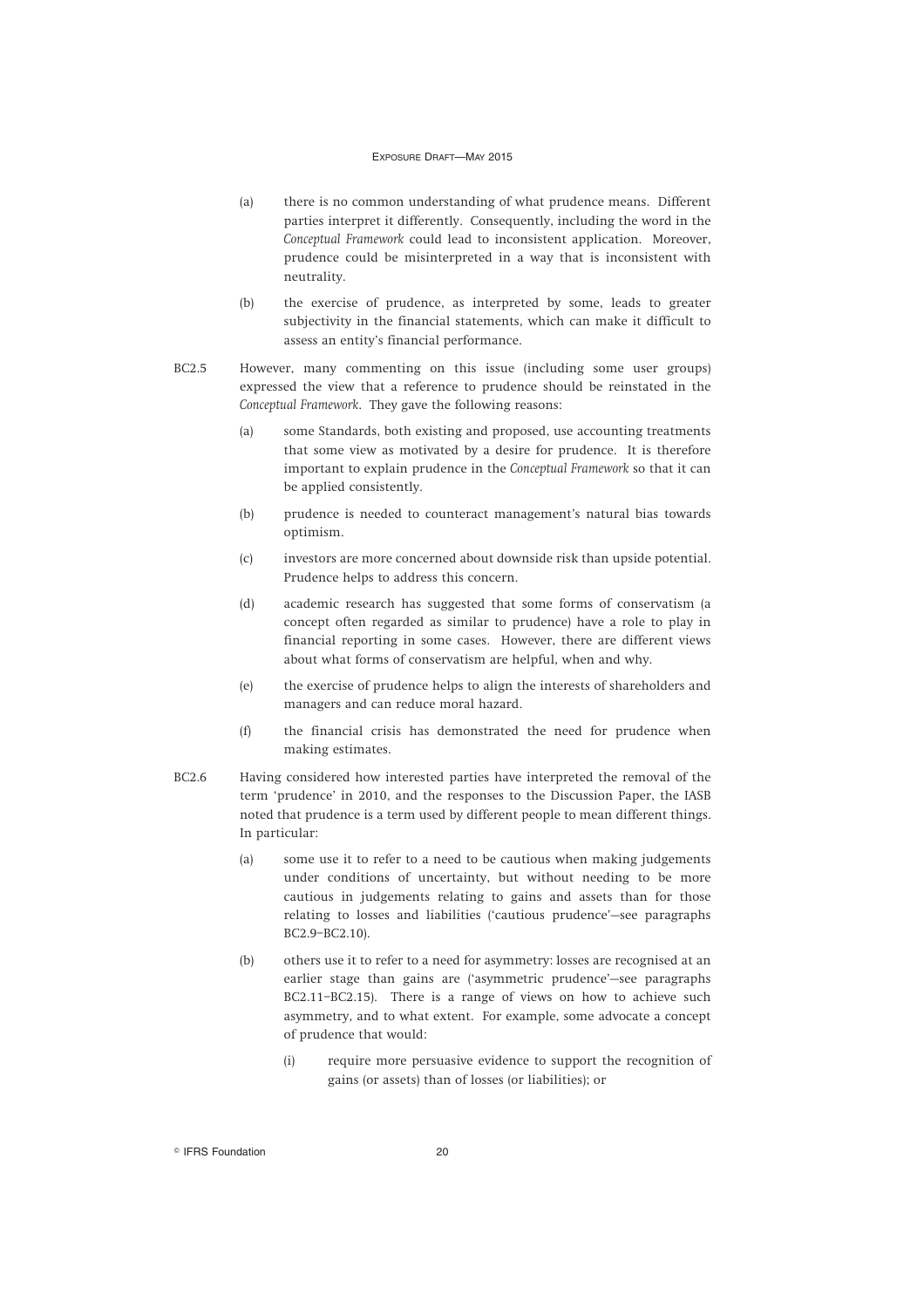- (ii) require the selection of measurement bases that include losses at an earlier stage than gains.
- BC2.7 An understanding of prudence and its different interpretations is linked to an understanding of the term 'neutrality'. The IASB has identified two aspects of neutrality:
	- (a) selection of neutral accounting policies: selecting accounting policies in order to provide relevant information that faithfully represents the items that it purports to depict. A faithful representation requires, among other things, that the depiction is neutral, ie not 'slanted, weighted, emphasised, de-emphasised or otherwise manipulated to increase the probability that financial information will be received favourably or unfavourably by users';<sup>7</sup> and
	- (b) neutral application of accounting policies: applying the selected accounting policies in a neutral (unbiased) manner.
- BC2.8 The IASB continues to believe that both of these aspects of neutrality make financial information more useful. The relationship between cautious prudence and the neutral application of accounting policies is discussed in paragraphs BC2.9–BC2.10. The relationship between asymmetric prudence and the selection of neutral accounting policies is discussed in paragraphs BC2.11–BC2.15.

# **Cautious prudence**

- BC2.9 The IASB considers that prudence (defined as the exercise of caution when making judgements under conditions of uncertainty) can help achieve neutrality in applying accounting policies (the aspect of neutrality described in paragraph BC2.7(b)). Thus, cautious prudence is a factor in giving a faithful representation of assets, liabilities, equity, income and expenses. Setting out that message clearly in the *Conceptual Framework* can be expected to:
	- (a) help preparers, auditors and regulators counter a natural bias that management may have towards optimism; for example, it would point to the need to exercise care in selecting the inputs used in estimating a measure that cannot be observed directly; and
	- (b) help the IASB to develop rigorous Standards that could counteract any bias by management in applying the reporting entity's accounting policies.
- BC2.10 Therefore the IASB, in paragraph 2.18 of the Exposure Draft, proposes to reintroduce the term prudence, defined as cautious prudence, in the *Conceptual Framework*. It notes that the removal of the term prudence in the 2010 revisions led to confusion and perhaps has exacerbated the diversity in usage of this term. People continue to use the term, but do not always say clearly what they mean. In addition, some have claimed that, because the term was removed, financial information prepared using IFRS is not neutral but is in fact imprudent. The IASB thinks that reintroducing the term with a clear explanation that caution works both ways (so that assets and liabilities are neither overstated nor understated) will reduce the confusion.

<sup>7</sup> See Paragraph 2.17 of the Exposure Draft (paragraph QC14 of the existing *Conceptual Framework*).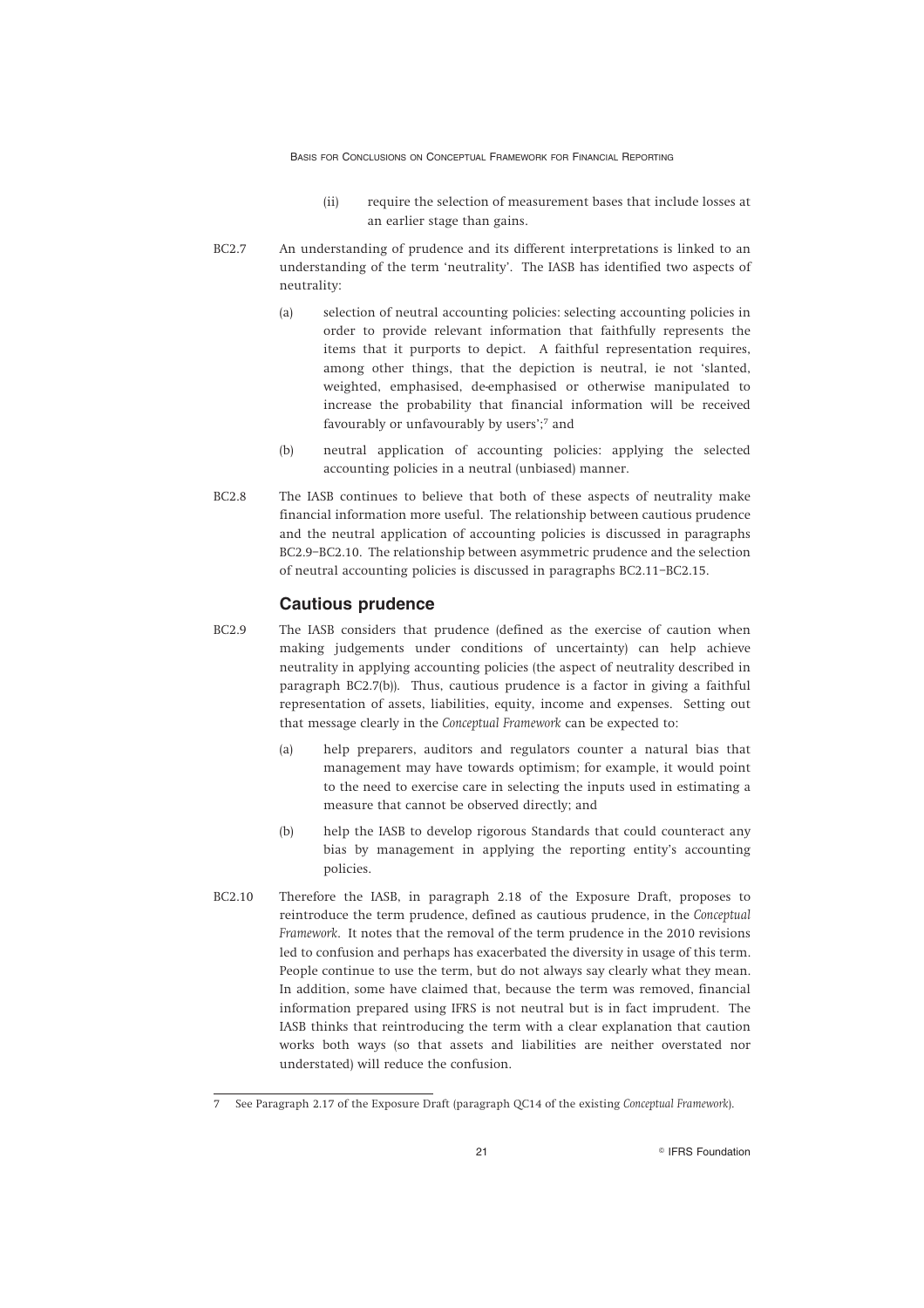## **Asymmetric prudence**

- BC2.11 Some argue that asymmetric prudence is a necessary characteristic of useful financial information and that prudence cannot be consistent with neutrality. The IASB disagrees with this view. However, the IASB also thinks that not all asymmetry is inconsistent with neutrality.
- BC2.12 The selection of neutral accounting policies means selecting accounting policies in a manner that is not intended to increase the probability that financial information will be received favourably or unfavourably by users.
- BC2.13 The selection of neutral accounting policies, contrary to fears sometimes expressed:
	- (a) does not require an entity to recognise the value of the entire entity in the statement of financial position. Paragraph 1.7 of the Exposure Draft states that general purpose financial reports are not designed to show the value of a reporting entity.<sup>8</sup>
	- (b) does not require the measurement of all assets and liabilities at a current value. Indeed, the proposals in Chapter 6 of the Exposure Draft would not lead to such a requirement.
	- (c) does not prohibit impairment tests on assets measured at historical cost. Measurement at historical cost (including an impairment test) is consistent with neutrality if that measurement basis is selected without bias; in other words, without slanting, weighting, emphasising, de-emphasising or otherwise manipulating information to increase the probability that it will be received favourably or unfavourably by users.
	- (d) does not require the recognition of all assets and liabilities. Chapter 5 of the Exposure Draft discusses recognition criteria for assets and liabilities.
- BC2.14 Hence, accounting policies that treat gains and losses asymmetrically could be selected in accordance with the proposals in the Exposure Draft if their selection is intended to result in relevant information that faithfully represents what it purports to represent. Such an approach is reflected in many existing Standards, for example IAS 37 *Provisions, Contingent Liabilities and Contingent Assets* requires different recognition thresholds for contingent liabilities and contingent assets. However, the IASB thinks that the *Conceptual Framework* should not identify asymmetric prudence as a necessary characteristic of useful financial information. In particular, the IASB rejects the following approaches that some argue would follow from a requirement to apply asymmetric prudence in all circumstances:
	- (a) prohibiting the recognition of all unrealised gains. In some circumstances, for example, the measurement of many financial instruments, the recognition of unrealised gains is necessary to provide relevant information to users of financial reports.

**Communist Execution** 22 **COMPUTE:** 22

<sup>8</sup> Paragraph OB7 of the existing *Conceptual Framework* makes the same statement.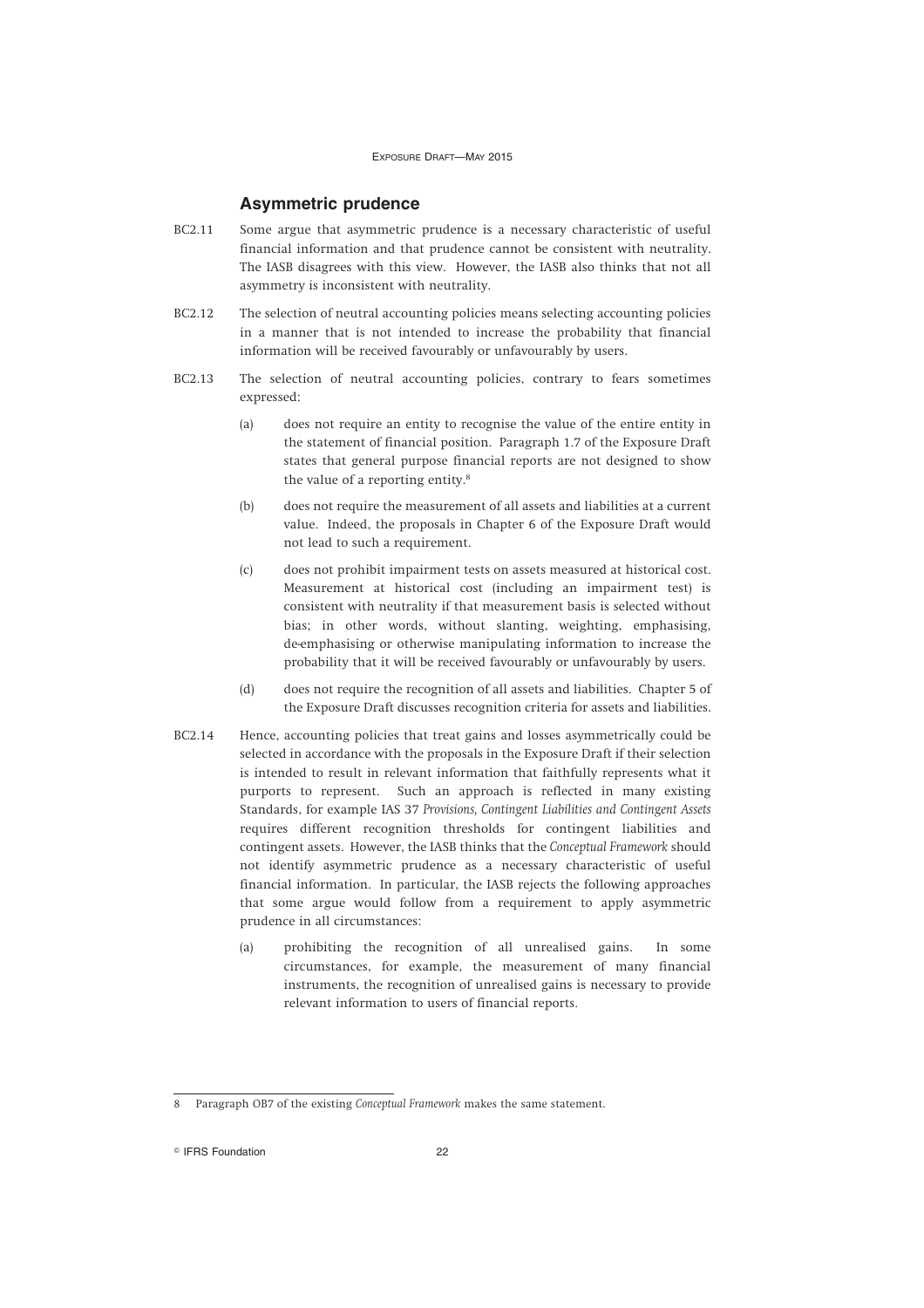- (b) prohibiting the recognition of unrealised gains not supported by observable market prices. In some circumstances, measuring an asset or a liability at a current value (which may require the recognition of unrealised gains) provides relevant information to users of financial reports even if the current value must be estimated.
- (c) permitting an entity to measure an asset at an amount that is less than an unbiased estimate using the measurement basis selected for that asset or to measure a liability at more than such an amount. Such an approach cannot result in relevant information and cannot provide a faithful representation.
- BC2.15 In addition, the IASB notes that if it were to introduce asymmetric prudence, it would need to consider how much bias is appropriate.

## **Link with other aspects of the 2010** *Conceptual Framework*

- BC2.16 Many respondents who commented on the removal of the term prudence from the 2010 *Conceptual Framework* also expressed concerns about the absence of references to stewardship and reliability. They think that an important role for financial reporting is to hold management to account for its stewardship of the entity's resources. They argue that for financial reporting to fulfil this role, financial information needs to be reliable (in the sense of being verifiable and having little measurement uncertainty). They believe that there is a need to counteract a possible bias by management towards optimism (either conscious or unconscious), by exercising prudence to ensure that all losses are recognised and that gains are not recognised without sufficient justification (ie asymmetric prudence). Some of those respondents also expressed concerns about what they perceived was an increasing use of fair value measures. They consider fair value measures, in many cases, to be unverifiable and subject to significant measurement uncertainty (ie they consider fair value measures to be unreliable).
- BC2.17 The proposals in the Exposure Draft address these issues, as follows:
	- (a) the need for information that can be used to assess stewardship is made more prominent within the discussion of the objective of financial reporting (see paragraphs BC1.6–BC1.10);
	- (b) the effect of measurement uncertainty on the relevance of financial information is clarified, both generally (see paragraph BC2.24(b)) and with specific reference to recognition and measurement (see paragraphs BC5.41–BC5.45 and BC6.56–BC6.57), thus addressing some concerns about reliability (see paragraphs BC2.21–BC2.25); and
	- (c) the use of fair value is discussed as one possible measurement basis among others within a mixed measurement basis approach (see paragraphs BC6.7–BC6.14).

## **Substance over form (paragraph 2.14)**

BC2.18 The existing *Conceptual Framework* does not include an explicit reference to substance over form. However, the Basis for Conclusions points out that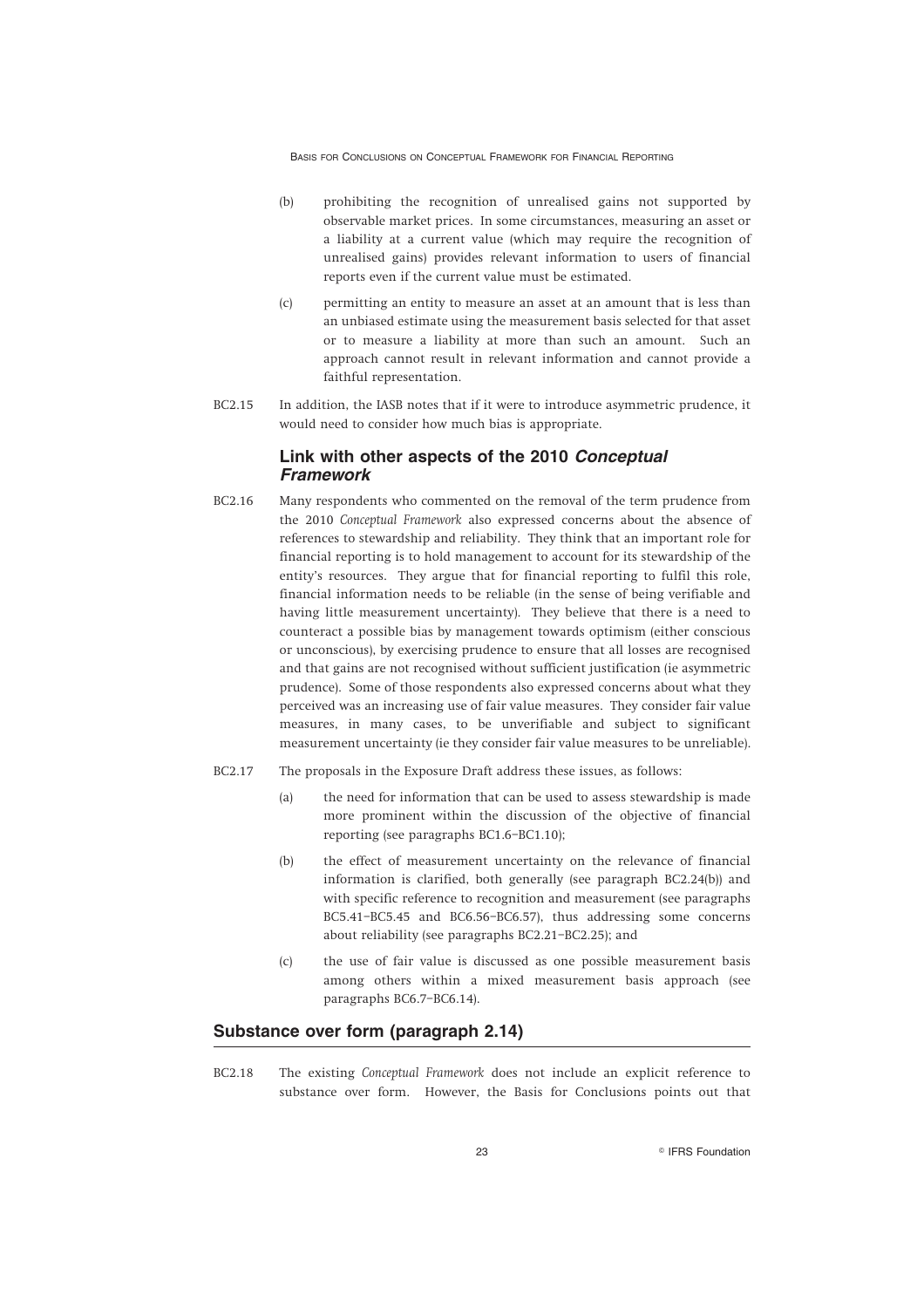accounting for something in accordance with its legal form, instead of its economic substance, would not result in a faithful representation.

- BC2.19 Some respondents to the Discussion Paper expressed the view that the *Conceptual Framework* should make explicit reference to substance over form. The IASB agrees that making this statement explicit would add clarity. Consequently, the Exposure Draft proposes that a faithful representation should provide information about the substance of an economic phenomenon instead of merely information about its legal form.
- BC2.20 The IASB believes that reporting something in accordance with its substance, instead of just its legal form, relates to faithful representation for the following reasons:
	- (a) accounting for something in accordance with its legal form (even with appropriate disclosures) cannot result in a faithful representation if the economic substance of the item is different; and
	- (b) this is consistent with the pre-2010 *Framework*, which treated substance over form as an aspect of reliability.<sup>9</sup>

# **Reliability (paragraphs 2.12–2.13)**

- BC2.21 The pre-2010 *Framework* stated that:
	- (a) one of the two qualitative characteristics of useful financial information is reliability;
	- (b) information is reliable if it is free from material error and bias and can be depended on by users to faithfully represent what it purports to represent; and
	- (c) the characteristics of reliable information are substance over form, neutrality, prudence and completeness.
- BC2.22 In 2010, the label 'faithful representation' was applied to the qualitative characteristic previously labelled as 'reliability'. Thus, financial information is useful, as well as relevant, if it faithfully represents what it purports to represent. The main reason for the change was a lack of a common understanding of the term reliability. In particular, many seemed to equate reliability solely with information being verifiable or free from material error (in other words, having a tolerable level of measurement uncertainty). The term reliability was in fact intended to describe more than just verifiability and freedom from material error.
- BC2.23 Of those respondents to the Discussion Paper who commented on the use of the label faithful representation, many expressed the view that the label reliability should be reinstated in the *Conceptual Framework*. Reasons given included:
	- (a) the term reliability is clearer and better understood than the term faithful representation.

**Communist Execution** 24

As explained in paragraphs BC2.21–BC2.25, the qualitative characteristic described before 2010 as 'reliability' is broadly consistent with what is now called 'faithful representation'.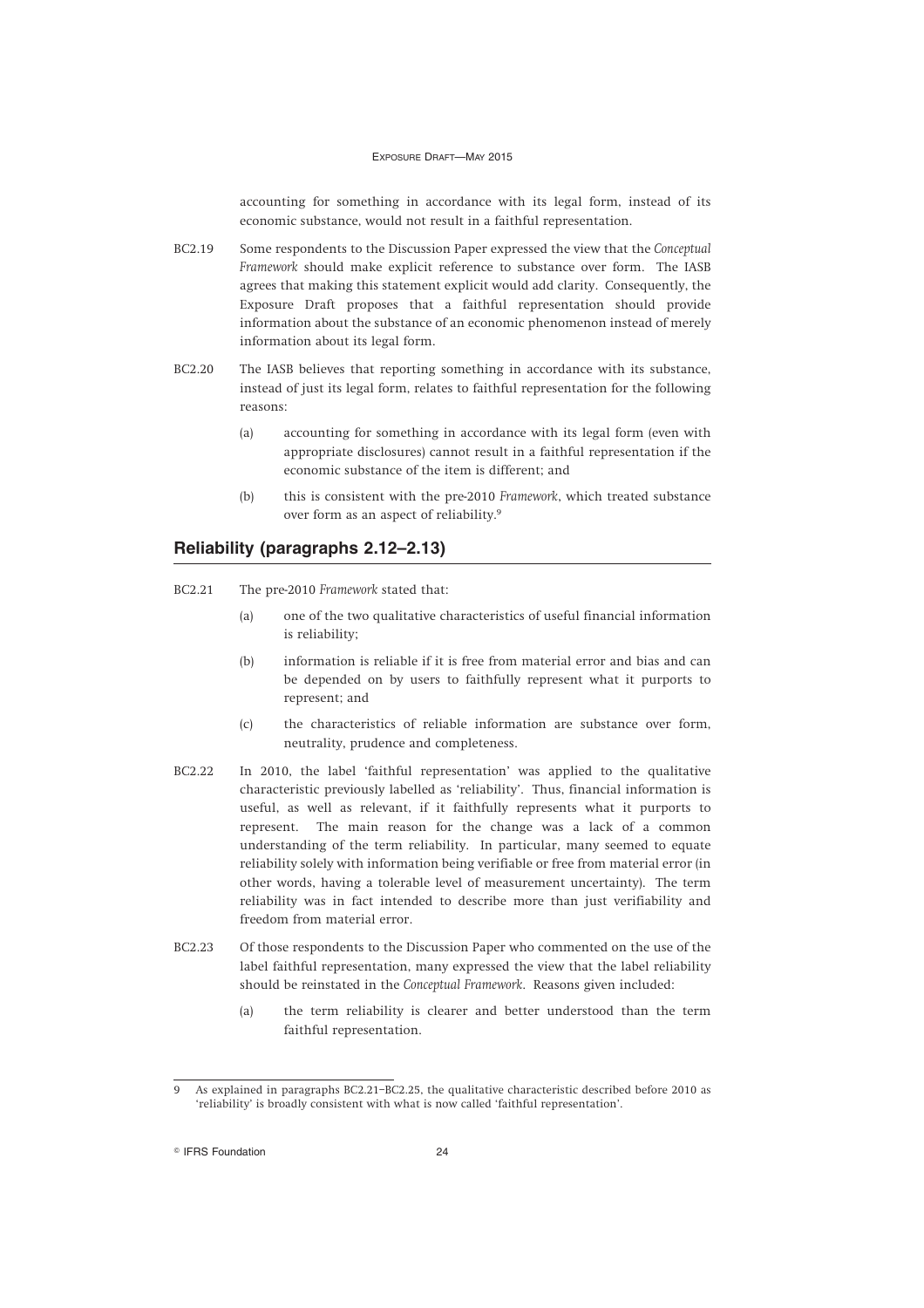- (b) the existing *Conceptual Framework* implies that anything can be faithfully represented if sufficient disclosures are given. Consequently, the qualitative characteristic of faithful representation does not act as an effective filter to identify the types of information that should be included in financial statements. It would allow the recognition of items that cannot be measured reliably.
- (c) the pre-2010 *Framework* acknowledged a trade-off between the qualitative characteristics of relevance and reliability. More relevant information may lack reliability and more reliable information may lack relevance. Some respondents expressed the view that this trade-off is missing in the existing *Conceptual Framework*.
- (d) the idea that financial statements should be credible (that is, that they provide reliable information that users can depend on) is a key concept that should be acknowledged in the *Conceptual Framework*.
- BC2.24 The IASB proposes not to reinstate the term reliability as a label for the qualitative characteristic now called faithful representation because:
	- (a) as noted in paragraph BC2.22, the decision to change the label from reliability to faithful representation was made to avoid confusion about the meaning of the term reliability. The responses to the Discussion Paper seem to confirm that many respondents equate the word reliability solely with a tolerable level of measurement uncertainty, not with the broader notion described in the pre-2010 *Framework*.
	- (b) paragraph QC16 of the existing *Conceptual Framework* already explains the idea that an estimate might not provide relevant information if the level of uncertainty in the estimate is very large. Nevertheless, it is apparent that this idea is not very visible and many readers of the current *Conceptual Framework* seem to overlook it. Accordingly, the IASB is proposing a number of changes intended to make the point more clearly. In particular:
		- (i) paragraphs 2.12–2.13 of the Exposure Draft build on the discussion of measurement uncertainty in paragraph QC16 of the existing *Conceptual Framework*. An example based on paragraph QC16 has been added to paragraph 2.20. As a result of these changes, paragraph QC16 is now largely redundant and has been deleted.
		- (ii) paragraphs 5.20–5.21, BC5.10 and BC5.45 discuss the role of measurement uncertainty in decisions about recognition.
		- (iii) paragraphs 6.55–6.56 and BC6.56–BC6.57 discuss the role of measurement uncertainty in decisions about measurement.
	- (c) these changes clarify that the level of measurement uncertainty affects the relevance of an estimate, and that there is a trade-off between the level of measurement uncertainty and other factors that make information relevant. That trade-off is similar to the trade-off previously described as existing between relevance and reliability. For example, one piece of information may be of high interest to users of financial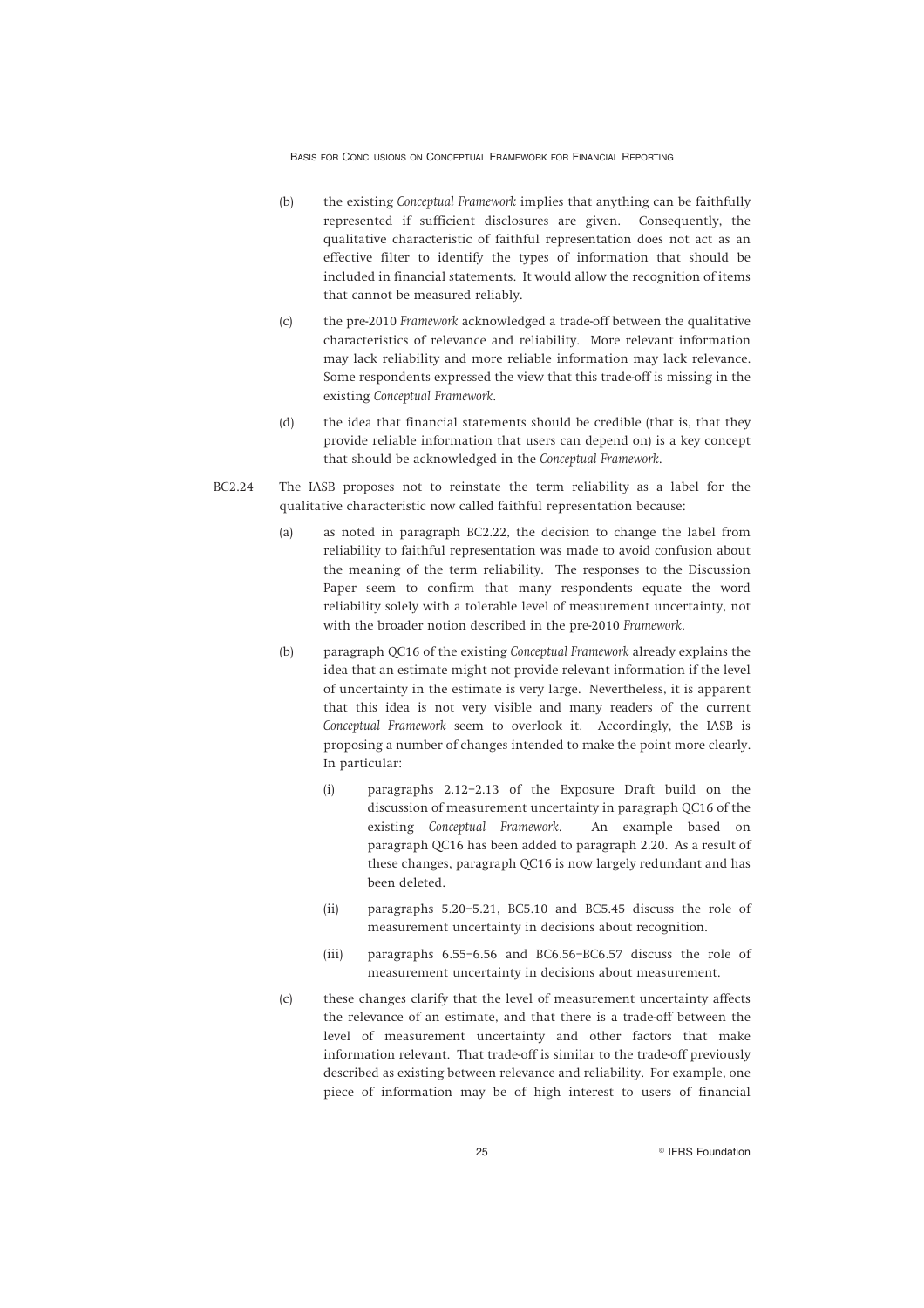statements, but subject to high measurement uncertainty. Another piece of information about the same economic phenomenon may be of lower interest to users of financial statements, but subject to lower measurement uncertainty. In such cases, judgement is needed to determine which piece of information is more relevant.

- (d) the enhanced discussion of measurement uncertainty, together with the discussion of the two fundamental qualitative characteristics of useful financial information (relevance and faithful representation), is intended to explain the factors that enable users to rely on financial information to provide a faithful representation of what it purports to depict. In the IASB's view, this makes it unnecessary to reintroduce any further reference to reliability.
- BC2.25 Having considered respondents' concerns about measurement uncertainty, the IASB considered whether there were additional issues relating to the term reliability. The IASB noted that there is much in common between the description of reliability in the pre-2010 *Framework* and the description of faithful representation proposed in the Exposure Draft (see Table 2.1). Consequently, it is unclear to the IASB what effect it would have in practice to reinstate the term reliability as a label. Moreover, the IASB believes—for reasons given in paragraph BC2.24—that the term faithful representation describes more clearly what is meant by this qualitative characteristic.

| <b>Pre-2010 Framework</b>                                                               | Proposed in the Exposure Draft                                                                                              |
|-----------------------------------------------------------------------------------------|-----------------------------------------------------------------------------------------------------------------------------|
| <b>Reliability</b>                                                                      | <b>Faithful representation</b>                                                                                              |
| Can be depended on by users to<br>faithfully represent what it purports<br>to represent | Information is useful if it faithfully<br>represents the phenomena that it<br>purports to represent (see<br>paragraph 2.14) |
| Complete                                                                                | Complete (see paragraph 2.16)                                                                                               |
| Neutral                                                                                 | Neutral (see paragraph 2.17)                                                                                                |
| Free from material error or bias                                                        | Free from error and neutral (see<br>paragraphs 2.17 and 2.19)                                                               |
| Substance over form                                                                     | Substance over form (see<br>paragraph 2.14)                                                                                 |
| Prudence                                                                                | Prudence (see paragraph 2.18)                                                                                               |

#### **Table 2.1**

**Communist Execution 26 CONTERS Foundation** 26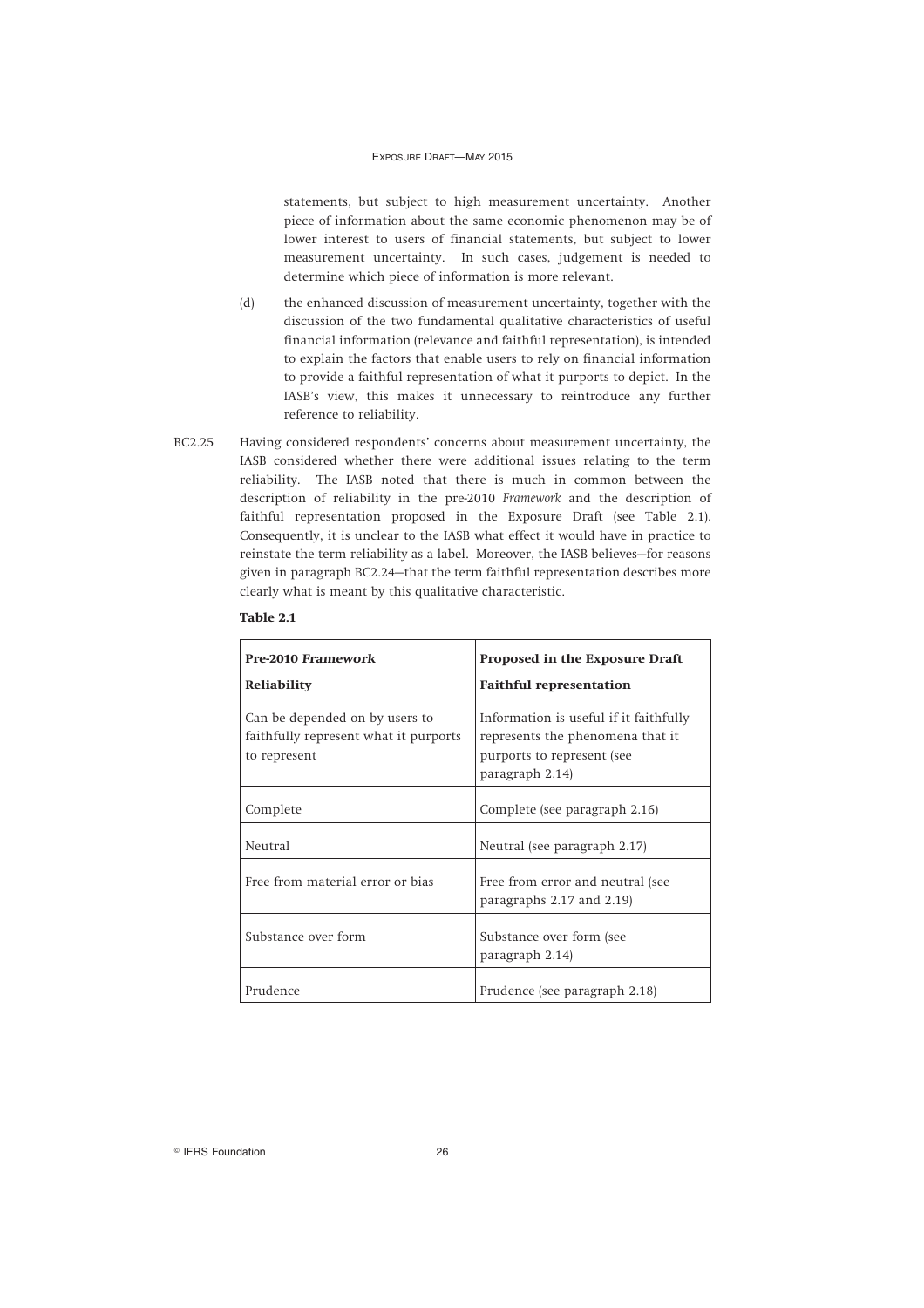## **Understandability and complexity (paragraphs 2.33–2.35)**

- BC2.26 Chapter 3 of the existing *Conceptual Framework* (Chapter 2 of the Exposure Draft) identifies understandability as an enhancing qualitative characteristic: a characteristic that makes financial information more useful. A few respondents to the Discussion Paper suggested that understandability should be elevated to become a fundamental qualitative characteristic or even to become an objective of financial reporting. However, the IASB proposes not to make such a change. To do so might result in the exclusion of information that is complex but, nevertheless, useful to users of financial statements.
- BC2.27 A few respondents to the Discussion Paper suggested that the *Conceptual Framework* should discuss the sources of complexity in financial reporting and the need to avoid unnecessary complexity when setting Standards. However, the IASB believes that no such discussion is necessary because the existing material on understandability and the cost constraint provide adequate guidance.

# **Materiality (paragraph 2.11)**

BC2.28 Paragraph QC11 of the existing *Conceptual Framework* (paragraph 2.11 of the Exposure Draft) sets out the concept of materiality as follows:

> Information is material if omitting it or misstating it could influence decisions that users make on the basis of financial information about a specific reporting entity. In other words, materiality is an entity-specific aspect of relevance based on the nature or magnitude, or both, of the items to which the information relates in the context of an individual entity's financial report. Consequently, the Board cannot specify a uniform quantitative threshold for materiality or predetermine what could be material in a particular situation.

- BC2.29 In addition, IAS 1 *Presentation of Financial Statements* defines 'material' and provides guidance on the application of the concept of materiality.
- BC2.30 The Discussion Paper took the position that the concept of materiality is clearly described in the existing *Conceptual Framework* and did not suggest amending or adding to that description. The Discussion Paper also noted that the IASB is considering, as part of its Disclosure Initiative (see paragraph BC7.2(b)), whether to provide guidance on the application of this concept. Many respondents to the Discussion Paper agreed with this approach.
- BC2.31 Hence, the IASB proposes in the Exposure Draft to make no amendments to the concept of materiality in the *Conceptual Framework*, except to clarify that the users mentioned in the discussion of materiality are the primary users of general purpose financial reports, as described in paragraph 1.5 of the Exposure Draft (paragraph OB5 of the existing *Conceptual Framework*). This clarification would emphasise that decisions about materiality reflect the needs of the primary users, not the needs of any other group. The IASB will consider in the Disclosure Initiative (see paragraph BC7.2(b)) suggestions made by some respondents for amendments to, and clarifications of, the concept of materiality.

<sup>©</sup> IFRS Foundation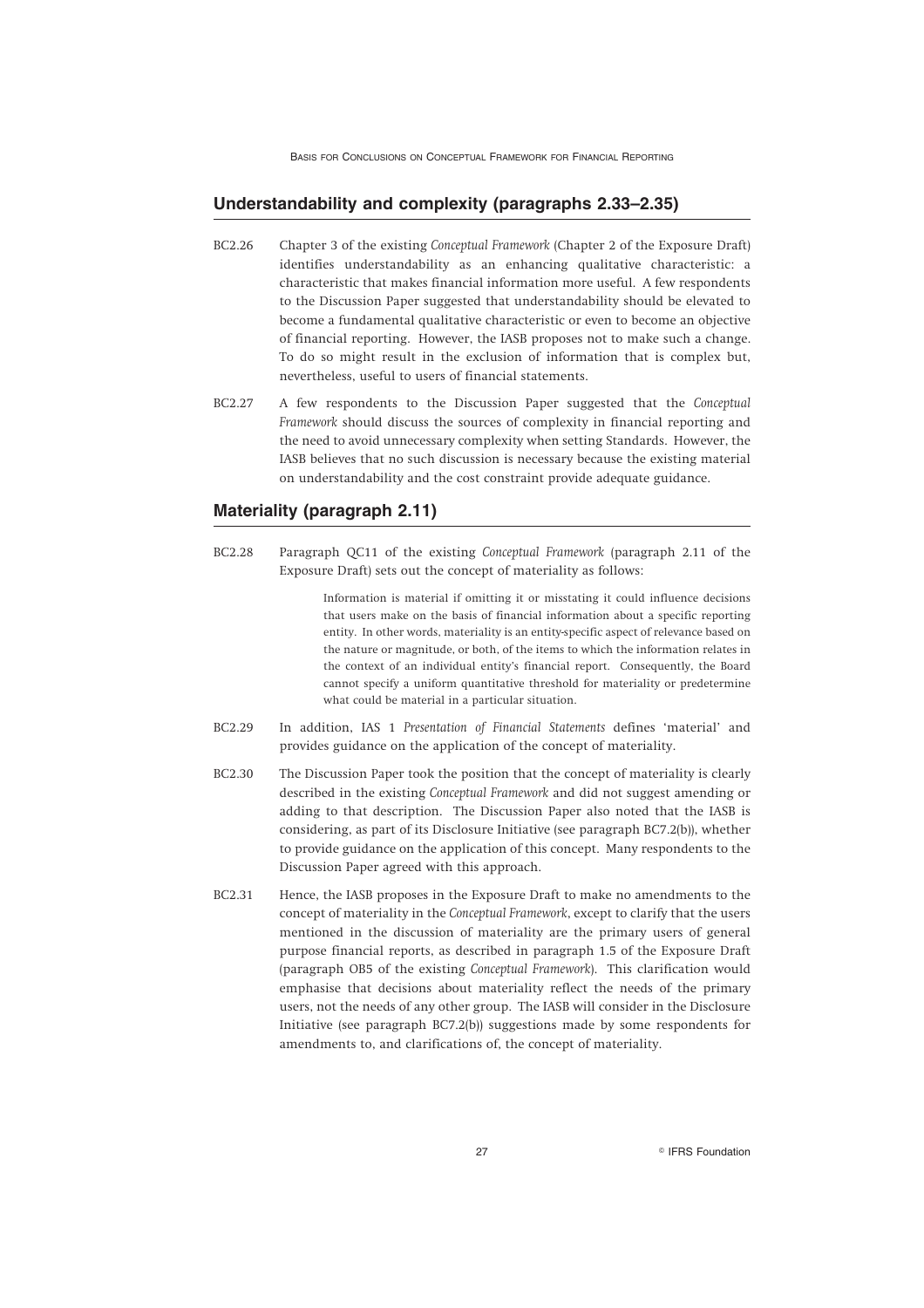# **Applying the fundamental qualitative characteristics (paragraph 2.21)**

BC2.32 To be consistent with the description of relevance in paragraph 2.6 of the Exposure Draft and to avoid confusion with the use of the term 'potential' in the definition of an economic resource (see paragraph BC4.16), the IASB proposes in paragraph 2.21 to replace the phrase 'has the potential to be' with 'is capable of being'.

# **The cost constraint on useful financial reporting**

BC2.33 Paragraphs QC35–QC39 of the existing *Conceptual Framework* (paragraphs 2.38–2.42 of the Exposure Draft) include a discussion of cost as a pervasive constraint on the information that can be provided by financial reporting. The cost constraint plays a particularly important role in decisions about the unit of account, recognition, measurement and presentation and disclosure. Accordingly, the Exposure Draft includes further references to the cost constraint in the discussion of those topics.

**Communist Execution 28 CONTERS Foundation** 28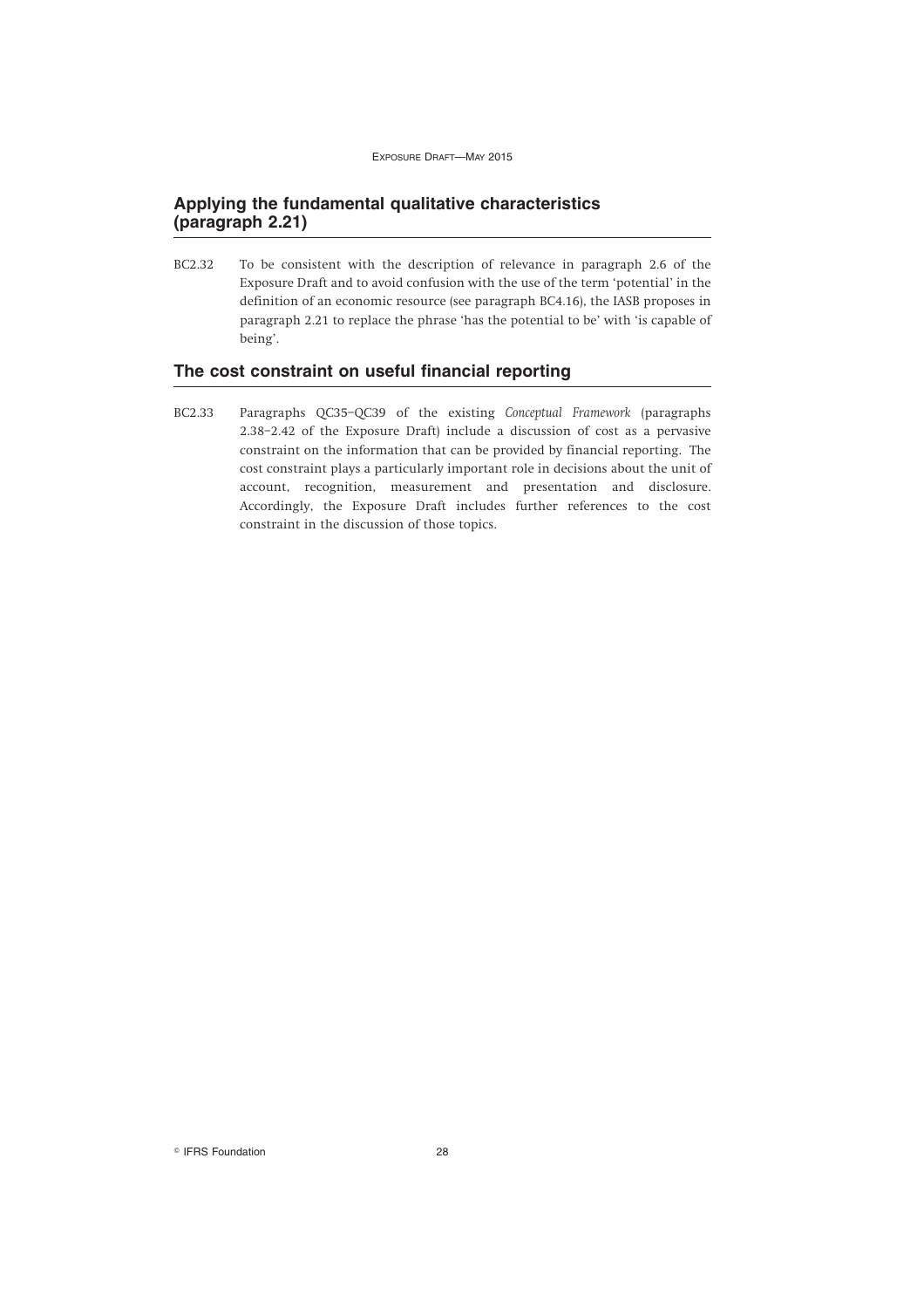## **Chapter 3—Financial statements and the reporting entity**

- BC3.1 As explained in paragraph BCIN.22, Chapters 1 and 2 of the Exposure Draft discuss general purpose financial reports. Chapters 3–7 focus on the most important type of general purpose financial reports: financial statements.
- BC3.2 The proposed objective of financial statements is discussed in paragraphs BC7.4–BC7.10.
- BC3.3 Paragraph 3.9 of the Exposure Draft states that financial statements are prepared from the perspective of the entity as a whole, instead of from the perspective of any particular group of investors, lenders or other creditors. This is consistent with the IASB's reasoning in paragraph BC1.8 of the Basis for Conclusions on the existing *Conceptual Framework*. This explains that financial reports should account for the entity, instead of its primary users and their interests in the reporting entity. Taking this perspective does not imply that the IASB thinks that no distinction should be drawn between liabilities and equity. The distinction between liabilities and equity is discussed in paragraphs BC4.93–BC4.103.
- BC3.4 Paragraph 3.10 of the Exposure Draft sets out the going concern assumption, which has been brought forward from the existing *Conceptual Framework*, except that the phrase 'cease trading' replaces the phrase 'curtail materially the scale of its operations'. That change is proposed to align the wording with that used in IAS 1 *Presentation of Financial Statements* and IAS 10 *Events after the Reporting Period*.

# **The reporting entity (paragraphs 3.11–3.25)**

- BC3.5 The existing *Conceptual Framework* does not discuss the following topics, on which the Exposure Draft includes proposals:
	- (a) what a reporting entity is; and
	- (b) the boundary of a reporting entity.
- BC3.6 In developing these proposals, the IASB has considered comments received on the Exposure Draft *Conceptual Framework for Financial Reporting—The Reporting Entity* (the 'Reporting Entity Exposure Draft') issued in March 2010 and developed jointly with the FASB.
- BC3.7 The Discussion Paper *A Review of the Conceptual Framework for Financial Reporting* did not include a further discussion of the reporting entity.

# **The reporting entity (paragraphs 3.11–3.12)**

BC3.8 In the Reporting Entity Exposure Draft, the IASB described a reporting entity and its features: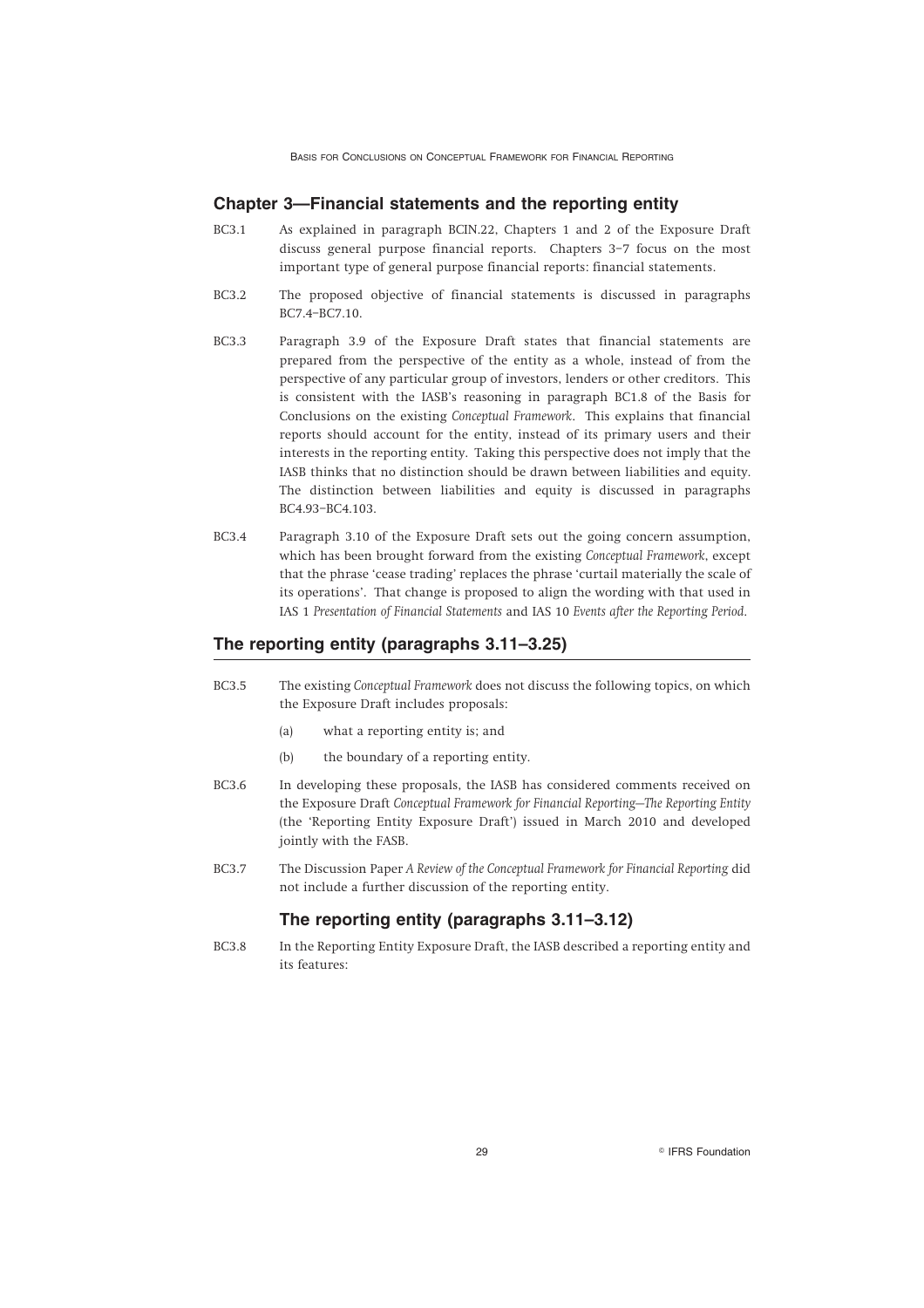- RE2 A reporting entity is a circumscribed area of economic activities whose financial information has the potential to be useful to existing and potential equity investors, lenders and other creditors who cannot directly obtain the information they need in making decisions about providing resources to the entity and in assessing whether management and the governing board of that entity have made efficient and effective use of the resources provided.
- RE3 A reporting entity has three features:
	- (a) economic activities of an entity are being conducted, have been conducted or will be conducted;
	- (b) those economic activities can be objectively distinguished from those of other entities and from the economic environment in which the entity exists; and
	- (c) financial information about the economic activities of that entity has the potential to be useful in making decisions about providing resources to the entity and in assessing whether the management and the governing board have made efficient and effective use of the resources provided.

These features are necessary but not always sufficient to identify a reporting entity.

- BC3.9 Many respondents to the Reporting Entity Exposure Draft stated that it did not clarify whether entities that met the description of a reporting entity *must*, *should* or *could* prepare general purpose financial reports. As noted by many of these respondents, the IASB has no authority to determine who must or should prepare general purpose financial statements. Accordingly, the Exposure Draft describes a reporting entity as an entity that chooses, or is required, to prepare general purpose financial statements. In addition, the Exposure Draft clarifies that a reporting entity:
	- (a) need not be a legal entity;
	- (b) can be a portion of an entity; and
	- (c) can comprise two or more entities.

Paragraph 3.18 of the Exposure Draft proposes guidance on how to set the boundary of a reporting entity that is not a legal entity.

# **Boundary of the reporting entity (paragraphs 3.13–3.25)**

BC3.10 In the Reporting Entity Exposure Draft, the IASB proposed that the boundary of a reporting entity should be determined by control. Hence, if an entity controls one or more entities, it should present consolidated financial statements in which the assets, liabilities, equity, income, expenses and cash flows of the entity (the parent) and the entities it controls (its subsidiaries) are presented as those of a single unit.

**Communist Execution 30** Solution 30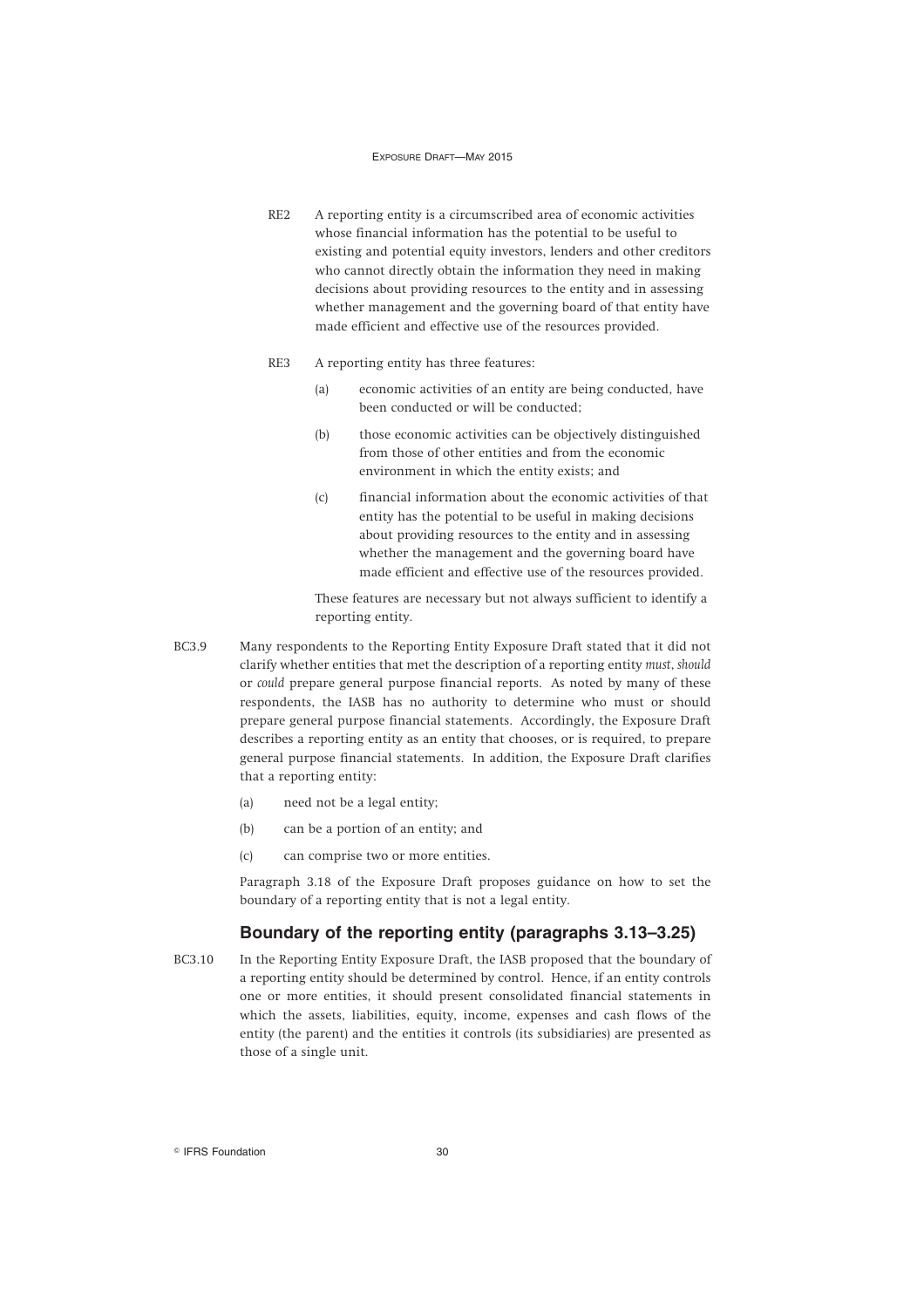- BC3.11 Most respondents to the Reporting Entity Exposure Draft agreed that an entity controlling one or more entities should prepare consolidated financial statements.
- BC3.12 In the Exposure Draft, the IASB proposes that the boundary of a reporting entity could be determined by:
	- (a) direct control only resulting in unconsolidated financial statements;<sup>10</sup> or
	- (b) both direct and indirect control, resulting in consolidated financial statements. The Exposure Draft states that, in general, consolidated financial statements are more likely to provide useful information to users of financial statements than unconsolidated financial statements.
- BC3.13 In the Reporting Entity Exposure Draft, the IASB expressed the view that unconsolidated financial statements may provide useful information if they are presented together with consolidated financial statements.<sup>11</sup> However, some respondents suggested that the IASB should permit entities to present their unconsolidated financial statements:
	- (a) in a separate document that is different from their consolidated financial statements, possibly issued on a different date; or
	- (b) without preparing accompanying consolidated financial statements at all, as is permitted in some jurisdictions.
- BC3.14 The IASB concluded that unconsolidated financial statements can provide useful information to users of financial statements, but are not a substitute for consolidated financial statements in cases in which Standards require an entity to produce consolidated financial statements. Hence, the IASB proposes that the *Conceptual Framework* should state that:
	- (a) a parent may choose, or be required, to prepare unconsolidated financial statements in addition to the consolidated financial statements that it is required to prepare; and
	- (b) if an entity prepares unconsolidated financial statements, those statements need to disclose how users can obtain the consolidated financial statements.

Hence, the consolidated financial statements need not be presented together with the unconsolidated financial statements.

- BC3.15 The Reporting Entity Exposure Draft also stated that joint control and significant influence do not give rise to control. The IASB still agrees with that conclusion, but sees no need to embed the notions of joint control and significant influence in the *Conceptual Framework*. Hence, the Exposure Draft does not refer to these notions.
- BC3.16 The Reporting Entity Exposure Draft stated that combined financial statements might provide useful information about entities under common control. Many

<sup>10</sup> The Exposure Draft uses the term 'unconsolidated financial statements' instead of the term 'separate financial statements', which is defined in IAS 27 *Separate Financial Statements* to cover specific circumstances.

<sup>11</sup> The Reporting Entity Exposure Draft used the term 'parent-only financial statements'.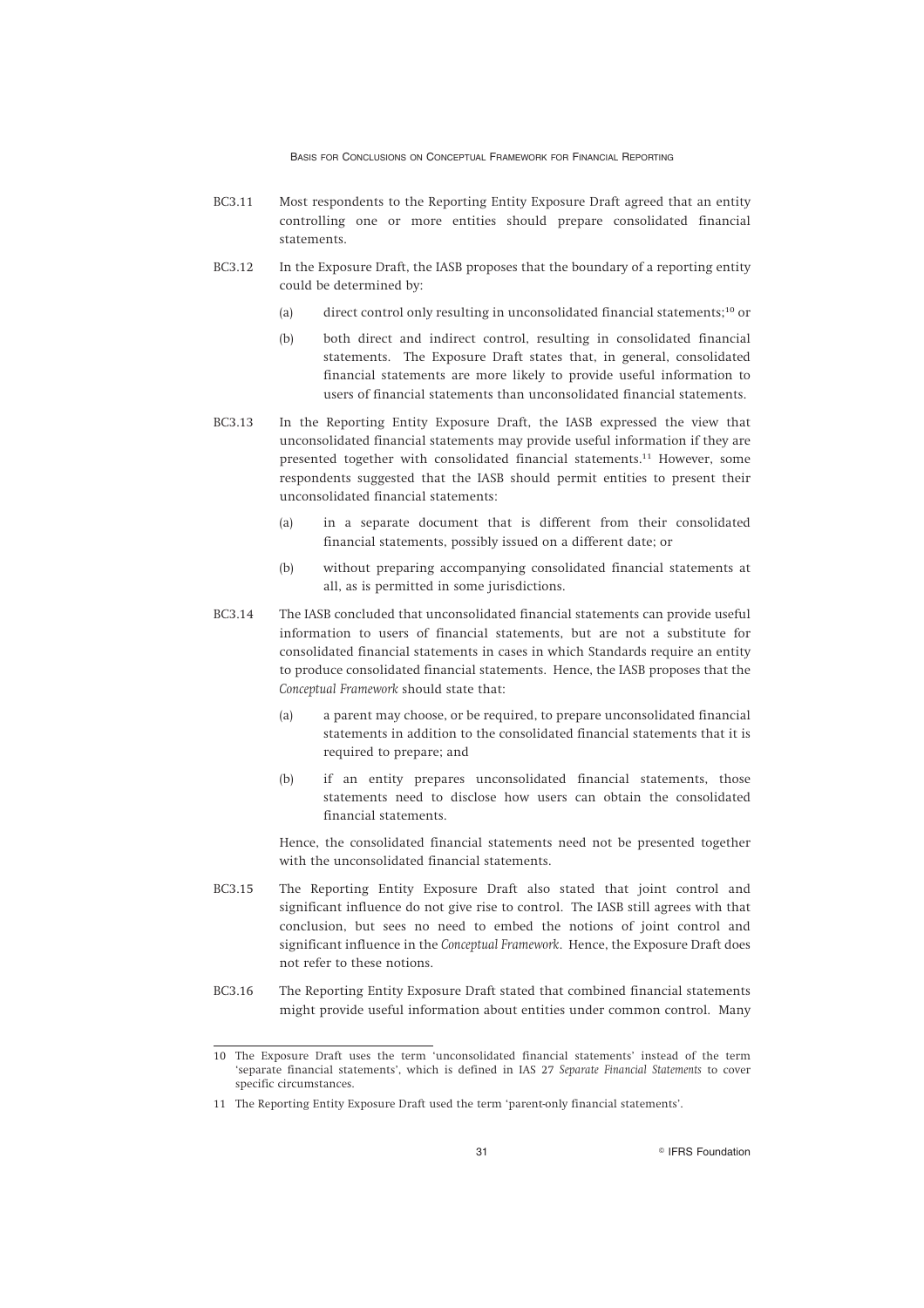of those who commented welcomed a discussion of this issue, but disagreed with restricting the preparation of combined financial statements to entities under common control.

BC3.17 The IASB acknowledges that combined financial statements can provide useful information to users of financial statements in some circumstances. Accordingly, paragraph 3.17 of the Exposure Draft acknowledges the concept of combined financial statements but does not discuss when or how entities could prepare them. The IASB concluded that such discussion would be best developed if the IASB were to undertake a Standards-level project on this subject, instead of in the *Conceptual Framework*.

**Communist Execution 32 CONTERS Foundation** 32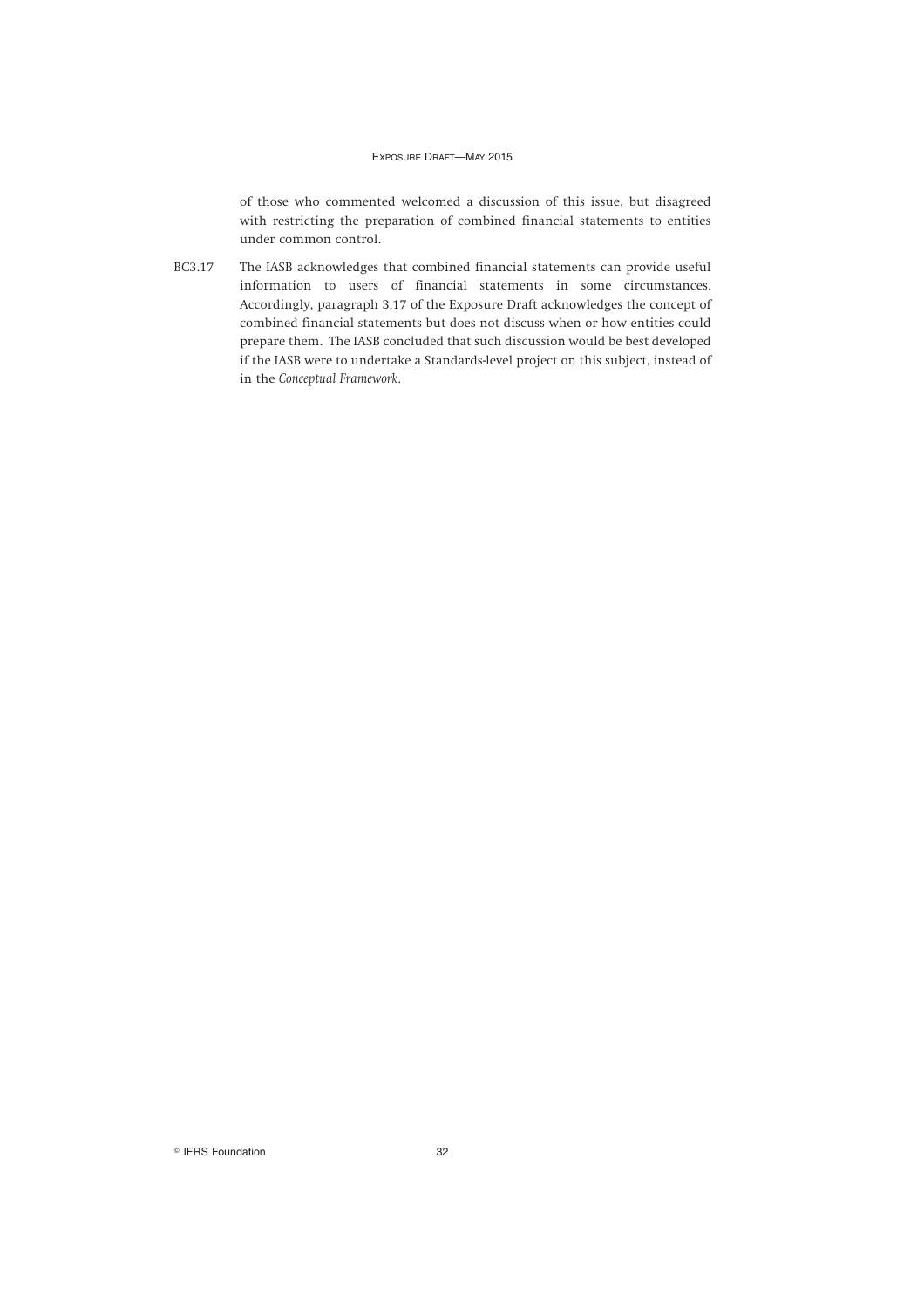# **Chapter 4—The elements of financial statements**

# **Introduction**

- BC4.1 The existing *Conceptual Framework* defines the following elements of financial statements:
	- (a) an asset is a resource controlled by the entity as a result of past events and from which future economic benefits are expected to flow to the entity.
	- (b) a liability is a present obligation of the entity arising from past events, the settlement of which is expected to result in an outflow from the entity of resources embodying economic benefits.
	- (c) equity is the residual interest in the assets of the entity after deducting all its liabilities.
	- (d) income is increases in economic benefits during the accounting period in the form of inflows or enhancements of assets or decreases of liabilities that result in increases in equity, other than those relating to contributions from equity participants.
	- (e) expenses are decreases in economic benefits during the accounting period in the form of outflows or depletions of assets or incurrences of liabilities that result in decreases in equity, other than those relating to distributions to equity participants.

## **Income and expenses defined in terms of changes in assets and liabilities**

- BC4.2 The existing *Conceptual Framework* defines income and expenses in terms of changes in assets and liabilities, and the Discussion Paper indicated that there would be no change to this approach. A few respondents questioned this approach. They argued that this gives undue primacy to the statement of financial position over the statement(s) of financial performance, and does not sufficiently acknowledge the importance of accounting for transactions in the statement(s) of financial performance or of matching income and expenses.
- BC4.3 As explained in paragraphs BCIN.14–BCIN.16, the IASB decided in this project to build on the existing *Conceptual Framework*. Thus, it does not intend to reconsider fundamentally the approach of defining income and expenses in terms of changes in assets and liabilities. Nevertheless, the IASB wishes to emphasise some important points about that approach:
	- (a) it is incorrect to assume that the IASB focuses solely or primarily on the statement of financial position. Financial statements are intended to provide information about an entity's financial position and its financial performance. Hence, when making decisions about recognition, measurement and presentation and disclosure, the IASB considers whether the resulting information provides useful information about both an entity's financial position and its financial performance. The

<sup>©</sup> IFRS Foundation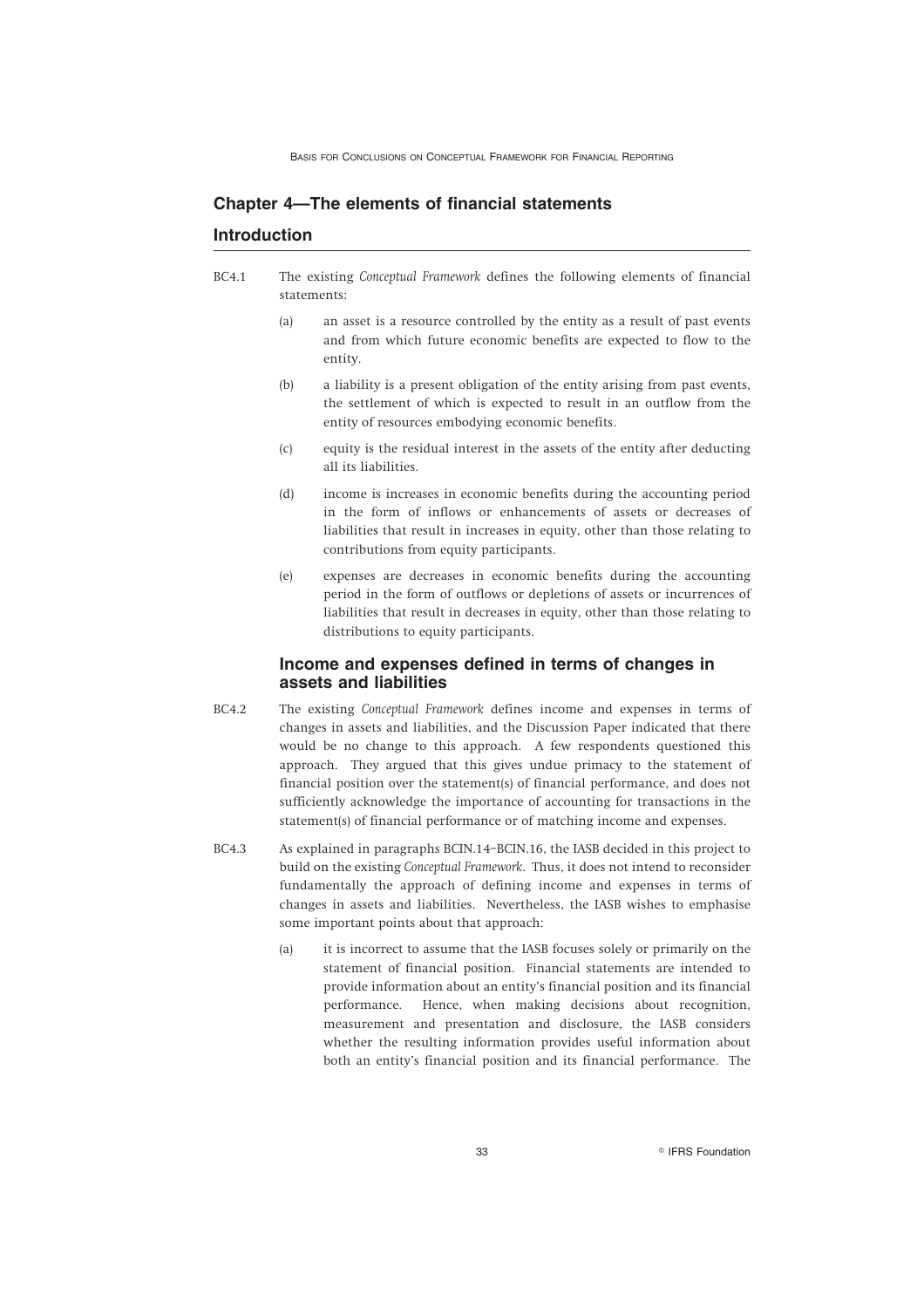IASB has not designated one type of information (about financial position or about financial performance) as the primary focus of financial reporting.

- (b) information about transactions is relevant to users. Hence, much of financial reporting is currently based on transactions and will continue to be so.
- (c) transactions that result in income and expenses also cause changes in assets and liabilities. Consequently, identifying income and expenses necessarily leads to identifying which assets and liabilities have changed. The IASB and other standard-setters have found over many years that it is more effective, efficient and rigorous to define assets and liabilities first, and to define income and expenses as changes in assets and liabilities, instead of trying to define income and expenses first and then describe assets and liabilities as by-products of the recognition of income and expenses.
- (d) the definitions of an asset and a liability are not merely accounting technicalities. They refer to real economic phenomena (economic resources and obligations to transfer economic resources). A statement of financial position depicting assets, liabilities and equity provides users with more relevant and understandable information about an entity's financial position than does a mere summary of amounts that have arisen as by-products of a matching process. Those amounts do not depict economic phenomena.
- (e) an approach based on matching income and expenses does not define the period to which the income and expenses relate. As explained in paragraph 5.8 of the Exposure Draft, related income and expenses will often be recognised simultaneously because of simultaneous changes in related assets and liabilities. However, an intention to match income and expenses does not justify the recognition of items in the statement of financial position that do not meet the definition of assets or liabilities. That explanation has been brought forward from the existing *Conceptual Framework*.

## **Definitions—issues common to both assets and liabilities**

- BC4.4 The IASB has found the existing definitions of assets and liabilities to be useful for solving many issues in standard-setting. However, confusion can arise because:
	- (a) the explicit reference in the definitions of assets and liabilities to the flows of economic benefits blurs the distinction between the resource or obligation and the resulting flows of economic benefits; and
	- (b) some readers interpret the term 'expected' as a probability threshold.
- BC4.5 To address these issues, for the reasons given in paragraphs BC4.7–BC4.22, the IASB proposes the following definitions:
	- (a) an asset is a present economic resource controlled by the entity as a result of past events;

**Communist Execution 34 CONTERS Foundation** 34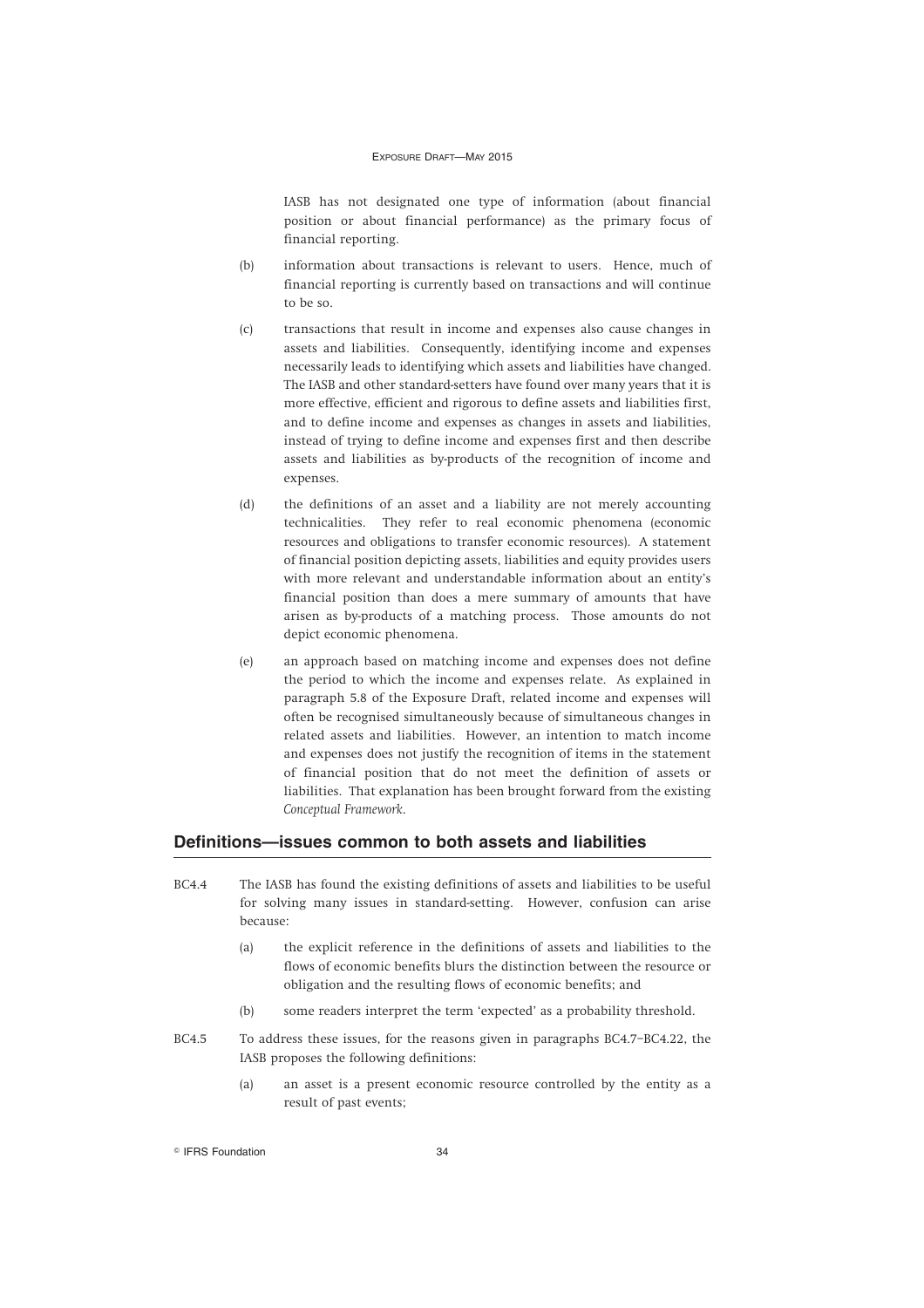- (b) a liability is a present obligation of the entity to transfer an economic resource as a result of past events; and
- (c) an economic resource is a right that has the potential to produce economic benefits.
- BC4.6 Proposed supporting guidance for the definition of an asset is discussed in paragraphs BC4.24–BC4.44 and for the definition of a liability in paragraphs BC4.45–BC4.81.

## **Separate definition of an economic resource (paragraph 4.6)**

- BC4.7 The main structural change from the existing definitions is the proposal to introduce a separate definition of an economic resource. This repositions the references to future flows of economic benefits so that they appear in the supporting definition of an economic resource, instead of in the definitions of an asset and a liability.
- BC4.8 Many respondents to the Discussion Paper agreed with this suggestion. They stated that the proposed definitions were clearer and easier to understand than the existing definitions.
- BC4.9 A few respondents to the Discussion Paper stated that there was no need to change the existing definitions. They argued that:
	- (a) the existing definitions are well accepted and have not created confusion or major problems for preparers or users;
	- (b) the proposed definitions do not differ from the existing definitions sufficiently to warrant the change; and
	- (c) readers should be able to understand what an asset or a liability is without having to look up a separate definition of an economic resource.
- BC4.10 The IASB still proposes to move the reference to future economic benefits into a supporting definition of 'economic resource'. Doing so emphasises more clearly that an asset (or a liability) is a resource (or obligation), instead of the ultimate inflow (or outflow) of economic benefits that the resource (or obligation) may produce. This approach also streamlines the definitions and shows more clearly the parallels between assets and liabilities.

# **Deletion of the notion of an expected flow (paragraphs 4.13–4.16)**

- BC4.11 The Discussion Paper suggested replacing the notion that an inflow or outflow of resources is expected with the notion that an asset (or a liability) is capable of generating economic benefits (or requiring a transfer of economic resources).
- BC4.12 Some respondents stated that the IASB should retain the notion of an expected inflow or outflow of resources. They argued that defining an asset as being 'capable of producing economic benefits' results in too broad a definition and the result is not understandable. Users and preparers do not regard an item as an asset if no inflows of economic benefits are expected. Benefits must be reasonably possible. Those respondents argued that the definition in the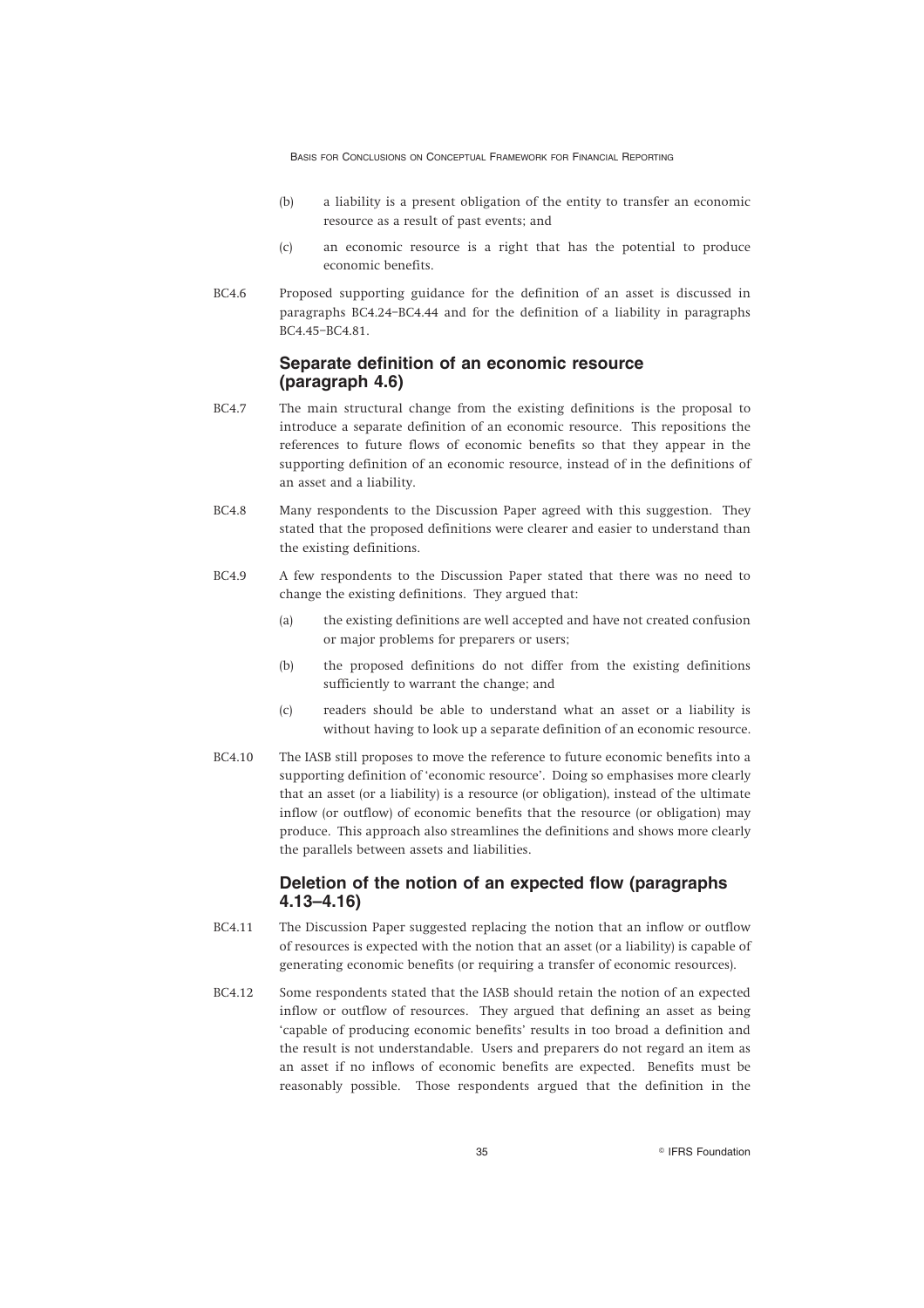Discussion Paper would considerably widen the range of items that will be identified as assets and liabilities. This may lead to:

- (a) pressure to identify every possible asset and liability, imposing a significant operational burden, for little benefit if ultimately the asset or the liability is not recognised or is measured at nil;
- (b) recognition as assets and liabilities of more items that are uncertain, improbable or hard to measure, unless the recognition criteria are made more robust;
- (c) a presumption that, in principle, all assets and liabilities should be recognised even if inflows or outflows are not expected; and
- (d) pressure for irrelevant disclosure about unrecognised assets and liabilities for which inflows or outflows are unlikely.
- BC4.13 Some respondents also argued that if the term expected is being interpreted inconsistently or misunderstood, the IASB could clarify how to interpret the term instead of deleting it. Replacing expected with 'capable' merely replaces one difficulty with another. The term capable is equally subjective, may create ambiguity and is not as easily understood.
- BC4.14 However, many respondents agreed with the proposal to replace the notion of an expected inflow or outflow of resources. They expressed the following views:
	- (a) removal of expected appropriately focuses the definition on the resource. To retain a notion of expected or probable outflows or inflows would exclude many items that are clearly assets and liabilities, such as written and purchased options, stand-ready obligations and insurance contracts.
	- (b) the notion of expected flows is unhelpful, because interpretations of this term can vary widely and are often tied to a notion of a threshold level of probability. Uncertainty is best dealt with in recognition criteria or measurement, instead of within the definitions.
	- (c) removing the probability criterion would not, as suggested by some, require considerable effort to identify assets and liabilities that will not be recognised. In practice, potential recognition will be in focus from the very beginning.
	- (d) a broad definition of an asset may result in the disclosure to users of useful information about items for which recognition is not appropriate.
- BC4.15 In the Exposure Draft, the IASB has retained the Discussion Paper's suggestion to delete from the definitions of assets and liabilities the notion that an inflow or outflow is expected. The IASB acknowledges that many respondents have significant concerns about recognising assets or liabilities when the probability of an inflow or outflow of benefits is low, but believes that those concerns are best addressed in recognition, not in the definitions. Paragraphs 5.17–5.19 of the Exposure Draft set out how the recognition criteria would address these concerns.
- BC4.16 The Discussion Paper used the term capable. That term is already used in the discussion of relevance in paragraphs QC6–QC7 of the existing *Conceptual Framework* (paragraphs 2.6–2.7 of the Exposure Draft). It would be confusing to

**Communist Execution 36 CONTERS Foundation** 36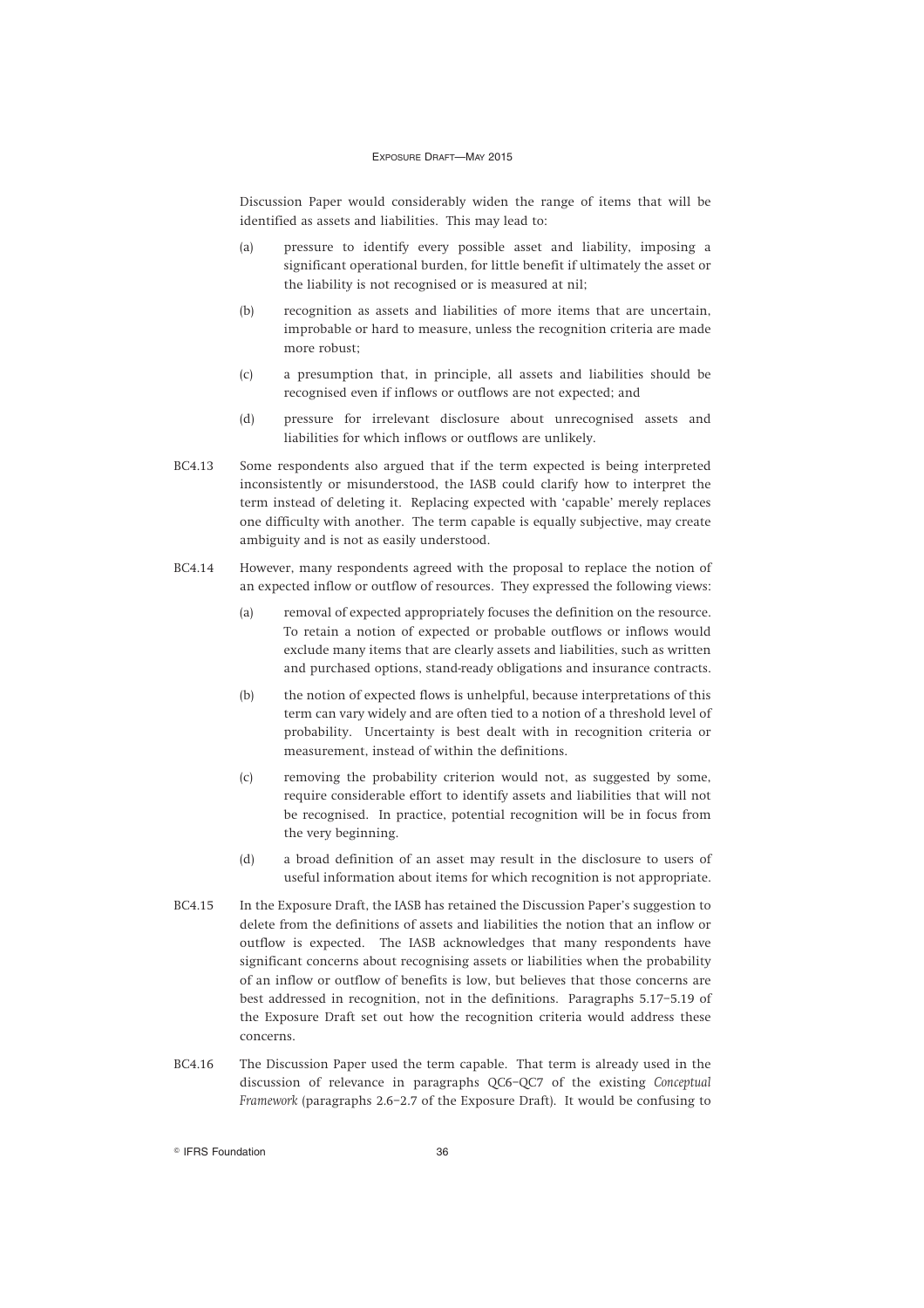use the term capable with one meaning describing what information is relevant and with a different meaning in defining an economic resource. Hence, the IASB proposes instead to use in the definition of an economic resource the term 'has the potential to'. That term captures the following points:

- (a) it is not sufficient that the economic benefits may arise in the future. Those economic benefits must arise from some feature that already exists within the economic resource. For example, a purchased option has the potential to produce economic benefits to the holder, but only because the option already contains a term that will permit the holder to exercise the option.
- (b) the definition is not intended to impose a minimum probability threshold. The important thing is that there must be at least one circumstance in which the economic resource will generate economic benefits.
- BC4.17 The IASB does not think that eliminating the term 'expected' from the definitions and replacing it with the notion of 'having the potential to produce' will make the definitions either broader or narrower than the existing definitions. It notes that this approach is consistent with how it has applied the existing definitions in practice for several years.

### **Past event (paragraphs 4.5 and 4.36–4.39)**

- BC4.18 The Discussion Paper suggested that:
	- (a) the phrase 'as a result of past events' should remain in the definitions of an asset and a liability; and
	- (b) the word 'present' should remain in the definition of a liability and be inserted in the definition of an asset.
- BC4.19 Several respondents explicitly supported retaining the reference to past events to emphasise the need to prevent recognition of items that depend largely on the entity's own future acts, such as the costs of future operations. It also focuses on the need to identify when and how an obligation was incurred, in order to decide how to account appropriately for the asset acquired, or expense incurred, in incurring the obligation. This is consistent with the fact that accounting is largely transaction-based.
- BC4.20 Other respondents opposed the reference to past events, arguing that it is redundant. A present asset or liability cannot exist without a past event. Identifying that past event may help to determine how to portray that event in financial statements, but this point could be explained in the supporting guidance instead of in the definitions. Having such a reference in the definition may appear to create a requirement to search for, and identify, the past event. It may also lead to an excessively strict view of what is necessary to constitute a present obligation, and to accounting that some find counterintuitive, such as some of the accounting required by IFRIC 21 *Levies*. Further, it is not clear which past events are sufficient to create an obligation. Moving the focus to the present condition would make the definition easier to apply in practice.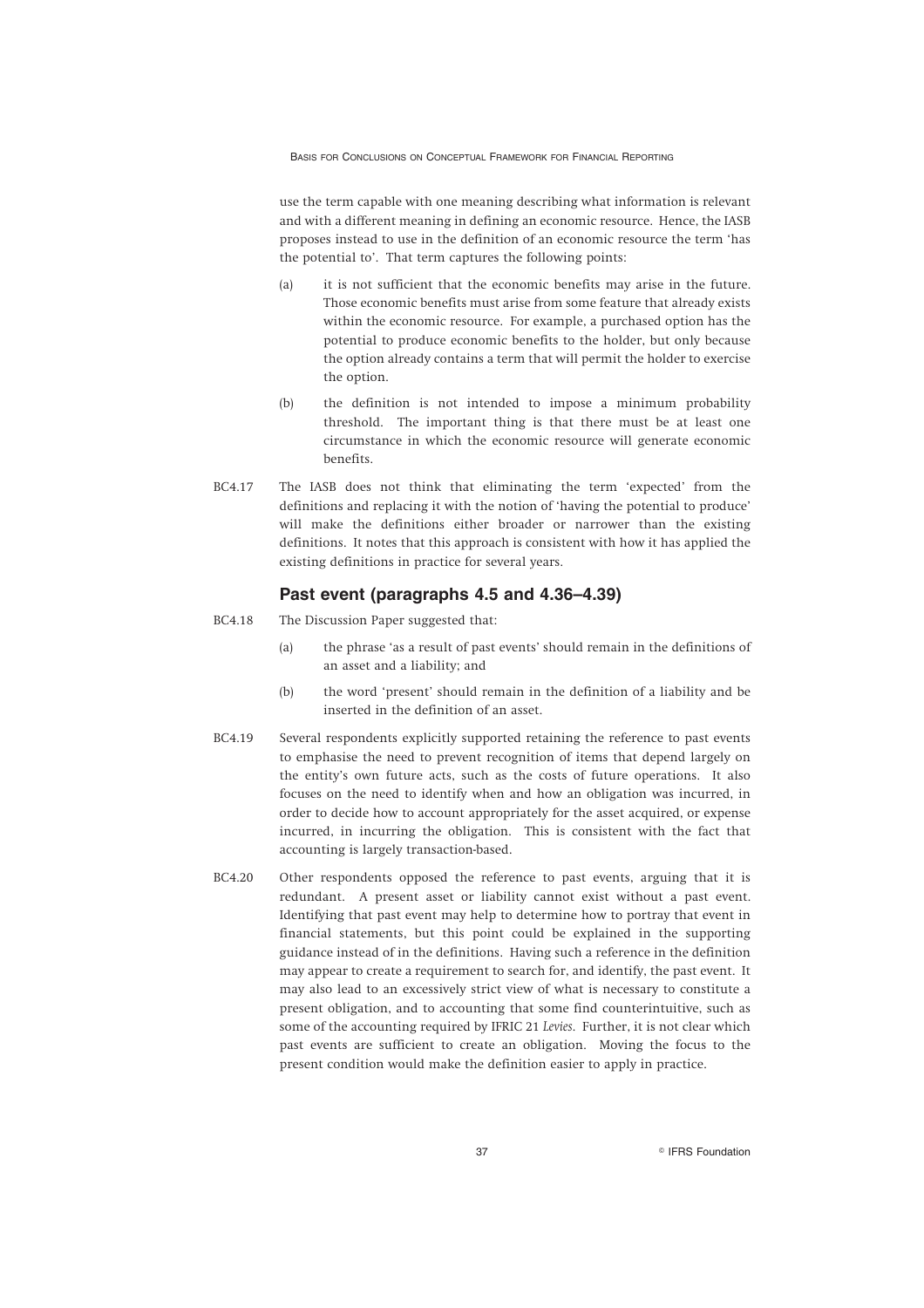- BC4.21 As discussed in paragraphs BC4.48–BC4.75, the IASB thinks the phrase 'as a result of past events' is important to its proposed definition of a liability. In fact, the IASB proposes retaining that phrase in the definitions both of an asset and a liability. By identifying the past event, an entity can determine how best to portray that event in its financial statements; for example, how best to classify and present income, expenses or cash flows arising from that event. The IASB has not identified any significant problems that arise from the inclusion of that phrase in the existing definitions.
- BC4.22 For the same reasons, the IASB also proposes to retain the term 'present' in the definition of a liability and add it to the definition of an asset. That addition emphasises the parallels between the two definitions.

### **Assets**

- BC4.23 This section discusses the following aspects of the asset definition:
	- (a) economic resources (see paragraphs BC4.24–BC4.28);
	- (b) focus on rights (see paragraphs BC4.29–BC4.39); and
	- (c) control (see paragraphs BC4.40–BC4.43).

## **Economic resources (paragraphs 4.6 and 4.13–4.16)**

- BC4.24 Paragraphs BC4.7–BC4.10 discuss the proposed separate definition of an economic resource and paragraphs BC4.11–BC4.17 discuss the proposal to remove the notion of expected flows from the definition of an asset.
- BC4.25 The Discussion Paper proposed defining the concept of 'economic resource' using the term 'economic benefits', but did not define that term. Hence, some respondents argued that the proposed definitions would not enhance clarity or add new insights. However, the IASB notes that the term 'economic benefits' already appears in the existing definitions of assets and liabilities and the IASB has identified no major problems caused by its use.
- BC4.26 Other respondents commented that because the definition of an economic resource refers to future economic benefits, an asset should be defined as those future economic benefits, not as the economic resource itself. What gives the resource value is the possibility of future inflows. The IASB noted that although an asset derives its value from its potential to produce future benefits, the thing that the entity controls today is that existing potential, not the future economic benefits. In addition, if an asset were defined as the possible future benefits, it would be unclear:
	- (a) whether an asset exists if the possible future benefits are uncertain; and
	- (b) which possible future economic benefits qualify as assets at any given date.

Consequently, the IASB proposes that the definition of an asset should continue to refer to the (economic) resource, not to the resulting economic benefits.

BC4.27 Others suggested that the term 'economic resource' is too limiting and may indicate only resources that have a market value. These respondents suggested

**Communist Execution 38 CONTERS Foundation** 38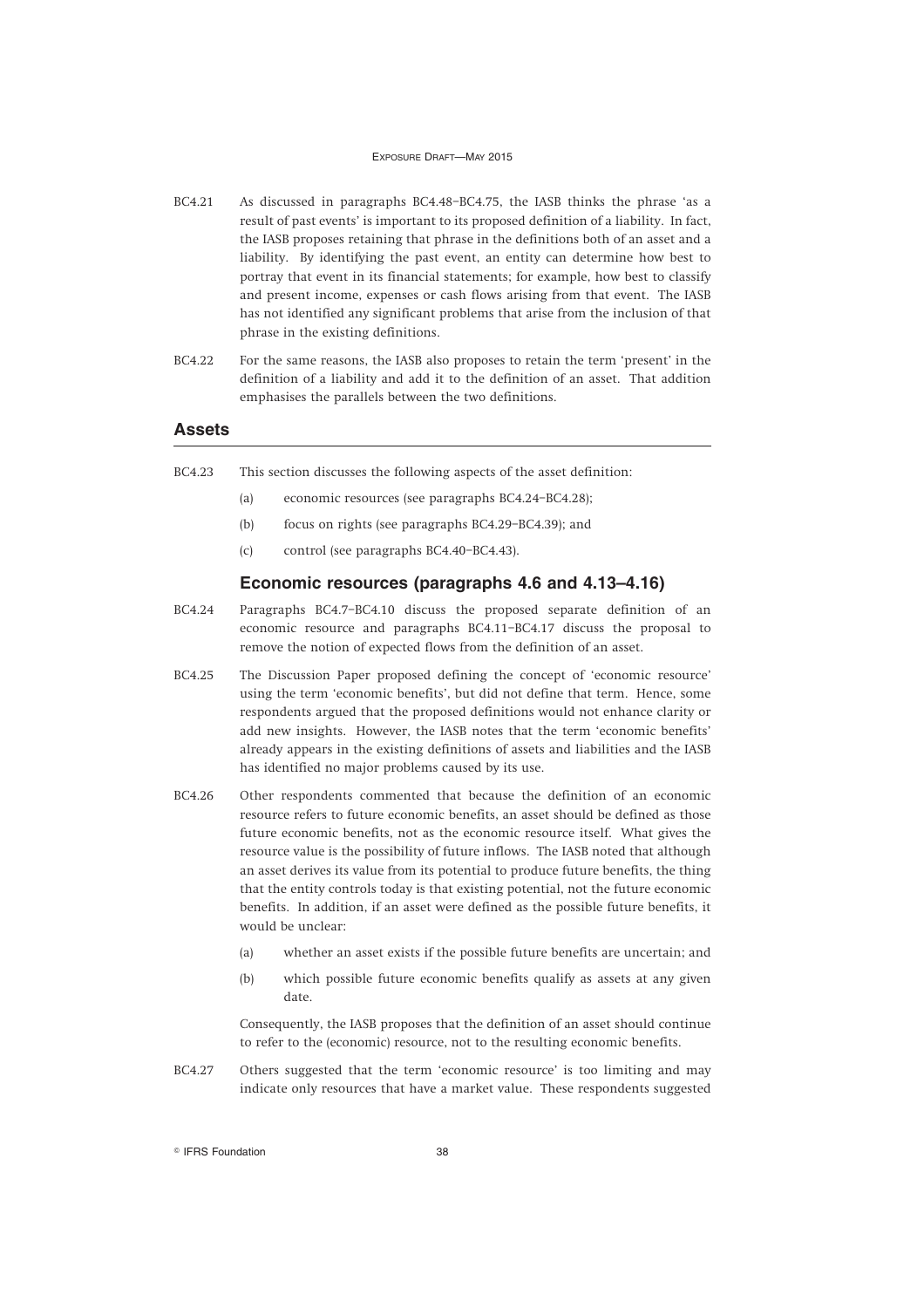using the term 'resource' instead. The IASB notes that the term 'economic resource' is not intended to be limited to resources for which a market currently exists. It covers all resources that have the potential to produce economic benefits. The IASB prefers the term 'economic resource' because it helps to emphasise that the resource in question is not, for example, a physical object, but rights over a physical object, as discussed in paragraphs 4.12 and 4.15 of the Exposure Draft.

BC4.28 Finally, some noted that the IASB's *Conceptual Framework* is applied in some jurisdictions in the public sector, not-for-profit and non-capital market settings. Consequently, they stated that the definition of an asset should include resources that provide benefits other than cash flows, such as social or environmental services or benefits to the reporting entity, to other parties or to wider society. Similarly, the definition of a liability should include obligations to transfer such benefits, and obligations entered into for prudential or moral purposes, or to meet expectations of a broader group of stakeholders or to maintain public support. However, the IASB focuses currently on for-profit entities. The IASB therefore proposes that the definition of an asset should continue not to refer to resources that provide benefits other than economic benefits.

## **Focus on rights (paragraphs 4.8–4.12)**

- BC4.29 The term 'resource' appears in the existing definition of an asset. The Discussion Paper used the amended economic resource term and suggested defining an economic resource (and, hence, an asset) as a right. To illustrate the effect of this change in emphasis, the Discussion Paper suggested that, for a physical object, such as an item of property, plant and equipment, the economic resource is not the underlying object but a right (or a set of rights) to obtain the economic benefits generated by the physical object.
- BC4.30 Respondents who agreed with the Discussion Paper's proposal to focus on rights suggested that this would confirm a shift away from the traditional notions of accounting for physical objects and towards accounting for different rights that compose economic resources. They expressed the view that this shift would be particularly helpful in addressing the derecognition of components of assets.
- BC4.31 However, some respondents disagreed with the focus on rights and stated that an asset should be defined as a right or resource, not merely as a right. They argued that:
	- (a) some assets, for example, tangible assets, are best described as resources instead of rights. The concept of accounting for tangible assets as a set of rights is inconsistent with reality, especially when combined with the idea of 'unbundling' rights from an asset.
	- (b) unless the *Conceptual Framework* explains what factors drive the identification of the unit of account, it would be difficult to explain consistently, for a single asset comprising several rights, whether to recognise that single asset as a whole or to recognise some of those rights separately.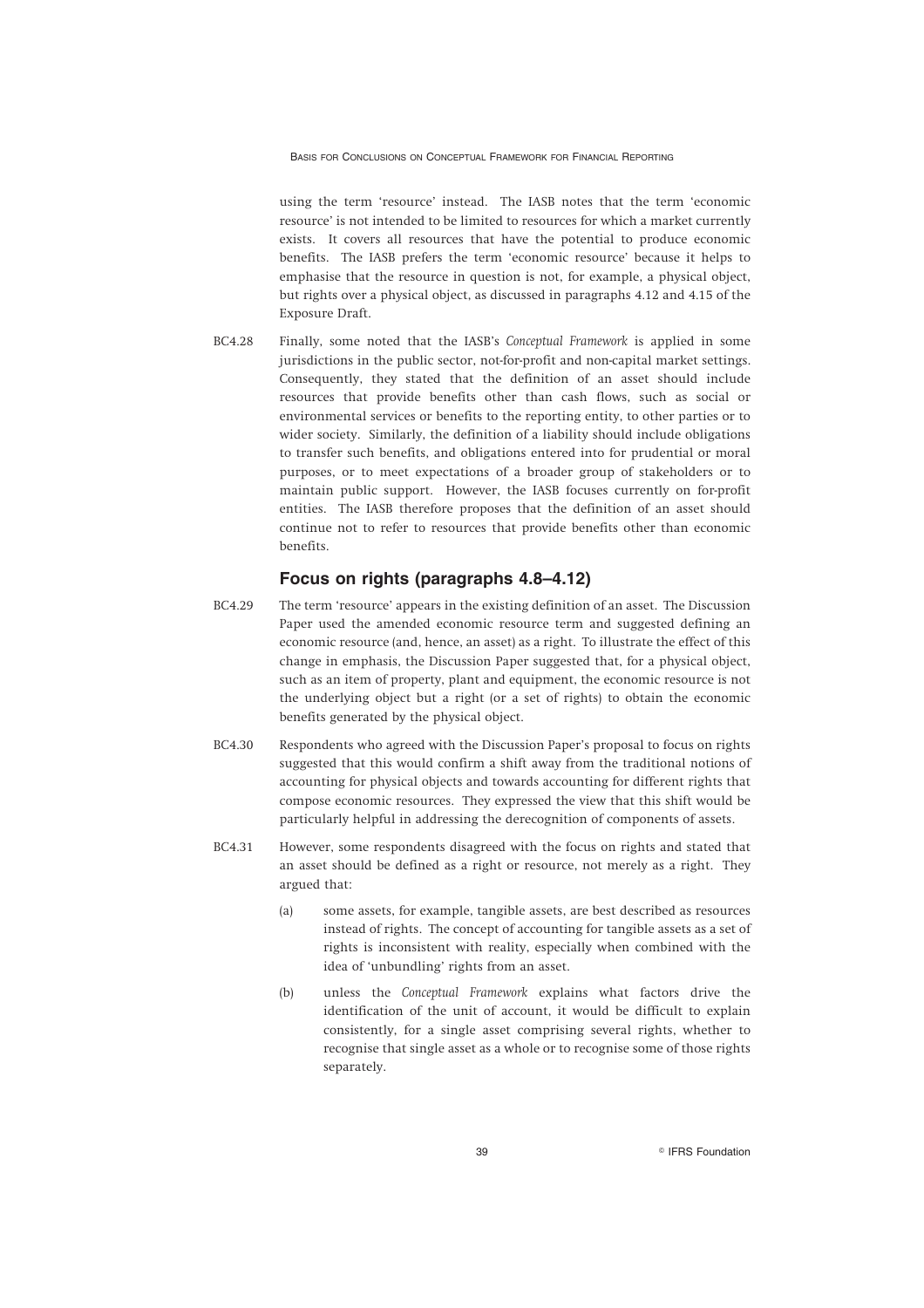- (c) a focus on rights within a larger set of rights would put more pressure on the recognition and derecognition criteria and the unit of account. Entities would need to ask themselves numerous questions in order to determine or deny the existence of new assets and liabilities, without any clear benefit. Indeed, these respondents argued that the rights approach has caused challenges in developing Standards (for example, the current project on leases), and also in applying them, particularly to derecognition (for example, for financial instruments).
- BC4.32 In developing the Exposure Draft, the IASB noted that many assets (such as financial assets, a lessee's rights of use of a leased machine, and many intangible assets, such as patents) are rights that are created by contract or law. However, it is equally true that ownership of a physical object arises only because of rights conveyed by law. Furthermore, full legal ownership of a physical asset differs from the right to use an asset for 99 per cent (or 50 per cent or even 1 per cent) of its useful life, but although those rights differ in their extent, they do not differ fundamentally in nature—they are all rights of one kind or another. In addition, because of legal differences or changes, a particular bundle of rights may constitute full legal ownership in one jurisdiction but not in another jurisdiction, or at one date but not at another date.
- BC4.33 Hence, the IASB sees no advantage in defining two separate types of asset, one described as a resource (for example, in cases of full legal ownership of a physical object) and the other described as a right (all other rights over all or part of a resource). Nevertheless, the Exposure Draft notes in paragraph 4.12 that describing the set of rights as a physical object will often provide the most concise, clear and understandable information.

### **Other sources of value**

- BC4.34 The Discussion Paper's suggested definition of an economic resource included not only 'rights' but also 'other sources of value' that are capable of producing economic benefits. Some respondents commented that the phrase 'other sources of value' does little to place boundaries around the concept of an economic resource and permits wide interpretations in practice.
- BC4.35 The IASB included references to 'other sources of value' in the Discussion Paper's definition of an economic resource, because of concerns that the term 'rights' may not capture items, such as know-how, when an entity controls them by having the ability to keep them secret from other parties instead of through legal rights. The IASB thought—and still thinks—that an asset can exist in such cases.
- BC4.36 However, the IASB now thinks that the notion of 'other sources of value' is too vague to be useful in a formal definition. Instead it proposes to explain that the notion of a 'right' encompasses not merely legal rights but also access that an entity controls in other ways, for example, by having the ability to keep know-how secret and thus prevent all other parties from directing its use and benefiting from it. The proposed explanation of that concept in the Exposure Draft builds on material that is already in paragraph 4.12 of the existing *Conceptual Framework*.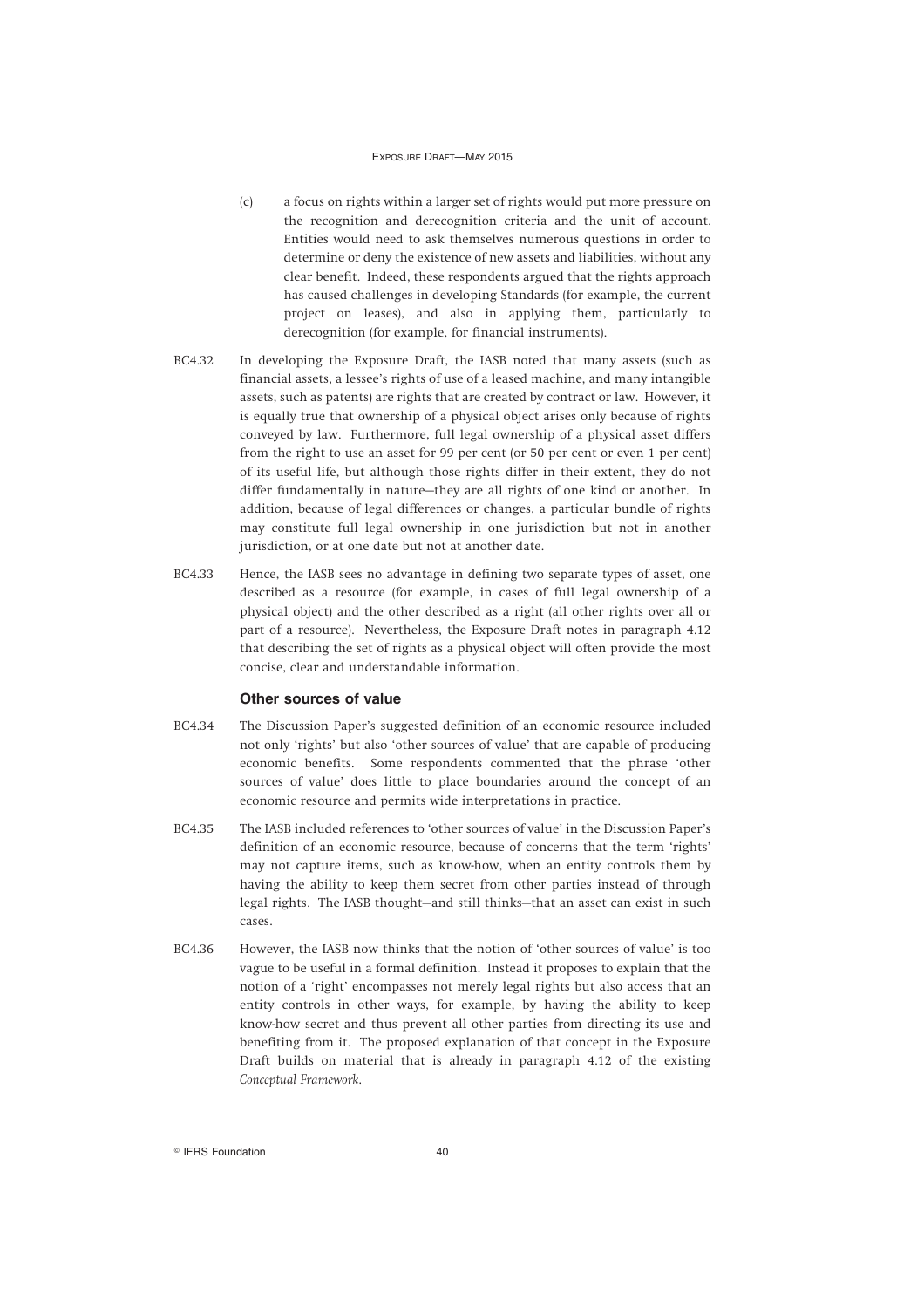BC4.37 Some respondents to the Discussion Paper suggested that the definition of an asset should require assets to be identifiable or separable. Doing so would, in their view, appropriately exclude from the definition of an asset some of the items listed in the Discussion Paper under 'other sources of value'. For example, IAS 38 *Intangible Assets* requires an intangible asset to be identifiable, so as to distinguish it from goodwill. It states that an asset is identifiable if it is either separable from the entity, or arises from contractual or other legal rights. In the IASB's view, if an asset is separable, or arises from contractual or other legal rights, it is likely to be easier to identify, measure and describe the asset. This may affect whether or not recognition is appropriate (see paragraph BC5.35). However, the IASB believes that these criteria should not form part of the definition of an asset. Including those criteria would unnecessarily restrict the concept of an asset.

#### **Rights that all entities have**

BC4.38 The Exposure Draft proposes that if an entity has only the same rights as all other parties, those rights do not create an economic resource for the entity. It could be argued that such rights, for example, a right to access a road network, are, in principle, a resource for the entity. However, including information about them in financial statements is unlikely to be useful, because they do not give the entity access to greater economic benefits than those available to any other entity. Hence, the IASB proposes that they should not be regarded as economic resources for any specific entity.

### **Rights that are immediately consumed**

BC4.39 Paragraph 4.9 of the Exposure Draft clarifies that goods or services that are received and immediately consumed are momentarily rights to obtain economic benefits until they are consumed, at which point the consumption is recognised as an expense. This is consistent with IFRS 2 *Share-based Payment*, which treats the receipt of employees' services as an asset that is immediately consumed.

## **Control (paragraphs 4.17–4.23)**

BC4.40 Both the existing definition of an asset and the definition proposed in the Discussion Paper require the economic resource to be 'controlled by the entity'. The existing *Conceptual Framework* does not define control. The Discussion Paper proposed adding the following definition:

> An entity controls an economic resource if it has the present ability to direct the use of the economic resource so as to obtain the economic benefits that flow from it.

- BC4.41 The following paragraphs discuss:
	- (a) risks and rewards of ownership (see paragraphs BC4.42–BC4.43); and
		- (b) other suggested changes (see paragraph BC4.44).

### **Risks and rewards of ownership**

BC4.42 Some respondents suggested that the definition of an asset should incorporate the notion of exposure to risks and rewards of ownership. The IASB notes that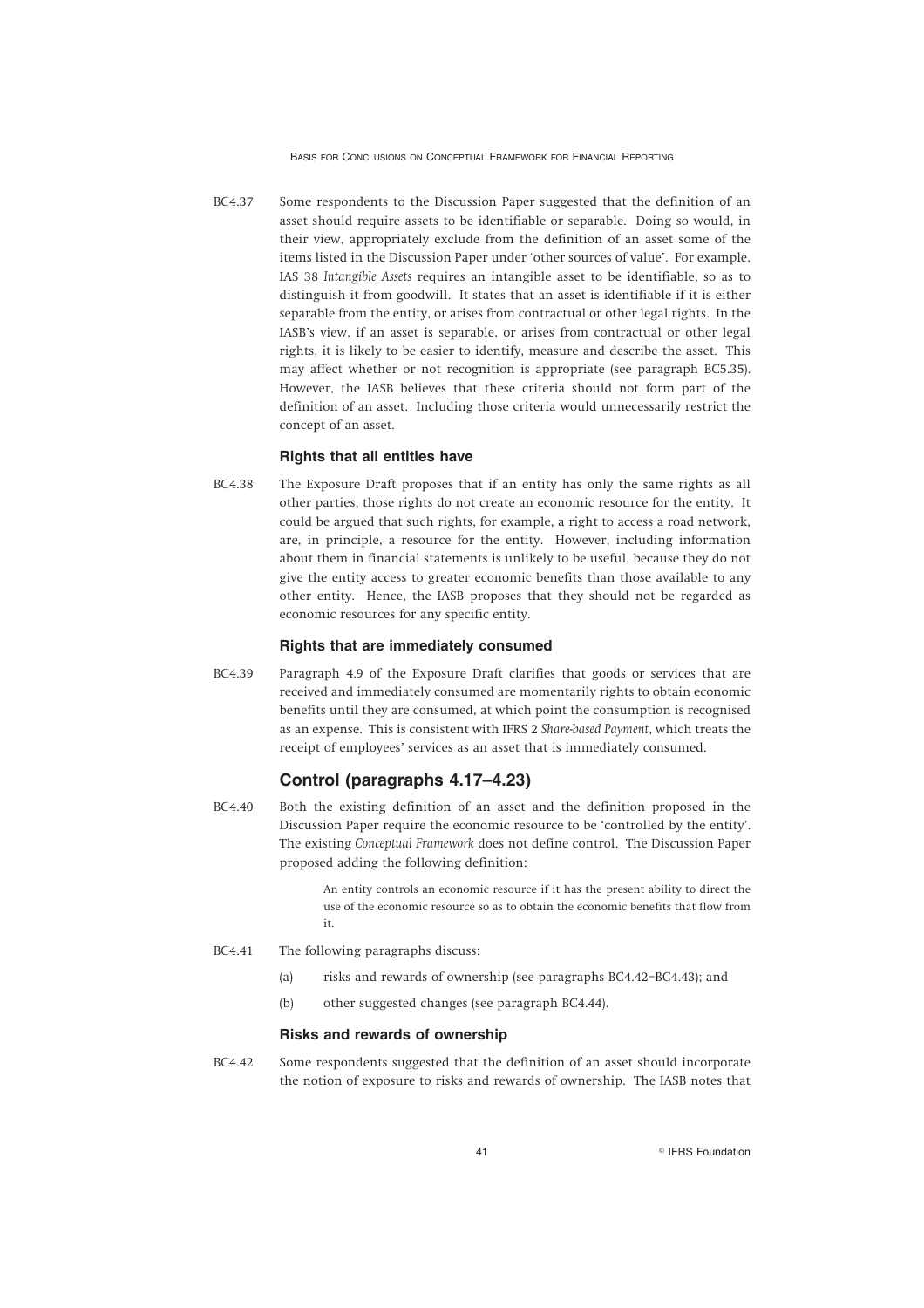some recent Standards identify exposure to the risks and rewards of ownership (or, in other words, to variable returns) as an aspect or indicator of control:

- (a) IFRS 10 *Consolidated Financial Statements* states that 'an investor controls an investee when it is exposed, or has rights, to variable returns from its involvement with the investee and has the ability to affect those returns through its power over the investee'.
- (b) IFRS 15 *Revenue from Contracts with Customers* lists indicators of the transfer of control of an asset to a customer. One of the indicators is that 'the customer has the significant risks and rewards of ownership of the asset'. The Basis for Conclusions accompanying IFRS 15 explains that exposure to the risks and rewards of ownership of an asset may indicate control.
- BC4.43 The IASB thinks that it would be helpful for the *Conceptual Framework* to explain in general terms the relationship between control and exposure to risks and rewards of ownership. However, instead of using the term 'risks and rewards of ownership', the Exposure Draft uses wording that captures the meaning conveyed by that term, ie 'exposure to significant variations in the amount of economic benefits' (see paragraph 4.22 of the Exposure Draft).

### **Other suggested changes**

- BC4.44 Respondents suggested other changes to the definition and treatment of control proposed in the Discussion Paper:
	- (a) a few respondents questioned whether the definition of an asset needs to include a reference to control. They argued that it is implicit in the definition of a resource as a right that the entity controls the resource. The IASB agrees that this may be implicit but believes that explicitly referring to control is a helpful way of structuring the definition and supporting guidance.
	- (b) a few respondents suggested that the requirement for control should be a recognition criterion, instead of part of the definition of an asset. They argued that this approach would separate two questions that are independent of each other (namely: does an asset exist? and to whom does the asset belong?). The IASB does not propose to move the reference to control into the asset recognition criteria, because such a move:
		- (i) would be unlikely to change the population of recognised assets—there are no problems in practice that the IASB would be seeking to address if it made this change; and
		- (ii) would add some complexity to the recognition criteria and might imply a need to identify all possible assets before then using the recognition criteria to eliminate those assets that are not assets of the reporting entity.
	- (c) a few respondents suggested that the IASB should amend the definition of control to refer to substantially all the economic benefits. However, the IASB considers that the question of whether to include a threshold such as 'substantially all' is a Standards-level decision.

**Communist Execution 42** CIFRS Foundation 42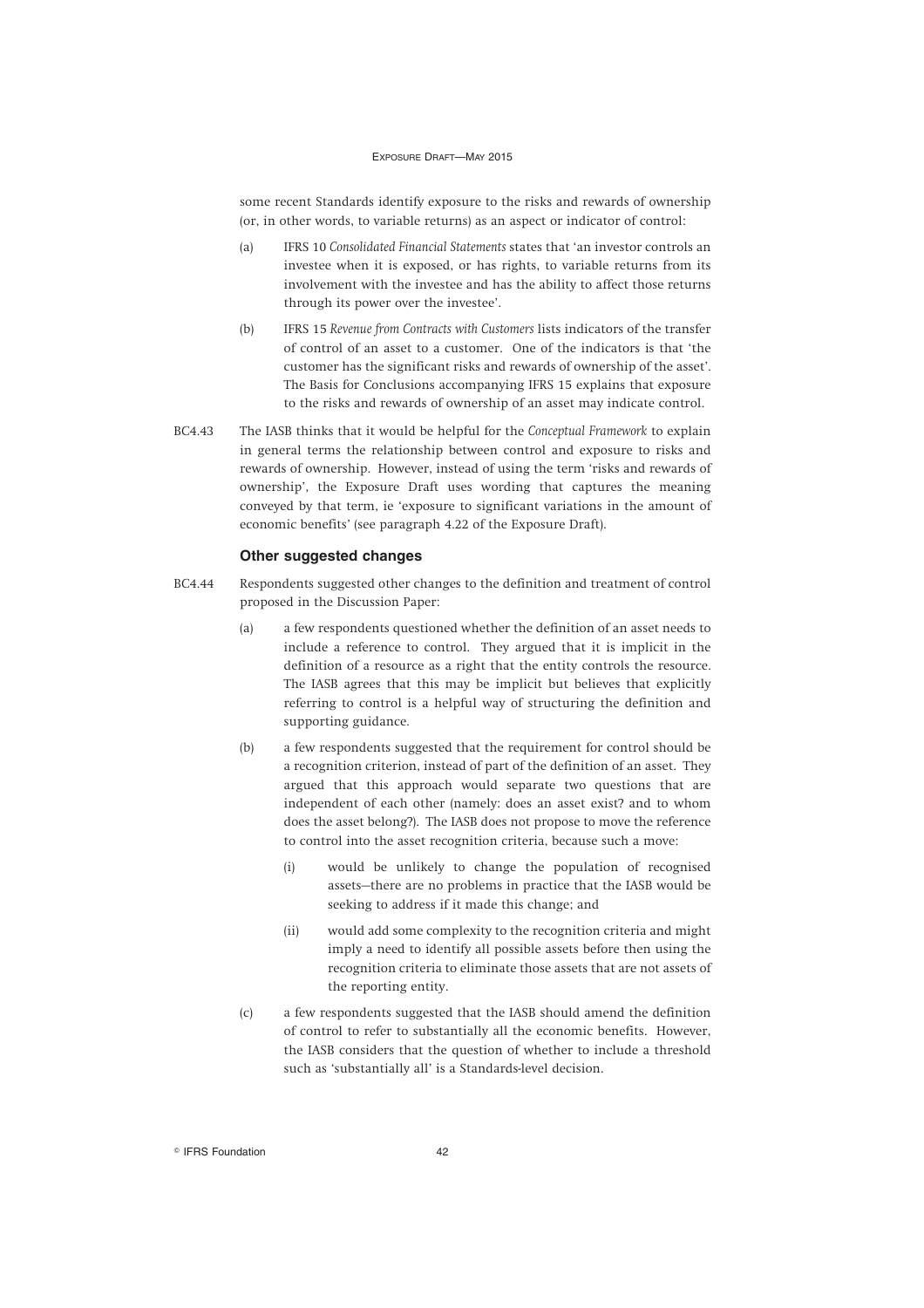(d) a few respondents commented that it was not clear whether the definition of control ('the ability to direct the use of … *so as* to obtain economic benefits') was intended to be a single criterion or two separate criteria. They suggested amending the definition of control to make it clearer that an entity must have both the ability to direct the use of the economic resource and the right to obtain the benefits from it. The IASB agrees that these are separate criteria. Hence, the Exposure Draft defines control as 'the present ability to direct the use of the economic resource *and* obtain the benefits that flow from it'.

## **Liabilities (paragraphs 4.24–4.39)**

- BC4.45 The existing *Conceptual Framework* defines a liability as a present obligation of the entity arising from past events, the settlement of which is expected to result in an outflow from the entity of resources embodying economic benefits.
- BC4.46 The Exposure Draft defines a liability as a present obligation of the entity to transfer an economic resource as a result of past events. The main changes from the existing definition are as follows:
	- (a) deletion of the reference to an expected outflow of economic benefits. For reasons discussed in paragraphs BC4.11–BC4.17, this is replaced by accompanying guidance that an obligation to transfer an economic resource must have the potential to require the entity to transfer an economic resource to another party (see paragraph 4.27 of the Exposure Draft).
	- (b) replacing the phrase 'resources embodying economic benefits' with the new defined term 'economic resources' (see paragraphs BC4.7–BC4.10).
- BC4.47 Paragraph 4.30 of the Exposure Draft explains that an obligation of an entity to transfer its own equity instruments to another party is not an obligation to transfer an economic resource. This is a consequence of the proposed definition of a liability. The classification of some such obligations is being addressed in the IASB's Financial Instruments with Characteristics of Equity research project (see paragraphs BC4.93–BC4.103).

## **Present obligation (paragraphs 4.31–4.39)**

- BC4.48 In applying the existing definition of a liability, it is generally accepted that one case in which an entity has a present obligation to transfer an economic resource is when the obligation is unconditional and legally enforceable—in such situations, the entity clearly has no ability to avoid the transfer. However, in some situations an entity has some limited ability to avoid a future transfer. Problems have arisen in practice because it is unclear how limited that ability must be for an entity to have a 'present obligation'.
- BC4.49 The Exposure Draft proposes that two conditions must be met for a present obligation to transfer an economic resource to exist:
	- (a) the entity has no practical ability to avoid the transfer; and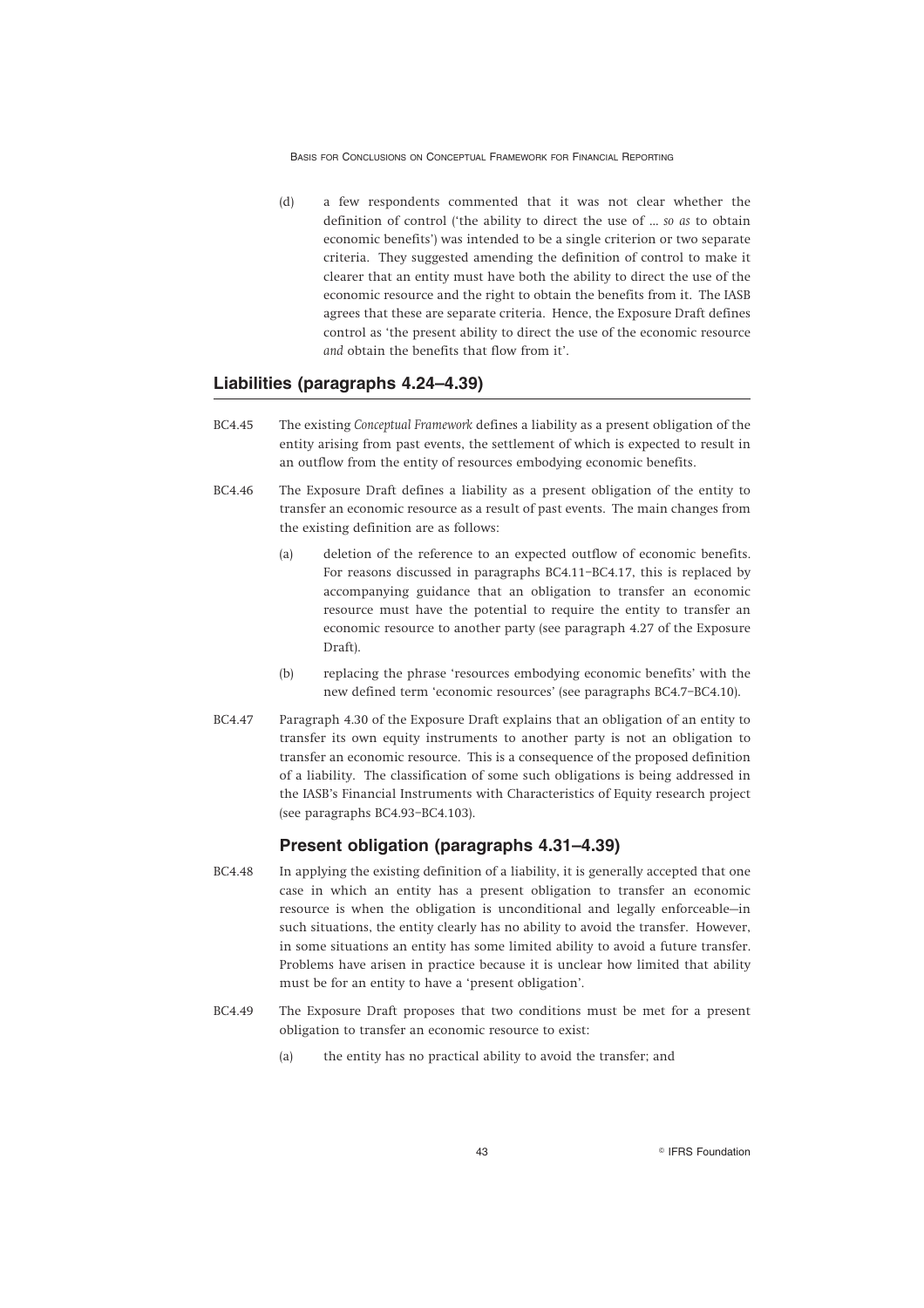- (b) the obligation has arisen from past events; in other words, the entity has received the economic benefits, or conducted the activities, that establish the extent of its obligation.
- BC4.50 The IASB developed these conditions by considering the problems arising when:
	- (a) a requirement already exists for an entity to transfer an economic resource, but the outcome of that requirement is conditional on the entity's own future actions; or
	- (b) an entity does not have a legal obligation to transfer an economic resource, but its ability to avoid the transfer is limited by its customary practices, published policies or specific statements (sometimes referred to as constructive obligations).
- BC4.51 The Discussion Paper considered those two situations separately. However, some respondents noted that the underlying issues are similar in both situations: the entity has some ability to avoid a transfer, but its ability is constrained. In the Exposure Draft, the two conditions in paragraph BC4.49 form an overarching concept that would apply in all circumstances.

## **Obligations conditional on an entity's own actions (paragraphs 4.32–4.35)**

- BC4.52 The definition of a liability in the *Conceptual Framework* has always required a present obligation to be the result of past events.
- BC4.53 However, the existing *Conceptual Framework* is unclear about how to identify the past event and whether a past event is sufficient to create an obligation. Questions arise if there has been some event in the past that could result in a transfer of economic resources but the entity still has some ability (at least in theory) to avoid the future transfer; in other words, if the requirement to transfer an economic resource remains conditional on some future action of the entity.
- BC4.54 Different Standards have applied different approaches to such situations. For example:
	- (a) IAS 37, as it has been interpreted in IFRIC 21, requires that for a present obligation to exist, the entity must have no ability, even in theory, to avoid the future transfer.
	- (b) IAS 34 *Interim Financial Statements* addresses lease payments that are contingent on exceeding an annual threshold. It requires a liability to be recognised if the entity has no realistic alternative but to make the future lease payments.
	- (c) IAS 19 *Employee Benefits* requires a liability to be recognised for benefits that are conditional on future employment (unvested benefits) if those benefits are given in exchange for service already provided by employees.
- BC4.55 The IASB identified these Standards as applying three different views on when a present obligation to transfer an economic resource has arisen:
	- (a) View 1—the entity must have no ability to avoid the future transfer.

**Communist Execution 44 CONTERS** Foundation 44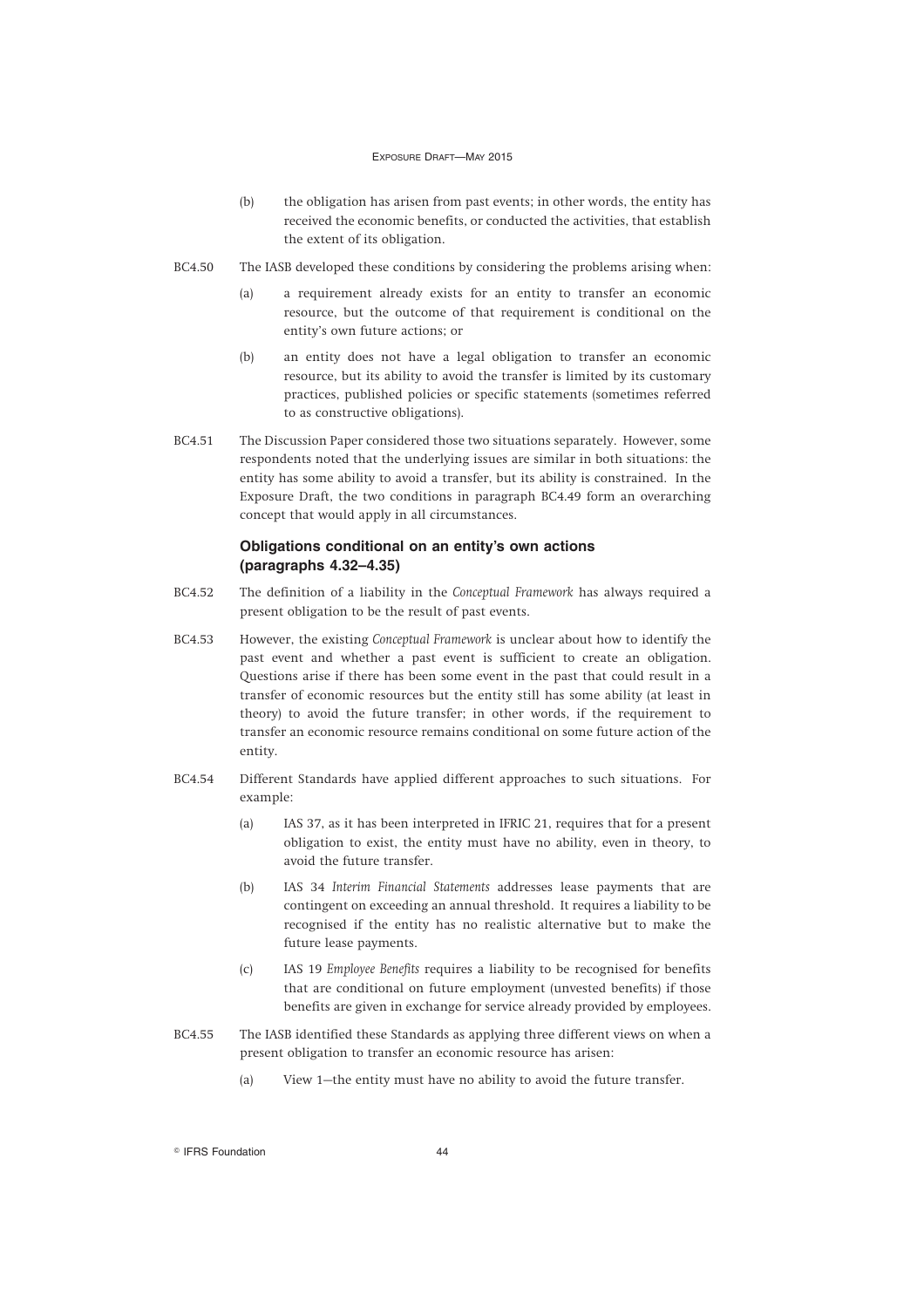- (b) View 2—the entity must have no practical ability to avoid the future transfer.
- (c) View 3—there need be no limits on the entity's ability to avoid the future transfer. It is sufficient that, as a consequence of a past event, the entity may have to transfer an economic resource if further conditions are met.
- BC4.56 In the Discussion Paper, the IASB tentatively rejected View 1 but did not express a preference between Views 2 and 3.
- BC4.57 A few respondents to the Discussion Paper thought that the definition of a liability should encompass only legally enforceable, unconditional obligations to transfer an economic resource, ie those that the entity has no ability to avoid (View 1). They argued that:
	- (a) unless a requirement is unconditional, it is avoidable and not an obligation;
	- (b) applying View 1 would provide useful information about the future outflows that an entity has no ability to avoid; and
	- (c) applying View 1 would enhance comparability, because it uses the clearest, least subjective and most operational criteria.
- BC4.58 However, nearly all respondents commenting on this issue thought that the definition of a liability should encompass both constructive obligations and at least some obligations that are conditional on the entity's future actions. Most of those respondents favoured a concept that would identify as a liability any obligation to transfer an economic resource that the entity has no practical ability to avoid (View 2). They argued that such a concept would give the most faithful representation (or best report the substance) of the obligations that an entity cannot avoid.
- BC4.59 Some respondents thought that the definition of a liability should encompass all future transfers of economic resources that arise from past events (View 3). They argued that such a concept would ensure that entities report expected expenses in the same period as the past event that caused them. However, against such a concept, some respondents argued that:
	- (a) unless a requirement is unconditional, it is avoidable and not an obligation.
	- (b) it could result in the recognition and subsequent derecognition of liabilities that the entity later avoids and so never has to fulfil.
	- (c) it could be difficult to measure liabilities if the entity has the practical ability to avoid them, because the measurement would need to take into account the possibility and economic consequences of the avoiding action. Recognition criteria may be needed to filter out very unlikely, or very uncertain, future transfers. Without such criteria, the accounting would be complex and subjective.
- BC4.60 Some respondents suggested other approaches that incorporate elements of View 2 or View 3, with modifications. Most notably, several respondents suggested a probability threshold: an entity should be regarded as having an obligation if it is probable (or perhaps reasonably certain) that the requirement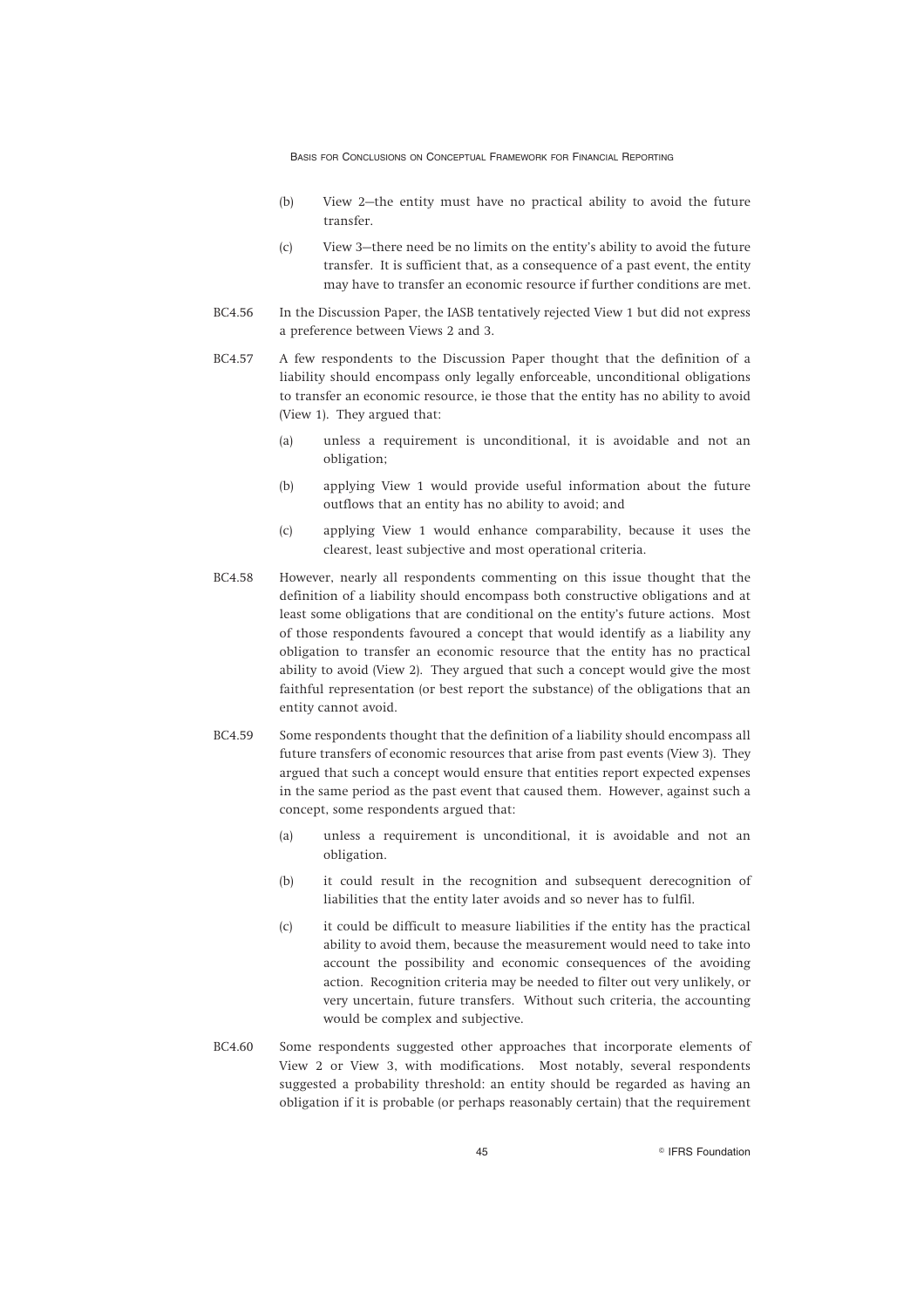will result in the entity transferring an economic resource. They argued that such a threshold would provide the most relevant measure of the expenses in the period.

- BC4.61 The IASB now proposes that the definition of a present obligation should reflect View 2, ie that the entity must have no practical ability to avoid the transfer of an economic resource. The reasons are:
	- (a) firstly, the IASB rejected the suggestion (mentioned in paragraph BC4.60) of applying a threshold based on the probability of future outflows. The definition of a liability focuses on a present obligation, for the reason set out in paragraphs BC4.11–BC4.17. Hence, the IASB believes that the supporting guidance should focus on what the entity is able (or not able) to do—not on the likelihood of the possible outcomes.
	- (b) secondly, the IASB continues to reject limiting the definition of a liability to obligations that are legally enforceable and strictly unconditional (View 1). When an entity has no practical ability to avoid transferring an economic resource as a result of a past event, omitting the requirement to make that future transfer from a list of the entity's obligations would exclude information that many users would find useful. Nearly all respondents to the Discussion Paper agreed that View 1 would define a liability too narrowly.
	- (c) although View 3 may lead to the most complete recognition of expenses in a period, the IASB rejected it because the term 'obligation' implies some limit on the entity's ability to avoid the transfer of an economic resource.
- BC4.62 As noted in paragraphs BC4.52–BC4.53, the existing *Conceptual Framework* requires a present obligation to be the result of past events but does not specify how to identify the event that brings an obligation into existence (sometimes called the 'obligating event').
- BC4.63 The IASB observed that some obligations arise in full from a single obligating event, such as receiving goods. Other obligations build up over time from a series of single obligating events, or through a single continuous obligating event, such as conducting a continuous activity. The obligating events that have already occurred determine the extent of the obligation (its quantum). Thus, the IASB proposes in the Exposure Draft to specify that the obligating event is receiving the economic benefits, or conducting the activities, that establish the extent of the entity's obligation. The IASB noted that establishing the extent of the obligation does not determine what measurement basis should be used for the obligation.
- BC4.64 As explained in paragraphs BC4.18–BC4.22, the IASB proposes to retain the reference to past events in the definition of a liability. If the definition of obligations were limited to encompass only those that are unconditional and legally enforceable (View 1), the explicit reference to a past event would, arguably, have been redundant. However, the IASB proposes a broader approach (View 2). In the IASB's view, that proposal makes it important to explain as

**Communist Execution 46 CONTERS Foundation** 46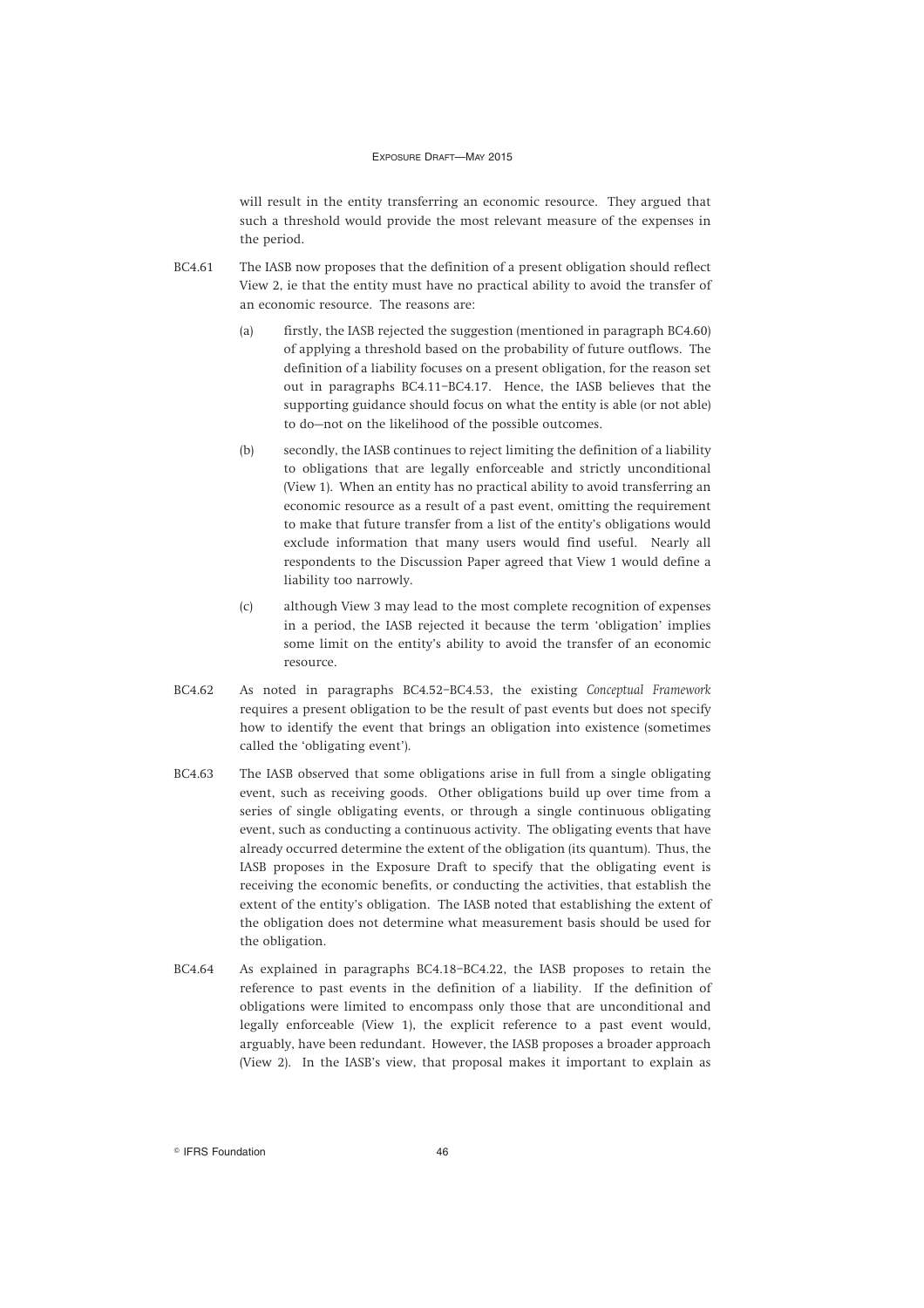clearly as possible that, because no obligating event has yet occurred, an entity has no obligation for costs that will arise if it receives benefits, or conducts activities, in the future.

- BC4.65 As noted in paragraph BC4.54, existing Standards take different approaches in defining whether an entity has a present obligation when it has a limited ability to avoid a transfer of economic benefits. Consequently, no approach will be consistent with all existing Standards. Applying the proposed approach, the main inconsistency would be between the *Conceptual Framework* and IAS 37 as interpreted by IFRIC 21.<sup>12</sup> The inconsistency would affect, in particular, levies that accumulate over time but are payable only if a further condition is met; for example, if the entity is still operating in the market on a later date. Applying IFRIC 21, liabilities are identified only once all conditions are met. However, applying the proposed approach, liabilities would be identified as arising over time, unless the entity has the practical ability to avoid the remaining conditions (for example, leave the market) without significant business disruption or without economic consequences that would be significantly more adverse than paying the levy. The IASB thinks that it is likely that, in practice, many liabilities for levies would be identified as accruing over time.
- BC4.66 Introducing the proposed criteria for identifying a present obligation would not necessarily lead to a change in IAS 37 or IFRIC 21. The *Conceptual Framework* does not override individual Standards, and any decision to amend an existing Standard would require the IASB to go through its normal due process for adding a project to its agenda and developing an Exposure Draft and an amendment.

### **Constructive obligations (paragraph 4.34)**

- BC4.67 The existing *Conceptual Framework* states that, in addition to legally enforceable obligations, obligations may arise from normal business practice, custom and a desire to maintain good business relations or act in an equitable manner. IAS 37 defines a constructive obligation as an obligation that derives from an entity's actions where:
	- (a) by an established pattern of past practice, published policies or a sufficiently specific current statement, the entity has indicated to other parties that it will accept certain responsibilities; and
	- (b) as a result, the entity has created a valid expectation on the part of those other parties that it will discharge those responsibilities.
- BC4.68 Examples of situations in which it is sometimes argued that a constructive obligation exists are when an employer has an established, informal practice of paying employee bonuses that exceed the contractual entitlement; or when a

<sup>12</sup> Inconsistencies may also arise with the definition of financial liabilities in IAS 32 *Financial Instruments: Presentation* both in relation to the identification of contractual obligations and in the distinction between financial liabilities and equity. The IASB is exploring how to distinguish between liabilities and equity in its Financial Instruments with Characteristics of Equity research project (see paragraph BCIN.25).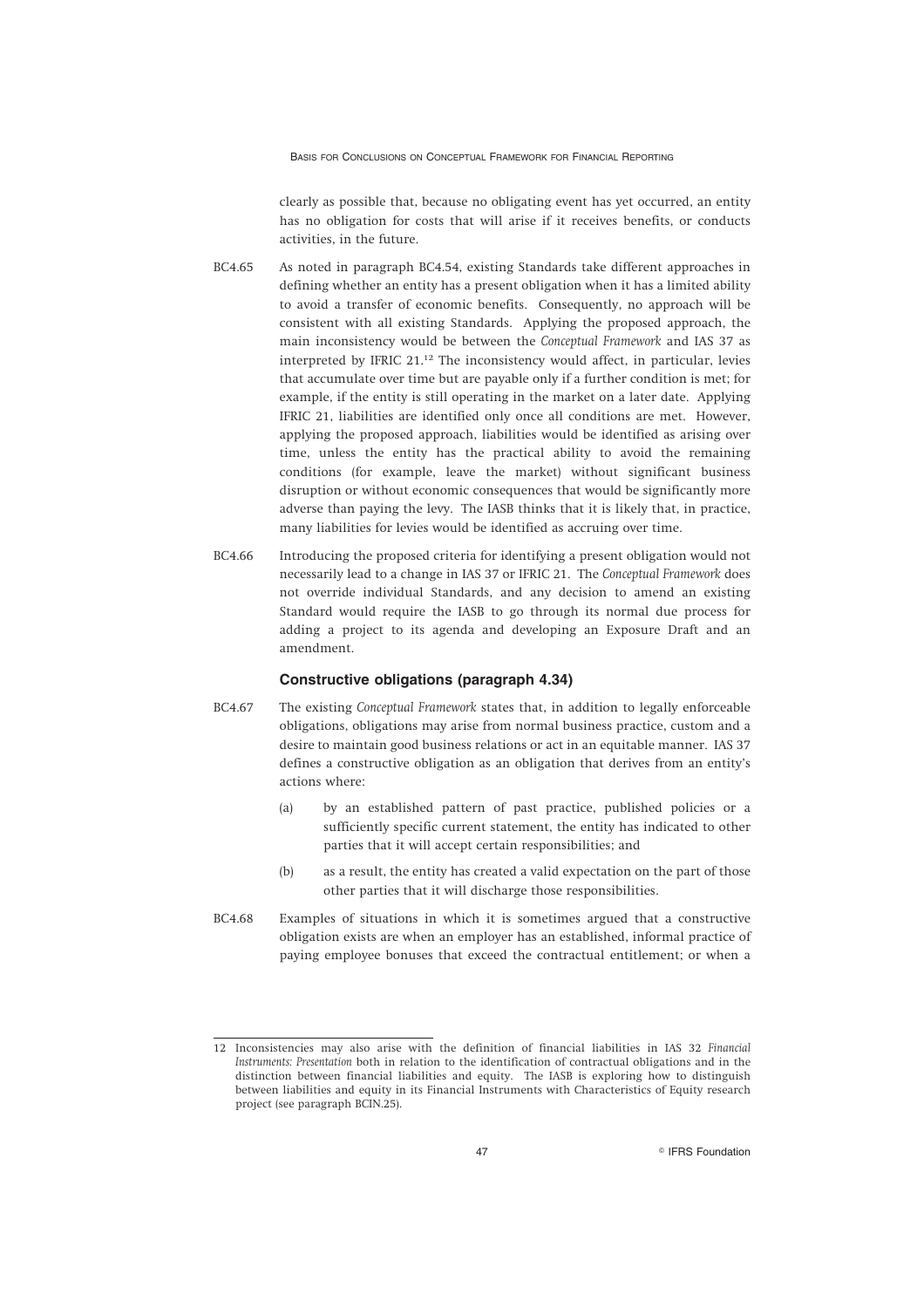mining company has a publicly stated policy of restoring mined land to a similar standard throughout the world, even in countries whose legislation demands lower standards.

BC4.69 The Discussion Paper suggested that the definition of a liability should encompass both legal and constructive obligations. Nearly all respondents who commented on constructive obligations supported that suggestion. The Exposure Draft addresses constructive obligations in its discussion of whether an entity has the practical ability to avoid a transfer of economic resources. It proposes that obligations can arise from an entity's customary practices, published policies or specific statements if the entity has no practical ability to act in a manner inconsistent with those practices, policies or statements. The IASB views this concept as being broadly consistent with the existing IAS 37 definition: another party could validly expect the entity to transfer an economic resource only if the entity has no practical ability to avoid the transfer.

### **Terminology**

- BC4.70 Some respondents to the Discussion Paper suggested that terms such as the following could be easier to interpret than 'no practical ability to avoid':
	- (a) 'no realistic alternative'; or
	- (b) 'little or no discretion (in practice) to avoid'.
- BC4.71 The IASB thinks that these two terms have a similar meaning to 'no practical ability to avoid'. However, the IASB proposes the term 'no practical ability to avoid', because it thinks that it most effectively conveys the need to identify what the entity is able to do, instead of what the probable outcome will be. Furthermore, it mirrors the term 'practical ability', which is applied in some existing Standards in assessing whether an entity has control of an asset.
- BC4.72 Many respondents asked for guidance on the meaning of 'no practical ability to avoid'. The IASB acknowledges that applying that concept will require judgement. The IASB will, if necessary, develop guidance on applying that concept to particular cases as it develops specific Standards.

### **Economic compulsion**

- BC4.73 On various occasions, interested parties have suggested that an entity should recognise a liability if it is 'economically compelled' to transfer an economic resource. In the light of those suggestions, some existing Standards state explicitly that 'economic compulsion' is not sufficient to create a present obligation.
- BC4.74 The Exposure Draft does not use the term 'economic compulsion'. In assessing whether it has a liability, an entity would need to consider both criteria listed in paragraph 4.31 of the Exposure Draft.
- BC4.75 The IASB thinks that these criteria make it clear that:
	- (a) economic compulsion may be a factor that reduces the entity's practical ability to avoid a future transfer—so it would need to be considered in assessing whether that criterion is met; but

**Communist Execution 48 CONTERS Foundation** 48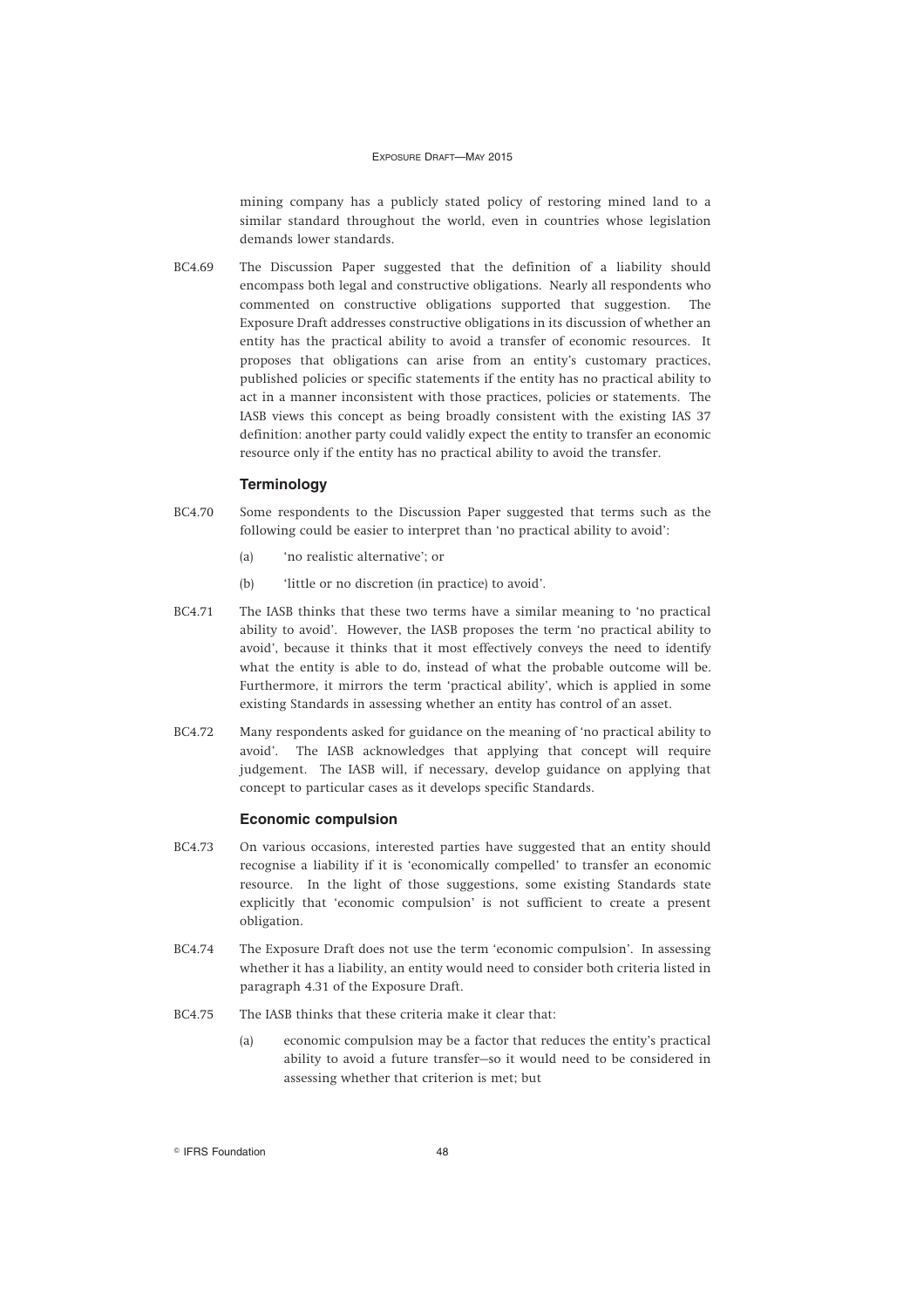(b) economic compulsion on its own cannot create a present obligation—there is also the requirement for the obligation to have arisen from a past event (receiving economic benefits, or conducting activities, that establish the extent of the entity's obligation).

### **An obligation for one party is a right for another party**

- BC4.76 Paragraph 4.25 of the Exposure Draft states that if one party has an obligation to transfer an economic resource, it follows that another party (or parties) has a right to receive that economic resource.
- BC4.77 Most respondents did not disagree with a similar suggestion in the Discussion Paper. However, a few respondents questioned whether the counterparty to a constructive or conditional obligation has any asset that it controls if the obligation is not legally enforceable, or is conditional on the reporting entity's own actions. In the IASB's view, the counterparty does control an asset in such cases. According to paragraph 4.21 of the Exposure Draft, 'this aspect of control does not imply that the entity can ensure that the resource will produce economic benefits in all circumstances. Instead [that aspect of control] means that, if the resource produces economic benefits, the entity is the party that will receive them'.
- BC4.78 The IASB thinks that making the general point set out in paragraph 4.25 of the Exposure Draft would help people to apply the definitions (for example, it indicates that the counterparty to a constructive obligation has an asset). A liability necessarily involves an obligation to transfer an economic resource to another party. It follows that the other party must have an asset in the form of the right to receive the economic resource being transferred.
- BC4.79 The relationship does not hold true the other way round. For some assets, such as rights over physical objects, no corresponding liability exists for another party. An asset could be an economic resource that will be used to produce economic benefits, instead of a claim requiring another party to transfer economic resources.
- BC4.80 The Discussion Paper identified environmental obligations as an exception to the general principle that for every obligation, a corresponding resource exists. Some respondents questioned whether this case is an exception. They argued that there is a corresponding asset for society at large. The people living in the area have the right to receive the services required to restore their environment. The IASB agreed with this view, so the Exposure Draft identifies no exception to the general case.

## **Other guidance on liabilities**

- BC4.81 The Exposure Draft proposes to add guidance on some other matters not covered by the existing *Conceptual Framework*:
	- (a) that liabilities include performance obligations, such as obligations to provide services (see paragraph 4.28(d) of the Exposure Draft) and obligations to stand ready to transfer an economic resource if a specified future event occurs (see paragraph 4.27 of the Exposure Draft); and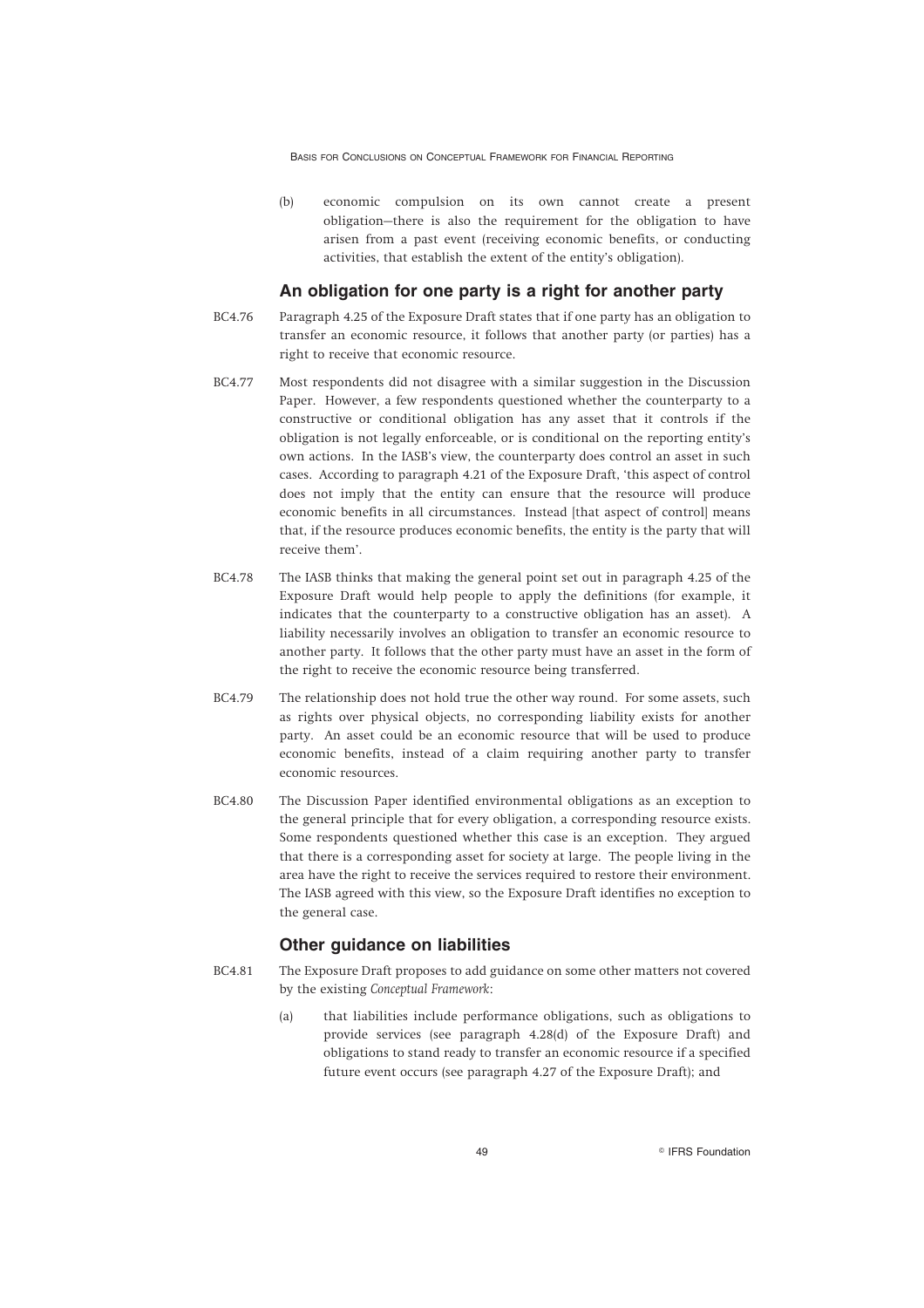(b) the role of 'going concern' in assessing whether an entity has a present obligation (see paragraph 4.33 of the Exposure Draft).

## **Executory contracts (paragraphs 4.40–4.42)**

BC4.82 The existing *Conceptual Framework* comments:

- 4.46 … In practice, obligations under contracts that are equally proportionately unperformed (for example, liabilities for inventory ordered but not yet received) are generally not recognised as liabilities in the financial statements. However, such obligations may meet the definition of liabilities and, provided the recognition criteria are met in the particular circumstances, may qualify for recognition. In such circumstances, recognition of liabilities entails recognition of related assets or expenses.
- BC4.83 The Discussion Paper suggested that the IASB could improve the *Conceptual Framework* by clarifying that:
	- (a) in principle, a net asset or a net liability arises under an executory contract if the contract is enforceable.
	- (b) however, if the contract was priced on arm's length terms, the initial measurement of that contract would typically be zero, because the rights of one party have the same value as its obligations to the other party. Accordingly, usually neither party recognises a net asset or a net liability at contract inception. After contract inception, one or both parties may need to recognise its asset or liability, depending on the measurement basis applied.
	- (c) the nature of the purchaser's rights and obligations under an executory contract may depend on the circumstances:
		- (i) in some cases, the purchaser may have a single net right, or a single net obligation, to exchange the underlying asset and the purchase price simultaneously. Often, that net right or net obligation would be measured at zero.
		- (ii) in other cases, the purchaser may have a separate gross right to receive the asset and a separate gross obligation to pay the purchase price. In practice, such rights and obligations are sometimes offset, ie presented as a single net amount.
- BC4.84 Respondents who commented on this part of the Discussion Paper generally welcomed the proposal to improve the discussion of the concepts underlying the accounting for executory contracts. However, some respondents thought that the proposed guidance appeared to focus too much on rationalising current practice, and that the underlying concepts would have to be clearer and more fully developed.
- BC4.85 The IASB notes that an entity's rights and obligations under an executory contract are highly interdependent:

**Communist Execution** 50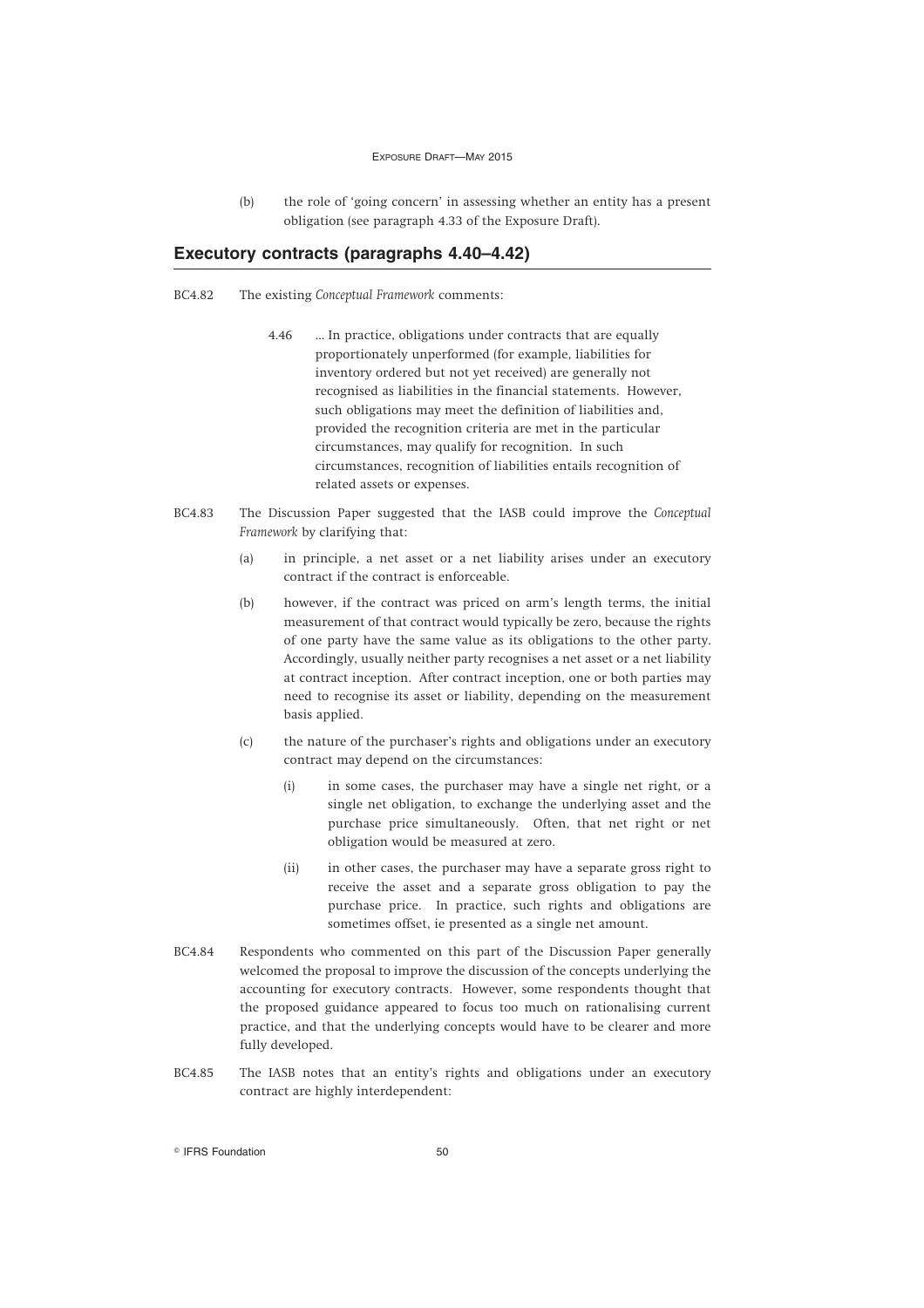- (a) the entity's right to receive one resource is conditional on it fulfilling its obligation to transfer the other resource, and its obligation to transfer the other resource is conditional on it receiving the first resource.
- (b) when the parties perform their obligations, there is only a net inflow or outflow of resources: each party transfers one resource but receives another resource in exchange. This is the case even if the parties perform their obligations at different times: when the first party transfers one resource (the first underlying resource), it simultaneously receives another resource (a right to receive the second underlying resource from the second party).
- BC4.86 In some cases, a court may enforce 'specific performance' of a contract—ie the court may rule that a party in breach of its obligations must perform those obligations instead of paying compensation or penalties. However, even in these cases, the court would not typically enforce performance by one of the parties without also enforcing performance by the other party.
- BC4.87 The IASB therefore concluded that an executory contract contains a right and an obligation to exchange economic resources, instead of a right to receive one economic resource and an obligation to transfer another economic resource.
- BC4.88 The IASB considered whether the right and obligation to exchange economic resources could give rise to both a separate asset (a right to exchange resources, equivalent to a purchased option) and a separate liability (the obligation to exchange resources, equivalent to a written option).
- BC4.89 A purchased option to exchange economic resources gives the holder the right either to make an exchange (for example, if it turns out to be favourable) or to withdraw from the exchange without penalty (for example, if it turns out to be unfavourable). Conversely, the issuer of the written option undertakes the obligation to make the exchange, if the holder exercises its right. However, if an entity is both the holder of an option and the issuer of an option for the same underlying exchange of economic resources, then:
	- (a) the entity's right under its purchased option to withdraw from the exchange is negated by its obligation to exchange if the counterparty exercises its right under the entity's written option; and
	- (b) the counterparty's right under the entity's written option to withdraw from the exchange is negated by its obligation to exchange if the entity exercises its right under its purchased option.
- BC4.90 Consequently, if an entity is both the holder of an option and the issuer of an option for the same underlying exchange, then neither party has the right to avoid exchanging economic resources. It follows that for an executory contract, there is only one outcome under the terms of the contract—the exchange will occur. Moreover, the entity's right and obligation to exchange economic resources are so interdependent that they cannot be separated. Hence, the contract cannot be decomposed into more than a single asset or liability. If the exchange is on terms that are favourable, the contract is an asset; if it is on terms that are unfavourable, it is a liability.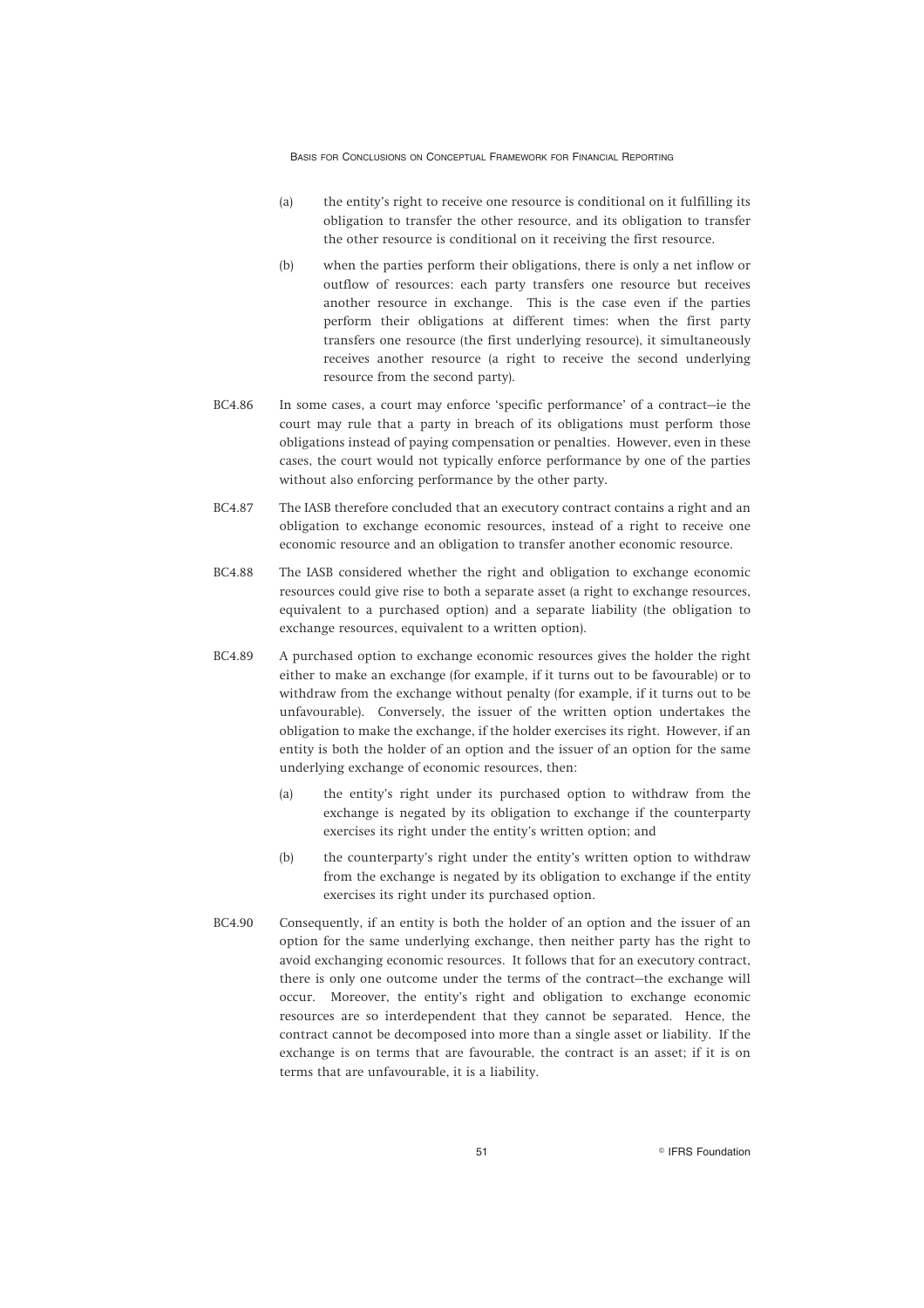- BC4.91 Some may ask how this conclusion relates to the treatment of assets and liabilities arising under a lease contract or to trade date accounting for financial assets:
	- (a) as explained in the Basis for Conclusions on the 2013 Exposure Draft *Leases*, a lease contract is no longer an executory contract once the lessor has delivered the right-of-use asset to the lessee. The lessor has performed its obligation and the contract is no longer a contract to exchange resources. The lessee controls the right-of-use asset and has a liability for the lease payments.
	- (b) IFRS 9 *Financial Instruments* permits 'trade date accounting' for a 'regular way' purchase or sale of a financial asset. This treats the financial asset as having already been delivered at the commitment (trade) date, instead of accounting for the purchase or sale contract as a derivative until settlement. IFRS 9 permits trade date accounting as a simple and practical method of managing and recording transactions that have only a short duration. In other words, its acceptance results from considering the cost constraint, ie from considering the relative costs and benefits of trade date accounting and settlement date accounting (the other permitted treatment). The IASB has no plans to reconsider the use of trade date accounting.
- BC4.92 In many cases in current practice, an asset or a liability is not recognised for an executory contract. The IASB expects that this will continue to be the case. The same measurement considerations that apply to all other assets and liabilities (see Chapter 6) apply also to the single asset or liability that arises from an executory contract. When a historical cost measurement is applied to an executory contract, the contract is measured at zero (which has the same practical effect as not recognising the contract) unless it is onerous. For example, the historical cost of an executory contract for the purchase of inventories is zero (assuming no transaction costs) unless the contract is onerous. To achieve consistency with the existing requirements in IAS 2 *Inventories*, that contract would be regarded as onerous if the contractual price payable for the inventory exceeded its net realisable value.

## **Equity (paragraphs 4.43–4.47)**

- BC4.93 The existing *Conceptual Framework* defines liabilities and equity. However, existing Standards do not apply the definitions consistently. These inconsistent requirements result in economically similar items being classified differently, with very different accounting outcomes. For example, subsequent changes in the carrying amount of a claim against the entity are income or expenses if the claim is classified as a liability, but are not income or expenses if the claim is classified as equity. In addition, existing Standards generally require more information about items classified as liabilities than about items classified as equity.
- BC4.94 The Discussion Paper suggested that the *Conceptual Framework* should:
	- (a) retain the existing definition of equity as the residual interest in the assets of the entity after deducting all its liabilities; and

**Communist Execution** 52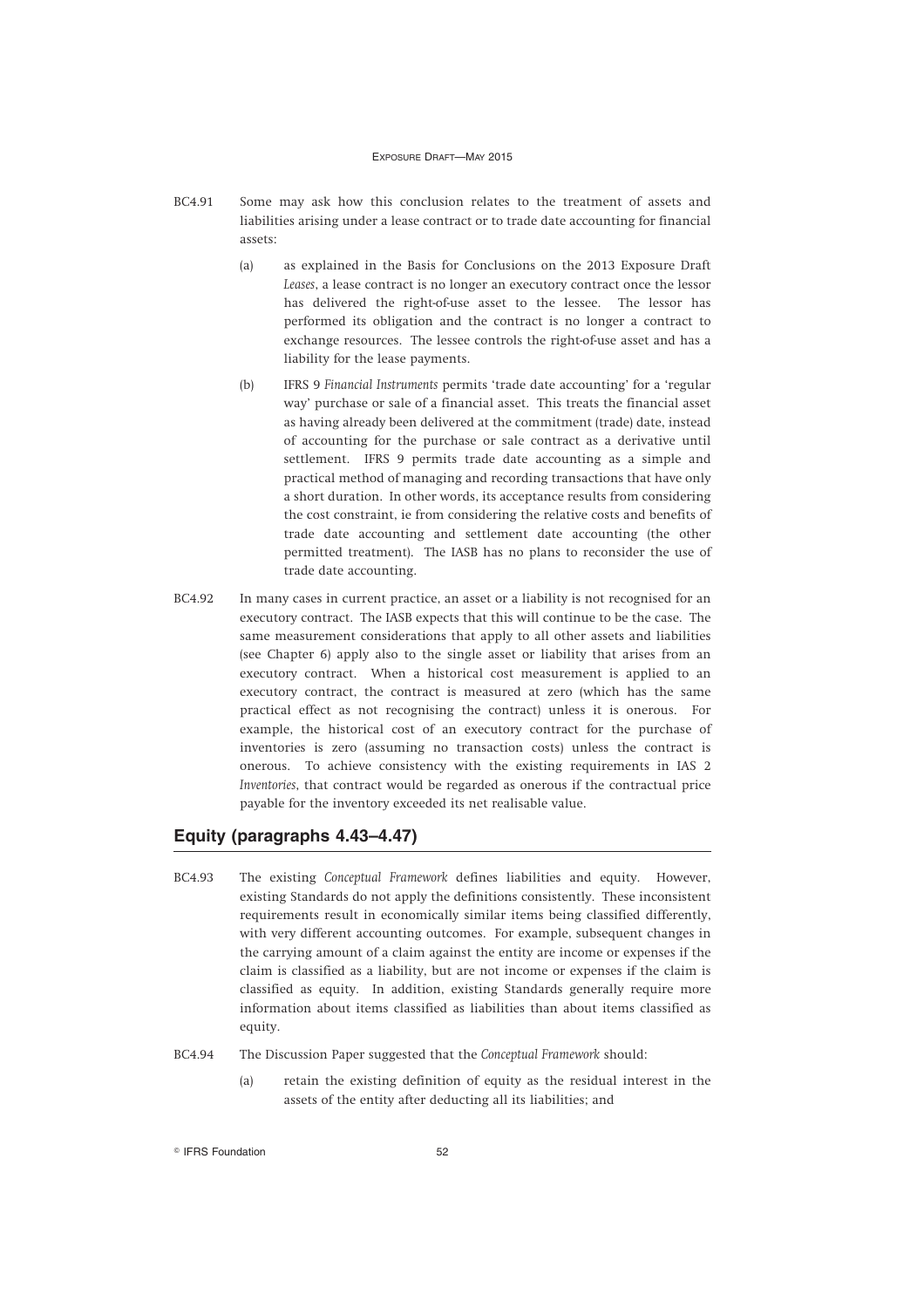- (b) state that the IASB should use the definition of a liability to distinguish liabilities from equity.
- BC4.95 Many respondents to the Discussion Paper supported using the definition of a liability to distinguish liabilities from equity. Others supported different approaches that would:
	- (a) eliminate the distinction between liabilities and equity; or
	- (b) define equity directly and introduce a new element of financial statements—claims that are neither liabilities nor equity.
- BC4.96 The inherent limitation of a distinction between liabilities and equity is that it attempts to make a single, binary distinction between claims that have various characteristics in varying degrees. Eliminating the distinction and defining a single element for claims would allow the accounting for each item to be determined individually to depict its specific characteristics. However, the IASB agrees with respondents who stated that, unless all claims are measured directly, any approach would need to identify at least one residual class of claim that would be measured indirectly by reference to the carrying amounts of assets and liabilities. Moreover, it is not possible to measure all claims directly without valuing the entire entity, which goes beyond the stated objective of general purpose financial reports. Thus, dividing claims into at least two categories is unavoidable.
- BC4.97 Defining equity directly and introducing another element (a third class of claim) may better depict claims that have some characteristics of both liabilities and equity. However, introducing another element would make the classification and resulting accounting more complex. In addition, it would be necessary to determine whether changes in this third class of claim should meet the definition of income or expenses. Furthermore, an outcome similar to introducing a new element could be achieved by simply introducing a new subclass within liabilities or equity.
- BC4.98 Thus, the Exposure Draft:
	- (a) continues to make a binary distinction between liabilities and equity;
	- (b) continues to define equity as the residual interest in the assets of the entity after deducting all its liabilities; and
	- (c) continues to allow the separate presentation of different classes and categories of equity to provide useful information to users.
- BC4.99 Although they supported using a definition of a liability to distinguish between liabilities and equity, some respondents questioned whether useful information would result from using the definition suggested in the Discussion Paper to classify claims that have characteristics of both liabilities and equity. That definition focused solely on whether the reporting entity has a present obligation to transfer any of its own economic resources. In particular, they questioned whether it would be appropriate to classify:
	- (a) as equity, an obligation to deliver a variable number of equity instruments equal to a specified amount (ie when an entity uses its own shares as 'currency'); and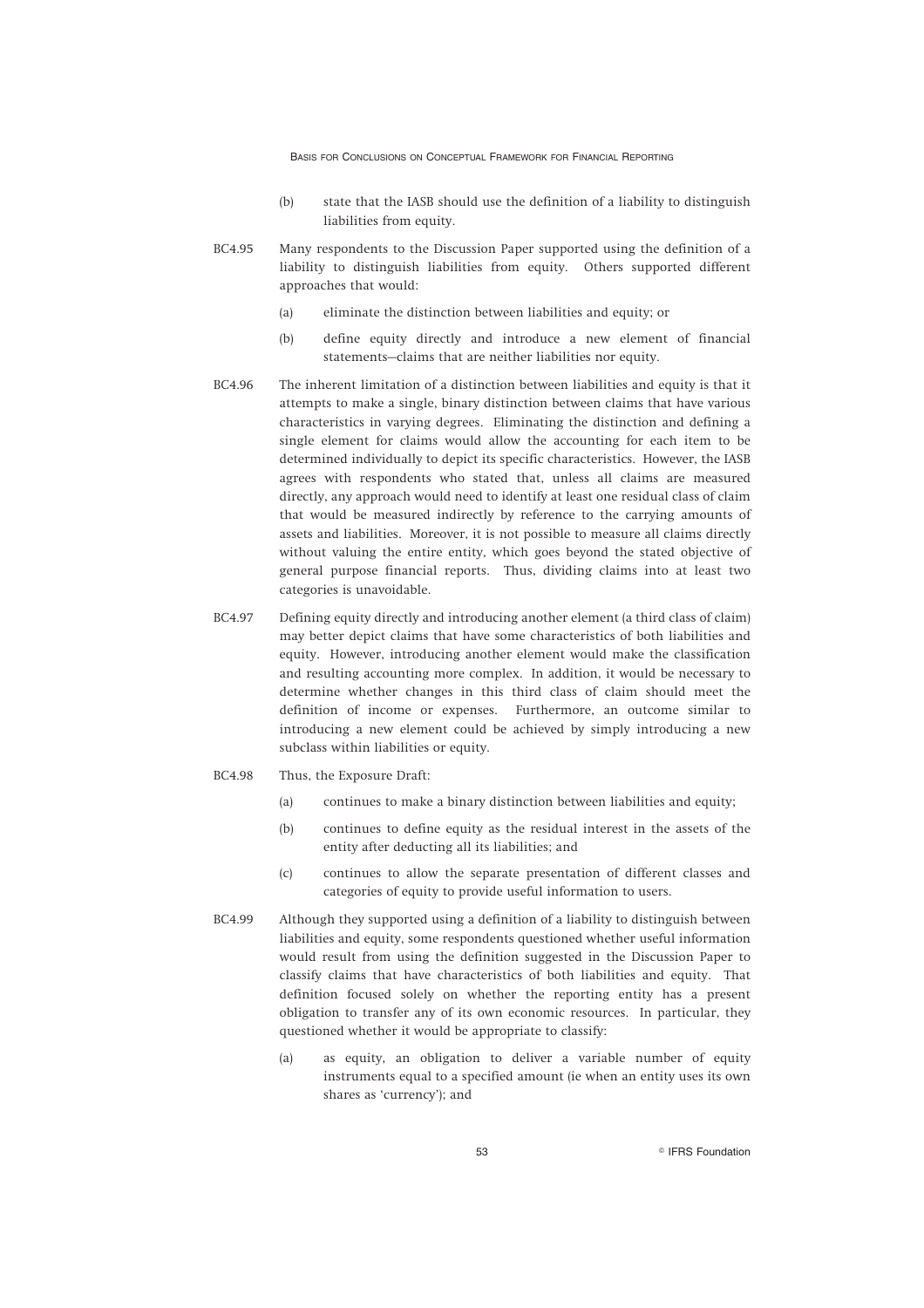- (b) as a liability, an obligation to transfer a variable amount of cash or other economic resources equal to the value of an equity instrument.
- BC4.100 In addition, the Discussion Paper suggested that, if all claims against an entity meet the proposed definition of a liability, it may be appropriate to treat the most subordinate class of instruments as if it were equity, with suitable disclosure. Some respondents did not support that suggestion. They objected to including in the *Conceptual Framework* such an exception to the definition of a liability. Others, particularly co-operatives and limited liability partnerships that issue puttable or redeemable instruments, supported the suggestion, but opposed describing it as an exception.
- BC4.101 The IASB will further explore how to distinguish between liabilities and equity in its Financial Instruments with Characteristics of Equity research project. That research project:
	- (a) will consider various approaches to distinguishing between liabilities and equity, including approaches that could require changes to the definitions of a liability or equity in the *Conceptual Framework*. The IASB will use the output from that project when it decides, in due course, whether to add to its active agenda a project to amend the relevant Standards, the *Conceptual Framework*, or both. Any decision to start an active project would require the IASB to go through its normal due process for adding a project to its agenda.
	- (b) is unlikely to result in changes to the proposals in the Exposure Draft that focus on identifying whether the reporting entity has a present obligation to transfer an economic resource. Those proposals are not designed to address problems in distinguishing between liabilities and equity.
- BC4.102 The Discussion Paper also explored potential enhancements to the statement of changes in equity to illustrate how entities could provide useful information about claims classified as equity, and to emphasise that classifying a claim as a liability is not the only way to provide useful information about that claim.
- BC4.103 Many users and other respondents to the Discussion Paper supported the idea of providing additional information on the effects of different classes of equity claim, although not necessarily by enhancing the statement of changes in equity. The Exposure Draft does not propose such enhancements, although the IASB may explore such enhancements as part of its Financial Instruments with Characteristics of Equity research project.

### **Income and expenses (paragraphs 4.48–4.52)**

- BC4.104 Paragraphs BC4.2–BC4.3 explain why the IASB proposes to continue with the existing approach of defining income and expenses in terms of changes in assets and liabilities. No major problems have been identified with the definitions of income and expenses. Hence, the only changes proposed are those necessary to make them consistent with the proposed definitions of assets and liabilities.
- BC4.105 Much of the discussion of income and expenses in the existing *Conceptual Framework* relates to their presentation and disclosure. Presentation and

**Communist Execution** 54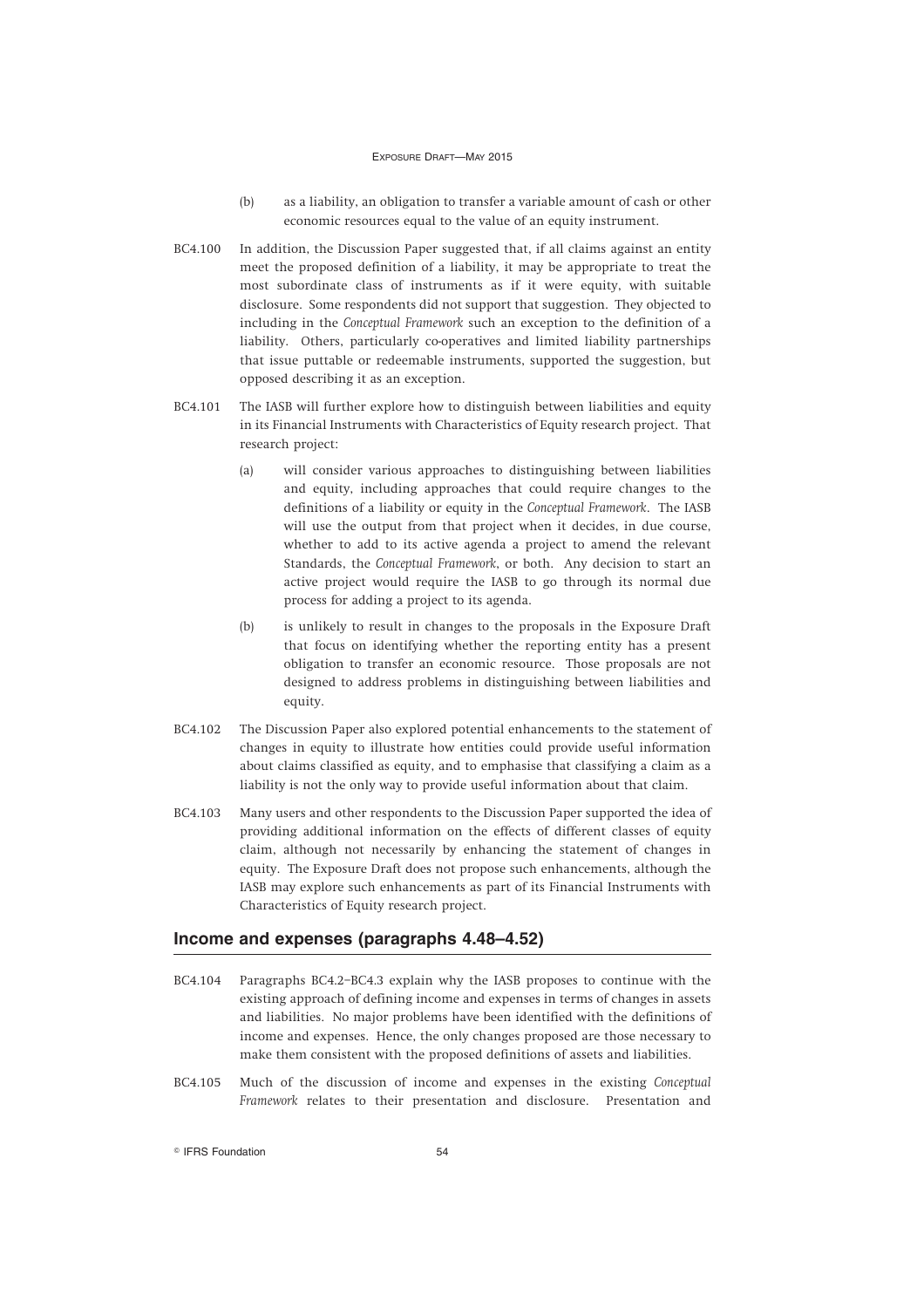disclosure are discussed in Chapter 7 of the Exposure Draft. The rest of the existing discussion refers to various types of income and expenses; for example, revenue, gains and losses. That material has not been included in the Exposure Draft. The IASB thinks that it was originally included to emphasise that income includes revenue and gains and expenses include losses. The IASB thinks that emphasis is now unnecessary and the implication that the *Conceptual Framework* defines subclasses of income and expenses is unhelpful. The IASB does not expect the removal of that material to cause any changes in practice. The terms 'revenue', 'gains' and 'losses' are used in the Exposure Draft only in examples.

### **Other possible elements**

- BC4.106 The Discussion Paper suggested that it may be helpful for the *Conceptual Framework* to define elements for the statement of cash flows and the statement of changes in equity, but did not suggest any wording for the definitions. The elements suggested were:
	- (a) in the statement of changes in equity—contributions of equity, distributions of equity and transfers between classes of equity; and
	- (b) in the statement of cash flows—cash inflows (cash receipts) and cash outflows (cash payments).
- BC4.107 Respondents were divided on whether to add such definitions to the *Conceptual Framework*. Those in favour of introducing contributions to equity, distributions of equity and transfers between classes of equity as new elements argued that:
	- (a) the existing definitions of income and expenses refer to changes in assets and liabilities, excluding those resulting from contributions from equity participants and distributions to equity participants. It may be confusing, and arguably is conceptually inconsistent, to define one type of movement as an element if that definition refers to another type of movement that is not identified explicitly as an element.
	- (b) there is lack of clarity about the distinction between income (expenses) and contributions (distributions). Explicit clarification in the *Conceptual Framework* may help.
	- (c) defining these items as elements is consistent with the FASB's *Conceptual Framework*.
- BC4.108 The arguments against are:
	- (a) it may be difficult to create a clear definition without making significant amendments to the definitions of income and expenses.
	- (b) the absence of a definition of contributions of equity and distributions of equity has not caused major problems.
	- (c) the Discussion Paper suggested making the statement of changes in equity more prominent. Defining these elements was one part of this suggestion. However, the Exposure Draft does not include that suggestion (see paragraph BC4.103). Thus, defining contributions and distributions of equity may not provide great benefits.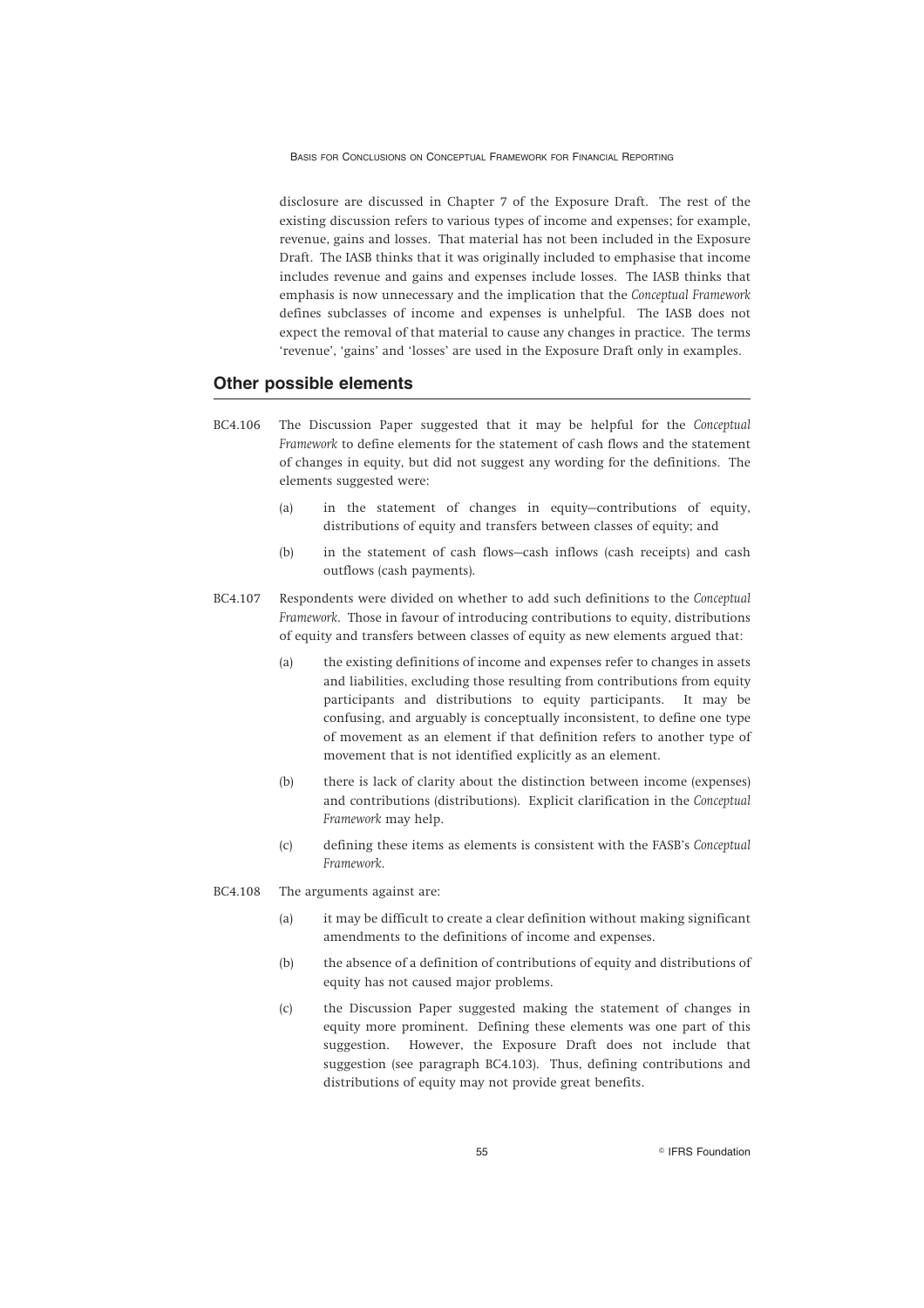- BC4.109 The key argument in favour of defining elements for the cash flow statement is that it would emphasise the importance of cash flow information. The arguments against doing so are that:
	- (a) defining elements of cash flows may have unintended consequences and would not solve any known practical problem.
	- (b) defining elements of cash flows would imply that all entities should produce a statement of cash flows. Some argue that, as currently structured, cash flow statements do not provide useful information in the case of financial institutions. The IASB is researching the use of the statement of cash flows. Until that research is complete, it would be premature to consider whether to define elements for cash flow statements.
	- (c) the most obvious definitions of elements of cash flows may imply a preference for the direct method. It would not be appropriate to embed such a preference in the *Conceptual Framework* without conducting further research. (The IASB has no current plans to consider the introduction of a requirement for a direct cash flow statement.)
- BC4.110 The IASB concluded that the disadvantages of defining elements for the statement of changes in equity and the statement of cash flows outweigh the advantages and, hence, proposes no such definitions.

## **Reporting the substance of contractual rights and obligations (paragraphs 4.53–4.56)**

BC4.111 As explained in paragraphs BC2.18–BC2.20, the Exposure Draft proposes that, to provide a faithful representation of an economic phenomenon, an entity should report the substance of that phenomenon, not merely its legal form. The Exposure Draft also proposes concepts for reporting the substance of contractual rights and obligations. Those concepts already underlie requirements and guidance in several Standards. The IASB thinks that including the underlying concepts in the *Conceptual Framework* would help to ensure that these concepts are applied more consistently. The concepts proposed in the Exposure Draft are the same as those proposed in the Discussion Paper. Most responses on this matter supported the proposal to include concepts and agreed with the specific concepts proposed.

## **Unit of account (paragraphs 4.57–4.63)**

- BC4.112 The unit of account is the group of rights, the group of obligations or the group of rights and obligations to which recognition and measurement requirements are applied.
- BC4.113 The Discussion Paper suggested that selecting a unit of account would be a Standards-level decision, not a decision that can be resolved conceptually for a broad range of Standards.

**Communist Execution** 56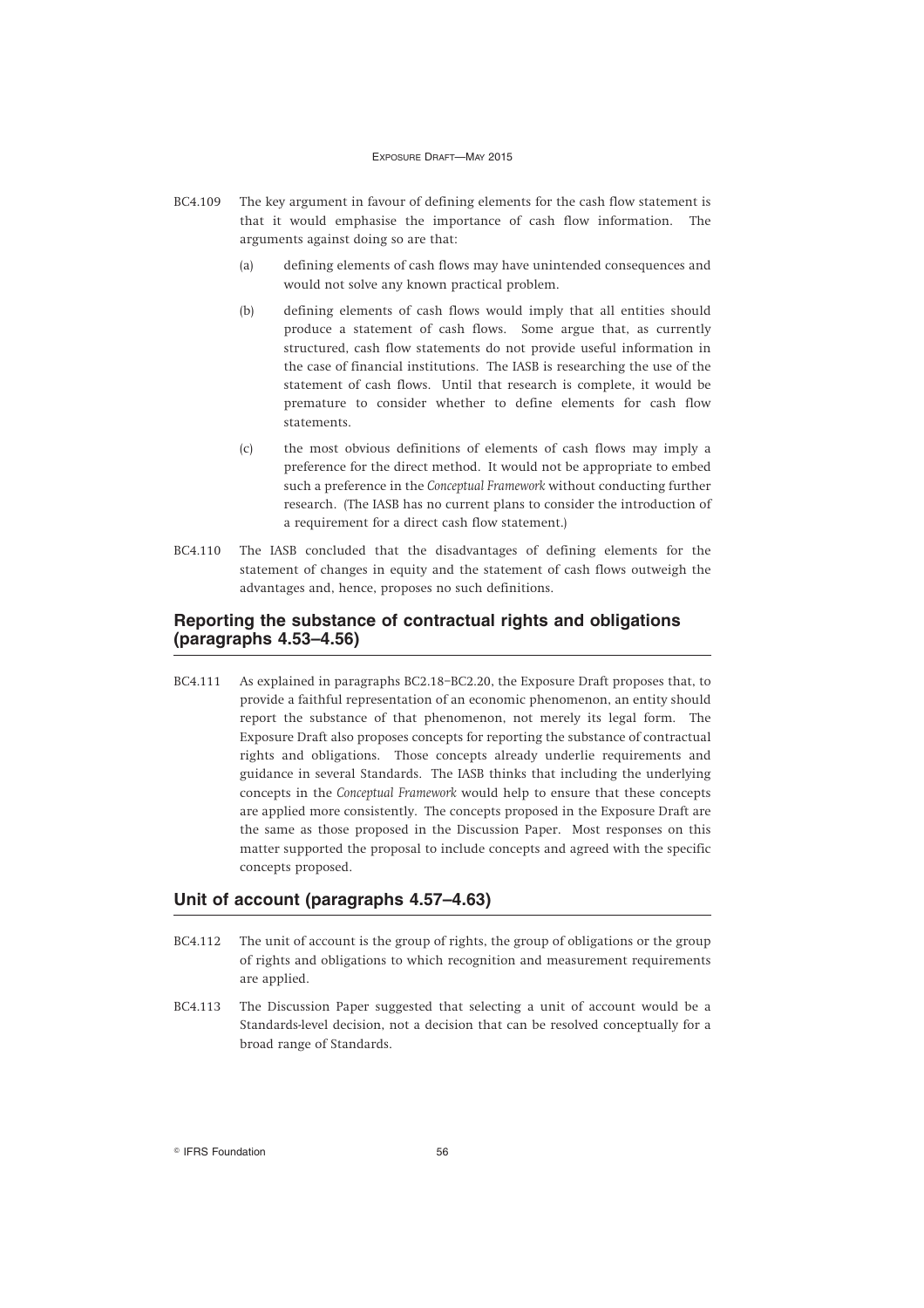- BC4.114 Many of those respondents who commented on this issue stated that they agreed that the selection of a unit of account should be a Standards-level decision. However, some respondents stated that the *Conceptual Framework* should provide more detailed discussion on this topic.
- BC4.115 Having considered the comments from respondents, the IASB continues to believe that selecting a unit of account should be a Standards-level decision. The unit of account is driven by decisions about recognition and measurement: those decisions are made in developing Standards and, hence, so will be the decision about the unit of account. The IASB has included in the Exposure Draft a discussion on the issue, including examples of possible units of account and the factors that could determine which unit of account to use. The IASB proposes not to rank the factors by priority, because their relative importance depends on the specific features of the item that the entity is accounting for. No single ranking could determine the most useful unit of account consistently for a broad range of Standards.
- BC4.116 Selecting a unit of account is not the same issue as:
	- (a) determining that an executory contract creates a single asset or liability. In an executory contract, the right to exchange and the obligation to exchange are not separable (see paragraphs BC4.82–BC4.92) and, hence, they cannot form separate units of account.
	- (b) offsetting. The question of offsetting arises after recognition and measurement have been applied to identified units of account for both an asset and a liability.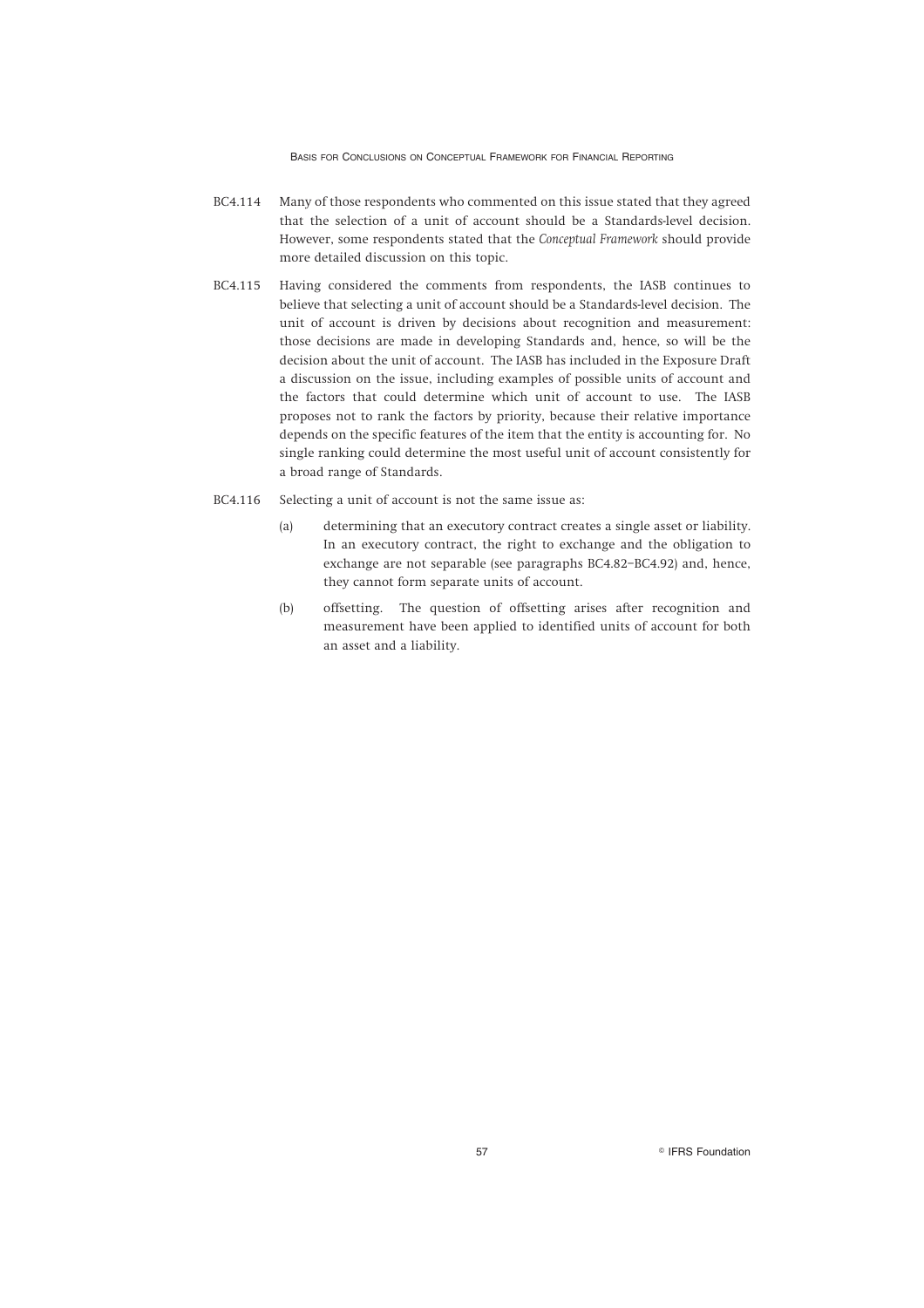# **Chapter 5—Recognition and derecognition Recognition process (paragraphs 5.2–5.8)**

### BC5.1 The existing *Conceptual Framework* defines recognition as follows:

Recognition is the process of incorporating in the balance sheet or income statement an item that meets the definition of an element and satisfies the criteria for recognition set out in paragraph 4.38 [of the existing *Conceptual Framework*]. It involves the depiction of the item in words and by a monetary amount and the inclusion of that amount in the balance sheet or income statement totals.<sup>13</sup>

- BC5.2 There are three minor problems with this existing definition:
	- (a) most items are depicted by including them in line items, not by depicting them individually.
	- (b) the cross-reference to the recognition criteria is unnecessary. It also means that the definition would not be met if recognition criteria in a particular Standard are inconsistent with the recognition criteria in the *Conceptual Framework*.
	- (c) the terminology is out of date. For example, it refers to the balance sheet instead of the statement of financial position.
- BC5.3 To address these minor points, the Exposure Draft adapts the existing definition to read as follows:

Recognition is the process of capturing, for inclusion in the statement of financial position or statement(s) of financial performance, an item that meets the definition of an element. It involves depicting the item (either alone or as part of a line item) in words and by a monetary amount, and including that amount in the relevant statement.

BC5.4 The IASB also proposes to explain in the *Conceptual Framework* how recognition links the statement of financial position and the statement(s) of financial performance.

## **Recognition criteria (paragraphs 5.9–5.24)**

## **Existing requirements**

- BC5.5 The recognition criteria in the existing *Conceptual Framework* state that an entity recognises an item that meets the definition of an element if:
	- (a) it is probable that any future economic benefit associated with the item will flow to or from the entity; and
	- (b) the item has a cost or value that can be measured with reliability.
- BC5.6 In addition, as with all other aspects of the existing *Conceptual Framework*, the cost constraint applies. Thus, an asset or a liability is not recognised if the benefits of recognition do not justify the costs.

**Communist Execution** 58

<sup>13</sup> See paragraph 4.37 of the existing *Conceptual Framework*.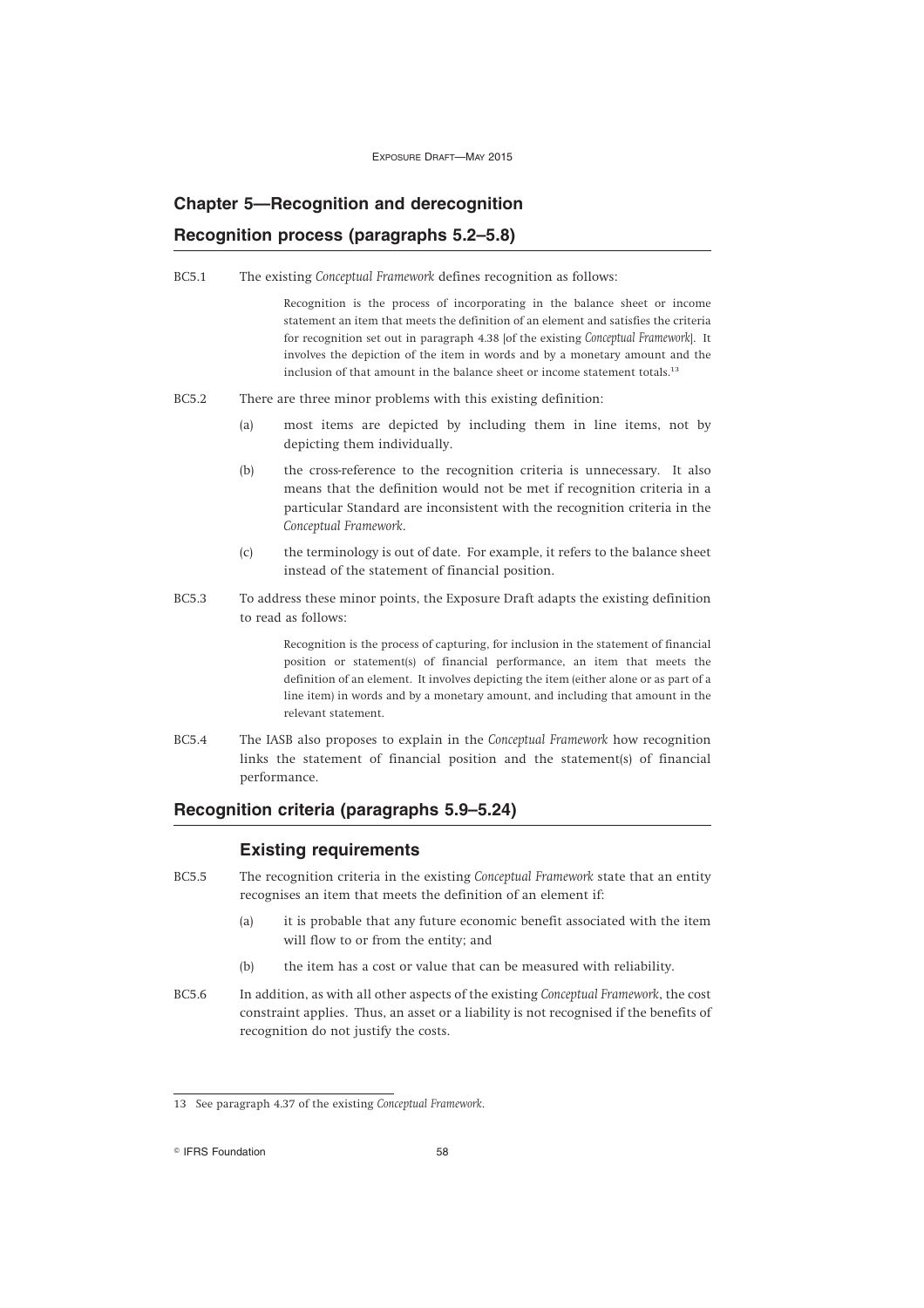BC5.7 The existing criteria have caused some problems, which are discussed in the following paragraphs.

#### **Problems with probability criterion**

- BC5.8 Some existing Standards do not apply a probability recognition criterion, for example, IFRS 9 *Financial Instruments*. Those that do apply such a criterion use different probability thresholds. These include 'probable', 'more likely than not', 'virtually certain' and 'reasonably possible'. The use of the different terms indicates a lack of consistency in the meaning attached at the Standards-level to the term probable used in the *Conceptual Framework*.
- BC5.9 Some have argued that a probability recognition criterion could prevent the recognition of some financial instruments, for example, derivatives. Moreover, it could sometimes result in a gain being recognised for a transaction when no economic gain has occurred. For example, suppose that, in exchange for receiving cash, an entity incurs a liability to pay a fixed amount if some unlikely event occurs in the future. If an outflow of economic benefits is not considered probable, the entity will recognise an immediate gain when it receives the cash.

### **Problems with reliable measurement criterion**

BC5.10 Using reliable measurement as a criterion could be confusing because reliability is not identified as a qualitative characteristic (see paragraphs BC2.21–BC2.25). In practice, the criterion seems to have been interpreted as relating to measurement uncertainty. Hence, a broadly similar result can be achieved by acknowledging that, in some cases, the level of measurement uncertainty can affect the relevance of the information provided by recognising a particular asset or liability (see paragraphs BC5.41–BC5.45).

## **Approach in the Discussion Paper**

- BC5.11 The Discussion Paper suggested that the discussion of whether to recognise an asset or a liability should refer directly to the qualitative characteristics of useful financial information. Accordingly, an entity would recognise all its assets and liabilities, unless the IASB decides when developing a particular Standard that an entity need not, or should not, recognise an asset or a liability because:
	- (a) recognising the asset (or the liability) would provide users of financial statements with information that is not relevant or is not sufficiently relevant to justify the cost; or
	- (b) no measure of the asset (or the liability) would result in a faithful representation both of the asset (or the liability) and of the changes in the asset (or the liability), even if all necessary descriptions and explanations are disclosed.
- BC5.12 The Discussion Paper also suggested that the *Conceptual Framework* should list the following indicators explaining when recognition may produce information that does not possess those qualitative characteristics:
	- (a) if the range of possible outcomes is extremely wide and the likelihood of each outcome is exceptionally difficult to estimate;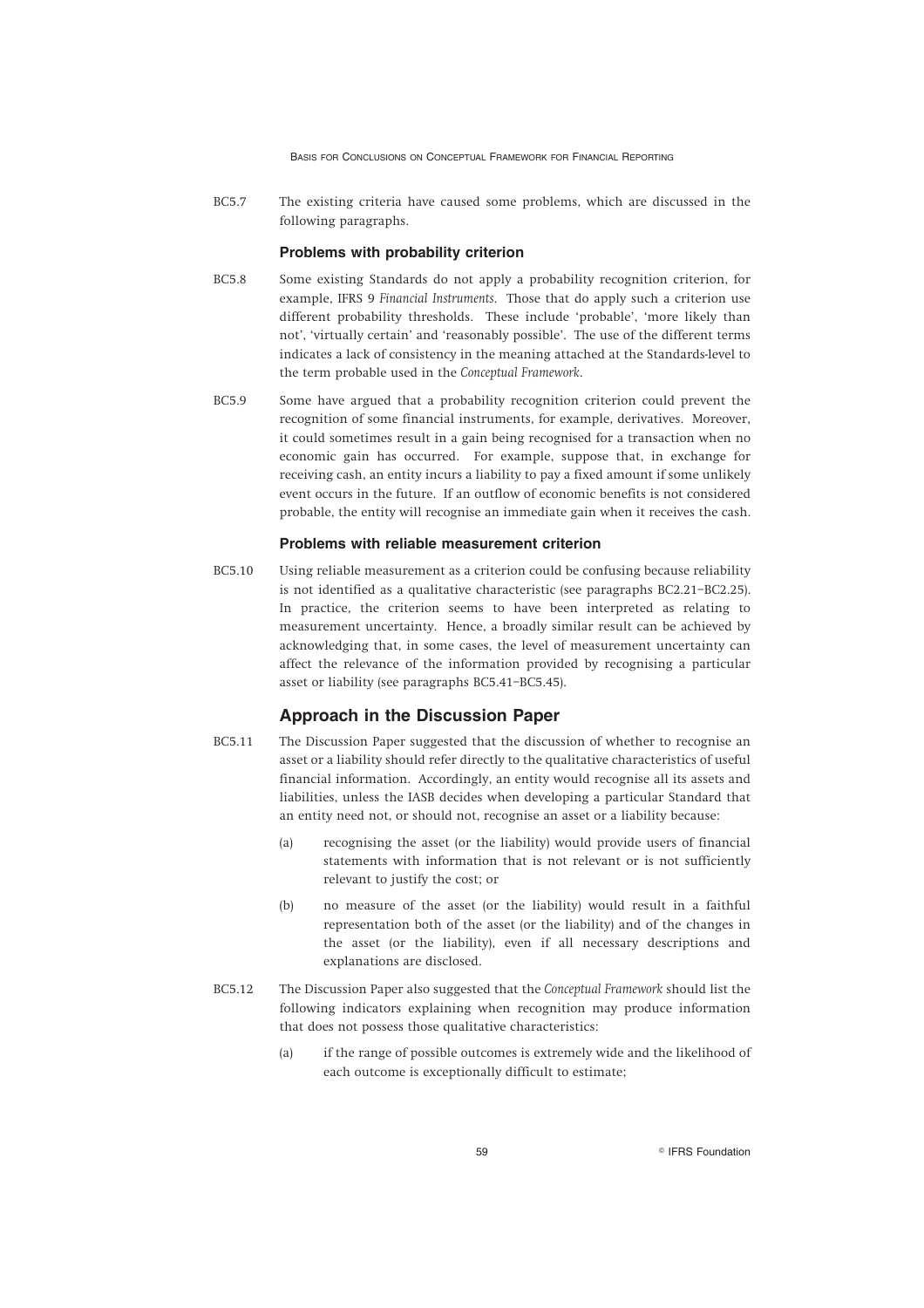- (b) if an asset (or a liability) exists, but there is only a low probability that an inflow (or outflow) of economic benefits will result;
- (c) if identifying a resource or obligation is unusually difficult;
- (d) if measuring a resource or obligation requires unusually difficult or exceptionally subjective allocations of cash flows that do not relate solely to the item being measured; and
- (e) if recognising an asset (in particular, internally generated goodwill) is not necessary to meet the objective of financial reporting.

## **Responses to the Discussion Paper**

- BC5.13 Some respondents believed that the suggestions in the Discussion Paper were intended to increase the range of assets and liabilities recognised and expressed concerns about that outcome. However, in developing the Discussion Paper, and subsequently the Exposure Draft, the IASB's aim has been solely to develop tools that enable it to take decisions based on a more coherent set of principles, which result in useful information. The IASB has not had, and does not have, an objective of either increasing or decreasing the range of assets and liabilities recognised, although the proposed guidance on the definition of a liability might broaden slightly the population of items identified as meeting that definition.
- BC5.14 With regard to the overall direction, some respondents favoured recognising all, or almost all, assets and liabilities:
	- (a) a few respondents suggested that an entity should recognise all its assets and liabilities, with no exceptions. They argued that this would promote completeness, comparability, consistency and conceptual integrity in financial reporting.
	- (b) a few other respondents suggested that the *Conceptual Framework* should not provide for departures from the general principle that an entity should recognise all assets and liabilities. If limited exceptions are needed, they could be developed in particular Standards by referring to the qualitative characteristics of useful financial information.
	- (c) some respondents suggested that the *Conceptual Framework* should establish a rebuttable presumption that all assets and liabilities should be recognised. They indicated that recognition would generally result in the most relevant information.
- BC5.15 However, most respondents believed that it is neither relevant nor feasible for an entity to recognise all of its assets and liabilities and that the *Conceptual Framework* should acknowledge this:
	- (a) some respondents felt that recognition should occur only when there is clear evidence that it provides a relevant and faithful representation. The concerns of those respondents centred on particular items, such as some litigation liabilities and some intangible assets, for which they viewed recognition as inappropriate. They also expressed a wish to avoid any requirements that could result in a time-consuming and costly search to identify all possible assets and liabilities.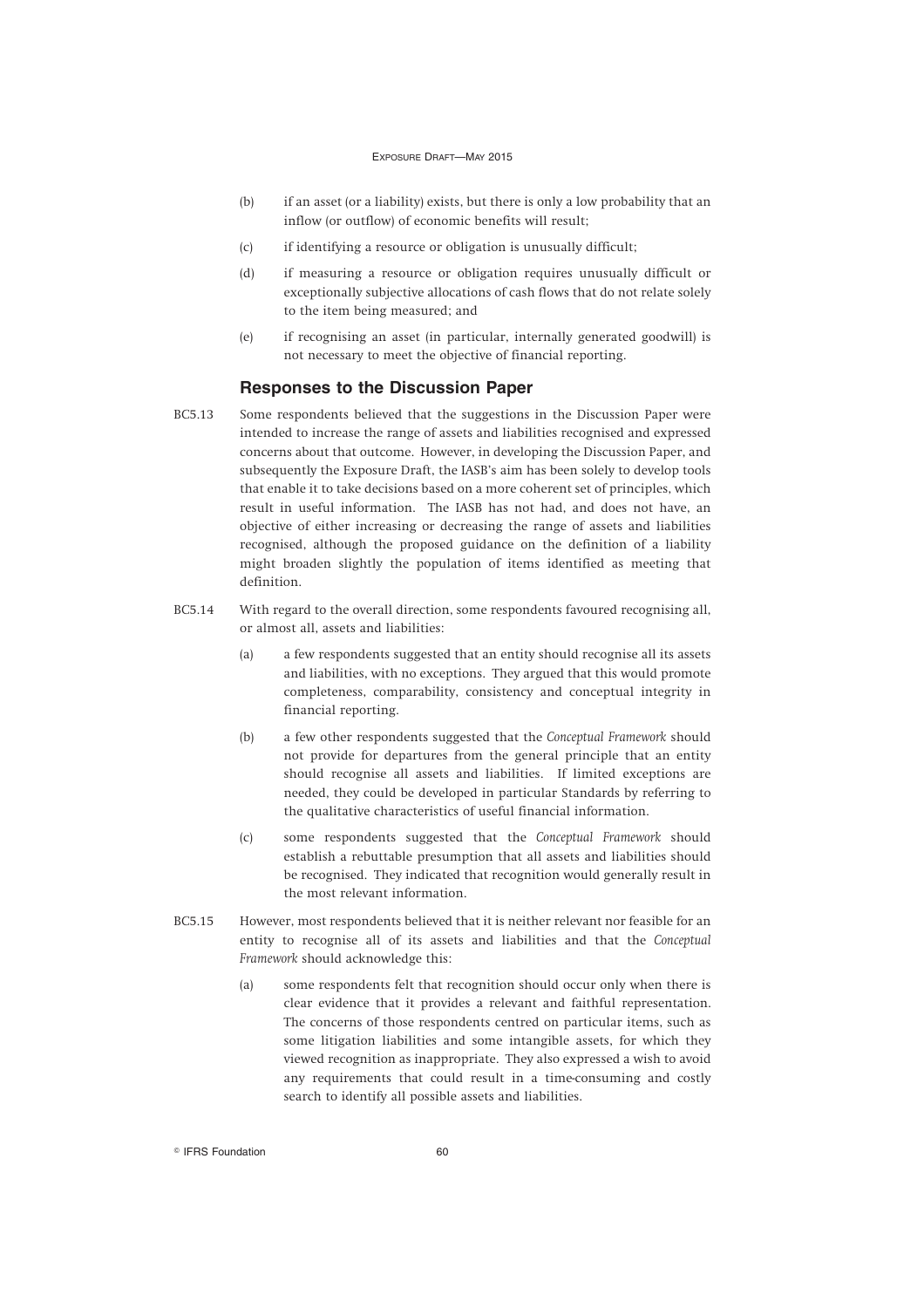- (b) others argued that the *Conceptual Framework* should provide criteria for when to recognise assets and liabilities, because:
	- (i) delegating these decisions to specific Standards may lead to inconsistencies between Standards and create rules instead of principles.
	- (ii) such criteria would assist preparers and others who need guidance to help them decide when to recognise an asset or a liability that no Standard covers. The use of these criteria by parties other than the IASB should cause no concerns, because the *Conceptual Framework* does not override recognition criteria in Standards.
- BC5.16 The IASB concluded that the *Conceptual Framework* should take an even-handed approach to recognition, with neither:
	- (a) a presumption that all assets and liabilities should be recognised; nor
	- (b) a presumption that assets and liabilities should be recognised only if they meet stringent criteria.

Instead, the *Conceptual Framework* should simply set out criteria based on the qualitative characteristics and describe the factors that drive recognition decisions.

- BC5.17 Many respondents to the Discussion Paper agreed that:
	- (a) the approach to recognition should refer to relevance and faithful representation;
	- (b) the *Conceptual Framework* should acknowledge that significant uncertainty and significant measurement difficulties may undermine relevance and make it difficult to provide a faithful representation; and
	- (c) the cost constraint should play a role in recognition decisions.
- BC5.18 Respondents who commented on recognition were evenly divided on how best to refer to relevance and faithful representation and how best to acknowledge the effects of significant uncertainty and significant measurement difficulties:
	- (a) some favoured retaining one or both of probability and reliability of measurement as explicit recognition criteria. They argued that such criteria are suitable filters to be used in practice for identifying cases in which recognition is not likely to provide information that possesses the qualitative characteristics of useful financial information. There were considerably more requests to retain an explicit probability criterion than requests to retain an explicit reliability criterion.
	- (b) others favoured the approach suggested by the Discussion Paper, namely to refer more directly to the qualitative characteristics and supplement this by guidance.
- BC5.19 Proponents of using probability and reliability as practical filters argued that these criteria would be clearer, more robust and less judgemental than the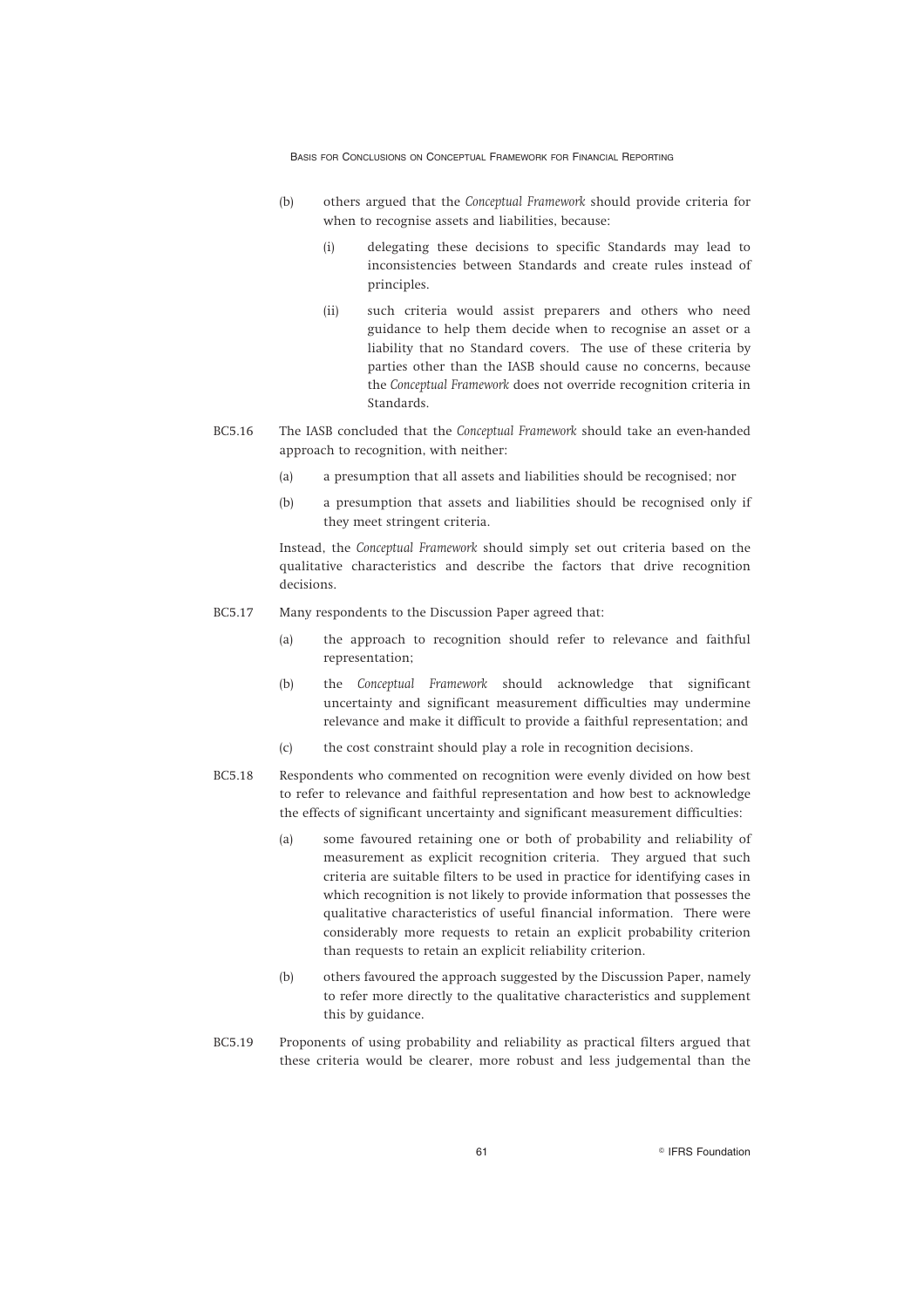approach suggested in the Discussion Paper. Some feared that the lack of robust criteria would result in broader, and excessive, recognition of assets and liabilities.

- BC5.20 The IASB continues to think that referring directly to the qualitative characteristics of useful financial information is appropriate. Basing recognition criteria on the qualitative characteristics should result in useful information. Nevertheless, the IASB thinks that merely referring directly to the qualitative characteristics, without providing supporting guidance, could lead to inconsistent recognition decisions at the Standards level.
- BC5.21 Paragraph 5.9 of the Exposure Draft sets out the IASB's proposed recognition criteria, which refer to:
	- (a) relevance (see paragraphs BC5.22–BC5.45);
	- (b) faithful representation (see paragraphs BC5.46–BC5.47); and
	- (c) the cost constraint (see paragraph BC5.48).

## **Relevance (paragraphs 5.13–5.21)**

- BC5.22 The guidance supporting the proposed recognition criteria lists the following indicators to help in identifying some of the cases when recognising an asset or a liability may not provide users of financial statements with relevant information:
	- (a) if it is uncertain whether the asset exists, or is separable from goodwill, or whether a liability exists (see paragraphs BC5.25–BC5.35);
	- (b) if an asset or a liability exists, but there is only a low probability that an inflow or outflow of economic benefits will result (see paragraphs BC5.36–BC5.40); or
	- (c) if a measurement of an asset or a liability is available (or can be obtained) but the level of measurement uncertainty is so high that the resulting information has little relevance and no other relevant measure is available or can be obtained (see paragraphs BC5.41–BC5.45).

Those indicators cover some (but not necessarily all) cases in which the recognition criteria in the existing *Conceptual Framework* might have led to a conclusion that a flow is not probable or that reliable measurement is not possible.

- BC5.23 The indicators are derived from indicators suggested by the Discussion Paper (see paragraph BC5.12). Some respondents stated that:
	- (a) it would be useful to explain how the qualitative characteristics might be applied in recognition, but that indicators are not necessary to achieve this.
	- (b) the indicators, and supporting examples illustrating how the indicators might be applied, do not provide concepts. The *Conceptual Framework* should contain clear concepts.
- BC5.24 Other respondents stated that such indicators are essential to make the recognition criteria sufficiently robust. The IASB continues to agree with that

**Communist Execution 62** COMPUTER SCIENCE 62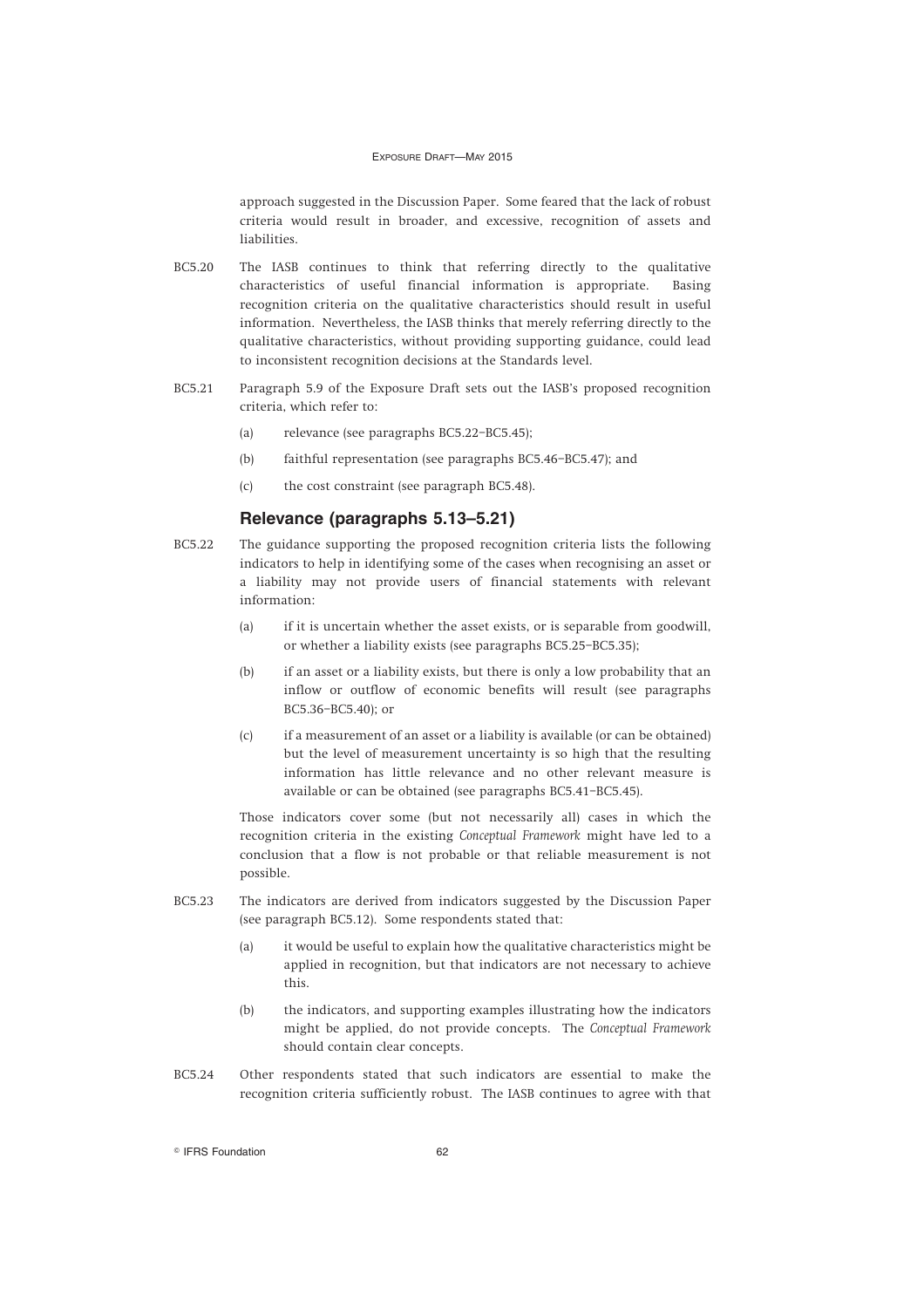view. However, to avoid providing Standards-level detail, the IASB has deleted the specific examples that the Discussion Paper had provided as illustrations of how the indicators might be applied.

### **Existence uncertainty (paragraphs 5.15–5.16)**

- BC5.25 The definitions of assets and liabilities allow for uncertainty about whether the inflows or outflows of economic benefits will ultimately occur (see paragraphs BC4.11–BC4.17). But there could also be uncertainty over the existence of an asset or a liability.
- BC5.26 Feedback on the Discussion Paper's discussion on existence uncertainty focused on:
	- (a) whether to distinguish existence uncertainty from outcome uncertainty (see paragraphs BC5.27–BC5.31); and
	- (b) whether the *Conceptual Framework* should address existence uncertainty (see paragraphs BC5.32–BC5.34).
- BC5.27 Several respondents commented explicitly that it is useful to differentiate between existence uncertainty and outcome uncertainty. Doing so would clarify how to deal with both types of uncertainty.
- BC5.28 Other respondents stated that it can be difficult to distinguish the two types of uncertainty. They often occur together and hence need to be dealt with together.
- BC5.29 In the IASB's view, it is helpful to distinguish existence uncertainty from outcome uncertainty. Making this distinction makes it easier to decide what information is most likely to be relevant to users of financial information and how to provide the most faithful and understandable representation of that information. Outcome uncertainty affects many assets and liabilities. Although outcome uncertainty does not always cause measurement uncertainty, it may sometimes contribute to measurement uncertainty. It could therefore affect decisions about recognition and the selection of a measurement basis. Existence uncertainty, on the other hand, may be a separate factor to consider for decisions about recognition.
- BC5.30 The Discussion Paper stated that existence uncertainty is rare. Several respondents disagreed with this statement. They supplied the following examples of existence uncertainty:
	- (a) litigation. Several respondents feared that if the *Conceptual Framework* does not retain a probability threshold that could apply for existence uncertainty, this may lead to the inappropriate recognition of liabilities for actual or potential claims under lawsuits.
	- (b) constructive obligations, because there is no contract or legislation that establishes the liability.
	- (c) cases in which there is some doubt whether an entity controls a resource.
	- (d) items acquired or incurred in non-monetary exchange transactions.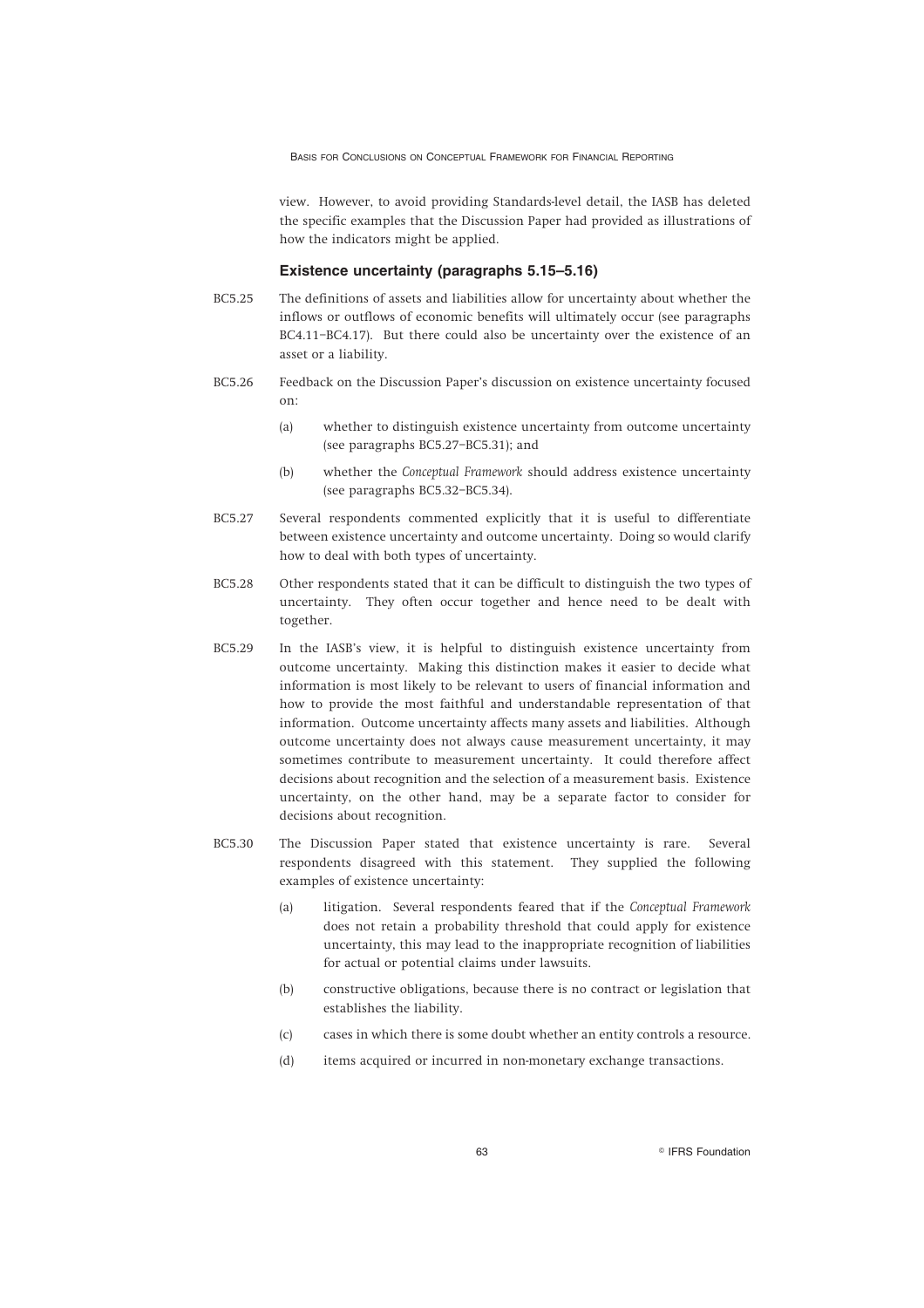- BC5.31 Although the vast majority of assets and liabilities are not typically subject to existence uncertainty, the IASB agrees that existence uncertainty is not rare so that statement is not included in the Exposure Draft.
- BC5.32 Several respondents agreed with the suggestion in the Discussion Paper that the *Conceptual Framework* should not set a probability threshold for cases in which it is uncertain whether an asset or a liability exists. The IASB could decide how to deal with that uncertainty when the IASB develops or revises a Standard on that type of asset or liability.
- BC5.33 Some respondents disagreed, stating that the *Conceptual Framework* should explain explicitly how to approach recognition when asset or liability existence is uncertain. They argued that:
	- (a) deciding how to deal with existence uncertainty should be principle-based and should not vary by transaction. Dealing with existence uncertainty in individual Standards could lead to an unnecessary proliferation of Standards and inconsistencies.
	- (b) preparers need guidance for assets and liabilities that no Standard covers.
- BC5.34 The Exposure Draft lists uncertainty over whether an asset or a liability exists as one of the indicators that may lead to a conclusion that recognition of that asset or liability may not produce relevant information. The IASB believes that it would not be useful to provide more detailed guidance on how to address existence uncertainty, because the relevant factors are likely to depend very much on particular circumstances.

### **Separability from goodwill**

BC5.35 The Discussion Paper stated that, because the recognition of internally generated goodwill would require a valuation of the entity as a whole, its recognition is unnecessary to meet the objective of financial reporting. Although the IASB continues to believe that this statement is valid, the Exposure Draft does not include this case as an indicator that recognition might not result in relevant information. The IASB agrees with those respondents who argued that such an indicator is not useful because it applies only to internally generated goodwill. However, the IASB concluded that difficulty in assessing whether an asset exists separately from the business as a whole (that is whether there is an asset distinct from goodwill) is a factor that could indicate that recognition of the asset would not provide relevant information.

### **Low probability of a flow of economic benefits**

- BC5.36 As noted, the existing *Conceptual Framework* includes a probability-based recognition criterion. The Discussion Paper suggested that this should be removed and many respondents agreed. They argued that:
	- (a) it would not be possible to construct probability thresholds that result in useful information for all types of assets and liabilities. The *Conceptual Framework* should not include probability thresholds, but should give guidance on how to construct probability thresholds and recognition

Communication 64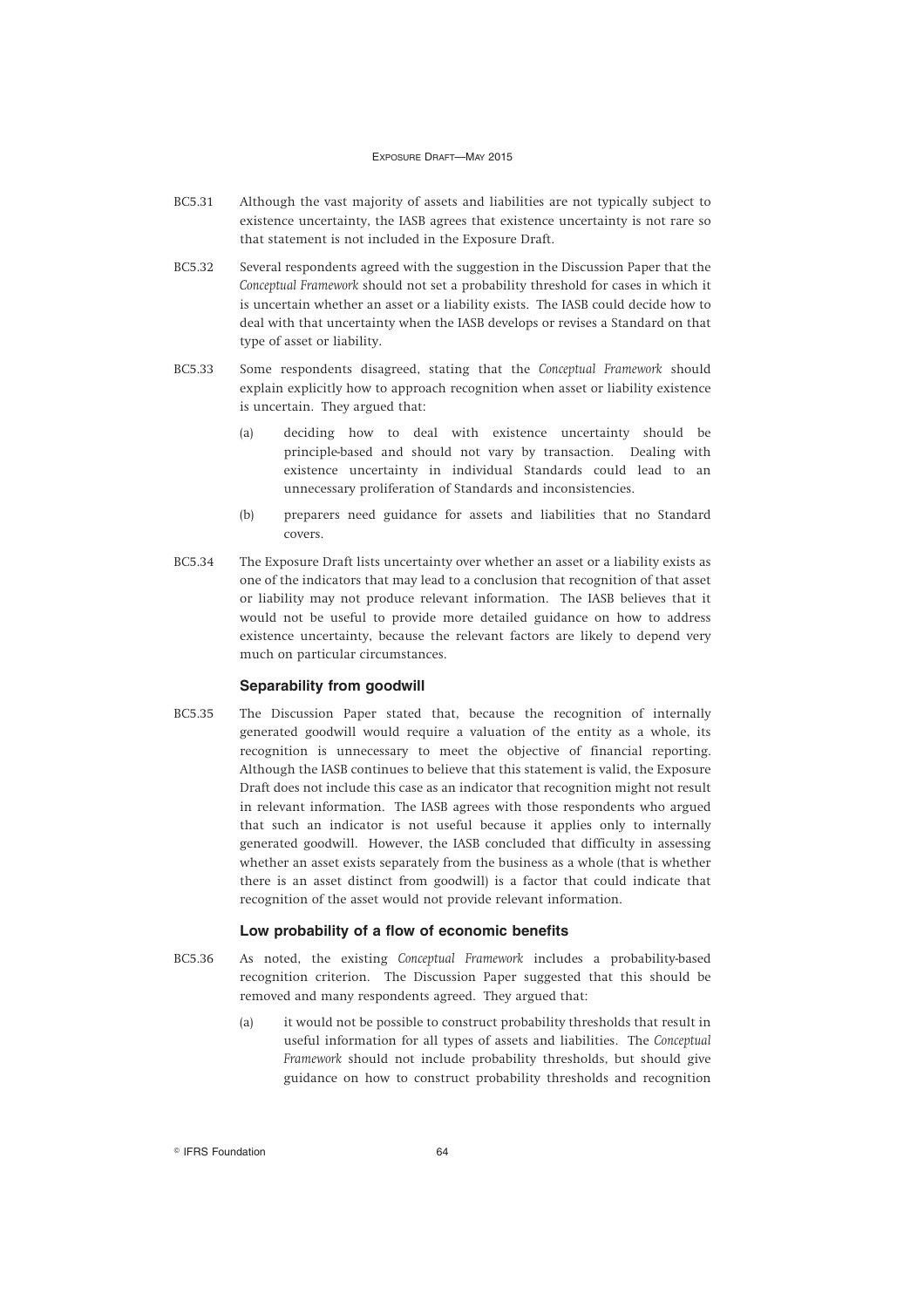criteria at a Standards level. This guidance could explain when recognition is unlikely to be appropriate and how uncertainty affects relevance and reliability.

- (b) many uncertainties relate to measurement and can be dealt with by choosing an appropriate measurement basis.
- (c) a probability threshold has a disproportionate effect when an item crosses the threshold. The economic change that causes the item to cross the threshold may be small, but the resulting accounting effect could be large.
- (d) any thresholds set by the IASB will prevent management from considering carefully how to present relevant information. Management should apply materiality and a higher threshold for recognising assets than for liabilities.
- BC5.37 Many other respondents argued that the recognition criteria should continue to refer to probability. They argued that:
	- (a) probability has a significant effect on whether information is capable of faithful representation and also on whether it is relevant. The probability criterion provides a practical and inexpensive way to filter out assets and liabilities with low probability, which are not relevant to users and are costly for preparers to identify and measure.
	- (b) recognising assets and liabilities that have a low probability of generating inflows or outflows of economic benefits would:
		- (i) produce information that is not relevant to users and is complex and hard to understand. For example, it could result in a multitude of items being recognised at small amounts or lead to frequent reversals in subsequent periods when the inflow or outflow does not occur.
		- (ii) require costly, and perhaps complex systems, involve significant management time and judgement and lead to an endless search for potential rights and obligations.
		- (iii) lead to wider, and excessive, use of measurements based on expected value techniques, and of fair value measurements. Disclosures are sometimes more useful than a measure that uses weighted averages or fair value. Such measures provide an illusion of 'precision' that does not exist.
		- (iv) intensify measurement problems, because measurement may be sensitive to small changes in probability estimates.
	- (c) retaining a probability threshold within the recognition criteria in the *Conceptual Framework* may lead to more consistent recognition decisions in Standards.
	- (d) the Discussion Paper overstates the range of assets and liabilities that would be filtered from recognition by the existing probable criterion. For example, for an obligation to provide a service of standing ready to meet any insurance or warranty claim by a customer, the economic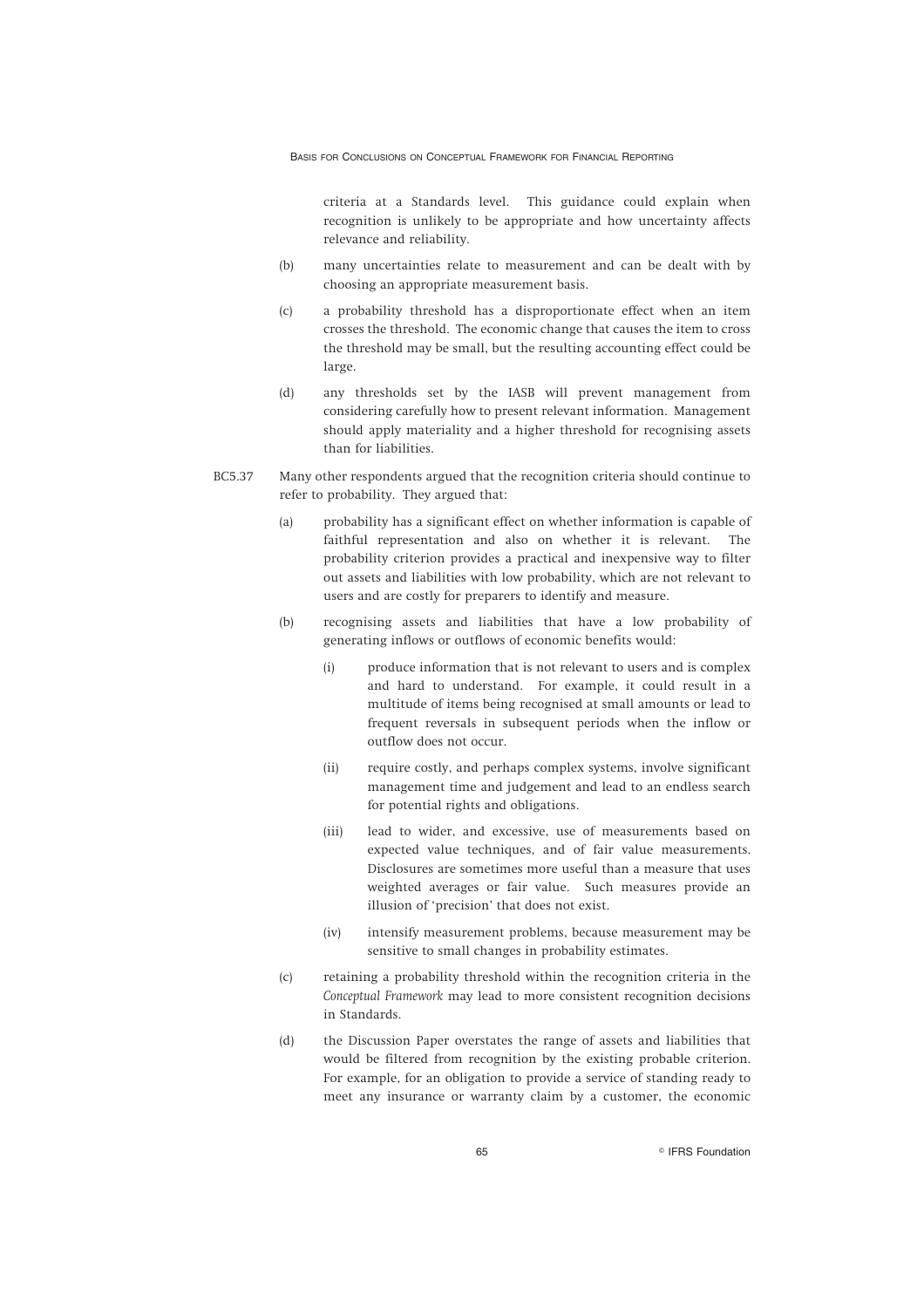resource transferred is the service provided, not the payment or receipt of cash that may or may not occur ultimately.

- BC5.38 Some respondents suggested applying a probability filter for some assets or liabilities, but not for all. For example:
	- (a) a probability filter may be necessary for non-financial assets with uncertain benefits, such as patents and research and development. For these items, it is doubtful whether multiplying the estimated chance of success by the estimated pay-off would provide a meaningful figure or more reliable information than providing information in the notes. Moreover, for these items, it may not be possible to make reasonable estimates of the probabilities of each outcome. On the other hand, a probability filter could inappropriately exclude assets such as options or other financial instruments for which a market price is available or for which well-developed measurement models exist.
	- (b) in considering whether to use a probability filter in a particular case, relevant factors could include whether there is a large number of similar objects (for example, product warranties) or a single object (for example, a single large lawsuit) and the uncertainty in the probability amount of each outcome.
	- (c) it is not reasonable to remove the probability requirement from the recognition criteria simply to permit the recognition of some financial instruments. In such cases, it is only necessary to stipulate an exception for particular financial instruments in a particular Standard.
- BC5.39 The IASB acknowledges that a probability threshold could be a practical way to filter out assets and liabilities whose recognition would not provide relevant information. However, an explicit, specified probability threshold is not sufficiently aligned with the concept (relevance) that it is supposed to achieve. Too many assets and liabilities would not be recognised when recognition would have provided relevant information. The IASB also noted that the measure of any recognised asset or liability with a low probability of an inflow or outflow would be likely to reflect that low probability—it is unlikely that a required measurement basis would reflect only the maximum inflow or outflow.
- BC5.40 Hence, the Exposure Draft does not propose a specific probability threshold. Instead, low probability is noted in the Exposure Draft as an indicator that recognition may sometimes not provide relevant information, for reasons discussed in paragraphs 5.17–5.19 of the Exposure Draft.

### **Measurement uncertainty and reliability**

- BC5.41 The recognition criteria in the existing *Conceptual Framework* state that an entity recognises an asset or a liability only if it has a cost or value that can be measured with reliability.
- BC5.42 As previously noted, the Discussion Paper suggested that reliability should no longer be a recognition criterion. Many respondents did not comment explicitly on reliability. However, some respondents explicitly opposed the retention of reliable measurement as a recognition criterion. They felt that it may

**Communist Execution 66 IFRS** Foundation 66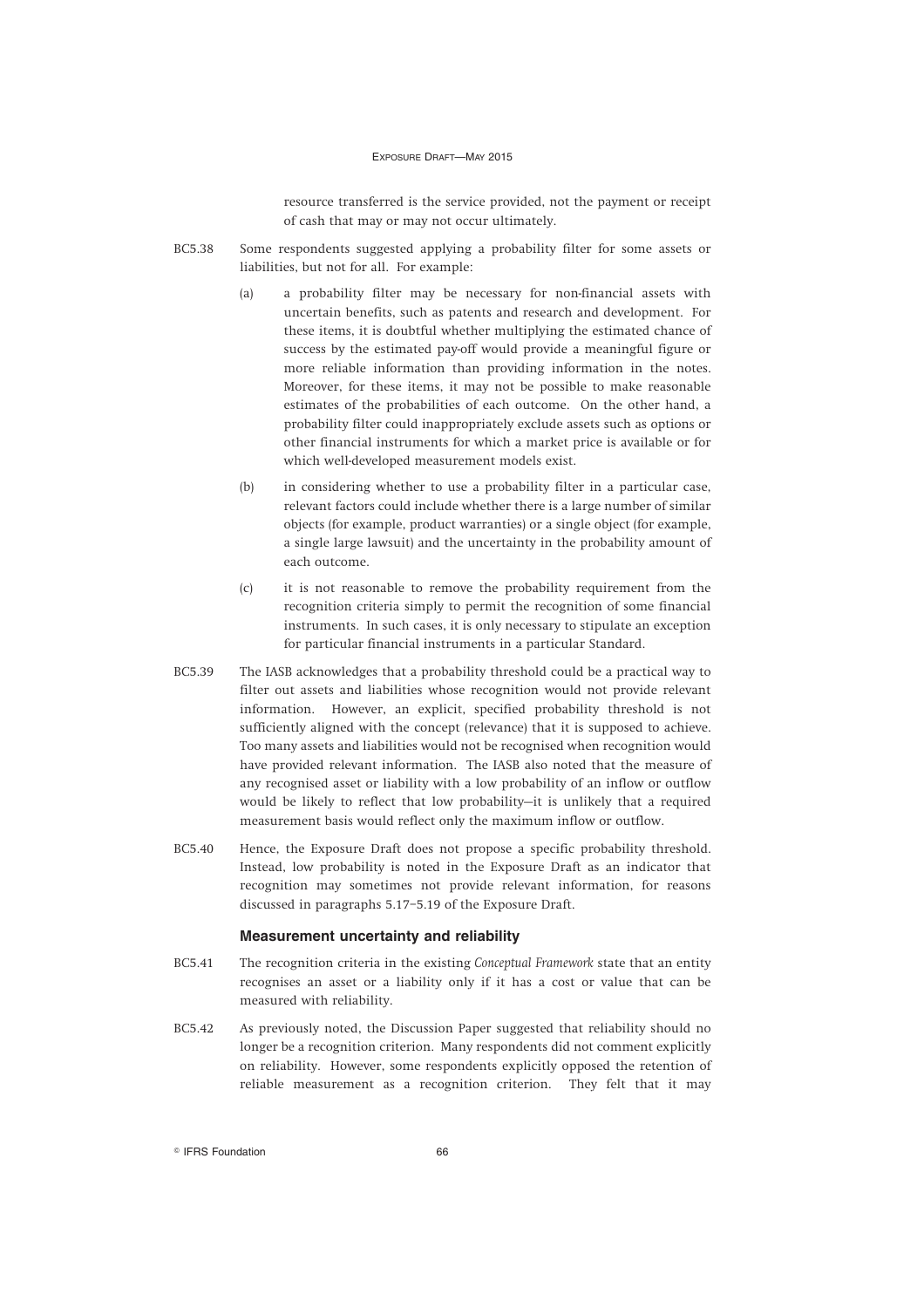inappropriately preclude the recognition of some assets and liabilities that are subject to considerable measurement uncertainty, such as pension liabilities and insurance liabilities.

- BC5.43 In contrast, other respondents suggested retaining reliability of measurement as an explicit recognition criterion. They provided the following arguments, which focused on cases of high measurement uncertainty:
	- (a) including unreliable estimates would obscure financial performance, confuse users, undermine their trust in financial statements and pollute the whole communication process, even if estimation uncertainty is disclosed in footnotes. Disclosures cannot compensate for large margins of errors in measurement. Moreover, disclosures about estimation uncertainty would contribute to disclosure overload.
	- (b) some elements of reliability exist in relevance and faithful representation. However, reliability would provide a more understandable and operational basis for determining whether assets and liabilities should be recognised.
	- (c) reliability is as important as relevance, and there is a trade-off between them. Consequently, if relevance is used as a recognition filter, then so should be reliability. Reliable information may not always be relevant, and relevant information may not always be reliable.
	- (d) reliability is a key element of faithful representation. No measure will result in a faithful representation if it is not capable of reliable measurement.
	- (e) recognition of items measured with a high degree of estimation uncertainty adds costs and complexity for preparers and results in information that is difficult to audit.
	- (f) if reliability is replaced as a recognition criterion by faithful representation (defined as complete, neutral and free from error), anything could be recognised. This is because any estimate, however uncertain, could be faithfully represented if supported by sufficient disclosure about the estimation process.
	- (g) although the *Conceptual Framework* no longer defines reliability as a qualitative characteristic, there is no reason why the recognition criteria cannot still use that term.
- BC5.44 The IASB proposes in the Exposure Draft not to retain reliability as a recognition criterion, because:
	- (a) the concerns expressed by some respondents about the removal of 'reliability' as a recognition criterion appear to relate mainly to concerns about measurement uncertainty. Paragraph QC16 of the existing *Conceptual Framework* already captures the idea that an estimate might not provide relevant information if the level of uncertainty in the estimate is too high. The IASB proposes to make this idea more visible (see paragraphs 2.12–2.13 and BC2.21–BC2.25). The IASB also proposes that measurement uncertainty should be discussed as an indicator that recognition may not provide relevant information.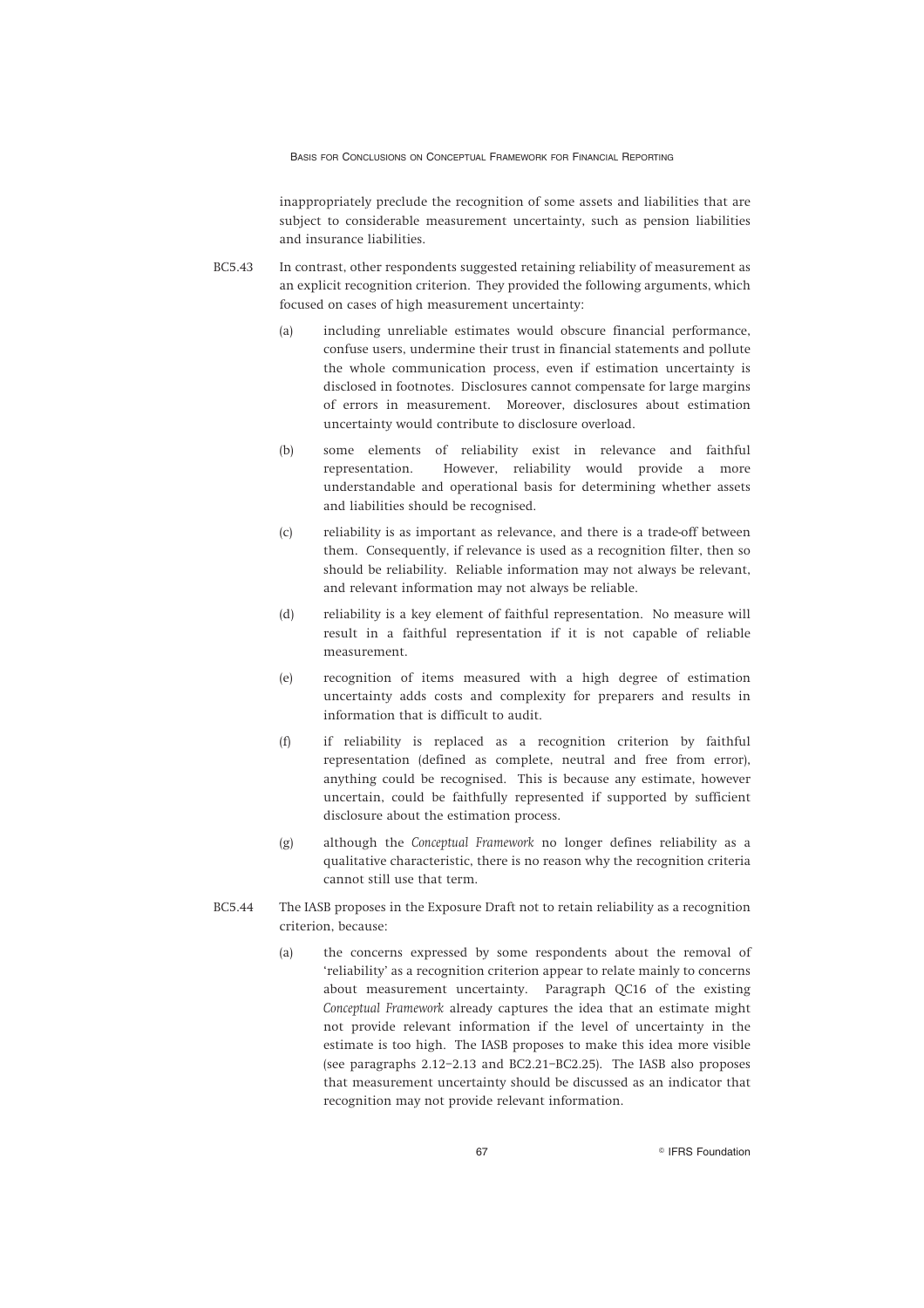- (b) the former notion of a trade-off between relevance and reliability still exists, but is now captured by a trade-off within relevance itself. As explained in paragraphs 2.13 and BC2.24(c), there is sometimes a trade-off between measurement uncertainty (which is a factor that affects relevance) and other factors that also affect relevance.
- BC5.45 Some respondents to the Discussion Paper suggested that more measurement uncertainty is tolerable when recognising expenses than when recognising income. They described this as an application of asymmetric prudence (applying the terminology in paragraph BC2.6), not cautious prudence. The IASB thinks that the level of measurement uncertainty that makes a measure lose relevance depends on the circumstances and can be determined only when developing specific Standards. Hence, the *Conceptual Framework* neither requires nor prohibits a symmetrical approach that would set the same level of measurement uncertainty as being tolerable for the recognition of both income and expenses.

## **Faithful representation (paragraphs 5.22–5.23)**

- BC5.46 The Discussion Paper suggested that faithful representation could be used as a recognition criterion (see paragraph BC5.11). A few respondents commented on this:
	- (a) the recognition criteria need not refer separately to faithful representation. There are no circumstances when recognising an asset or a liability would provide information that is relevant but yet could not result in a faithful representation of that asset or liability and of changes in that asset or liability, given adequate disclosure.
	- (b) if measurement uncertainty is part of relevance, not of faithful representation, it is not clear what faithful representation means. The Discussion Paper included no examples of measurements that are not faithful representations of assets or changes in assets.
	- (c) the Discussion Paper suggested that one case in which information is not relevant (or does not give a faithful representation of what it is trying to depict) is if it is incomplete or hard to understand; for example, if related assets and liabilities are not recognised. The answer is to produce complete information in an understandable form, not to omit the item.
- BC5.47 The IASB continues to think that faithful representation is a necessary factor to consider when deciding whether to recognise an element. In particular, problems may arise in giving a faithful representation of a transaction or other event when some of the assets or liabilities affected by the transaction or other event are not recognised. Partial recognition of the effects of the transaction or other event (ie the effect only on the recognised assets and liabilities) may give a misleading depiction of the effect of the transaction.

## **Cost constraint (paragraph 5.24)**

BC5.48 Paragraph BC2.33 explains why there is an explicit reference to the cost constraint in the chapter on recognition.

**Communist Execution 68 CONTERS** Foundation 68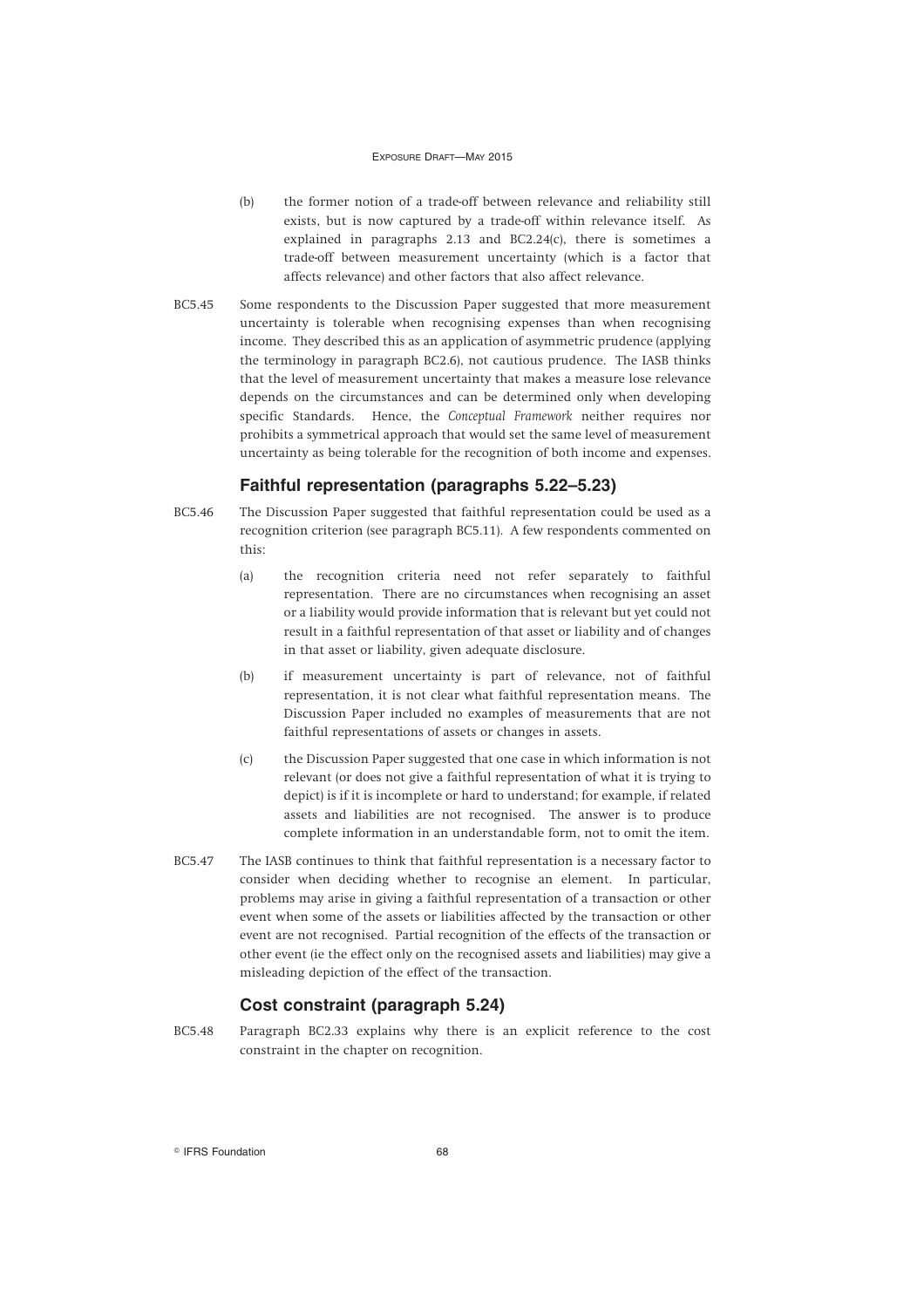## **Derecognition (paragraphs 5.25–5.36)**

- BC5.49 The existing *Conceptual Framework* does not define derecognition, nor does it describe when derecognition should occur. Because there is no agreed conceptual approach to derecognition, different Standards have adopted different approaches.
- BC5.50 The IASB suggested in the Discussion Paper, and proposes again now in the Exposure Draft, that accounting requirements for derecognition should aim to represent faithfully both:
	- (a) the assets and the liabilities retained after the transaction or other event that led to the derecognition; and
	- (b) the changes in the assets and the liabilities as a result of the transaction or other event.
- BC5.51 Achieving that twin aim is straightforward if an entity disposes of an entire asset or an entire liability and retains no exposure to that asset or liability, but can be more difficult if an entity disposes of only part of an asset or a liability or retains some exposure.
- BC5.52 The following two examples illustrate some difficulties that can arise. In both examples, derecognising the asset would result in accounting that faithfully represents any asset or liability retained. However, it may sometimes misrepresent the extent of the changes in the entity's financial position:
	- (a) sale of receivables with recourse—suppose that an entity sells some receivables to another party, but guarantees the third party against any credit losses it may incur on the receivables. If the entity derecognises the receivables and recognises its obligation under the guarantee as a liability, that may significantly reduce the total assets and total liabilities recognised in the statement of financial position, even though the credit risk is unchanged.
	- (b) sale and repurchase agreement—suppose that an entity sells an asset and at the same time contracts to buy it back at a fixed price. Derecognising the asset could suggest that the entity's asset mix has changed significantly, even though the change is only temporary and will be reversed. In addition, if the asset is measured on a historical cost basis, derecognising the asset would lead to the recognition of income and expenses at the time of the original sale, and then a corresponding increase or decrease in the carrying amount of the asset when the repurchase is completed.
- BC5.53 In the Discussion Paper, the IASB discussed two approaches to derecognition when the entity retains a component of the asset or the liability:
	- (a) a control approach—derecognition is simply the mirror image of recognition. Thus, an entity would derecognise an asset or a liability when it no longer meets the criteria for recognition (or no longer exists, or is no longer an asset or a liability of the entity).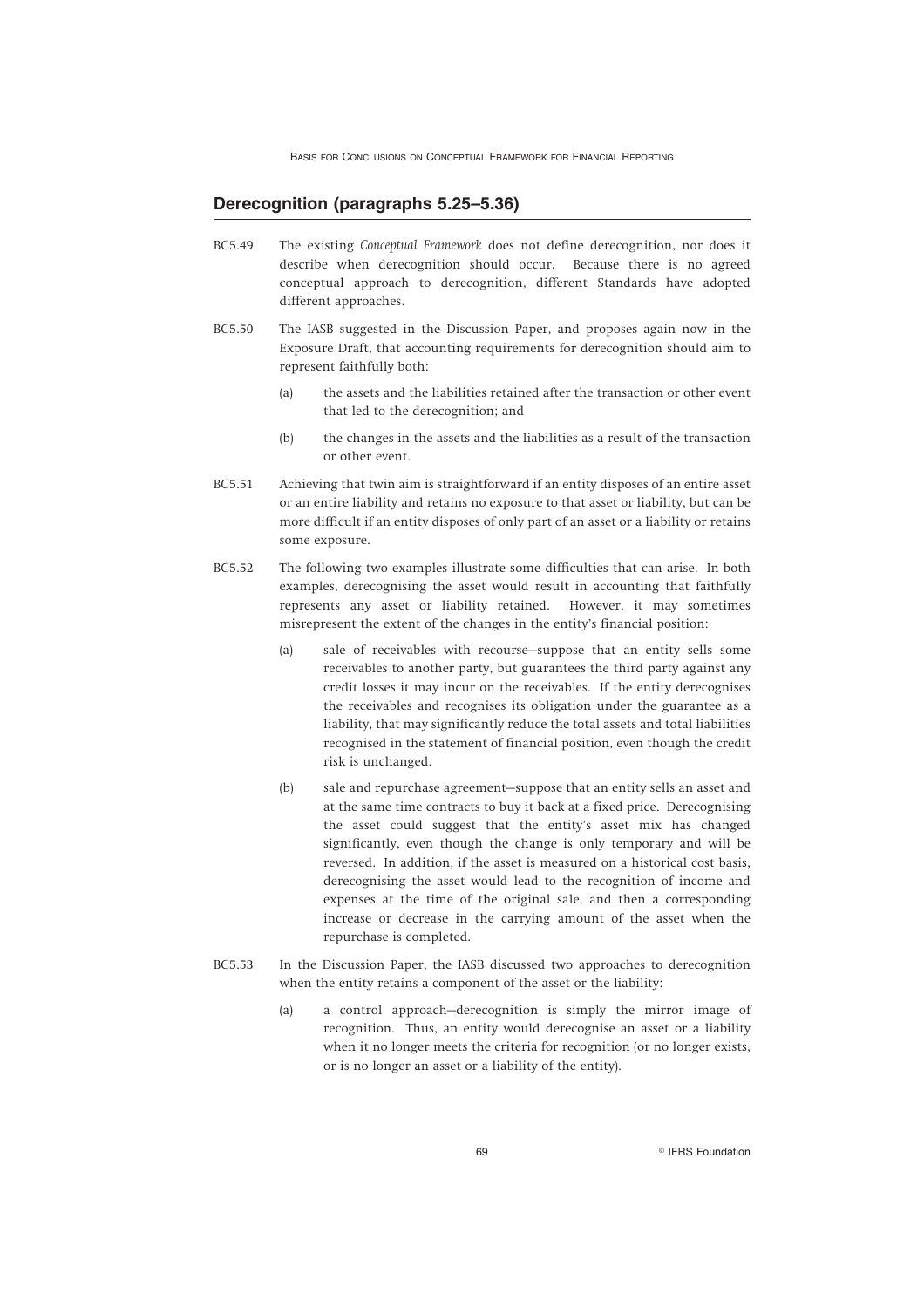- (b) a risks-and-rewards approach—an entity would continue to recognise an asset or a liability until the entity is no longer exposed to most of the risks and rewards generated by that asset or liability. This would apply even if the remaining asset (or liability) would not qualify for recognition if acquired (or incurred) separately at the date when the entity disposed of the other components.
- BC5.54 The IASB concluded in the Discussion Paper that neither approach would necessarily produce the most useful information in all circumstances. Instead, the IASB suggested that:
	- (a) an entity would, in most cases, achieve the twin aim described in paragraph BC5.50 by derecognising an asset or a liability when it no longer meets the recognition criteria (or no longer exists, or is no longer an asset or a liability of the entity); but
	- (b) if the entity retains a component of the asset or the liability, the IASB should determine, when developing particular Standards, how the entity would best portray the changes that resulted from the transaction. The Discussion Paper suggested that possible approaches for this could include:
		- (i) enhanced disclosure;
		- (ii) presenting any rights or obligations retained on a line item different from the line item that was used for the original rights or obligations, to highlight the greater concentration of risk; or
		- (iii) continuing to recognise the original asset or liability and treating the proceeds received or paid for the transfer as a loan received or granted.
- BC5.55 Views of the respondents to the Discussion Paper were mixed. Some respondents favoured the control approach (possibly including risks and rewards as an indicator of control). Other respondents favoured the risks-and-rewards approach. Yet other respondents stated that the *Conceptual Framework* should discuss both approaches, including the relative merits of the approaches, and indicate when each should be used.
- BC5.56 The IASB noted that it is possible to resolve some, but not all, apparent conflicts between the control approach and the risks-and-rewards approach by considering:
	- (a) whether a transferee acquires an asset as a principal or as an agent; and
	- (b) the fact that, in some cases, continuing exposure to variations in benefits (sometimes known as exposure to the significant risks and rewards of ownership) is an indicator of continuing control.
- BC5.57 In the IASB's view, the control approach focuses more on the aim mentioned in paragraph BC5.50(a) and the risks-and-rewards approach focuses more on the aim mentioned in paragraph BC5.50(b). The difficulties that the IASB has encountered in practice have arisen when those two aims conflict. The IASB views both aims as valid. Accordingly, the Exposure Draft does not advocate using the control approach or the risk-and-rewards approach in all

**Communist Foundation** 70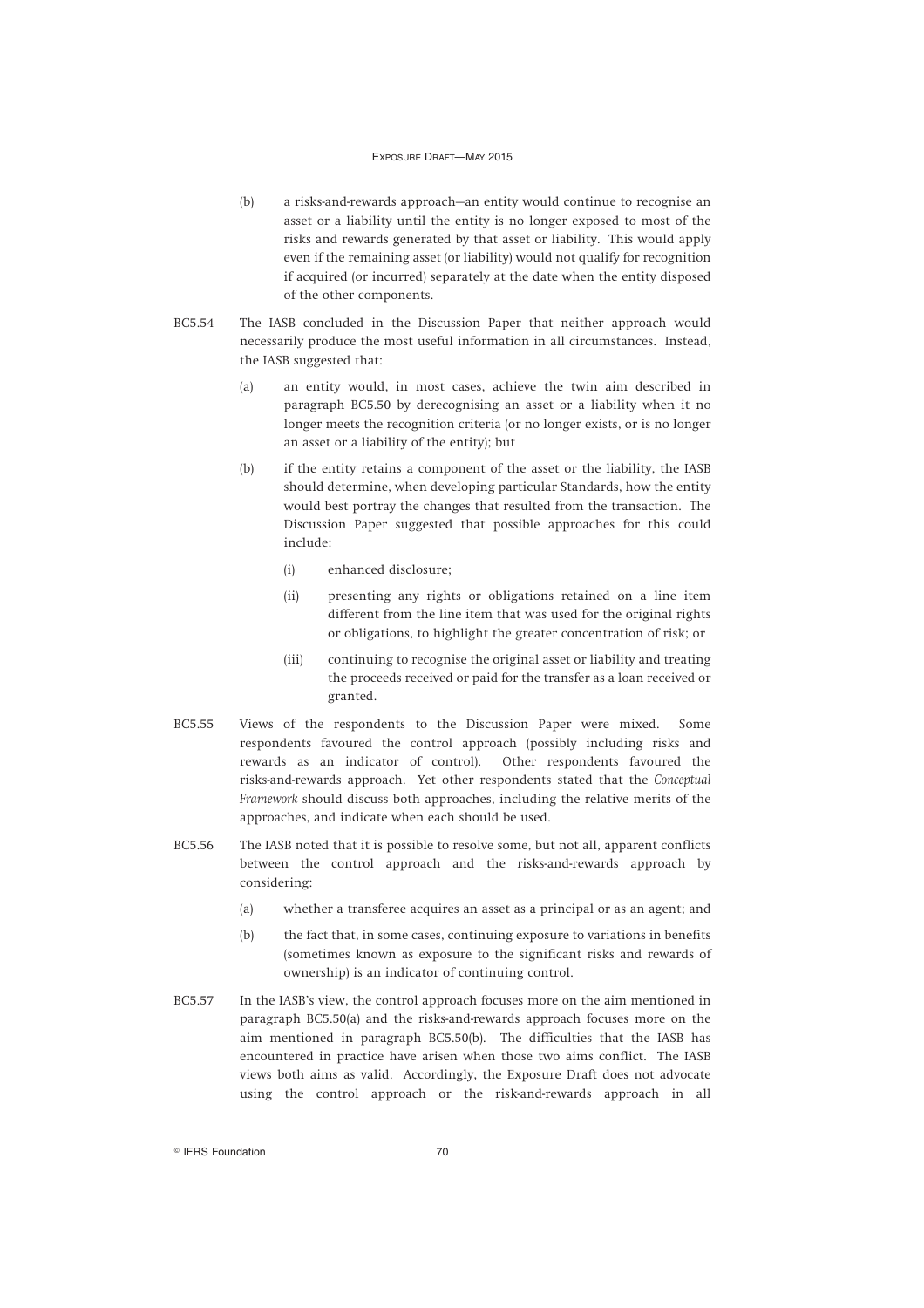circumstances. Instead, the Exposure Draft describes the alternatives available and discusses what factors the IASB would need to consider when developing particular Standards.

BC5.58 The Discussion Paper also discussed factors that the IASB should consider in deciding which approach to use when derecognition occurs: partial derecognition (derecognise the transferred component and continue to recognise the retained component) or full derecognition (derecognise the entire asset or liability and recognise the retained component as a new asset or liability). The Exposure Draft does not discuss this aspect of derecognition, because it is closely linked to issues of determining the unit of account and selecting the measurement basis for the retained component.

## **Modification of contracts (5.33–5.36)**

BC5.59 The Discussion Paper did not discuss how modifications of contracts would affect decisions about derecognition. As requested by some respondents to the Discussion Paper, the Exposure Draft proposes some guidance on this topic. The guidance is consistent with the sections in the Exposure Draft on the unit of account and on reporting the substance of contractual rights and obligations.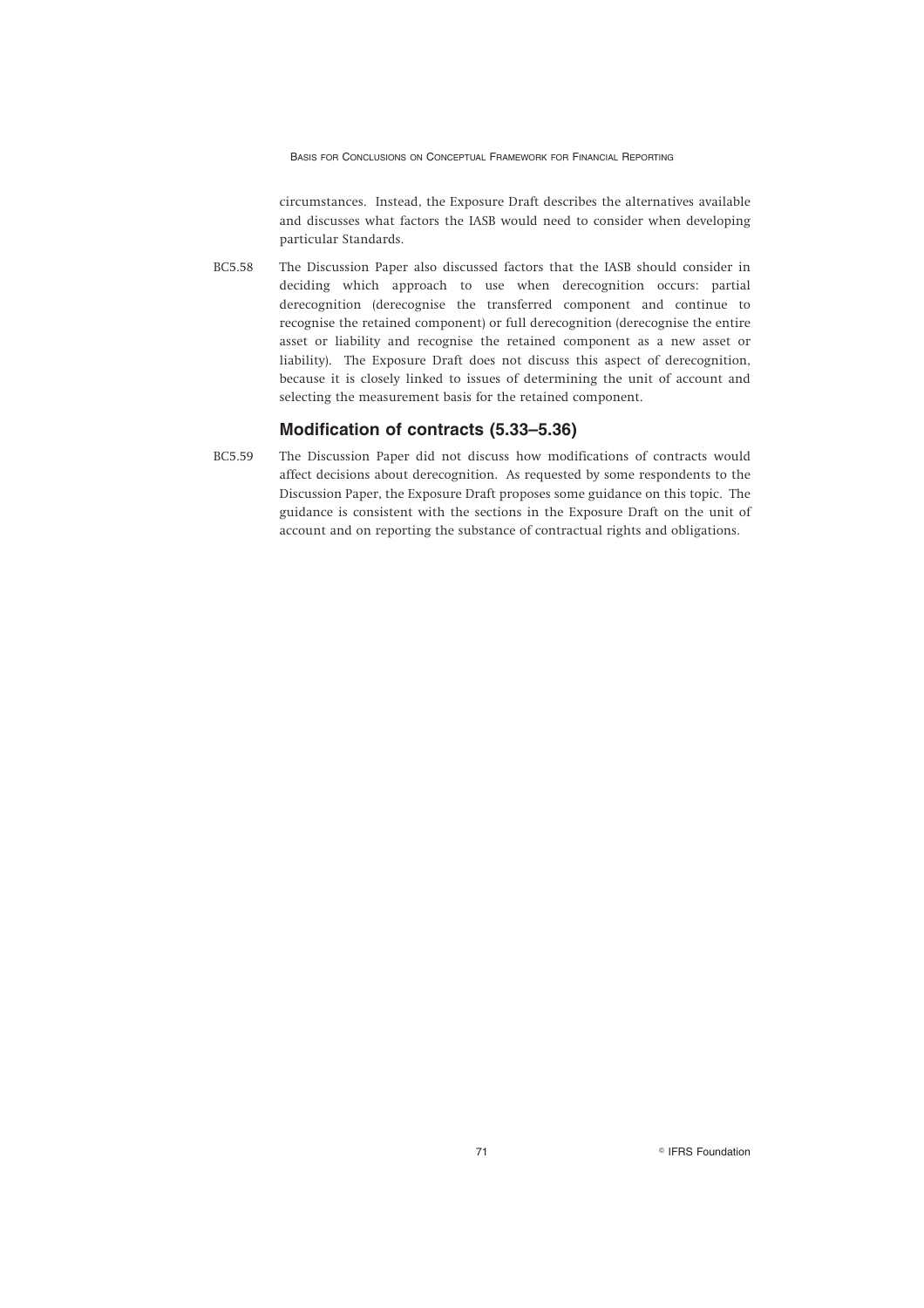### **Chapter 6—Measurement**

- BC6.1 The existing *Conceptual Framework* provides very little guidance on measurement. The Discussion Paper discussed:
	- (a) how the objective of financial reporting and qualitative characteristics of useful financial information influence measurement requirements;
	- (b) three categories of measurement bases; and
	- (c) how to identify an appropriate measurement basis and the implications of the proposed approach for particular types of assets and liabilities.
- BC6.2 Many respondents agreed with the overall approach to measurement suggested in the Discussion Paper. Their comments on particular aspects of that approach are discussed in the following paragraphs. However, some respondents suggested that the IASB should undertake further research on measurement and either:
	- (a) delay issuing a revised *Conceptual Framework* until that research is completed;
	- (b) issue a revised *Conceptual Framework* without a measurement section; or
	- (c) develop high level interim guidance on measurement for use until rigorous concepts and principles can be developed.
- BC6.3 The lack of guidance on measurement is a serious gap in the existing *Conceptual Framework* and many respondents to the Discussion Paper broadly supported the suggested approach to measurement. Moreover, the IASB believes that it is not necessary or appropriate to delay all or part of the *Conceptual Framework* to undertake more research on measurement. The IASB also does not support the idea of issuing high level interim guidance. High level guidance may not be sufficient to help the IASB develop measurement requirements and could be in place for a long time.
- BC6.4 Some respondents expressed the view that the measurement section of the Discussion Paper contained too much Standards-level detail. The IASB agrees with them and has removed some of that detail.
- BC6.5 Accordingly, Chapter 6 of the Exposure Draft focuses on:
	- (a) measurement bases, the information they provide and their advantages and disadvantages (paragraphs BC6.15–BC6.37); and
	- (b) the factors to consider when selecting a measurement basis (paragraphs BC6.41–BC6.68).
- BC6.6 Paragraphs BC6.7–BC6.14 discuss the mixed measurement basis approach proposed in the Exposure Draft.

## **Mixed measurement basis (paragraph 6.3)**

BC6.7 When developing both the Discussion Paper and the Exposure Draft, the IASB considered whether the *Conceptual Framework* should advocate a single or default measurement basis. The main advantages of a single measurement basis are:

**Communist Execution** 6 and 5 and 5 and 5 and 5 and 6 and 5 and 6 and 6 and 6 and 6 and 6 and 6 and 6 and 6 and 6 and 6 and 6 and 6 and 6 and 6 and 6 and 6 and 6 and 6 and 6 and 6 and 6 and 6 and 6 and 6 and 6 and 6 and 6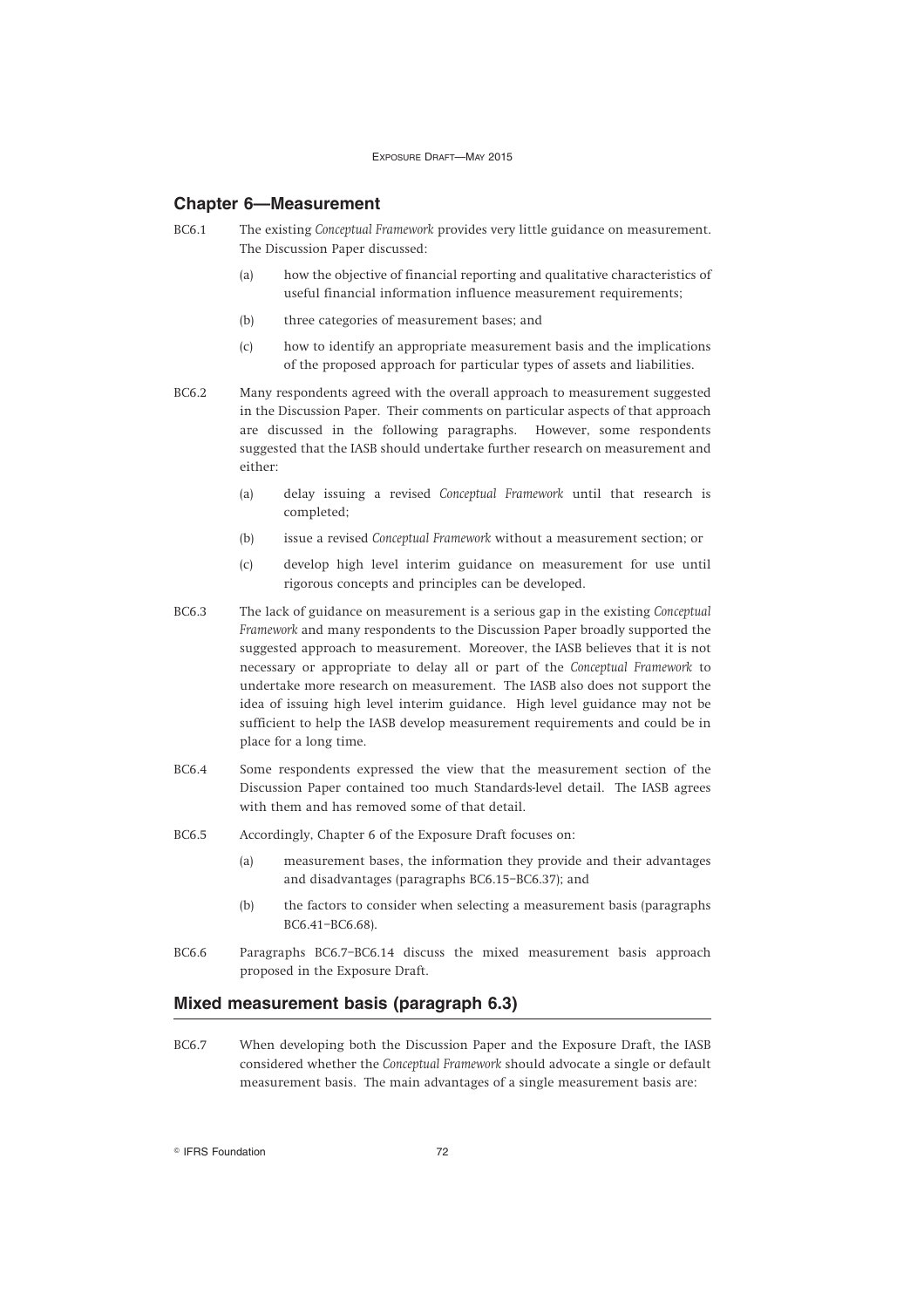- (a) the amounts included in the financial statements can be more meaningfully added, subtracted and compared; and
- (b) a single measurement basis makes the financial statements less complex and, arguably, more understandable.
- BC6.8 However, the Discussion Paper suggested that a single measurement basis for all assets, liabilities, income and expenses may not always provide the most relevant information to users of financial statements. Hence, the Discussion Paper suggested that the *Conceptual Framework* should adopt a mixed measurement basis approach.
- BC6.9 Nearly all respondents to the Discussion Paper who commented on this issue agreed that a single measurement basis for all assets, liabilities, income and expenses may not provide the most relevant information to users of financial statements.
- BC6.10 A few respondents disagreed with the suggestion to adopt a mixed measurement basis approach and proposed one of the following as a single or default measurement basis:
	- (a) historical cost;
	- (b) fair value;
	- (c) current entry value (such as current cost, see paragraph BC6.18(a)); or
	- (d) deprival (relief) value (see paragraph BC6.18(c)).
- BC6.11 One respondent suggested that a single measurement basis could be derived if the IASB identified an ideal concept of wealth that would meet the information needs of users of financial statements.
- BC6.12 Most of the respondents who suggested the use of a single measurement basis conceded that this could not be achieved in practice, at least in the short term. However, they expressed the view that the *Conceptual Framework* should aspire to a single measurement basis and that the IASB should be required to explain any decisions not to use that measurement basis.
- BC6.13 When developing the Exposure Draft, the IASB noted that different information, derived from different measurement bases, may be relevant to users of financial statements in different circumstances. In addition, in particular circumstances, particular measurement bases may be:
	- (a) easier to understand and implement;
	- (b) more verifiable, less prone to error or subject to less measurement uncertainty; or
	- (c) less costly to implement.
- BC6.14 Hence, the IASB has concluded that consideration of the objective of financial statements, the qualitative characteristics of useful information and the cost constraint is likely to result in the selection of different measurement bases for different assets and liabilities.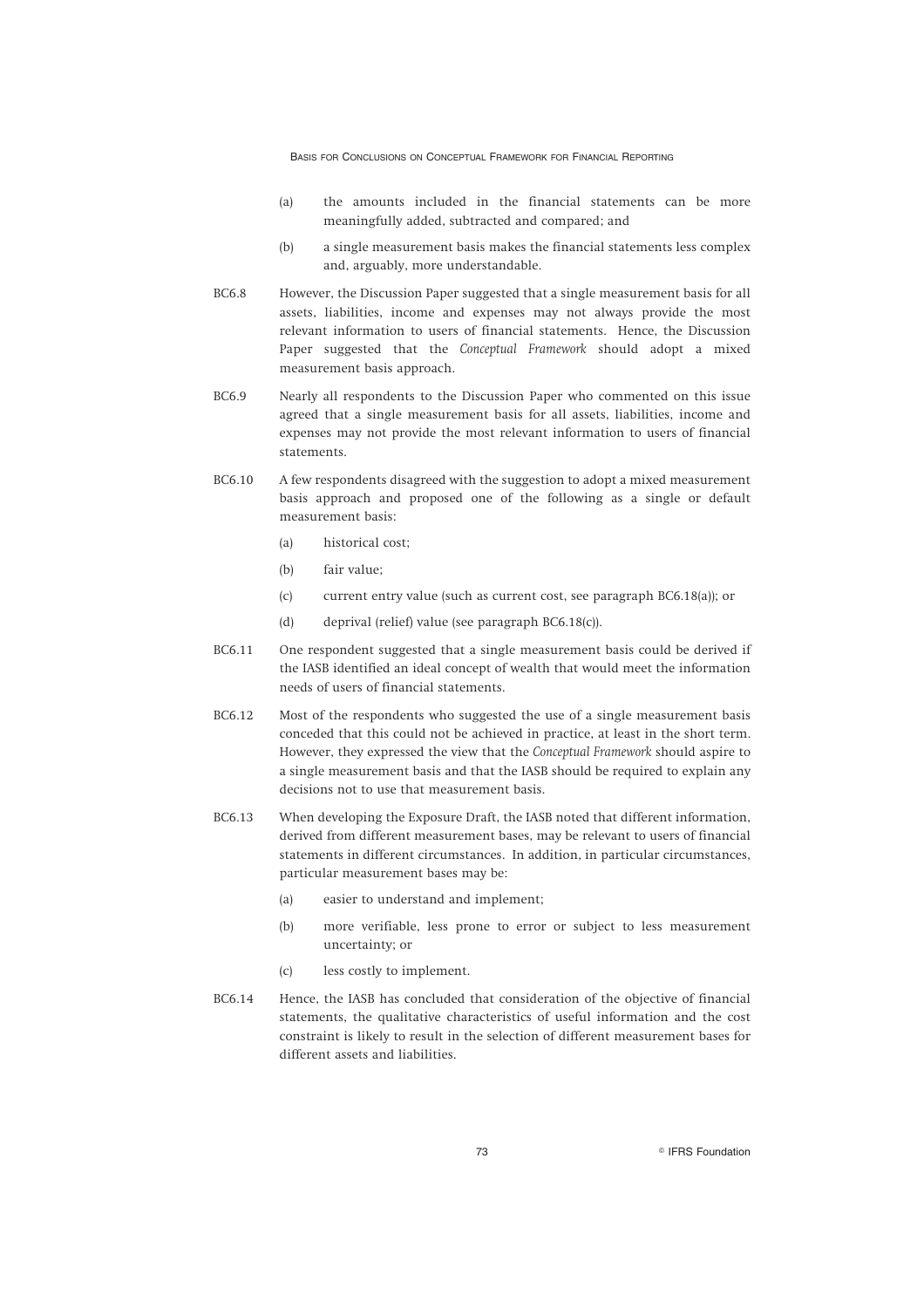## **Measurement bases and the information they provide (paragraphs 6.4–6.47)**

- BC6.15 The Discussion Paper grouped measures into three categories:
	- (a) cost-based measures;
	- (b) current market prices including fair value; and
	- (c) other cash-flow-based measures.
- BC6.16 A few respondents to the Discussion Paper stated that they found the discussion of the three different categories of measures to be confusing. In particular, it was not always clear how a particular measurement basis would be categorised. Other respondents suggested that the *Conceptual Framework* should identify only two measurement categories: cost-based measures and current measures. Cash-flow-based measures would then be identified as techniques used in estimating either a cost-based measure or a current measure.
- BC6.17 The IASB agrees that:
	- (a) the discussion would be clearer if measurement bases were characterised as either historical cost measurement bases or current value measurement bases. Hence, the Exposure Draft describes these two categories of measurement basis. Paragraphs BC6.19–BC6.23 discuss historical cost and paragraphs BC6.24–BC6.30 discuss current value measurement bases.
	- (b) cash-flow-based measurement techniques are generally used to estimate the measure of an asset or a liability on a defined measurement basis. Consequently, the Exposure Draft does not identify those techniques as a separate category of measurement basis. Paragraphs BC6.31–BC6.33 discuss those techniques.
- BC6.18 A few respondents to the Discussion Paper stated that the discussion of measurement bases should include more about the following areas:
	- (a) the use of entry and exit values. The IASB rejected the idea of categorising measurement bases according to whether they provide information about the inputs to an entity's business activities (ie entry values such as historical cost and current cost) or information about the outputs from an entity's business activities (ie exit values such as fair value, value in use and fulfilment value). The IASB thinks that there is often little difference between entry and exit values in the same market, except for transaction costs, which are discussed in paragraphs BC6.34–BC6.37.
	- (b) the use of entity-specific values and market values. The Exposure Draft identifies, where relevant, measurement bases as entity-specific values or market values and discusses the different information that they provide.
	- (c) the role of deprival (relief) value as a measurement basis. The deprival (relief) value of an asset (liability) is the loss (benefit) that an entity would suffer (enjoy) if it were deprived (relieved) of the asset (liability) being measured. The IASB discussed the use of deprival (relief) value. However,

**Communist Execution** 6 and 5 and 5 and 5 and 5 and 5 and 6 and 6 and 6 and 6 and 6 and 6 and 6 and 6 and 6 and 6 and 6 and 6 and 6 and 6 and 6 and 6 and 6 and 6 and 6 and 6 and 6 and 6 and 6 and 6 and 6 and 6 and 6 and 6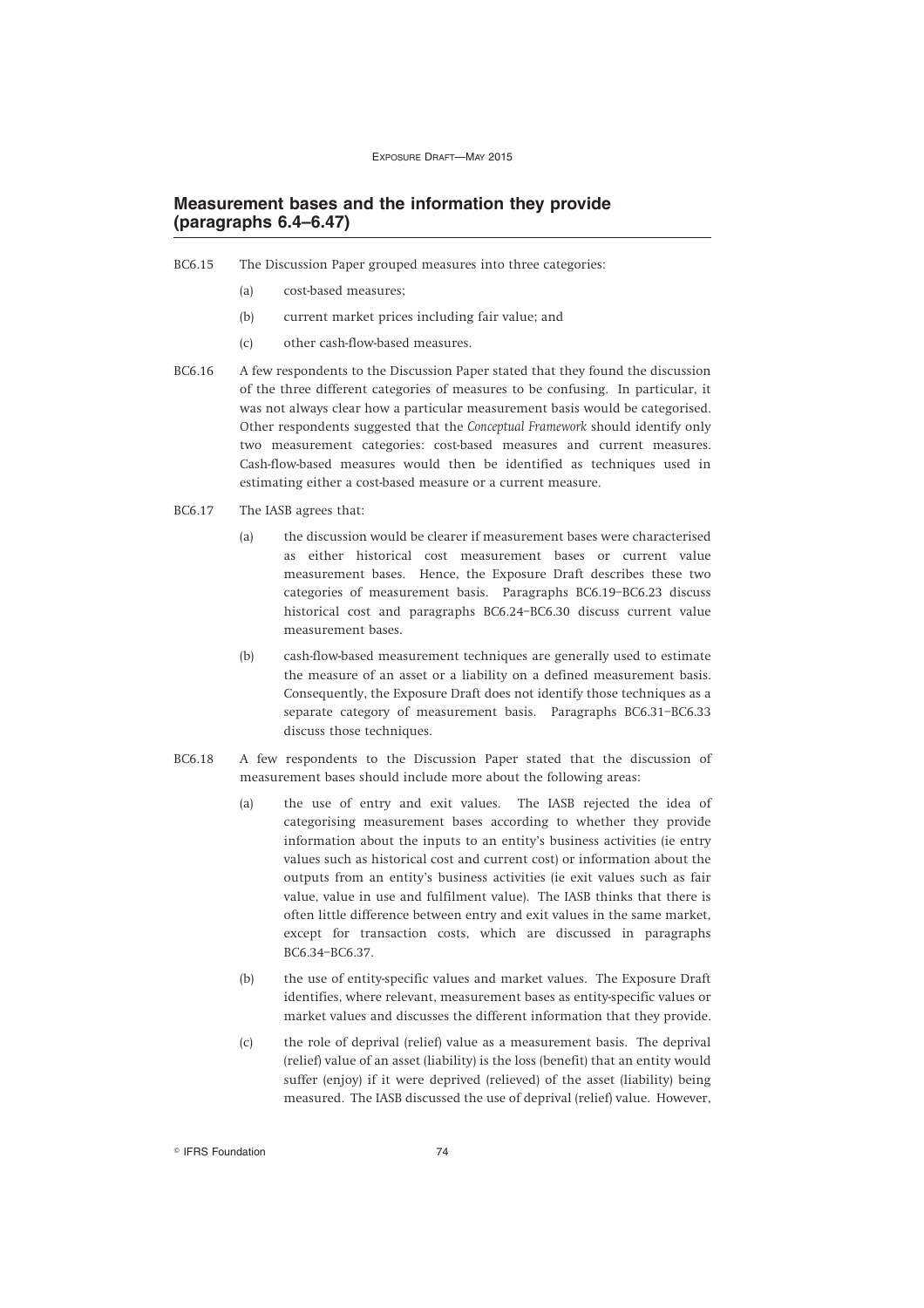the IASB did not include a discussion of this approach to measurement in the Exposure Draft, because it is more complex than other measurement bases and is not well accepted in some jurisdictions. Hence, the IASB thinks that it is unlikely to use this approach when developing new Standards.

(d) the treatment of transaction costs. The proposed guidance on this topic is discussed in paragraphs BC6.34–BC6.37.

#### **Historical cost**

- BC6.19 The Exposure Draft identifies historical cost measures as measures that provide monetary information about assets, liabilities, income and expenses using information from the past transaction or event that created them.
- BC6.20 The Exposure Draft explains that historical cost is initially the value of all the costs incurred to acquire or construct an asset, or the value of the net consideration received to take on a liability. Whether that initial value is fair value, or some other value, will be a Standards-level decision.
- BC6.21 In response to comments from some respondents to the Discussion Paper, the IASB expanded the description of historical cost for non-financial assets and non-financial liabilities. In particular, the Exposure Draft explains that the historical cost:
	- (a) of assets is decreased as the asset is consumed (depreciation or amortisation) or if it becomes impaired; and
	- (b) of liabilities is decreased as they are fulfilled and increased if they become so onerous that the historical consideration is no longer sufficient to depict the requirement to fulfil the liability.
- BC6.22 The amortised cost basis of measurement for financial assets and financial liabilities combines information about the historical yield of financial assets and financial liabilities with updated estimates of cash flows. The Exposure Draft categorises the amortised cost basis of measurement for financial assets and financial liabilities as a historical cost measurement basis. This reflects the fact that the amortised cost of financial assets and financial liabilities is not adjusted to reflect subsequent changes in prices.
- BC6.23 Paragraph 6.18 of the Exposure Draft contains a brief discussion of current cost as a measurement basis. The IASB noted that a detailed discussion of current cost would be unnecessary because the IASB would be unlikely to consider selecting current cost as a measurement basis when developing future Standards.

### **Current value**

BC6.24 The Exposure Draft identifies current measurement bases as measures that provide monetary information about assets, liabilities, income and expenses, using information that is updated to reflect conditions at the measurement date. It goes on to describe fair value, value in use (for assets) and fulfilment value (for liabilities) as examples of current measurement bases.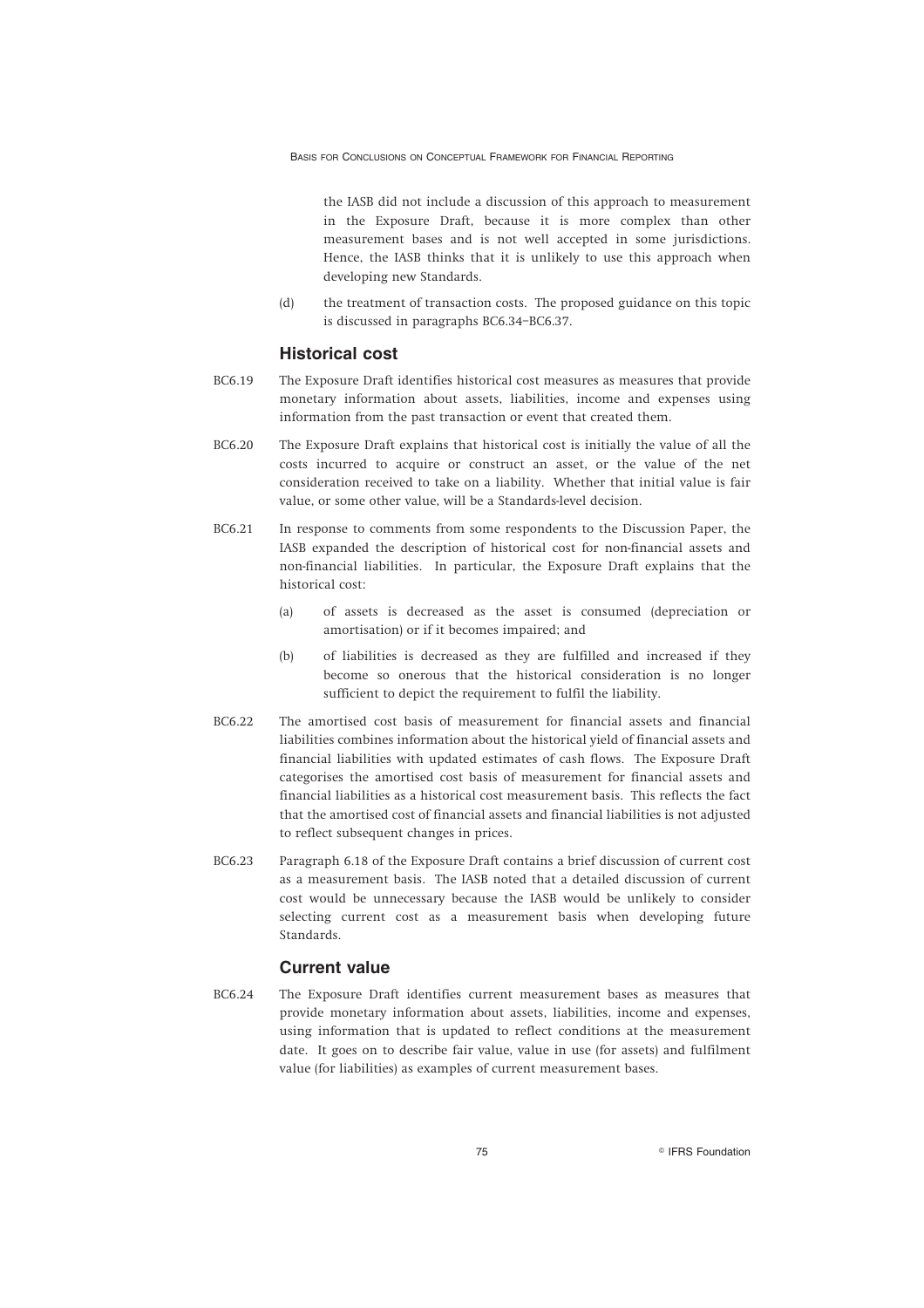- BC6.25 The description of fair value in the Exposure Draft is consistent with its description in IFRS 13 *Fair Value Measurement*. The descriptions of value in use and fulfilment value are derived from the definition of entity-specific current value in IAS 16 *Property, Plant and Equipment*, which is the most explicit of the various definitions of entity-specific value in existing Standards.
- BC6.26 In existing Standards, value in use is used only in determining whether an asset measured at historical cost is impaired. Within that context, when an impairment loss has been recognised on an asset, the carrying amount of the asset equals the part of historical cost that is currently recoverable. Nevertheless, the IASB proposes in the Exposure Draft to describe value in use as a separate measurement basis because:
	- (a) although value in use is used in determining recoverable historical cost, it differs conceptually from historical cost; and
	- (b) there may be situations in the future when the IASB decides that an entity should measure an asset using an entity-specific current value (ie value in use) instead of fair value.
- BC6.27 The Exposure Draft explains that value in use and fulfilment value reflect the same factors in their measurement as fair value, but base those factors on entity-specific assumptions instead of assumptions by market participants.
- BC6.28 Hence, value in use and fulfilment value reflect the price for bearing the uncertainty inherent in the cash flows (ie a risk premium). Including such a risk premium produces information that can be relevant, because it reflects the economic difference between items that are subject to different degrees of uncertainty. For example, the inclusion of a risk premium is already implicit in the way in which value in use is described in IAS 36 *Impairment of Assets*. 14
- BC6.29 The Exposure Draft states that, to provide the most useful information, value in use and fulfilment value may need to be customised. In particular, the Exposure Draft notes that fulfilment value for liabilities may need to be customised so that the measure does not reflect the possibility of non-performance by the reporting entity. The IASB has found in many projects that the information provided by including non-performance risk is thought by many to be counterintuitive and not relevant. In addition, including in the measure of a liability the effect of a change in the entity's own non-performance risk may not faithfully represent the effect of the event that causes the change, because that event will probably also affect unrecognised assets (for example, unrecognised goodwill). Hence, although conceptually fulfilment value would reflect the risk of non-performance by the reporting entity, the IASB thinks that it might set Standards that would not require such risks to be reflected in an entity-specific measurement basis for a liability.
- BC6.30 The Exposure Draft does not describe the following current measurement bases:15

<sup>14</sup> See paragraphs 55–56, A1 and A15–A21 of IAS 36.

<sup>15</sup> The decision not to include in the Exposure Draft a detailed discussion of current cost is described in paragraph BC6.23.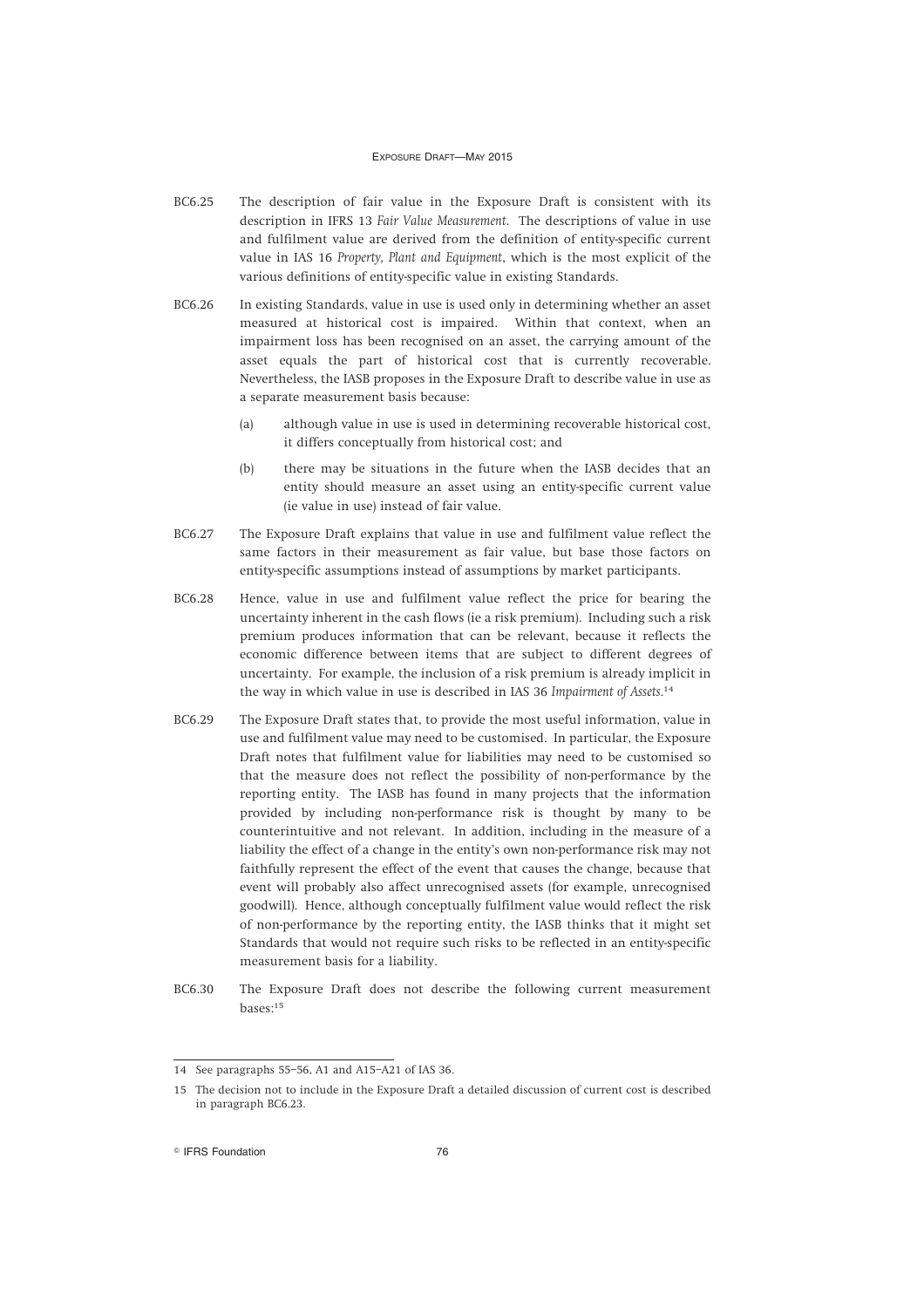- (a) net realisable value. Net realisable value depicts the estimated consideration from the sale of the asset adjusted for the estimated costs of sale. The IASB believes it is unnecessary to describe net realisable value separately, because it is simply a current measure for assets that has been reduced to reflect the estimated costs of sale.
- (b) cost of release. Cost of release depicts the estimated cost (including transaction costs) of obtaining release from a liability by negotiation with the counterparty. Because it is relatively unusual for entities to obtain release from liabilities, instead of fulfilling them, the IASB believes that it is unlikely that it would use this measurement basis.

## **Cash-flow-based measurement techniques (paragraphs 6.5 and A1–A10)**

- BC6.31 As explained in paragraph BC6.17(b), cash-flow-based measurement techniques are techniques used in applying a defined measurement basis. The Exposure Draft includes a brief discussion of these techniques in Appendix A.
- BC6.32 The Discussion Paper discussed factors to consider when developing cash-flow-based measures. A few respondents suggested expanding this discussion to provide the IASB with more guidance on:
	- (a) the use and determination of discount rates. As part of its research programme, the IASB is at present gathering evidence to help it assess whether to take on a project to develop guidance on the use and determination of discount rates.<sup>16</sup>
	- (b) whether the effect of changes in own credit risk should be included in a cash-flow-based measure (see paragraph BC6.29).
	- (c) approaches to dealing with uncertain cash flows (for example, using the mean, median or mode of a cash flow distribution, and the inclusion and calculation of a risk adjustment). Paragraphs A6–A10 of the Exposure Draft include a discussion of these approaches.
- BC6.33 The Exposure Draft notes that cash-flow-based measurement techniques can be used to customise measurement bases. Customising measurement bases could result in more relevant information for users of financial statements, but the resulting information may also be more difficult for users to understand. Hence, if the IASB decides to use a customised measurement basis, the Basis for Conclusions on the relevant Standard will explain the reasons for that decision.

## **Transaction costs (paragraphs 6.7–6.9, 6.26 and 6.37–6.38)**

BC6.34 Transaction costs can arise both when an asset (liability) is acquired (incurred) and when an asset (liability) is realised (settled or transferred). Defining which costs are transaction costs is beyond the scope of the *Conceptual Framework*. They are normally defined in particular Standards as incremental costs (other than the transaction price) that would not have been incurred if the particular asset (or liability) being measured had not been acquired (incurred) or realised

<sup>16</sup> For the IASB to add a project to its active agenda, a formal agenda decision would be required.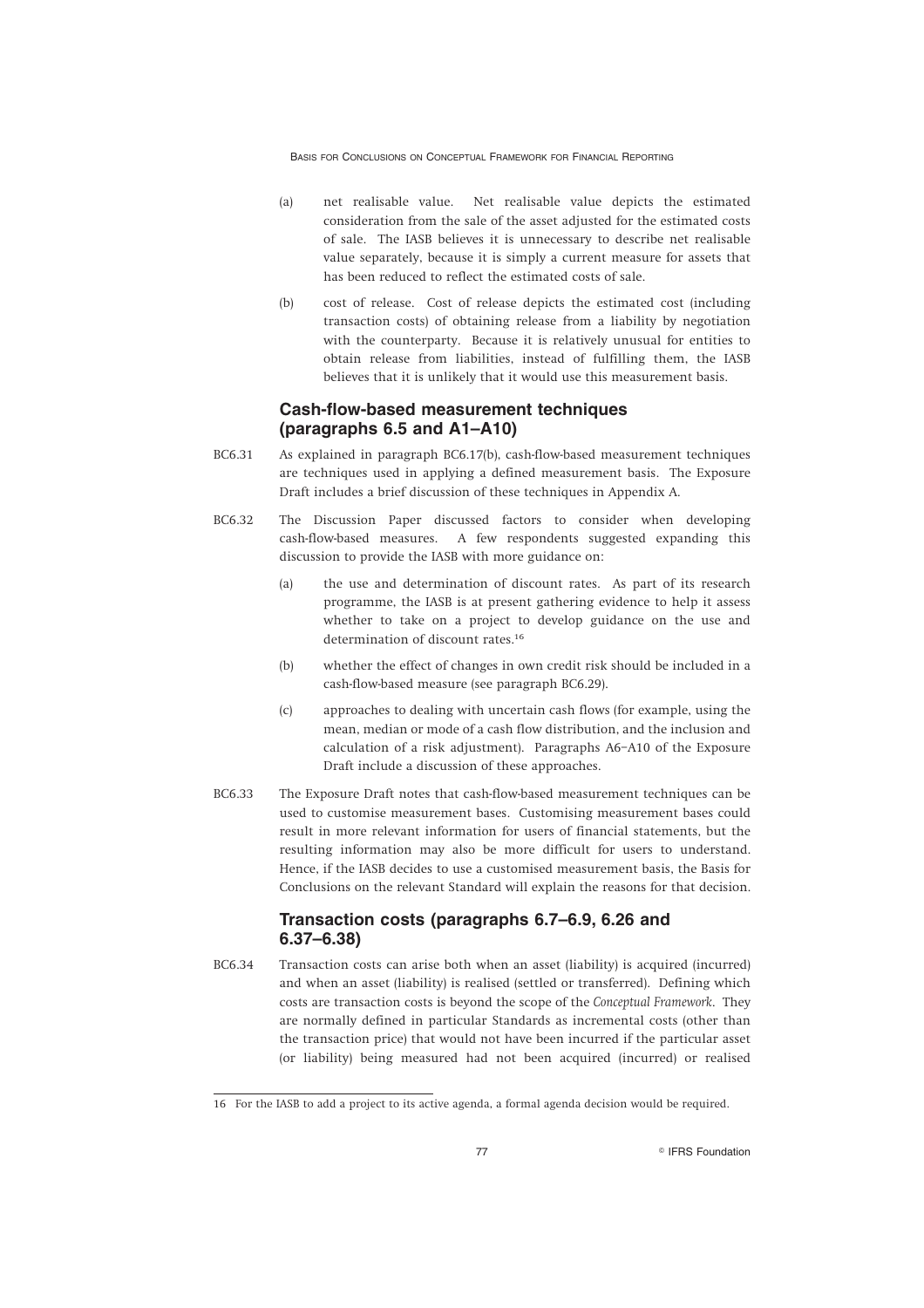(transferred or settled). The IASB frequently discusses the treatment of transaction costs when it discusses the measurement requirements for new or revised Standards. Consequently, the Exposure Draft proposes guidance on the treatment of transaction costs.

- BC6.35 Transaction costs incurred in acquiring an asset or taking on a liability are a feature of the original transaction in which the asset was acquired or the liability was incurred. Hence:
	- (a) the cost of an asset or a liability reflects (among other things) the transaction costs of acquiring the asset or incurring the liability. Although the transaction costs are not part of the transaction price, the asset could not have been acquired or the liability incurred without incurring those transaction costs.
	- (b) if a measure is intended to depict the fair value, fulfilment value or value in use of an asset or a liability, the measure would not reflect those transaction costs. Those costs do not affect the current value of that asset or liability.
- BC6.36 Transaction costs that would be incurred in realising an asset, or settling or transferring a liability, are a feature of a possible future transaction. Hence:
	- (a) because value in use depicts the present value of the cash flows that are estimated to arise from the continued use of the asset and from its disposal at the end of its useful life, estimated transaction costs on that disposal are deducted in arriving at those cash flows. Similarly, because fulfilment value depicts the present value of the cash flows needed to fulfil a liability, the transaction costs (if any) of fulfilment are included in those cash flows. As implied by their definitions, both value in use and fulfilment value reflect the present value of those cash flows.
	- (b) it would be inconsistent with historical cost measurement to reduce (increase) the cost-based measure of an asset (liability) to reflect transaction costs that will arise only if a future transaction occurs (historical cost uses information about past transactions). However, the transaction costs that would be incurred in realising an asset (or settling or transferring a liability) may become relevant in determining whether the asset is impaired (or whether the liability has become onerous) or in determining the residual value of an asset for depreciation purposes.
- BC6.37 A fair value measure depicts the price that would be received to sell an asset or paid to transfer a liability in an orderly transaction between market participants at the measurement date. Because the costs to sell an asset (or transfer a liability) are not part of the price of the asset (or liability) that is being sold or transferred, they are not included in a fair value measure. However, this does not preclude the IASB from deciding that an entity should measure an asset at fair value less costs to sell (or a liability at fair value plus costs of transfer).

## **Objective of measurement (paragraphs 6.2 and 6.49)**

BC6.38 The Discussion Paper suggested that the objective of measurement is to contribute to the faithful representation of relevant information about:

**Communist Execution** 6 and 5 and 5 and 5 and 5 and 5 and 5 and 5 and 5 and 5 and 5 and 5 and 5 and 5 and 5 and 5 and 5 and 5 and 5 and 5 and 5 and 5 and 5 and 5 and 5 and 5 and 5 and 5 and 5 and 5 and 5 and 5 and 5 and 5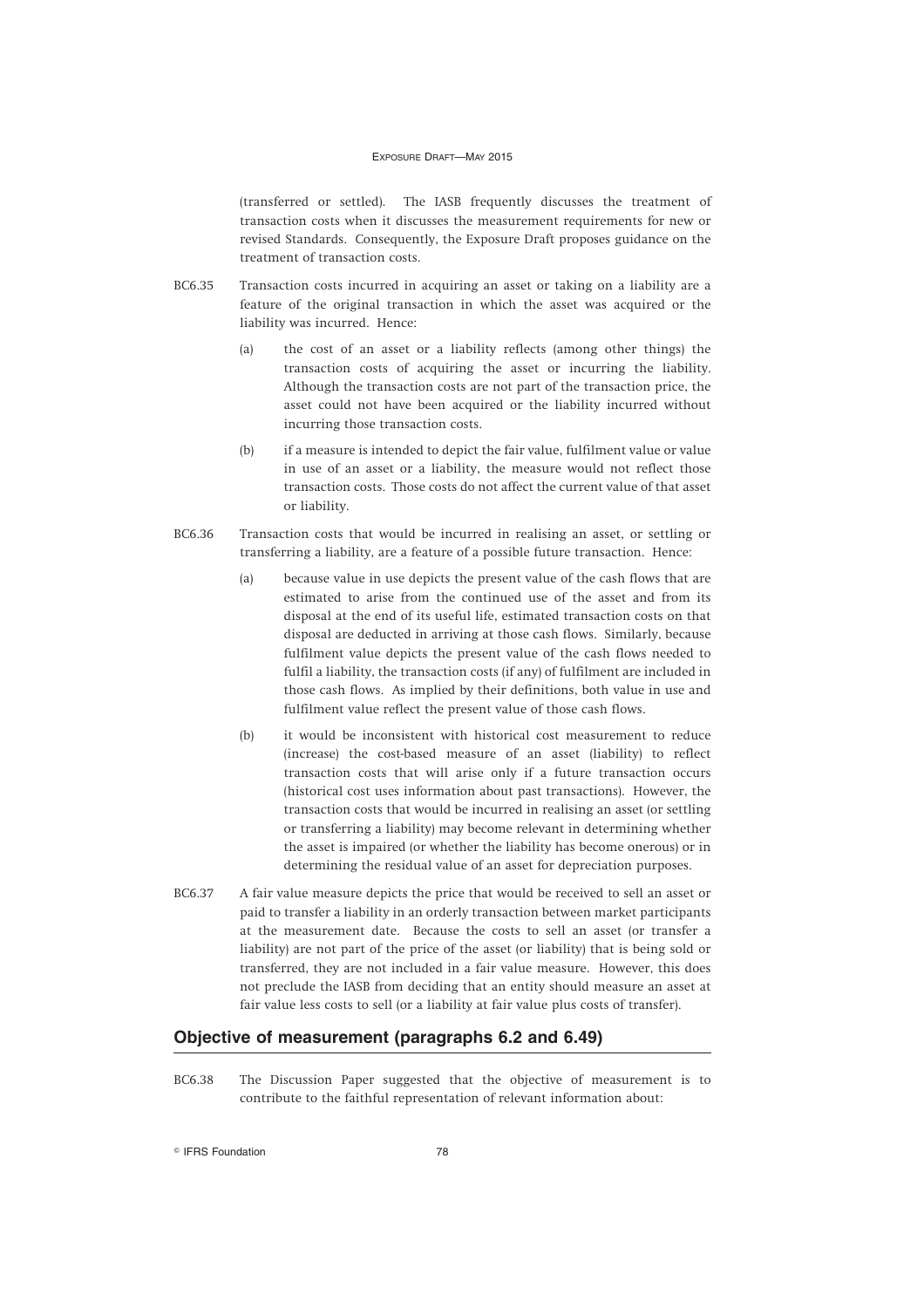- (a) the resources of the entity, claims against the entity and changes in resources and claims; and
- (b) how efficiently and effectively the entity's management and governing body have discharged their responsibilities to use the entity's resources.
- BC6.39 Although many respondents to the Discussion Paper agreed with that suggested objective, some stated that it simply repeats the objective of financial reporting and the qualitative characteristics of useful information. Consequently, these respondents believe that the suggested objective would not provide useful guidance to the IASB in setting measurement requirements.
- BC6.40 The IASB agrees with these comments, but believes that it is important to provide a link between measurement and the objective of financial reporting. Hence, the Exposure Draft does not define an objective for measurement. Instead, it describes the measurement process (see paragraph 6.2 of the Exposure Draft) and the factors to consider when selecting a measurement basis in order to contribute to the overall objective of financial reporting (see paragraph 6.49 of the Exposure Draft).

## **Factors to consider when selecting a measurement basis (paragraphs 6.48–6.73)**

- BC6.41 In order to meet the objective of financial reporting, information provided by a particular measurement basis must be useful to users of financial statements. A measurement basis achieves this if it provides information that is relevant and faithfully represents what it purports to represent. In addition, the selected measurement basis needs to provide information that is, as far as possible, comparable, verifiable, timely and understandable. The Exposure Draft discusses how these factors affect the selection of a measurement basis.
- BC6.42 Paragraph BC2.33 explains why there is an explicit reference to the cost constraint in the chapter on measurement.

### **Relevance**

- BC6.43 The Exposure Draft discusses a number of factors that can affect the relevance of the information provided by a particular measurement basis:
	- (a) effect on both the statement of financial position and the statement(s) of financial performance (see paragraph BC6.44);
	- (b) contribution to future cash flows (see paragraphs BC6.45–BC6.49);
	- (c) an entity's business activities (see paragraphs BC6.50–BC6.53);
	- (d) characteristics of an asset or a liability (see paragraphs BC6.54–BC6.55); and
	- (e) measurement uncertainty (see paragraphs BC6.56–BC6.57).

### **Effect on both the statement of financial position and the statement(s) of financial performance**

BC6.44 The Discussion Paper stated that selecting a measurement basis by considering the information that would be included in either the statement of financial

<sup>©</sup> IFRS Foundation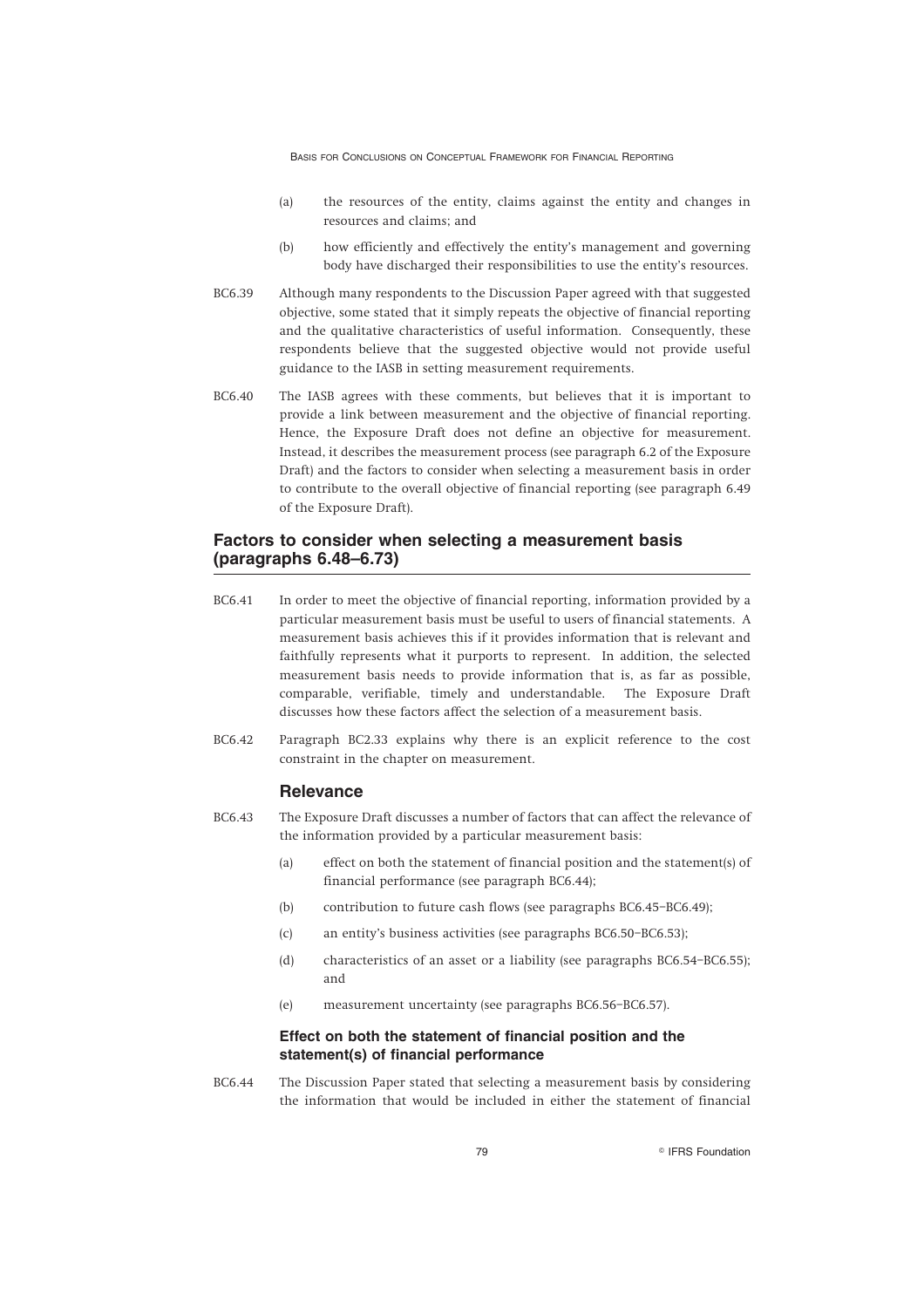position alone or the statement(s) of financial performance alone will not usually produce the most relevant information for users of financial statements. Most respondents to the Discussion Paper agreed with this suggestion. However, some suggested that the IASB should give more weight to the effect that a particular measure would have on the statement(s) of financial performance. Nevertheless, the IASB believes that the relative importance of the information produced in the statement of financial position and the statement(s) of financial performance will depend on the circumstances. Hence, the Exposure Draft carries forward the suggestion made in the Discussion Paper unchanged.

#### **Contribution to future cash flows**

- BC6.45 The Discussion Paper suggested that the relevance of a particular measure will depend on how investors, creditors and other lenders are likely to assess how an asset or a liability of that type will contribute to future cash flows. Consequently, the selection of a measurement basis:
	- (a) for a particular asset should depend on how that asset contributes to future cash flows; and
	- (b) for a particular liability should depend on how the entity will settle or fulfil that liability.
- BC6.46 A few respondents disagreed with this suggestion, arguing that the IASB should adopt a single or ideal measurement basis (see paragraphs BC6.7–BC6.14). However, most of those who commented agreed with this suggestion.
- BC6.47 The IASB continues to believe that the amounts included in the financial statements can be more relevant if the way in which an asset or a liability contributes to future cash flows is considered when selecting a measurement basis. Hence, this suggestion has been retained.
- BC6.48 Some respondents disagreed with referring to how investors, creditors and other lenders are likely to assess how a type of asset or liability will contribute to future cash flows. They stated that preparers are unlikely to know what assessments users would make and that investors, creditors and other lenders do not have the information to assess how an asset or a liability will contribute to future cash flows. The IASB agrees with those comments. Consequently, the IASB has removed the reference to the assessments of investors, creditors and other lenders.
- BC6.49 Respondents expressed concerns that the Discussion Paper contained too much Standards-level detail on the implications for subsequent measurement of how an asset or a liability contributes to future cash flows. In response, the IASB has removed much of that discussion.

#### **An entity's business activities**

- BC6.50 The IASB considers that the way in which an asset or a liability contributes to future cash flows depends, in part, on the nature of the business activities being conducted. For example:
	- (a) non-financial assets can be sold as inventory, leased to another entity or used in the entity's business;

- IFRS Foundation 80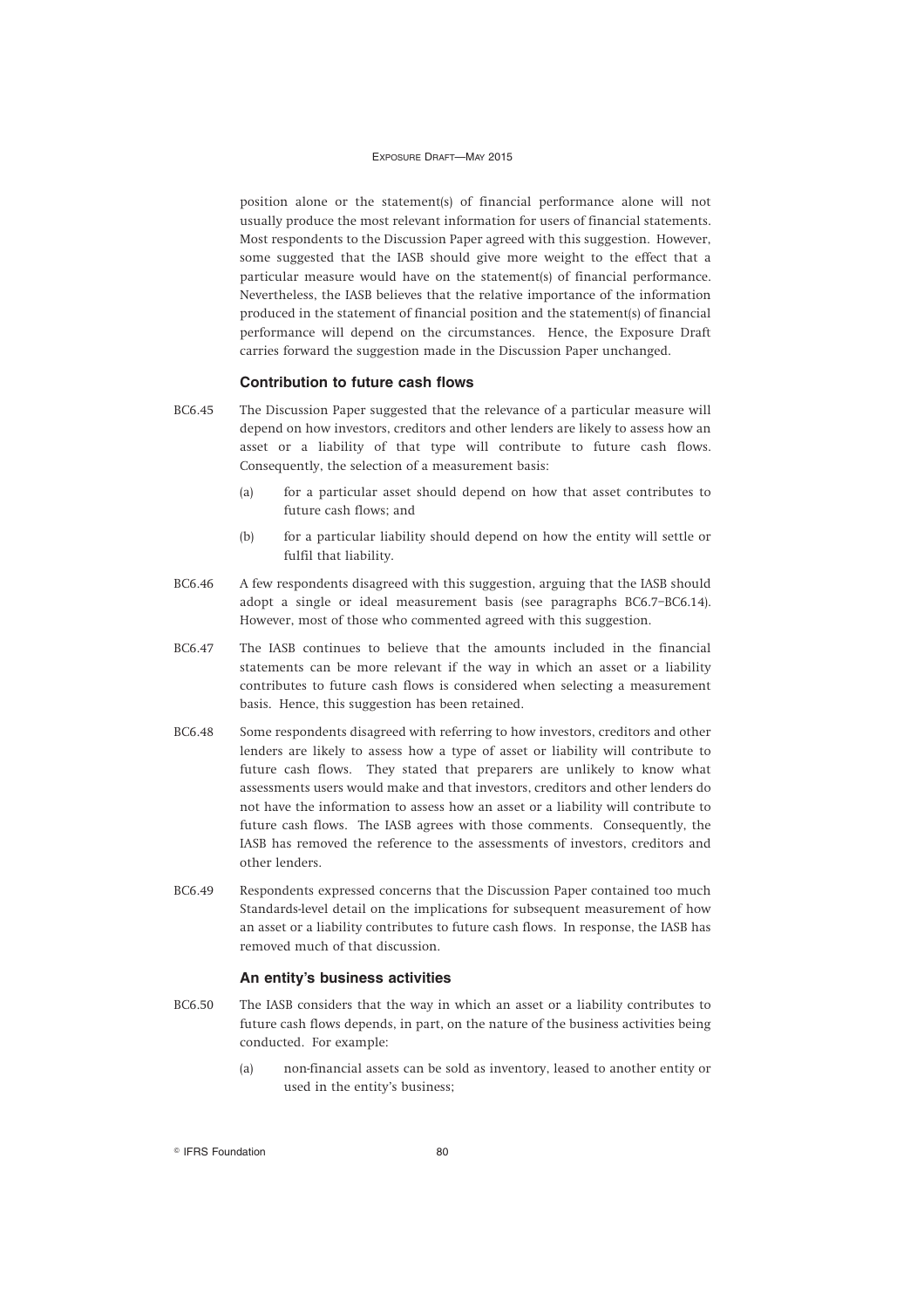- (b) financial assets can be held to collect cash flows or be sold;
- (c) a non-financial institution will normally repay its financial liabilities in accordance with their contractual terms instead of seeking to transfer them to a third party;
- (d) a financial institution is likely to seek a net cash settlement of a commodity contract (by closing out the contract) instead of receiving, and paying for, the underlying commodity; and
- (e) a provider of services will normally fulfil its performance obligations by providing services instead of seeking release from the contract from its customer and instead of transferring the obligation to a third party.
- BC6.51 Some respondents to the Discussion Paper feared that inconsistencies and subjectivity could result if the nature of the business activities were to be considered when selecting a measurement basis. However, the IASB believes that:
	- (a) measuring in the same way assets (or liabilities) that contribute to cash flows differently could reduce comparability by making things that are different appear the same.<sup>17</sup>
	- (b) in many cases, the nature of the business activities is a matter of fact instead of an opinion or management intent. When this is not the case, the IASB will need to consider how to address any subjectivity.
- BC6.52 The Exposure Draft, therefore, states that how an asset or a liability contributes to future cash flows will depend, in part, on the nature of the business activities being conducted.
- BC6.53 Some respondents to the Discussion Paper argued that the IASB should identify long-term investment as a particular type of business activity and develop specific measurement requirements for entities conducting that business activity. However, the IASB believes that the *Conceptual Framework* need not (and should not) refer explicitly to any particular business activity, such as long-term investment, for the reasons set out in paragraphs BCIN.35–BCIN.38.

#### **Characteristics of an asset or a liability**

BC6.54 The Discussion Paper suggested that for some financial assets and financial liabilities (for example, derivatives), selecting a measurement basis by considering how the asset or the liability contributes to future cash flows may not provide information that is useful in assessing prospects for future cash flows. Instead, the characteristics of the asset or liability would be a key factor in selecting a measurement basis. The Discussion Paper went on to describe when cost-based information may not be useful in the case of financial assets that are held for collection or financial liabilities that are fulfilled in accordance with their terms. Although many respondents to the Discussion Paper agreed with these suggestions, some expressed the view that these were Standards-level conclusions.

<sup>17</sup> Paragraph QC23 of the *Conceptual Framework* (paragraph 2.26 of the Exposure Draft) states: 'Comparability is not uniformity. For information to be comparable, like things must look alike and different things must look different.'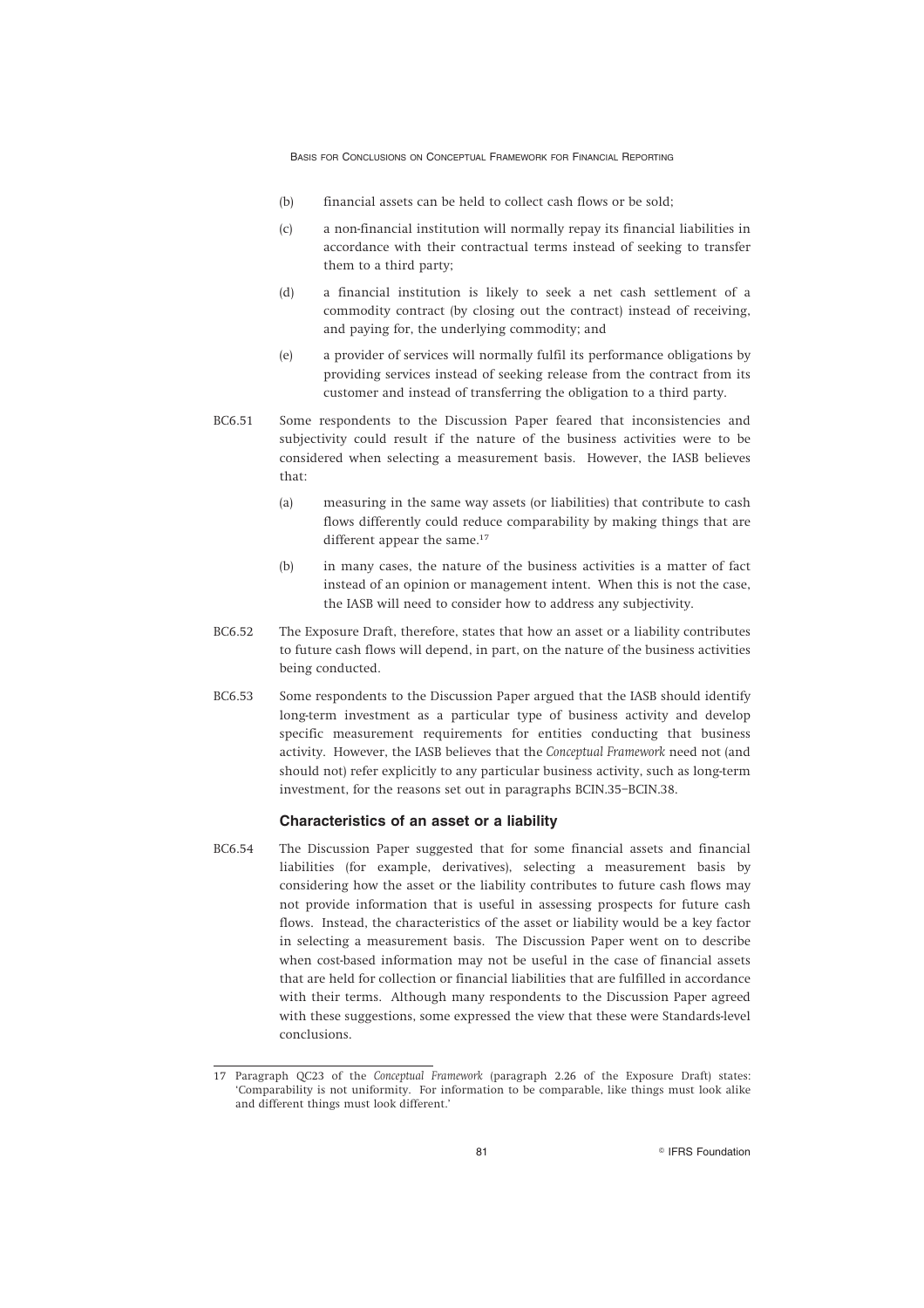BC6.55 The IASB acknowledges that the suggestion in the Discussion Paper was phrased in a way that made it look like a Standards-level decision. However, the IASB believes that underpinning the suggestion is an important idea that the characteristics of an asset or a liability are one of the factors that need to be considered when selecting a measurement basis. One example of that factor is the nature or extent of the variability in the item's cash flows or the sensitivity of the item's value to changes in market factors or to other risks inherent in the item.

#### **Measurement uncertainty**

- BC6.56 Some respondents to the Discussion Paper suggested that one factor to be considered in selecting a measurement basis is the degree of measurement uncertainty associated with each measurement basis. Some respondents use the term 'reliability' to describe that factor. For reasons noted in paragraphs BC2.21–BC2.25, the IASB proposes not to reintroduce the term reliability to describe that factor. However, paragraph 2.13 of the Exposure Draft states that for some estimates, a high level of measurement uncertainty may outweigh other factors to such an extent that the resulting information may have little relevance, even if the estimate is properly described and disclosed. Consequently, the IASB believes that the level of uncertainty associated with the measurement of an item should be considered when assessing whether a particular measurement basis provides relevant information. However, it is only one of the factors that should be considered in that assessment. Sometimes a measure with a high degree of uncertainty provides the most relevant information about an item. For example, this may be the case with many financial instruments for which prices are not observable.
- BC6.57 Some respondents to the Discussion Paper stated that applying prudence as they understand the term would imply that the tolerable level of measurement uncertainty would be greater for liabilities than for assets (see paragraphs BC2.1–BC2.15). The IASB thinks that the level of measurement uncertainty that makes information lack relevance depends on the circumstances and can only be decided when developing particular Standards. Hence, the *Conceptual Framework* neither requires nor prohibits setting different levels of tolerable measurement uncertainty for assets and liabilities.

### **Faithful representation (paragraphs 6.57–6.58)**

- BC6.58 The Discussion Paper suggested that:
	- (a) although a faithful representation is free from error, that does not mean that measures must be perfectly accurate in all respects; and
	- (b) when deciding whether a particular measure faithfully represents an entity's financial position and financial performance, it may be necessary to consider how best to portray any link between items.
- BC6.59 Few respondents to the Discussion Paper commented on these suggestions. The IASB still supports these suggestions and has carried them forward to the Exposure Draft.

**Communist Execution 1982 82**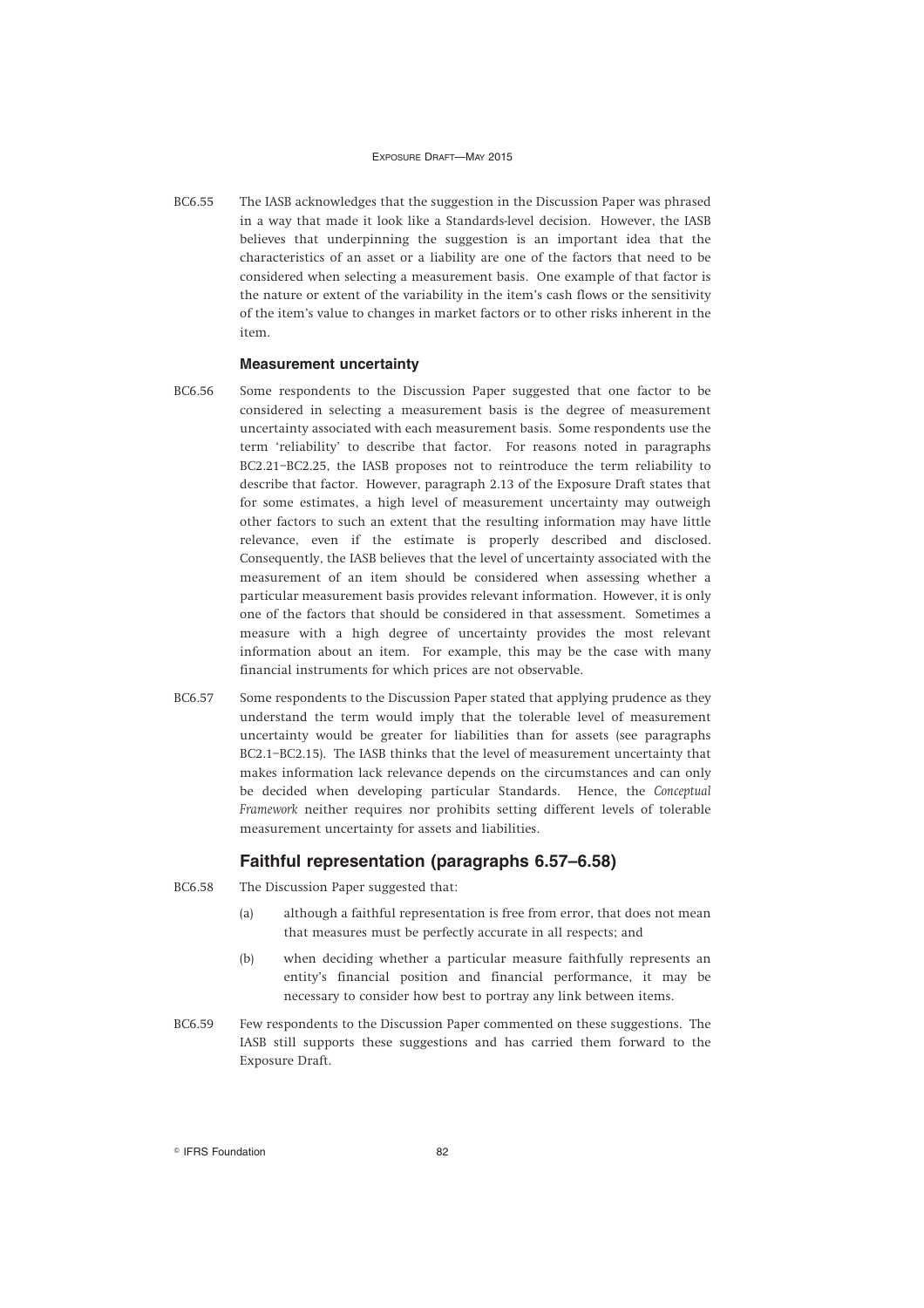- BC6.60 A few respondents objected to the statement in the Discussion Paper that an estimate of an unobservable price can be a faithful representation if adequate disclosures are made. They agreed that an estimate of an unobservable price could be a faithful representation of that estimate. However, they argued that, if the uncertainties associated with an estimate are too large, the estimate cannot be a faithful representation of the item itself. The IASB thinks that these concerns are addressed, at least in part, by:
	- (a) the statement in paragraph 2.20 of the Exposure Draft (paragraph QC17 of the existing *Conceptual Framework*) that, to be useful, information must be both relevant and faithfully represented; and
	- (b) the discussion of the role of measurement uncertainty in selecting a measurement basis (see paragraphs BC6.56–BC6.57).

## **Enhancing qualitative characteristics (paragraphs 6.59–6.63)**

- BC6.61 The existing *Conceptual Framework* identifies four 'enhancing qualitative characteristics' that make financial information more useful: comparability, verifiability, timeliness and understandability.
- BC6.62 The Discussion Paper suggested that the understandability of financial statements could be enhanced if the number of different measurement bases used is limited to the smallest number necessary to provide relevant information. Many of those who commented agreed with this suggestion. However, some respondents disagreed, stating that there should not be an artificial limit on the number of measurement bases used. In their view, a different measurement basis should be selected if it will provide relevant information to the users of financial statements.
- BC6.63 It was not the IASB's intention to impose an artificial limit on the number of measurement bases used. A different measurement basis should be used if it will provide the most relevant information to users of financial statements. Hence, the IASB has replaced the statement that the number of different measurement bases used should be limited to the smallest number necessary with a discussion (in paragraph 6.62 of the Exposure Draft) on the advantages and disadvantages of introducing new or different measurement bases.
- BC6.64 The Discussion Paper also suggested that the understandability of financial statements would be enhanced by avoiding unnecessary changes in measurement bases and by explaining necessary changes. Most respondents who commented agreed with this suggestion. The Exposure Draft retains that discussion and clarifies that avoiding unnecessary measurement changes does not preclude:
	- (a) current values being used as a deemed cost on initial measurement (see paragraph 6.11 of the Exposure Draft); or
	- (b) a change in measurement basis to enhance the relevance of the information provided (see paragraph 6.63 of the Exposure Draft).

<sup>©</sup> IFRS Foundation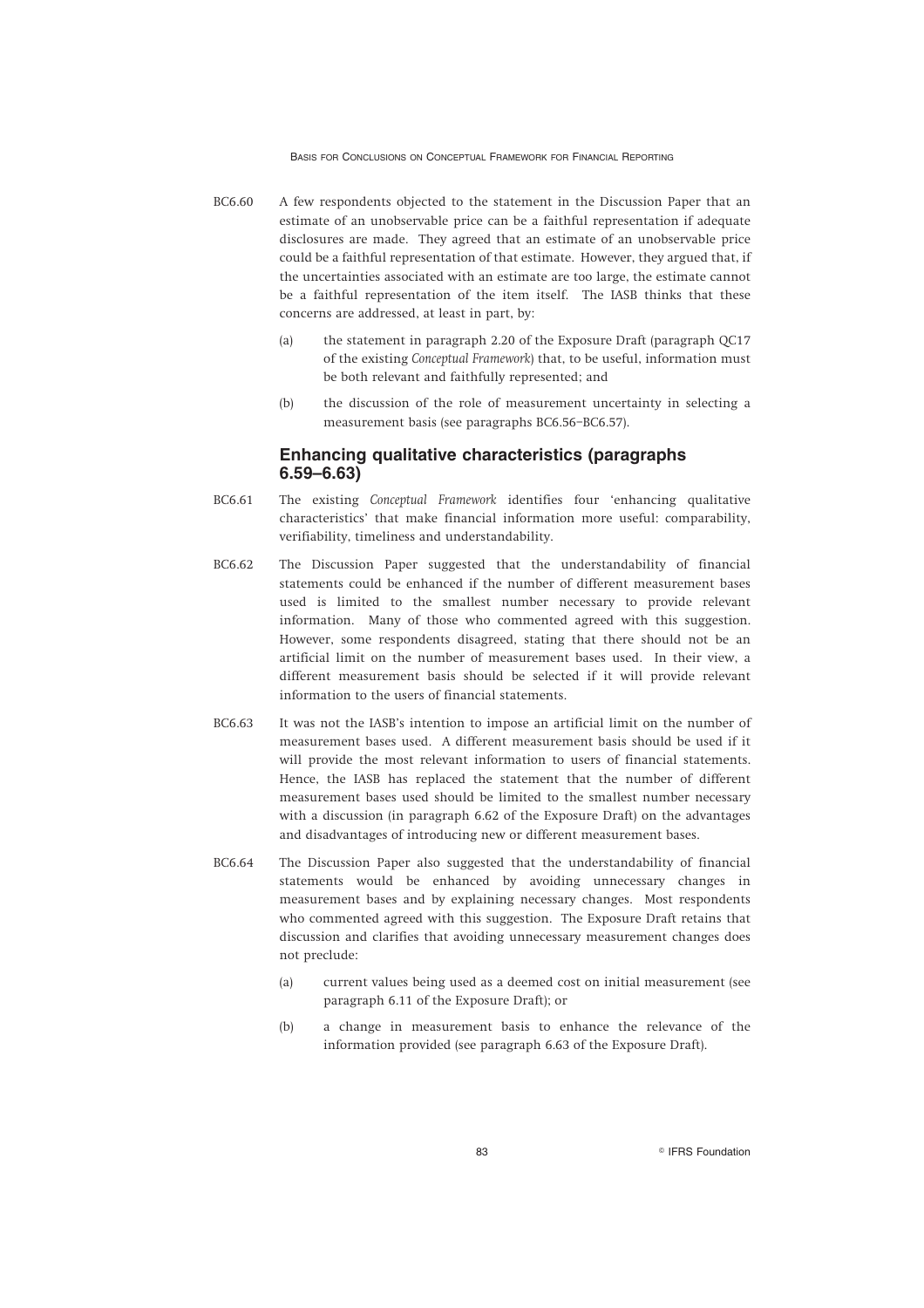- BC6.65 The Discussion Paper also discussed the implications of the enhancing qualitative characteristics of timeliness, verifiability and comparability for measurement. Few respondents commented on this discussion. Those commenting suggested that:
	- (a) verifiability has a significant role to play in the selection of a measurement basis; and
	- (b) comparability could be enhanced by removing the ability for preparers to choose between measurement bases.
- BC6.66 The IASB believes that the discussion of verifiability in the Discussion Paper appropriately reflected the importance of verifiability as one of the factors that should be considered when selecting a measurement basis. In addition, paragraph 2.28 of the Exposure Draft (paragraph QC25 of the existing *Conceptual Framework*) already acknowledges that permitting alternative accounting methods for the same economic phenomenon diminishes comparability. Consequently, the Exposure Draft includes the discussion of verifiability and comparability suggested in the Discussion Paper, largely unchanged. The IASB considers that the enhancing qualitative characteristic of timeliness has few implications for the selection of a measurement basis.

## **Factors to consider on initial recognition (paragraphs 6.64–6.73)**

BC6.67 The Discussion Paper included a discussion on factors to consider when deciding how to measure an asset or a liability on initial recognition. Few respondents commented on that discussion. However, a few stated that the discussion was too prescriptive for the *Conceptual Framework.* In response, the IASB has shortened that discussion and removed some Standards-level detail.

## **More than one relevant measurement basis (paragraphs 6.74–6.77)**

BC6.68 The IASB considers that, in some cases, consideration of the objective of financial reporting, and of the qualitative characteristics of useful financial information, will indicate that using more than one measurement basis for the same item in the same financial statements could provide useful information to the users of financial statements. Hence, the Exposure Draft discusses how information about more than one measurement basis could be provided.

### **Measurement of equity (paragraphs 6.78–6.80)**

BC6.69 Although total equity is not measured directly, the IASB considers that, in order to provide useful information, it may be necessary to measure directly individual classes or categories of equity. Hence, the Exposure Draft discusses this notion.

**Communist Execution 1944 84**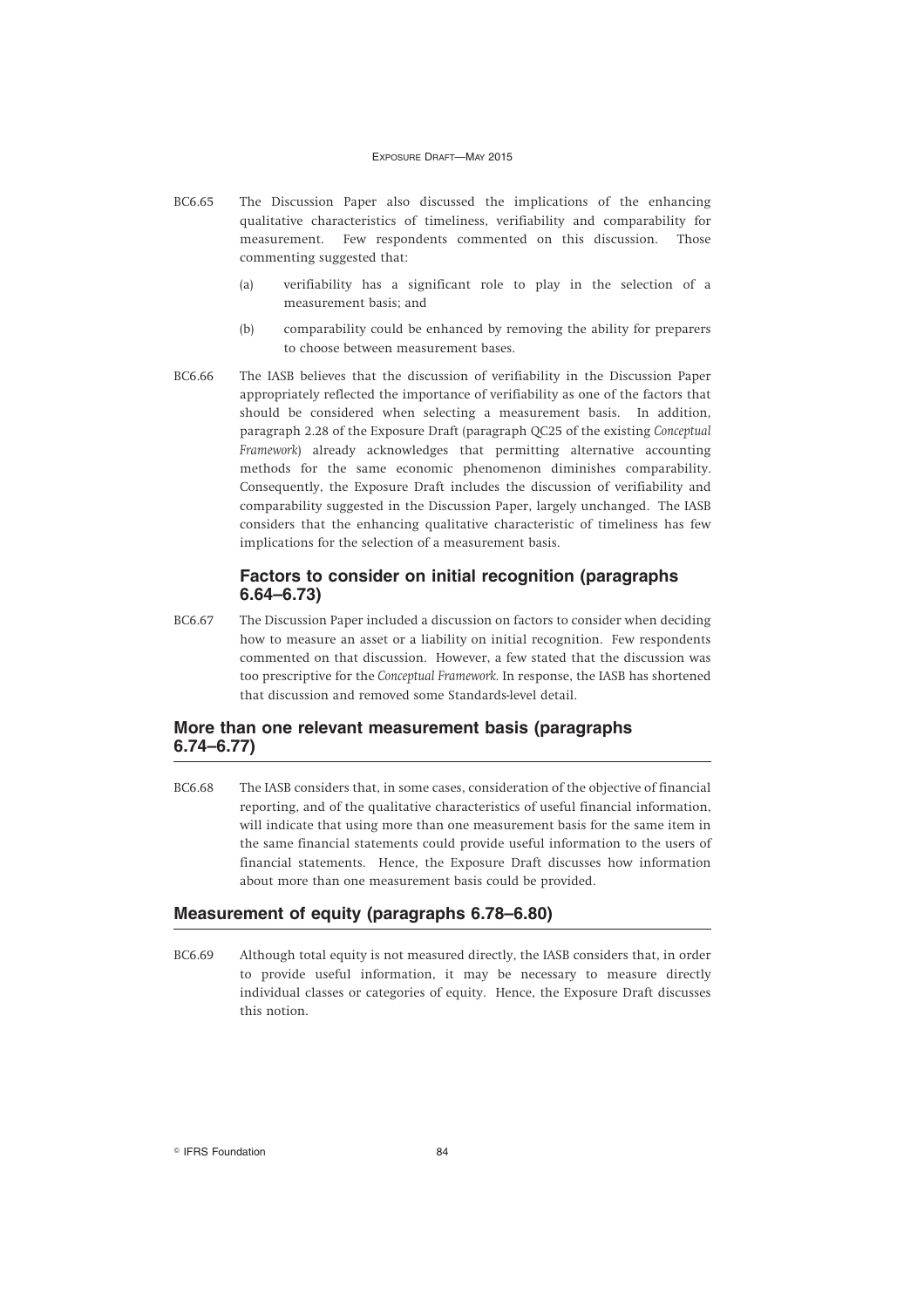## **Chapter 7—Presentation and disclosure**

## **Introduction**

- BC7.1 Presentation and disclosure are not addressed in the existing *Conceptual Framework*. Respondents to the Agenda Consultation 2011 identified presentation and disclosure as a priority topic. A particular issue identified was providing information about an entity's financial performance, including the use of other comprehensive income (OCI).
- BC7.2 In response to that feedback:
	- (a) the Exposure Draft proposes:
		- (i) high level concepts that describe what information is included in financial statements (see paragraphs 7.2–7.7) and how that information should be presented and disclosed (see paragraphs 7.8–7.18). Those concepts would guide the IASB in setting presentation and disclosure requirements in Standards and would guide entities in providing information in financial statements.
		- (ii) guidance on reporting financial performance, including the use of OCI (see paragraphs 7.19–7.27);
	- (b) the IASB is undertaking:
		- (i) a Disclosure Initiative, a collection of implementation and research projects aimed at improving disclosure in IFRS financial reporting. In the Disclosure Initiative, the IASB will seek to provide additional specific guidance to support the application of the presentation and disclosure concepts proposed in the Exposure Draft.
		- (ii) a research project to explore whether to add to its agenda a project on performance reporting.
- BC7.3 The following paragraphs discuss:
	- (a) objective and scope of financial statements (see paragraphs BC7.4–BC7.16);
	- (b) presentation and disclosure as communication tools (see paragraphs BC7.17–BC7.23); and
	- (c) information about financial performance (see paragraphs BC7.26–BC7.57).

## **Objective and scope of financial statements (paragraphs 7.2–7.7)**

- BC7.4 The Discussion Paper suggested introducing in the *Conceptual Framework* the term 'primary financial statements' to collectively refer to:
	- (a) the statement of financial position;
	- (b) the statement(s) of financial performance;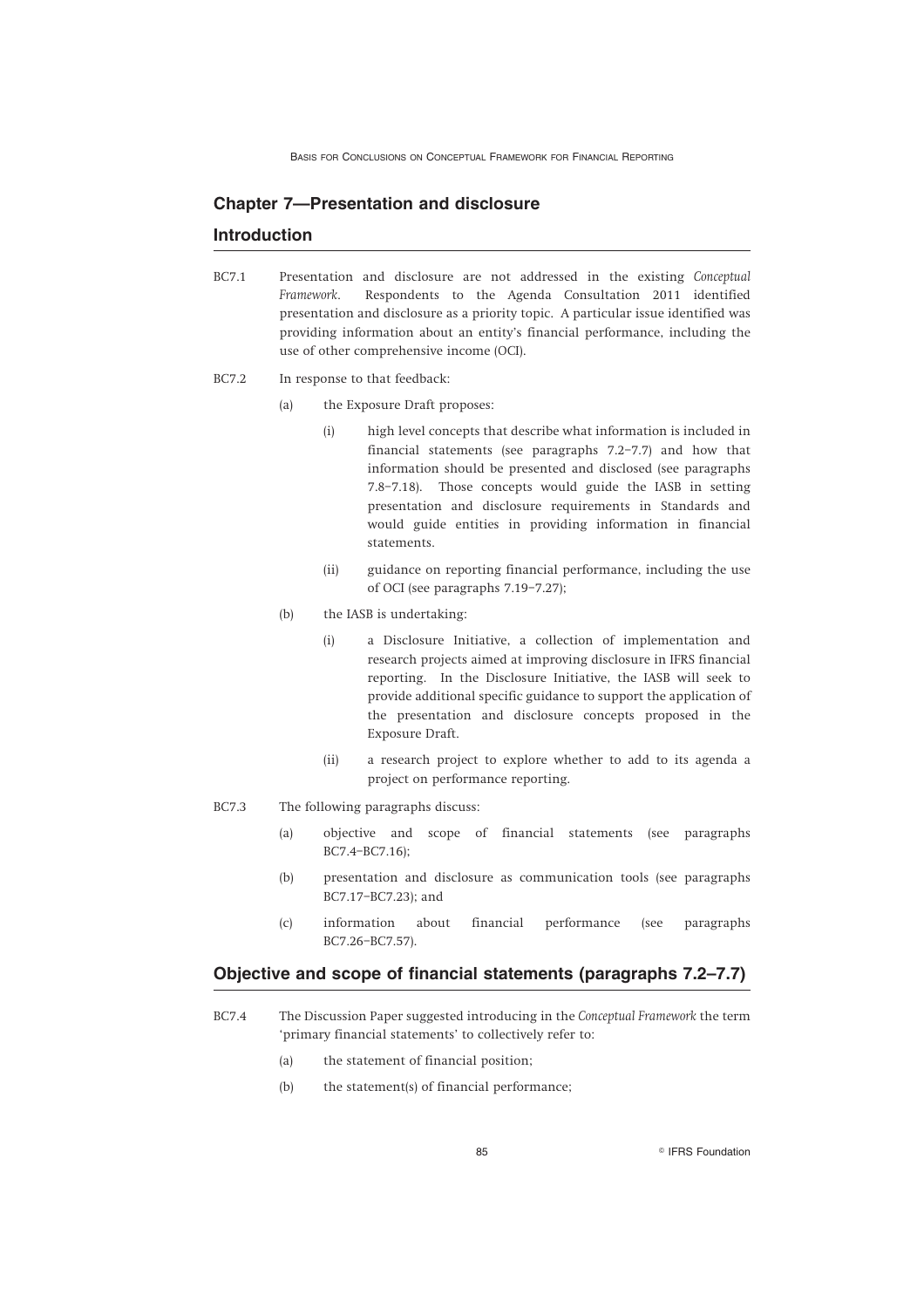- (c) the statement of changes in equity; and
- (d) the statement of cash flows.
- BC7.5 The Discussion Paper also suggested setting out in the *Conceptual Framework* separate objectives for the identified primary financial statements and the notes to the financial statements. However, the Exposure Draft does not identify primary financial statements nor does it propose separate objectives for the individual statements within the financial statements or the notes to the financial statements. The IASB considers that such definitions and objectives are best considered in the Performance Reporting project and the Disclosure Initiative.
- BC7.6 However, the IASB considers that setting out an objective for the financial statements as a whole would clarify their scope and, hence, clarify the boundary between financial statements and other forms of financial reports, such as management commentary.
- BC7.7 The IASB proposes, for use in the *Conceptual Framework*, an adapted and updated version of the objective of financial statements set out in IAS 1 *Presentation of Financial Statements*. Paragraph 9 of IAS 1 states:

Financial statements are a structured representation of the financial position and financial performance of an entity. The objective of financial statements is to provide information about the financial position, financial performance and cash flows of an entity that is useful to a wide range of users in making economic decisions. Financial statements also show the results of the management's stewardship of the resources entrusted to it. To meet this objective …

- BC7.8 The proposed objective of financial statements is set out in paragraph 3.4 of the Exposure Draft. It differs from the objective in IAS 1 in the following ways:
	- (a) in order to provide a link to the elements of financial statements, the objective in the Exposure Draft refers to:
		- (i) assets, liabilities and equity instead of the financial position; and
		- (ii) income and expenses instead of financial performance.
	- (b) the objective in the Exposure Draft does not refer to providing information about cash flows. Although information about cash and cash flows is important to users of financial statements, cash flows are not identified as separate elements of financial statements in the *Conceptual Framework*.
	- (c) the objective in the Exposure Draft describes what makes information useful to users of financial statements (ie the information needs to be useful in assessing prospects for future net cash inflows to the entity and in assessing management's stewardship of the entity's resources).
- BC7.9 Paragraphs 7.2–7.7 of the Exposure Draft summarise the types of information that financial statements normally include. However, the Exposure Draft does not include more detailed examples of the types of disclosures, such as roll-forwards and reconciliations. Although the Discussion Paper discussed such

**Communist Execution 1998 86**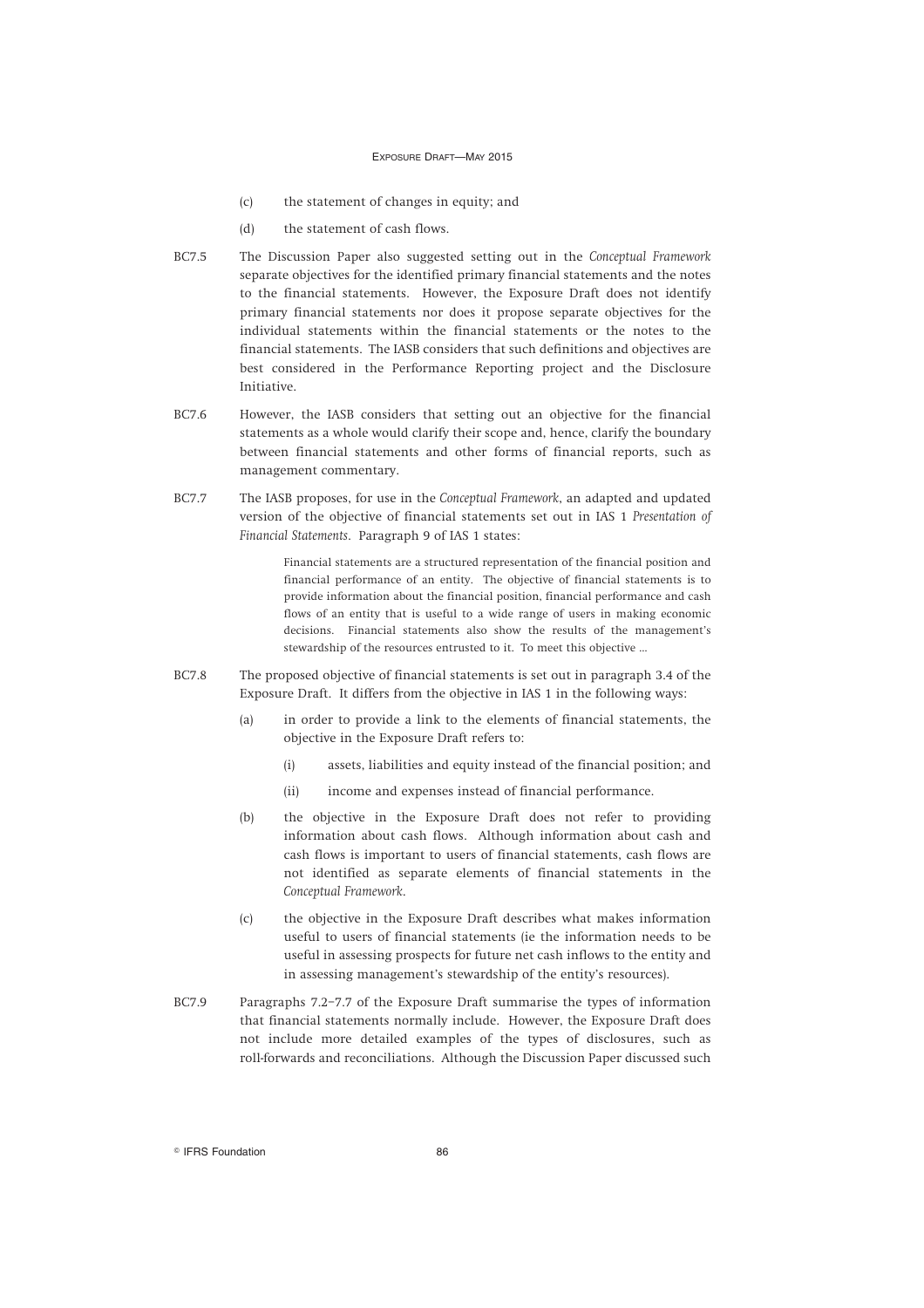examples, a discussion of such disclosures is too detailed for the *Conceptual Framework*. Instead, the IASB will explore disclosure of this type in its Disclosure Initiative.

BC7.10 The Discussion Paper suggested that the objectives of presentation and disclosure do not include providing information that enables a user of financial statements to recalculate the amounts recognised in the primary financial statements. A few respondents did not support this suggestion. They argued that such information could be useful in making economic decisions. However, the IASB believes that the Disclosure Initiative would be the best place to discuss whether providing such information is necessary to meet the objective of financial statements. Hence, the Exposure Draft does not comment on this aspect of presentation and disclosure.

### **Information about risks (paragraph 7.3(a))**

- BC7.11 The Exposure Draft proposes that financial statements should provide information about the nature of recognised and unrecognised items that meet the definition of an element and about the risks arising from them. Some respondents to the Discussion Paper expressed a concern that the term 'risk' is not defined. Hence, 'information about risks' could be understood to include almost any type of information, including information that could be best placed outside the financial statements. For example, some argued that the information about how an entity manages risk belongs outside the financial statements.
- BC7.12 However, the IASB noted that information about the risks associated with an entity's existing assets and liabilities is likely to be useful in assessing the entity's ability to generate cash flows and also in assessing management's stewardship of the entity's resources. Thus, this information contributes to meeting the objective of financial statements.

### **Forward-looking information (paragraphs 7.4–7.6)**

- BC7.13 The Discussion Paper proposed that forward-looking information should be required in financial statements only if it provides relevant information about the assets and the liabilities that existed at the end of, or during, the reporting period. Other types of relevant forward-looking information could be presented outside the financial statements.
- BC7.14 Some respondents to the Discussion Paper argued that the suggested description of forward-looking information that should be included in the financial statements is too narrow and could result in excluding useful information. For example, they argued that this description could exclude from the financial statements information about some types of non-adjusting events, as defined in IAS 10 *Events after the Reporting Period*.
- BC7.15 Other respondents also expressed a concern about the suggested description of the types of forward-looking information that could be included in the financial statements. They stated that the description would be too broad.
- BC7.16 The IASB continues to believe that financial statements should focus on providing information about an entity's assets, liabilities and equity that existed

<sup>©</sup> IFRS Foundation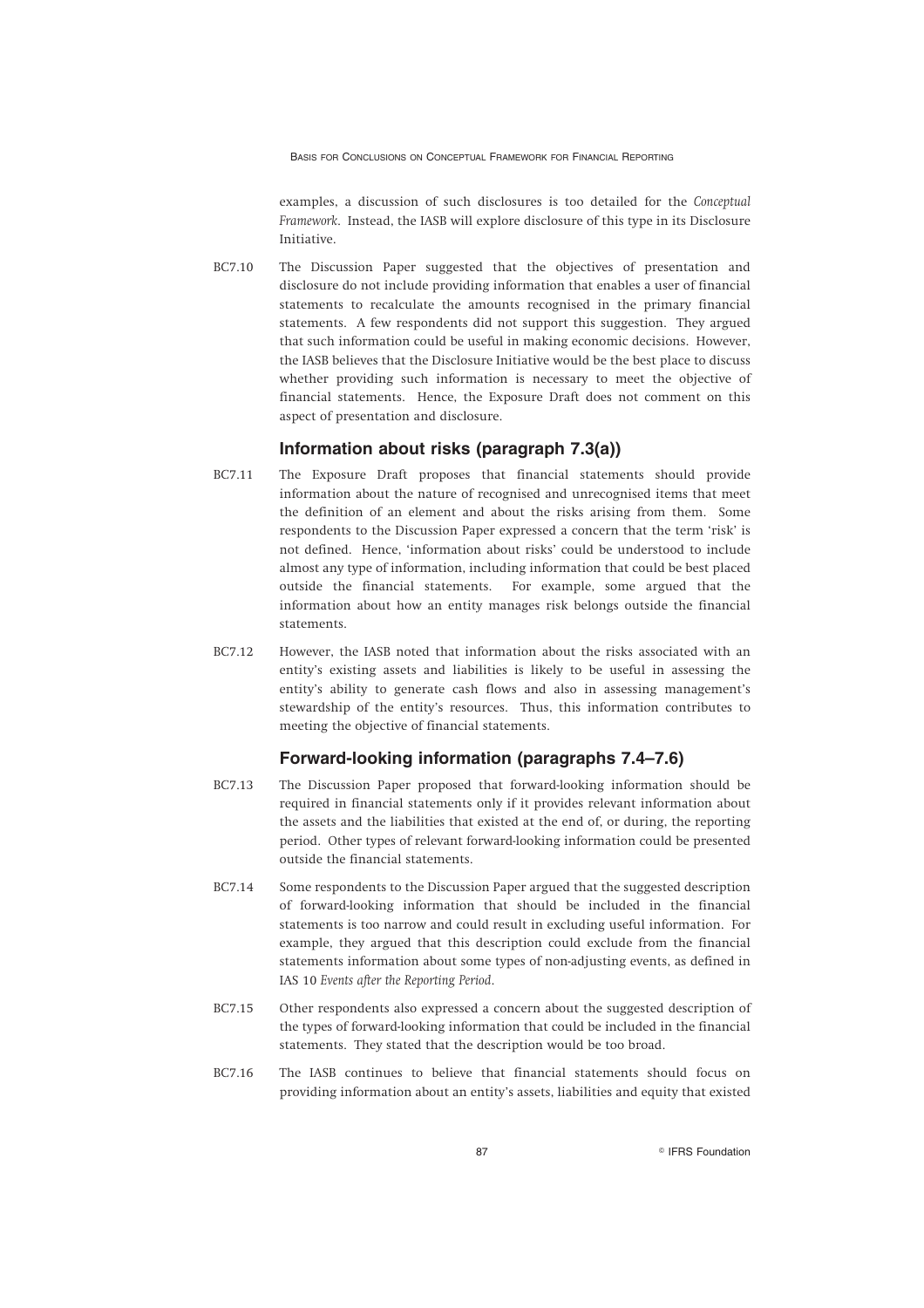at the end of, or during, the period and income and expenses for the reporting period. However, it also notes that information about transactions or events that have occurred after the end of the reporting period (including the non-adjusting events identified in IAS 10) is not forward-looking information. It is information about events that have occurred. Thus, paragraph 7.6 of the Exposure Draft states that it may be necessary to provide such information to meet the proposed objective of financial statements.

## **Presentation and disclosure as communication tools (paragraphs 7.8–7.18)**

- BC7.17 The Discussion Paper included a discussion of classification, aggregation and offsetting in financial statements. The IASB received little specific feedback on this discussion. Hence, the IASB has included an updated discussion of these issues in the Exposure Draft.
- BC7.18 The Discussion Paper described presentation and disclosure as the mechanisms by which a reporting entity communicates information about its financial position and financial performance to users of financial statements. To help make that communication more effective, the Discussion Paper suggested:
	- (a) that each Standard that sets out presentation and disclosure requirements should have a clear objective that would guide entities in determining how best to provide information in the financial statements; and
	- (b) specific communication principles that the IASB should consider when it sets presentation and disclosure requirements in Standards.
- BC7.19 Many respondents who commented on the communication principles agreed with including those principles in the *Conceptual Framework*. However, some respondents suggested that some or all of the communication principles suggested in the Discussion Paper would be better placed in a Standard, such as IAS 1.
- BC7.20 The feedback received on the communication principles suggested in the Discussion Paper is generally consistent with the feedback from the IASB's Discussion Forum on Financial Reporting Disclosure, held in January 2013. Participants in that forum, including investors and preparers, agreed that financial reports are an important communication tool that should enable preparers 'to tell the story' and investors 'to hear the story'.
- BC7.21 Consequently, the IASB proposes that the *Conceptual Framework* should:
	- (a) discuss how presentation and disclosure contributes to effective communication (see paragraphs 7.8–7.15 of the Exposure Draft);
	- (b) include an explicit reference to the cost constraint in the chapter on presentation and disclosure (see paragraph BC2.33);
	- (c) explain how presentation and disclosure objectives in Standards help entities to communicate information effectively and efficiently (see paragraphs 7.16–7.17 of the Exposure Draft); and

**Communist Execution 1988 88**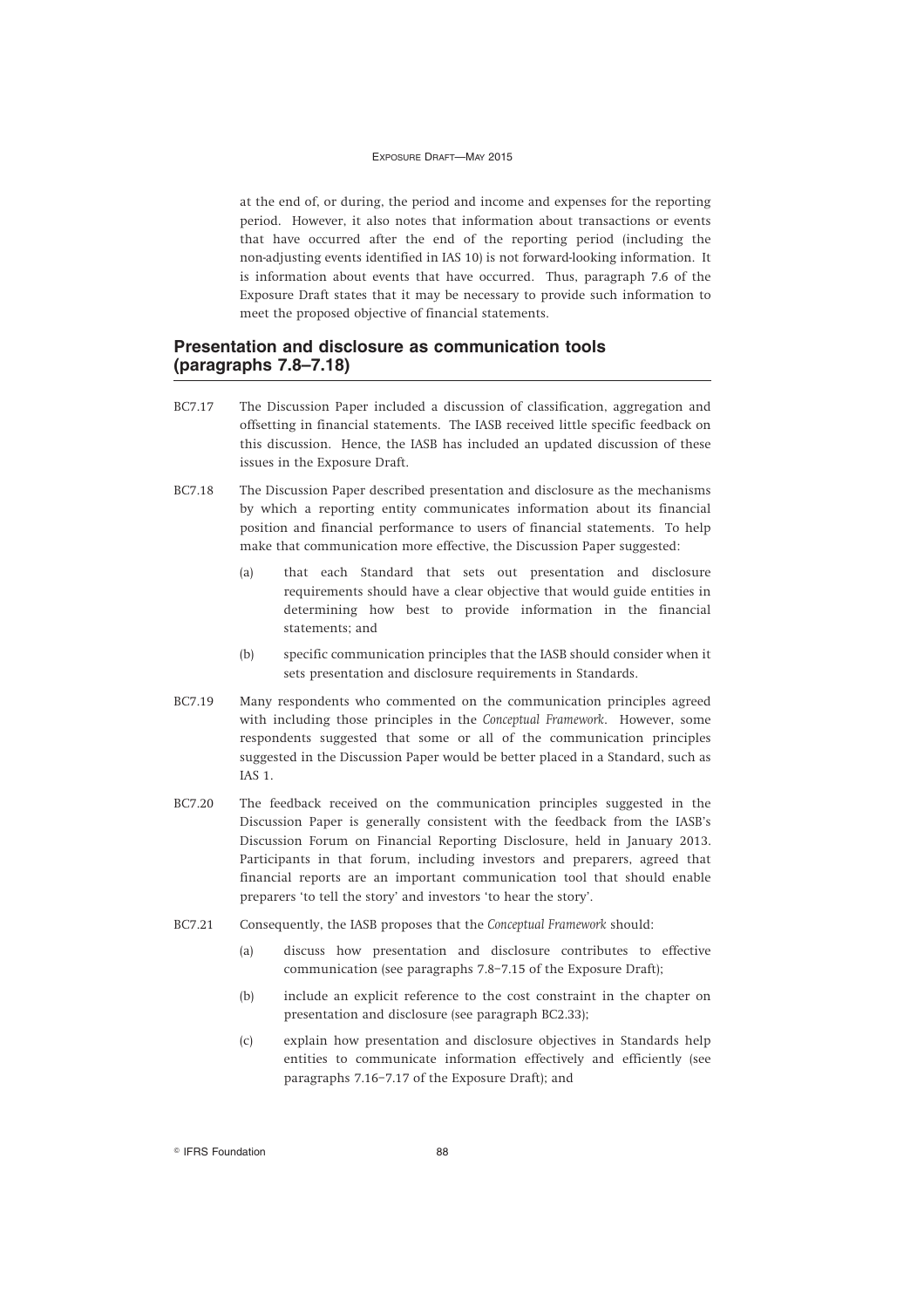- (d) specify presentation and disclosure principles that facilitate effective communication of useful financial information (see paragraph 7.18 of the Exposure Draft).
- BC7.22 Some of the communication principles suggested in the Discussion Paper focus more on the preparation of the financial statements than on the underlying concepts. Accordingly, the IASB proposes to include in the *Conceptual Framework* communication principles that describe the underlying concepts and to explore whether to provide additional guidance in the Disclosure Initiative.

### **Financial statements in an electronic format**

BC7.23 The Discussion Paper suggested that, when developing presentation and disclosure requirements, the IASB may need to consider the impact of technology and to support advances in its application and wider use. The IASB received little specific feedback on that suggestion. However, as suggested by many of those who did comment on this topic, the IASB has not included such a discussion in the Exposure Draft.

### **Information about financial performance (paragraphs 7.19–7.27)**

### **Terminology**

- BC7.24 The Exposure Draft uses the term 'statement(s) of financial performance' to refer to the combination of the statement of profit or loss and the statement of other comprehensive income.<sup>18</sup> The Exposure Draft uses this term because it is consistent with the term 'statement of financial position' that is used in existing Standards and is clearer than the term 'comprehensive income'.
- BC7.25 Existing Standards use the term 'other comprehensive income' to refer to income and expenses recognised outside the statement of profit of loss. Feedback on the Discussion Paper suggested that this term is not particularly descriptive or well understood, particularly by investors. Nonetheless, the IASB considers that avoiding the use of the term or using a different term to refer to income and expenses recognised outside profit or loss could be confusing. Hence, the Exposure Draft refers to 'other comprehensive income'.

### **Discussion Paper**

- BC7.26 The Discussion Paper:
	- (a) discussed principles that could be used to determine whether income and expenses should be included in the statement of profit or loss or in other comprehensive income ('OCI'). In particular the Discussion Paper suggested that:
		- (i) income and expenses included in the statement of profit or loss provide the primary source of information about the return that an entity has made on its economic resources in a period; and

<sup>18</sup> The Exposure Draft does not specify whether the statement(s) of financial performance comprise a single statement or two statements.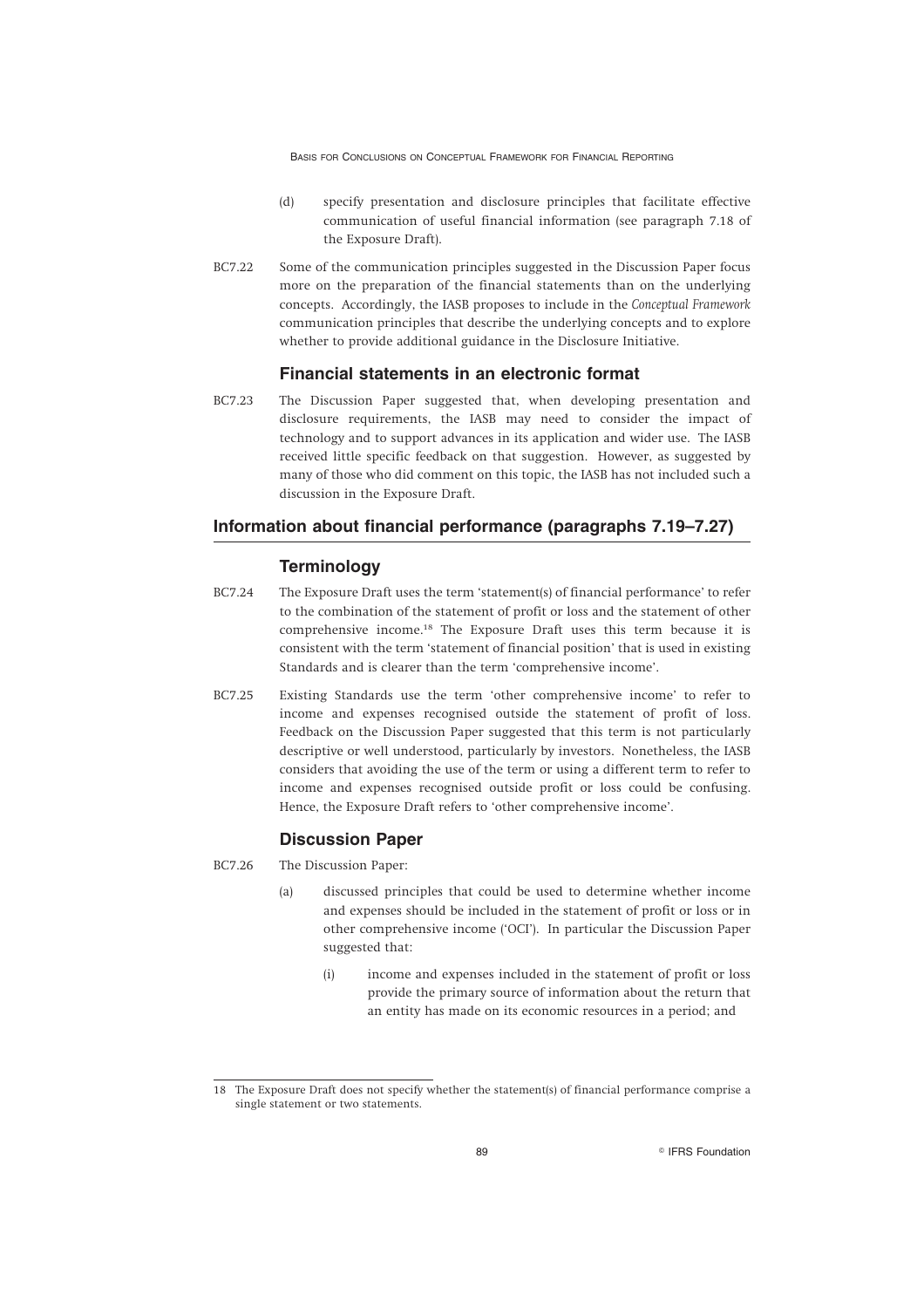- (ii) all income and expenses should be included in the statement of profit or loss unless including an item in OCI enhances the relevance of the statement of profit or loss for that period.
- (b) suggested that the *Conceptual Framework* should permit or require at least some OCI items to be reclassified (recycled) from OCI to profit or loss.
- (c) suggested that the *Conceptual Framework* should require a total or subtotal for profit or loss.
- BC7.27 In addition, the Discussion Paper discussed an alternative approach whereby:
	- (a) income and expenses included in OCI would not be recycled to the statement of profit or loss;
	- (b) the *Conceptual Framework* would not require a total or subtotal for profit or loss; and
	- (c) the *Conceptual Framework* would not describe which items of income and expenses should be included in the statement of profit or loss.

## **Feedback on the Discussion Paper**

- BC7.28 Some respondents to the Discussion Paper agreed with the proposal to address the reporting of income and expenses in the statement of profit or loss, and OCI, in the *Conceptual Framework*. However, others stated that it is more appropriate to address those topics in Standards.
- BC7.29 Respondents also expressed mixed views on most of the proposals on the reporting of income and expenses in the statement of profit or loss and OCI. Some respondents supported more extensive use of OCI whereas others advocated less use of OCI. Some respondents supported subsequent recycling of some, or all, income and expenses included in OCI to the statement of profit or loss. However, their views varied on which items should be recycled and on when those items should be recycled to the statement of profit or loss. Other respondents opposed recycling in principle.
- BC7.30 Regardless of their views on the types of income and expenses that should be included in OCI and on recycling, most respondents agreed that the *Conceptual Framework* should refer to a total or subtotal for profit or loss. The few respondents who disagreed with requiring such a total or subtotal instead advocated a single statement of performance that would not draw a line between profit or loss and OCI (ie they favoured the alternative approach described in paragraph BC7.27).
- BC7.31 Many respondents stated that the use of profit or loss and OCI requires further thought and analysis. Some urged the IASB either to define financial performance or OCI or to define, or directly describe, profit or loss and its purpose. Other respondents acknowledged the difficulty of developing such definitions and pointed out that decades of research and numerous attempts at producing such definitions have not yielded a satisfactory result. Only a few respondents suggested how the IASB might approach developing such definitions. Most of those suggestions did not extend beyond the approaches already considered and rejected by the IASB in developing the Discussion Paper. A few respondents proposed variations of those approaches or new approaches.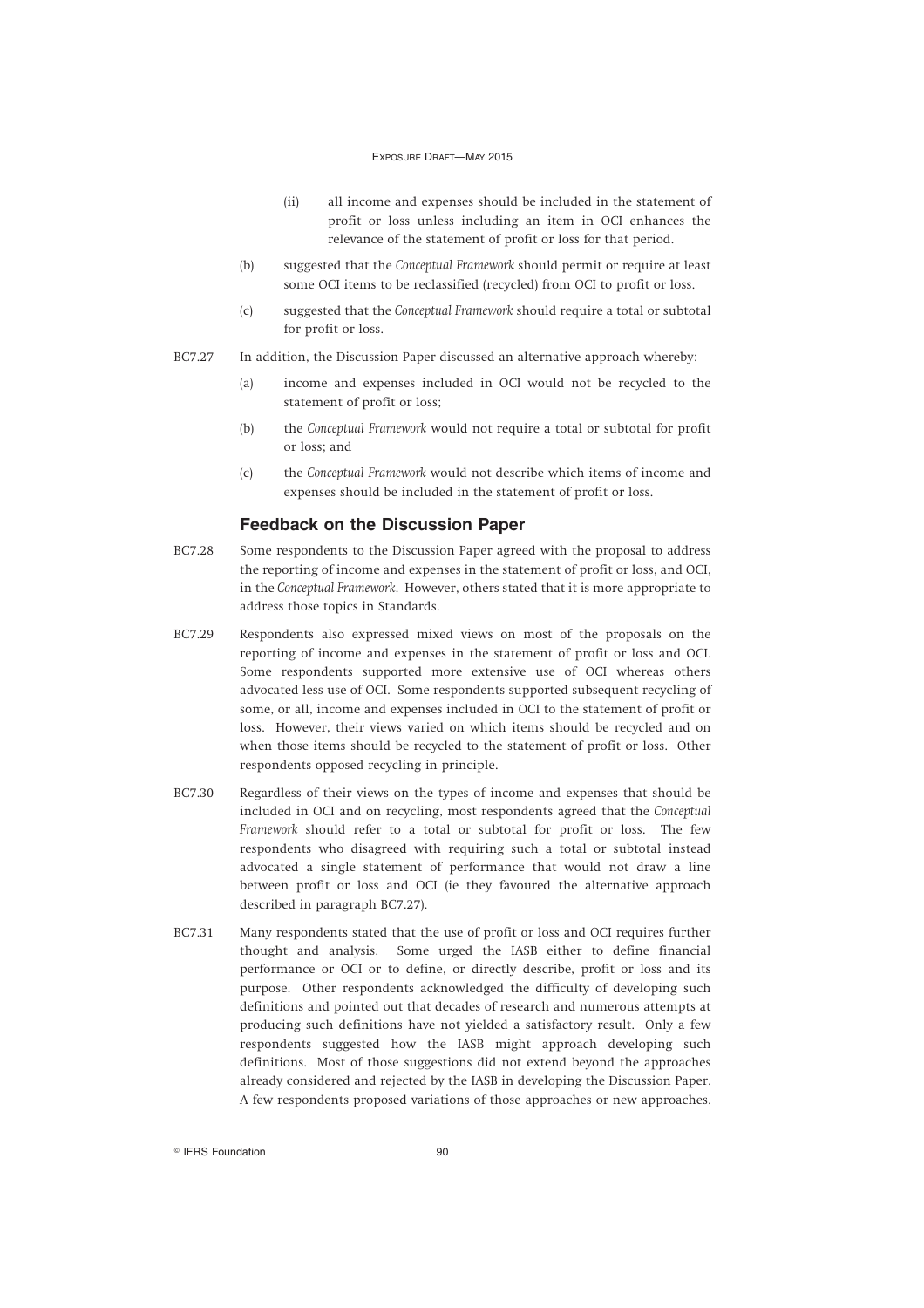For example, one respondent suggested describing profit or loss as an all-inclusive measure of irreversible outcomes. These suggestions were considered by the IASB as part of the feedback on the Discussion Paper.

- BC7.32 Views expressed by investors and analysts were also mixed and were generally consistent with other feedback received. In addition, many investors and analysts made the following comments:
	- (a) there are many facets to an entity's performance and no single performance number would be suitable for all users' needs;
	- (b) the use of OCI and of recycling are not well understood by the user community and OCI is not looked at by many users; and
	- (c) users need transparency and meaningful disaggregation of information in financial statements, including the appropriate use of totals and subtotals, regardless of whether OCI exists as a separate category.

#### **Approach to reporting financial performance**

- BC7.33 Having considered the feedback received on the Discussion Paper, the IASB discussed whether to explore the use of the statement of profit or loss and OCI in a separate research project instead of providing guidance in the *Conceptual Framework*. However, the IASB concluded that conceptual guidance on this issue is urgently needed.
- BC7.34 The IASB noted that respondents to the Discussion Paper and others have consistently asked the IASB to define, or better describe, profit or loss or OCI or to define financial performance. However, the IASB's previous work on presentation and disclosure, as well as its work in developing the Discussion Paper, has shown that no single characteristic can be used to separate items of income and expenses usefully into two clear-cut categories, with all items within one category sharing the same characteristic. For example, many items currently included in OCI are remeasurements of assets or liabilities expected to be held for a long period. However, some such remeasurements are currently included in the statement of profit or loss. Feedback from users suggests that there is little appetite for including those particular remeasurements in OCI. The conclusion that income and expenses cannot be divided consistently into two categories in a manner that would provide useful information is also consistent with the idea that there are many facets of an entity's financial performance (see paragraph BC7.32).
- BC7.35 In addition, in developing proposals for the use of OCI, the IASB has considered the current and proposed use of OCI in Standards. The IASB notes that whereas each use of OCI has an explanation, there is no single conceptual basis that underlies all of those cases.
- BC7.36 Accordingly, the IASB decided that it is not feasible or appropriate to attempt to define, or precisely describe, in the *Conceptual Framework* when an item of income or expenses should be included in the statement of profit or loss or OCI. Instead, the IASB proposes to include in the *Conceptual Framework* high level guidance on this topic and on subsequent reclassification.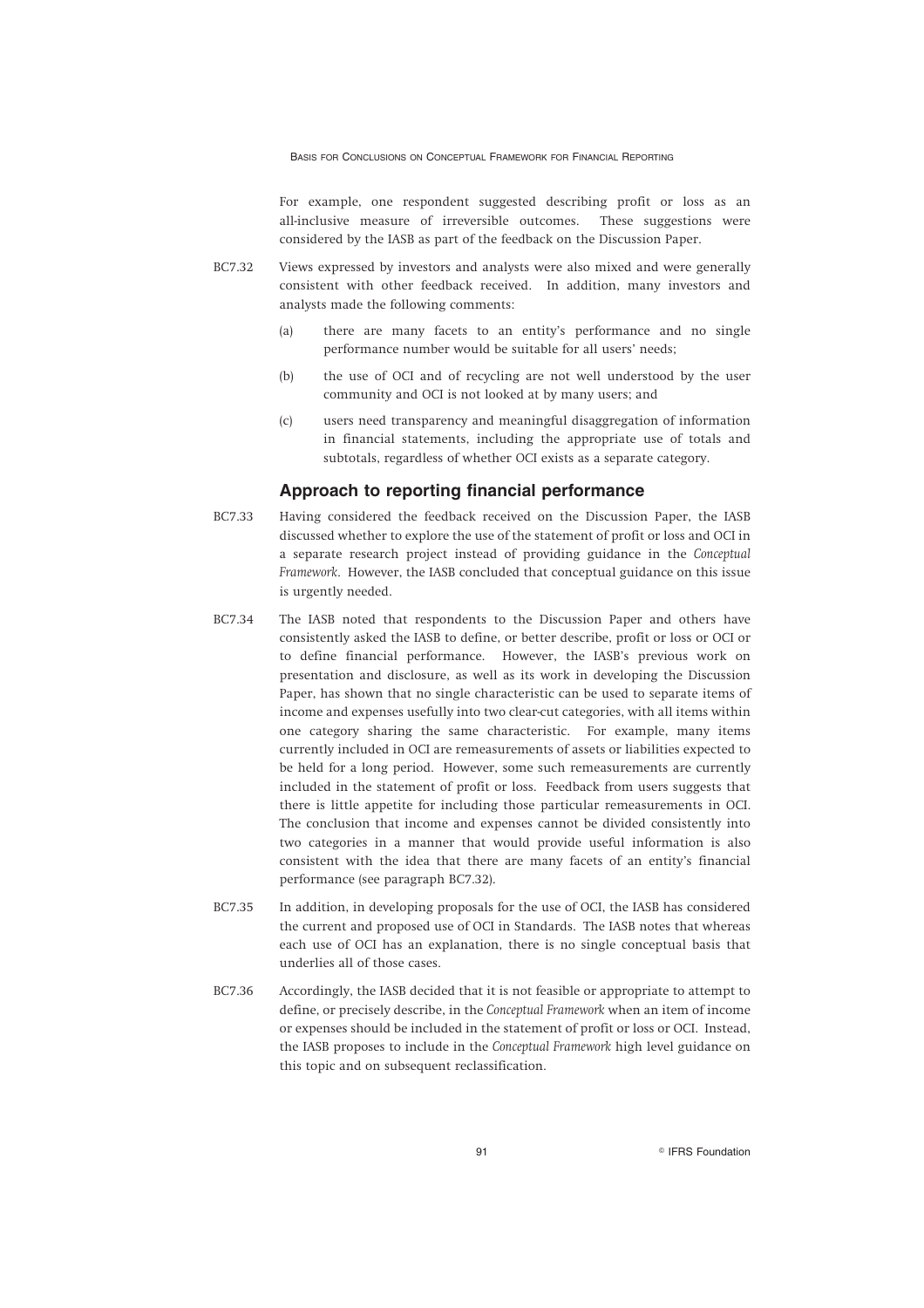BC7.37 In developing the Exposure Draft, the IASB built on the high level principles discussed in the Discussion Paper (see paragraph BC7.26). However, it did not develop further the more specific suggestions in the Discussion Paper on the types of income and expenses that could be included in OCI and the related approaches to recycling. Respondents did not generally find those more specific suggestions helpful as a way of analysing this topic.

## **Describing the statement of profit or loss (paragraphs 7.19–7.22)**

- BC7.38 The Exposure Draft proposes that the *Conceptual Framework* should:
	- (a) describe the statement of profit or loss as the primary source of information about an entity's financial performance for the period;
	- (b) require a total or subtotal for profit or loss; and
	- (c) state explicitly that the purpose of the statement of profit or loss is to both:
		- (i) depict the return that an entity has made on its economic resources during the period; and
		- (ii) provide information that is helpful in assessing prospects for future cash flows and in assessing management's stewardship of the entity's resources.

The IASB thinks that it is important to emphasise this dual purpose of the statement of profit or loss to prevent excessive focus on one purpose over another.

- BC7.39 Describing the statement of profit or loss in this way would reflect the feedback from some respondents who argued that profit or loss is the primary measure of performance and, for that reason, its prominence should be established in the *Conceptual Framework*. The IASB noted that such a description would also be consistent with how the statement of profit or loss is used in practice. That is, many users incorporate the total or subtotal for profit or loss in their analysis, either as a starting point or as the main indicator of an entity's financial performance.
- BC7.40 On the other hand, the Exposure Draft emphasises that the statement of profit or loss is not the only source of information about an entity's financial performance for the period. An in-depth understanding of performance requires an analysis of all recognised income and expenses (including income and expenses included in OCI), as well as other information included in the financial statements.
- BC7.41 The IASB acknowledges that merely describing the statement of profit or loss would be unlikely to satisfy those who asked for a definition of 'profit or loss'. However, as discussed in paragraphs BC7.34–BC7.36, the IASB did not think that a robust and appropriate definition of profit or loss would be feasible for the *Conceptual Framework*.

**Communist Execution 1992 92**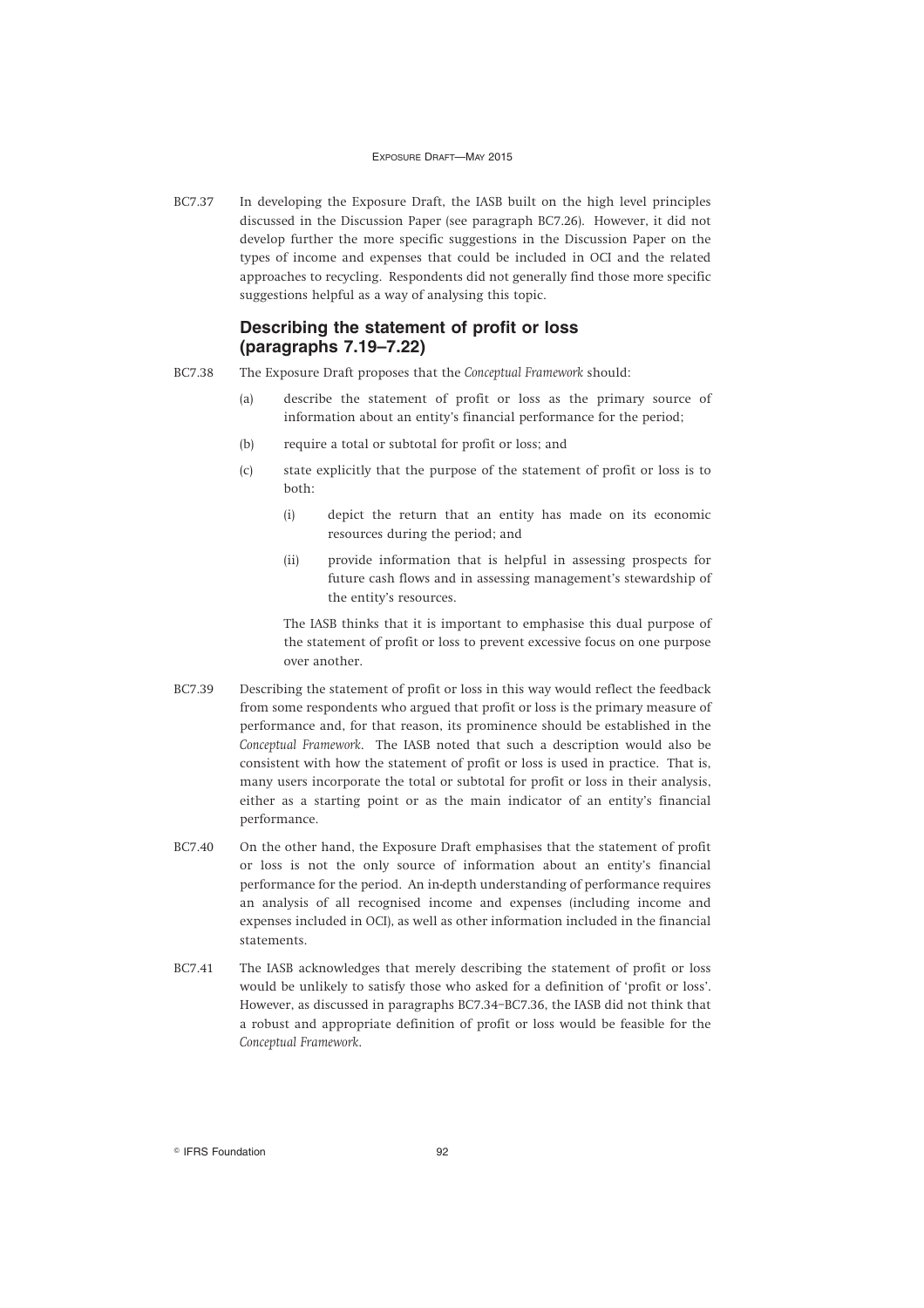## **Presumption of inclusion in the statement of profit or loss (paragraph 7.23)**

- BC7.42 If the statement of profit or loss is the primary source of information about an entity's financial performance for the period, it follows that excluding income and expenses from that statement without compelling reasons could undermine the usefulness of that statement. That is, the statement of profit or loss should be as inclusive as possible.
- BC7.43 Accordingly, the Exposure Draft includes a presumption that income and expenses will be included in the statement of profit or loss. Only in limited circumstances could the IASB require, or permit, income and expenses (or a component of income and expenses) to be excluded from the statement of profit or loss and, hence, be included in OCI. Those circumstances would be when the IASB concludes that doing so would enhance the relevance of the information in the statement of profit or loss for the period.
- BC7.44 Only the IASB when setting Standards would be able to rebut the presumption that an item of income or expenses should be reported in the statement of profit or loss. Preparers would not be able to rebut that presumption, because IAS 1 prohibits the inclusion of items of income and expenses in OCI when no Standard permits or requires this.

### **Types of income and expenses (paragraphs 7.23–7.24)**

- BC7.45 The IASB discussed whether the *Conceptual Framework* should require the following types of income and expenses to be included in the statement of profit or loss:
	- (a) income and expenses arising on initial recognition of an asset or a liability;
	- (b) income and expenses arising on assets and liabilities measured at historical cost;
	- (c) the following types of income and expenses arising on assets and liabilities carried at current values:
		- (i) consumption of the economic resource that constitutes the asset (depreciation or amortisation);
		- (ii) accrual of interest, accretion of a discount or amortisation of a premium on acquisition; or
		- (iii) impairment of assets or increases in the carrying amount of liabilities that have become onerous.
	- (d) dividend income.
- BC7.46 The IASB considers that a detailed list would be inappropriate in the *Conceptual Framework*. However, the IASB noted that the items listed in paragraph BC7.45 relate to transactions and events of the period, such as consumption of an asset or interest income and expenses, but not to other changes in the value of assets and liabilities. Classifying income and expenses arising from transactions and events separately from changes in value can provide useful information.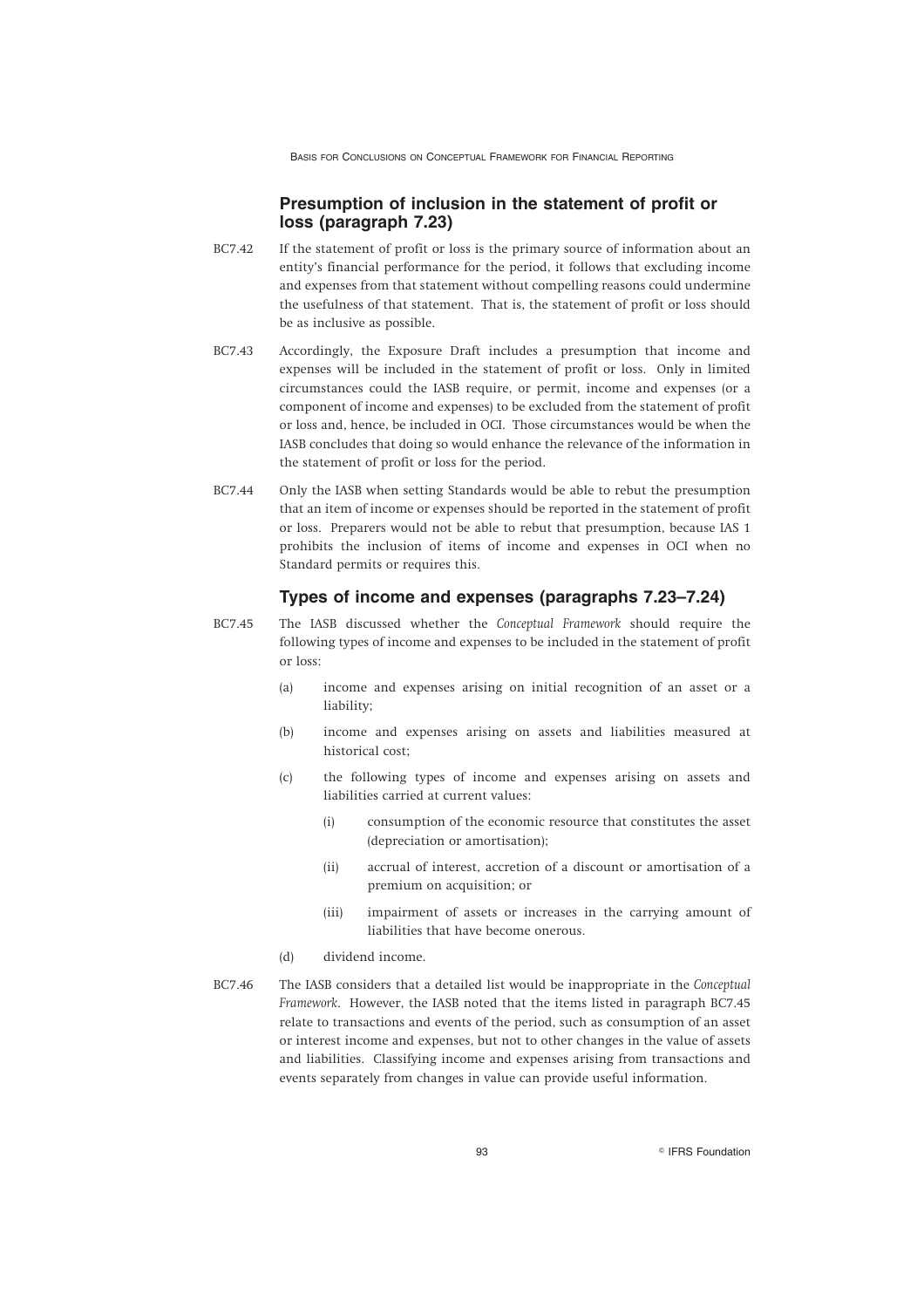- BC7.47 Hence, consistently with the suggestions in the Discussion Paper, the IASB proposes to specify that only income and expenses related to changes in current value measures of assets and liabilities (remeasurements), or components of such income and expenses, could be included in OCI. Income and expenses related to changes in a historical cost measure of assets and liabilities would need to be included in the statement of profit or loss. Likewise, if an asset or a liability is being measured on a current value basis, but components of income and expenses of the type that would arise if the asset or liability were measured at historical cost are identified separately, those components would need to be included in the statement of profit or loss. This is because excluding such items from the statement of profit or loss would not enhance the confirmatory or predictive value of the information included there. Table 6.1, following paragraph 6.47 of the Exposure Draft, sets out the types of income and expenses that arise under a historical cost basis.
- BC7.48 Recognising some items of income and expenses in the statement of profit or loss, and some items in OCI, is a particular case of classification, namely classification between two separate statements (or, within a single statement between profit or loss and OCI). As stated in paragraph 7.11 of the Exposure Draft, separate classification is appropriate when the components have such different characteristics that classifying them separately would enhance the relevance and understandability of financial information. Paragraph 7.10 notes that such characteristics include, but are not limited to, the role (function) of the item within the business activities conducted by the entity and how it is measured.

## **Use of more than one measurement basis (paragraph 7.25)**

- BC7.49 One example of when components of income and expenses will be included in OCI is when the IASB selects a current measurement basis for an asset or a liability in the statement of financial position and selects a second measurement basis for determining the related income and expenses in the statement of profit or loss (a 'dual measurement' approach). When such an approach is used:
	- (a) the current measurement basis is used in the statement of financial position.
	- (b) the income and expenses included in the statement of profit or loss are determined by measuring the asset or the liability on the second measurement basis.
	- (c) the cumulative amount of that income or expense is the same as if the second measurement basis had also been used in the statement of financial position. Thus, the cumulative amount of income and expenses included in other comprehensive income equals the difference between the two measures of the asset or the liability.
	- (d) the measure of the asset or the liability on the second measurement basis needs to have an independent meaning and not be a mere accumulation of amounts included in the statement of profit or loss.

BC7.50 For example:

**Communist Execution** 64 and 54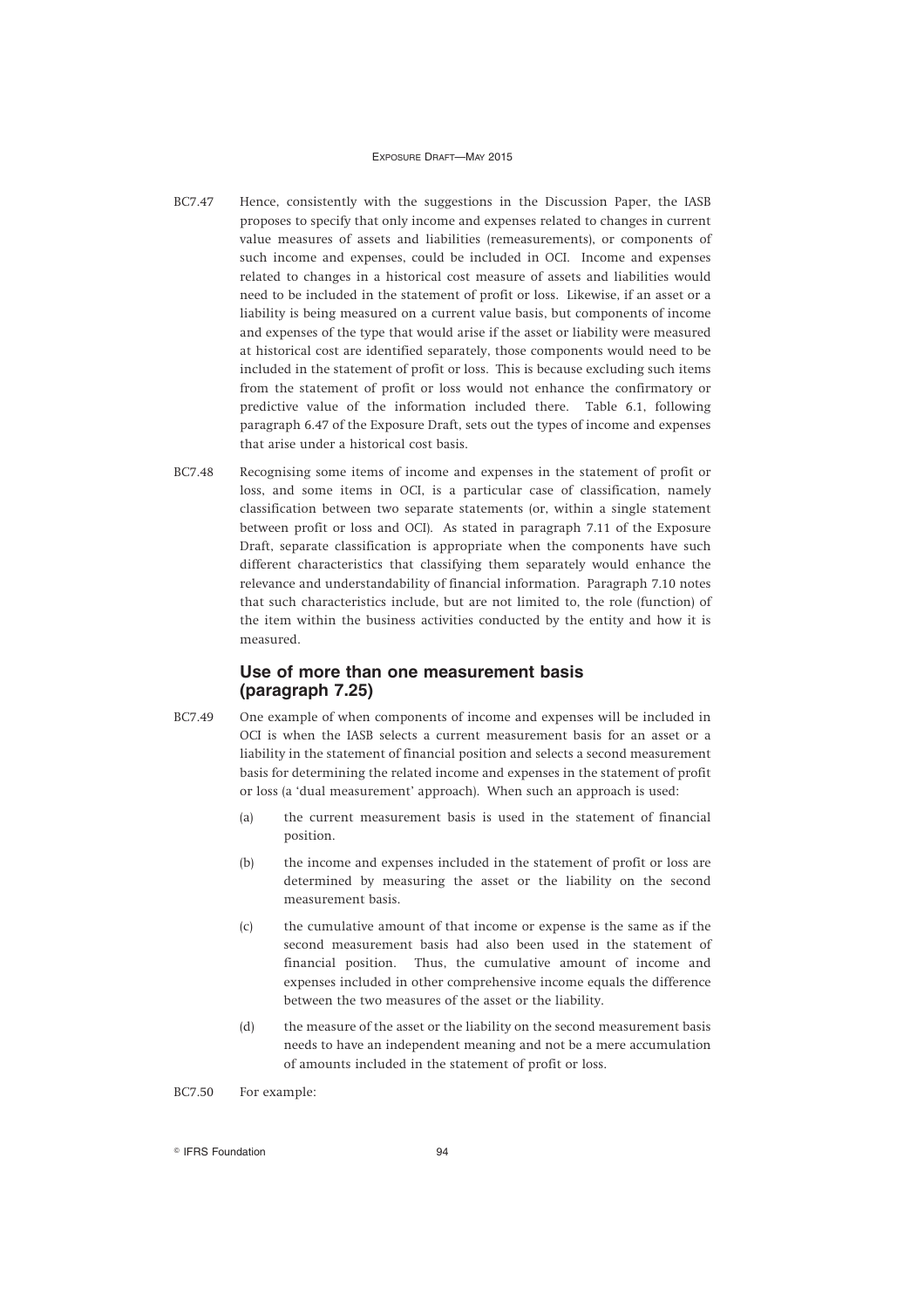- (a) measuring a financial asset at fair value in the statement of financial position and related income and expenses at historical cost in the statement of profit or loss is a case of dual measurement.
- (b) but the treatment of a pension liability applying IAS 19 *Employee Benefits* is not a case of dual measurement. This is because the income and expenses included in the statement of profit or loss in each period reflect assumptions (including discount rates) for that period. Thus, the cumulative amounts included in that statement reflect different assumptions (including discount rates) for each period. Those cumulative amounts correspond to a measure for the pension liability that has no independent meaning and can be described only as the accumulation of the amounts included in the statement of profit or loss.

## **Reclassifying items into the statement of profit or loss (paragraphs 7.26–7.27)**

- BC7.51 The IASB considered whether items of income and expenses included in OCI should be subsequently reclassified into the statement of profit or loss. Such reclassification is often described as recycling.
- BC7.52 When the dual measurement approach described in paragraph BC7.49 is used, reclassification of the cumulative amount included in OCI over the holding period of the asset or the liability is a necessary consequence of that approach. This is because the income or expenses included in profit or loss on derecognition of the asset or the liability (for example, on sale) include any income or expenses relating to the asset or the liability that have not already been included in the statement of profit or loss. Hence, any income and expenses previously included in OCI will, unless they have already reversed, now be included in profit or loss.
- BC7.53 However, when income and expenses are included in OCI in cases other than dual measurement, such reclassification is not a necessary consequence of the approach adopted.
- BC7.54 If the amounts included in the statement of profit or loss are the primary source of information about an entity's financial performance for the period, it follows that the cumulative amounts included over time in that statement should also be as complete as possible. Hence, no income and expenses should be excluded from the statement of profit or loss permanently, unless there is a compelling reason to do so.
- BC7.55 Accordingly, the IASB proposes to include in the *Conceptual Framework* a presumption that income and expenses included in OCI must subsequently be reclassified to the statement of profit or loss. Reclassification takes place in the period when including the income and expenses in the statement of profit or loss enhances the relevance of the information included in that statement for that period.
- BC7.56 However, in some cases, reclassifying the income and expenses to the statement of profit or loss might not enhance the relevance of the information in that statement in any period. Thus, there would be no appropriate basis for reclassification. In such cases, the presumption of reclassification can be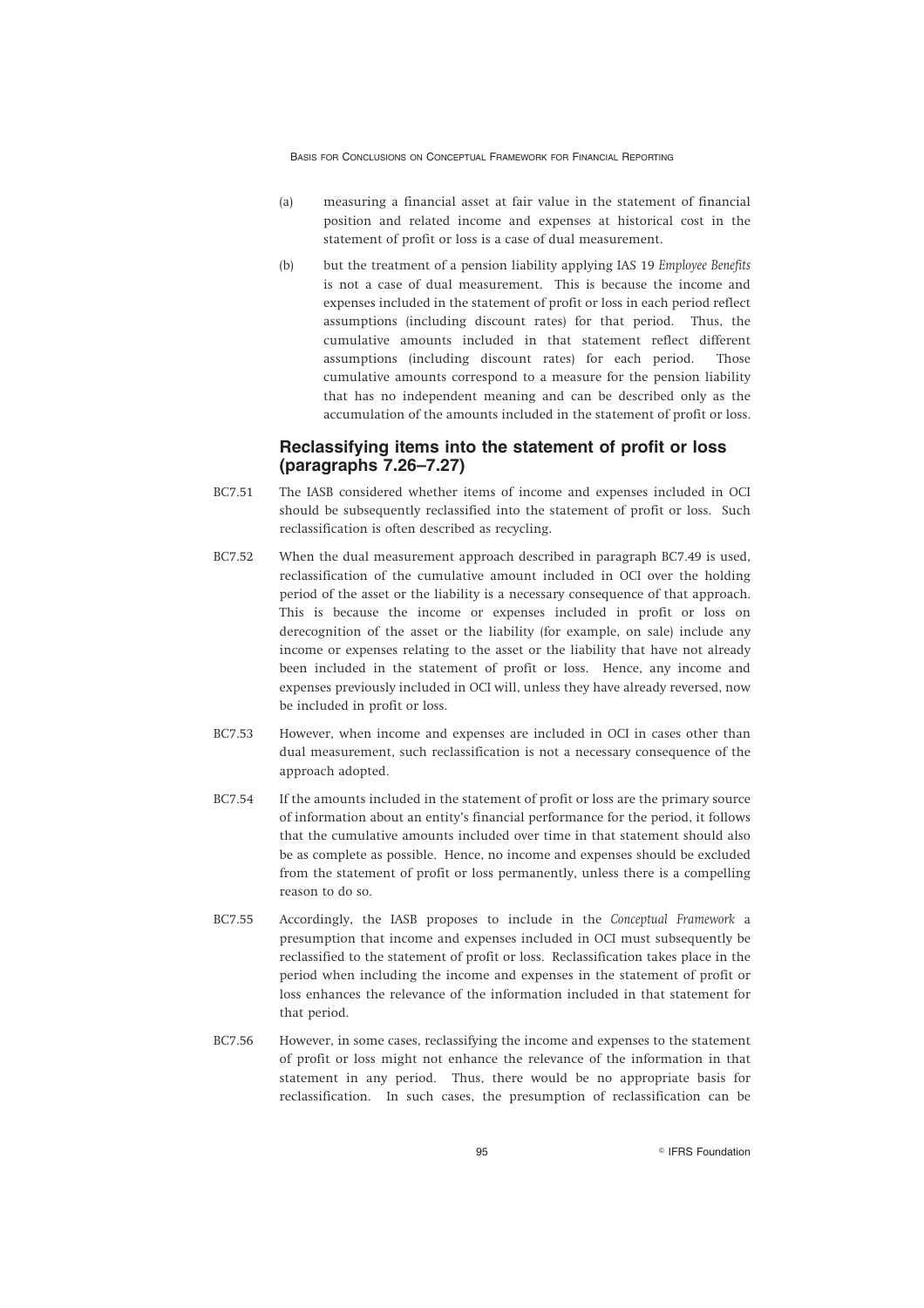rebutted because reclassification could occur only on an arbitrary basis, which would not provide useful information. The absence of an appropriate basis for reclassification may be an indication that this particular item of income and expenses should not be included in OCI in the first place.

BC7.57 The IASB does not propose to include in the *Conceptual Framework* specific guidance on when reclassification may be appropriate. The IASB expects to take that decision when developing individual Standards.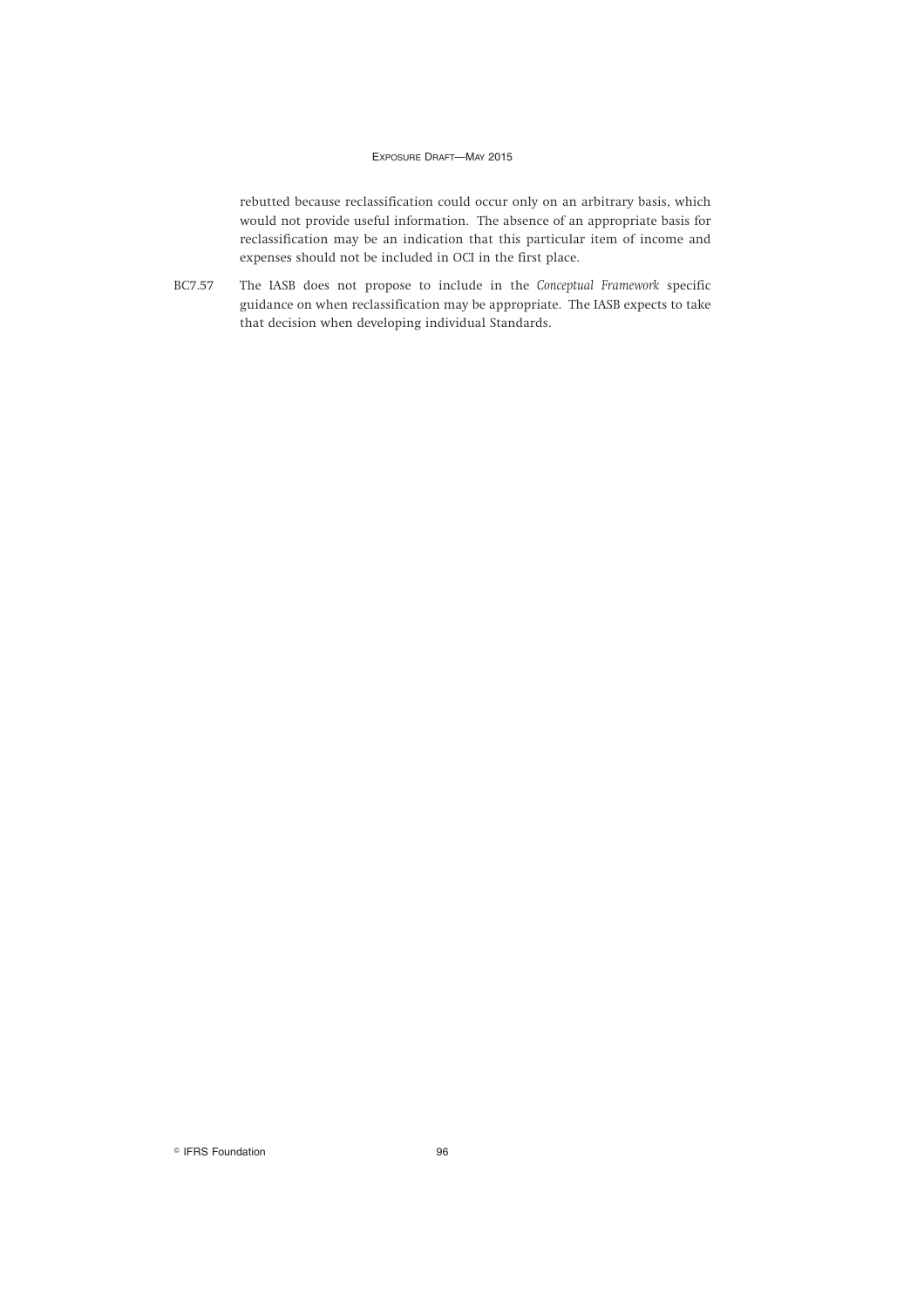# **Chapter 8—Concepts of capital and capital maintenance**

BC8.1 The material in Chapter 8 is carried forward unchanged from the existing *Conceptual Framework*, except for a limited number of editorial changes (see paragraph BCIN.24).

<sup>©</sup> IFRS Foundation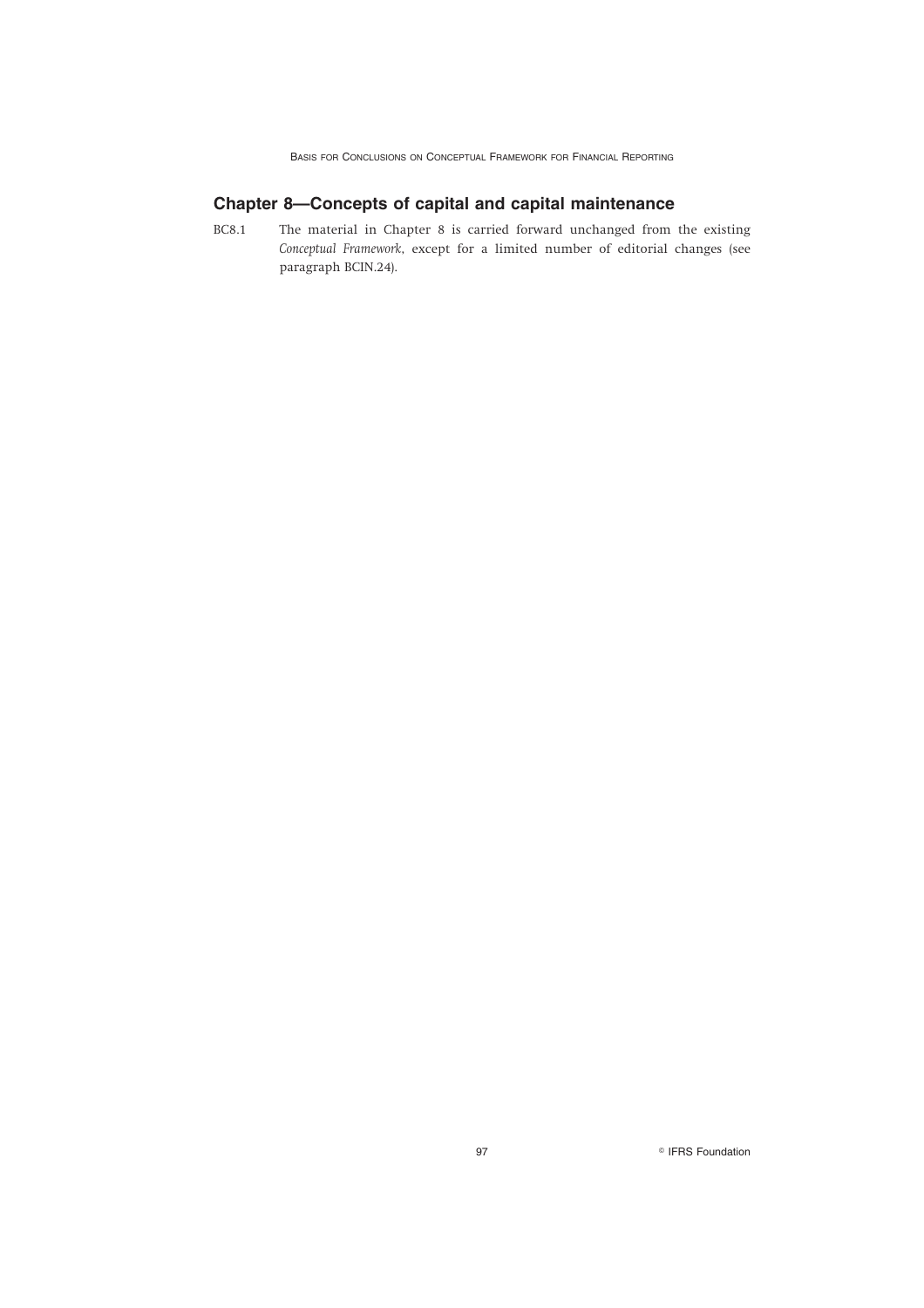### **Effects of the proposed changes to the** *Conceptual Framework*

- BCE.1 The Invitation to Comment on the Exposure Draft discusses the effects of the proposed changes to the *Conceptual Framework*. The following paragraphs discuss:
	- (a) inconsistencies with existing Standards (see paragraphs BCE.2–BCE.24); and
	- (b) transition and effective date (see paragraphs BCE.25–BCE.31).

## **Inconsistencies with existing Standards**

- BCE.2 Some respondents to the Discussion Paper suggested that the IASB should undertake a review of existing Standards to identify any inconsistencies with the proposals for a revised *Conceptual Framework*. They stated that such a review would enable them to better understand the implications of the proposals.
- BCE.3 The IASB reviewed existing and proposed Standards, other than those to be superseded before the revised *Conceptual Framework* becomes effective.
- BCE.4 In doing this, the IASB has not attempted to predict what judgements it would now make if it were to set requirements in existing Standards applying the concepts proposed in the Exposure Draft for:
	- (a) judgements on recognition and measurement requirements; and
	- (b) reclassification to the statement of profit or loss of income and expenses included in OCI in an earlier period.
- BCE.5 In addition, the IASB has not identified the following requirements as being inconsistent with the proposals for the *Conceptual Framework*:
	- (a) requirements that, although consistent with the concepts now proposed, are currently explained using different concepts in the Basis for Conclusions; and
	- (b) requirements that seem to have been driven by cost-benefit considerations (ie the cost constraint).
- BCE.6 Paragraphs BCE.7–BCE.11 discuss the main inconsistencies between existing Standards and the proposed *Conceptual Framework* that were identified in the course of the review. Paragraphs BCE.12–BCE.21 discuss minor inconsistencies that would arise from the proposed changes to the *Conceptual Framework*. Paragraphs BCE.22–BCE.24 explain that some existing inconsistencies would be eliminated by the newly proposed concepts.

### **Main inconsistencies**

#### **IAS 32** *Financial Instruments: Presentation*

BCE.7 Some of the classification requirements of IAS 32 *Financial Instruments: Presentation* are inconsistent with both the existing *Conceptual Framework*'s definitions and the proposed definitions of liability and equity. In particular, these inconsistencies arise from: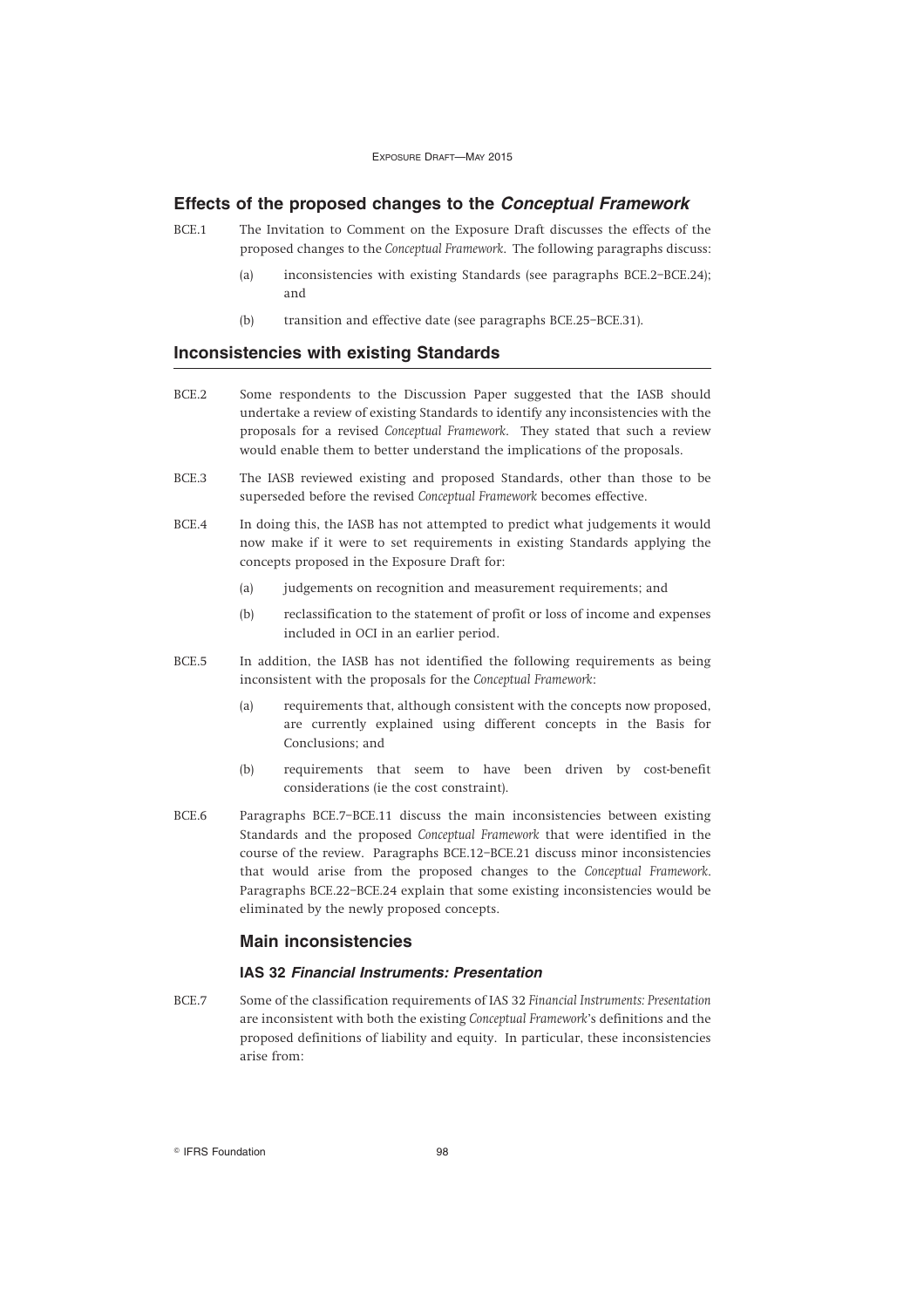- (a) the share-settlement clauses of the definitions of financial assets and financial liabilities. Situations to which these clauses apply include, for financial liabilities:
	- (i) a non-derivative for which the entity is, or may be, obliged to deliver a variable number of the entity's own equity instruments; and
	- (ii) a derivative that will, or may, be settled other than by the exchange of a fixed amount of cash or another financial asset for a fixed number of the entity's own equity instruments.<sup>19</sup>

These instruments are classified as liabilities even though obligations that an entity must settle, or may have the right to settle, by issuing its own equity instruments, do not meet either the existing or the proposed *Conceptual Framework*'s definition of a liability.

- (b) the exceptions for puttable instruments contained in paragraphs 16A–16D of IAS 32. These result in some financial instruments being classified as equity, even though they meet the *Conceptual Framework*'s definition of a liability.
- BCE.8 As discussed in paragraphs BC4.93–BC4.103, the IASB proposes not to make changes in this area at this stage. The IASB will further explore how to distinguish liabilities from equity claims, including consideration of whether to add to its agenda a project to amend the definitions of a liability and equity, in its Financial Instruments with Characteristics of Equity research project.<sup>20</sup>

#### **IFRIC 21** *Levies*

- BCE.9 As discussed in paragraph BC4.65, the requirements of IAS 37 *Provisions, Contingent Liabilities and Contingent Assets* as interpreted in IFRIC 21 *Levies* are inconsistent with the proposed new concepts for identifying liabilities.
- BCE.10 An entity must often conduct a series of activities before it is required to pay a levy. IFRIC 21 identifies the last event in the series as the event that gives rise to a liability. The IFRS Interpretations Committee ('the Interpretations Committee') concluded that, because economic compulsion does not create a present obligation, earlier events in the series do not give rise to a liability even if the entity would have to take unrealistic actions to avoid the obligations. In contrast, applying the IASB's proposed guidance on a present obligation, an entity would identify a liability when the entity has no practical ability to avoid a transfer of economic benefits and the obligation has arisen from past events; in other words, the entity has received benefits or conducted activities that establish the extent of the obligation. Accordingly, a liability for some levies could be identified earlier by applying the *Conceptual Framework* proposals than by applying IFRIC 21.

<sup>19</sup> See paragraph 11 of IAS 32.

<sup>20</sup> For the IASB to add a project to its active agenda, a formal agenda decision would be required.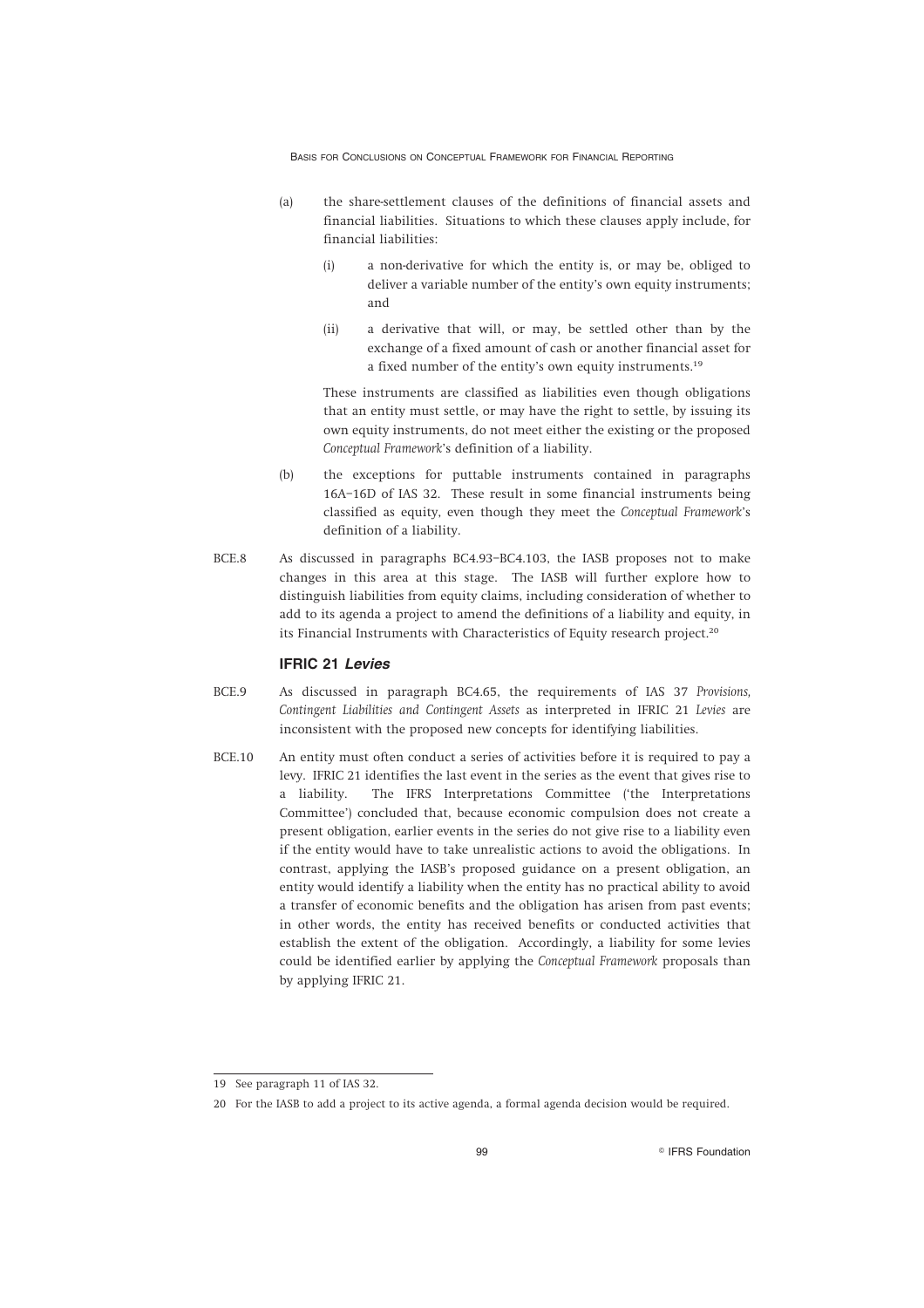BCE.11 The IASB is considering, as part of its research agenda, whether it should take on an active project to consider amending aspects of IAS 37.<sup>21</sup> That research will take into account the inconsistencies between IFRIC 21 and the proposed new concepts for identifying present obligations.

#### **Minor inconsistencies**

#### **Quotes of existing definitions**

- BCE.12 Some existing Standards quote existing *Conceptual Framework* definitions:
	- (a) IAS 37 quotes the existing definition of a liability; and
	- (b) IAS 38 *Intangible Assets* quotes the existing definition of an asset.
- BCE.13 The implications for IAS 37 are discussed in paragraph BCE.11. The IASB is not proposing to update the quotation in IAS 38 at this time. It has considered possible implications for this Standard of the proposed changes in the definitions of assets and concluded that the changes would not cause any practical problems in applying the Standard. The IASB's aim in revising the definitions in the *Conceptual Framework* was to provide more clarity, not to fundamentally change the way in which the definitions are applied in any existing Standard.

#### **Presentation and disclosure**

- BCE.14 In the Exposure Draft, the IASB notes the benefits of including a specific presentation and disclosure objective in a Standard (see paragraph 7.16 of the Exposure Draft). Recent Standards already include an objective for disclosure requirements. However, many older Standards do not contain such an objective.
- BCE.15 The Exposure Draft proposes that financial statements should include forward-looking information only if it provides relevant information about the assets and liabilities that existed at the end of, or during, the period (see paragraph 7.4 of the Exposure Draft). IAS 19 *Employee Benefits* requires entities to disclose expected contributions to the defined benefit or the defined contribution plan for the next annual reporting period. This requirement is arguably inconsistent with the approach to forward-looking information proposed in the Exposure Draft.
- BCE.16 The IASB proposes not to address these inconsistencies in the *Conceptual Framework* project. A review of disclosure requirements in existing Standards to identify and assess redundancies, conflicts and duplication is included in the Disclosure Initiative (see paragraph BC7.2(b)).

### **Faithful representation vs reliability**

- BCE.17 In existing Standards the term 'reliability' is used in two different ways:
	- (a) to mean that the level of measurement uncertainty associated with an item is tolerable. This use of the word is consistent with the recognition criteria in the existing *Conceptual Framework* (an item that meets the

Communication and the ISO 100

<sup>21</sup> For the IASB to add a project to its active agenda, a formal agenda decision would be required.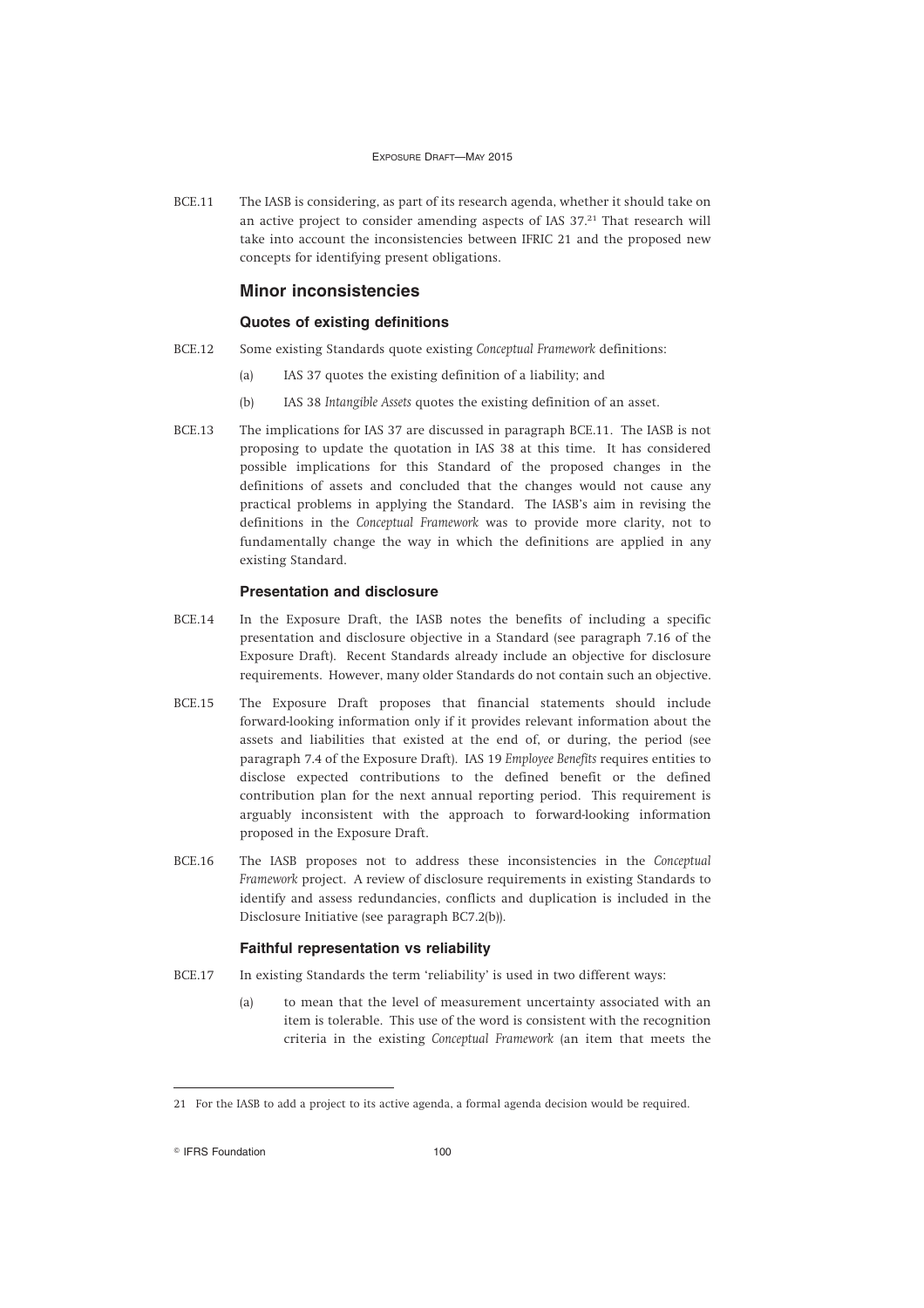definition of an element is recognised only if it is probable that there will be a flow of economic benefits and it has a cost or value that can be measured with reliability).

- (b) in a broader sense, as a qualitative characteristic explained in the pre-2010 *Framework* as encompassing freedom from error, neutrality, prudence, completeness and substance over form.
- BCE.18 The IASB proposes not to reinstate the term reliability as a label for the qualitative characteristic now called 'faithful representation'. However, it considers that there is much in common between the qualitative characteristics of reliability (pre-2010 *Framework*) and the description of faithful representation proposed in the Exposure Draft (see paragraphs BC2.21–BC2.25).
- BCE.19 The IASB considered whether to replace the term reliability with the term faithful representation in the Standards that refer to reliability as a qualitative characteristic. However, the IASB concluded that until it completes the revised *Conceptual Framework*, it would be premature to consider whether to propose such amendments. Similarly, it would be premature to consider whether to propose replacing the term reliability in the Standards that use the term to refer to a tolerable level of measurement uncertainty.

## **IAS 1** *Presentation of Financial Statements* **and IAS 8** *Accounting Policies, Changes in Accounting Estimates and Errors*

- BCE.20 Two existing Standards—IAS 1 *Presentation of Financial Statements* and IAS 8 *Accounting Policies, Changes in Accounting Estimates and Errors*—rely directly on the guidance in the *Conceptual Framework* and act as a direct link between the Standards and the *Conceptual Framework*. IAS 1 prescribes the basis for preparation of general purpose financial statements. It requires the faithful representation of the effects of transactions, other events and conditions in accordance with the definitions and recognition criteria for assets, liabilities, income and expenses set out in the *Conceptual Framework*, to achieve fair presentation in financial statements. IAS 8 provides guidance to help entities develop and apply accounting policies when there are no specifically applicable Standards.
- BCE.21 The guidance in these Standards is based on the qualitative characteristics described in the *Conceptual Framework* and, hence, the concepts in the *Conceptual Framework* are essential to the application of these Standards. When the revised *Conceptual Framework* is finalised, the IASB will consider whether to develop proposals to amend IAS 1 and IAS 8 to reflect the revised *Conceptual Framework*.

## **Existing inconsistencies**

- BCE.22 Some existing inconsistencies between the Standards and the existing *Conceptual Framework* would be eliminated by the proposals in the Exposure Draft.
- BCE.23 For example, the existing *Conceptual Framework* specifies that an asset or a liability should be recognised only if it is probable that future economic benefits will flow to or from the entity. The IASB has not applied this recognition criterion in some Standards—it decided that recognition of some assets and liabilities (such as some derivatives) meets the objectives of financial reporting

<sup>©</sup> IFRS Foundation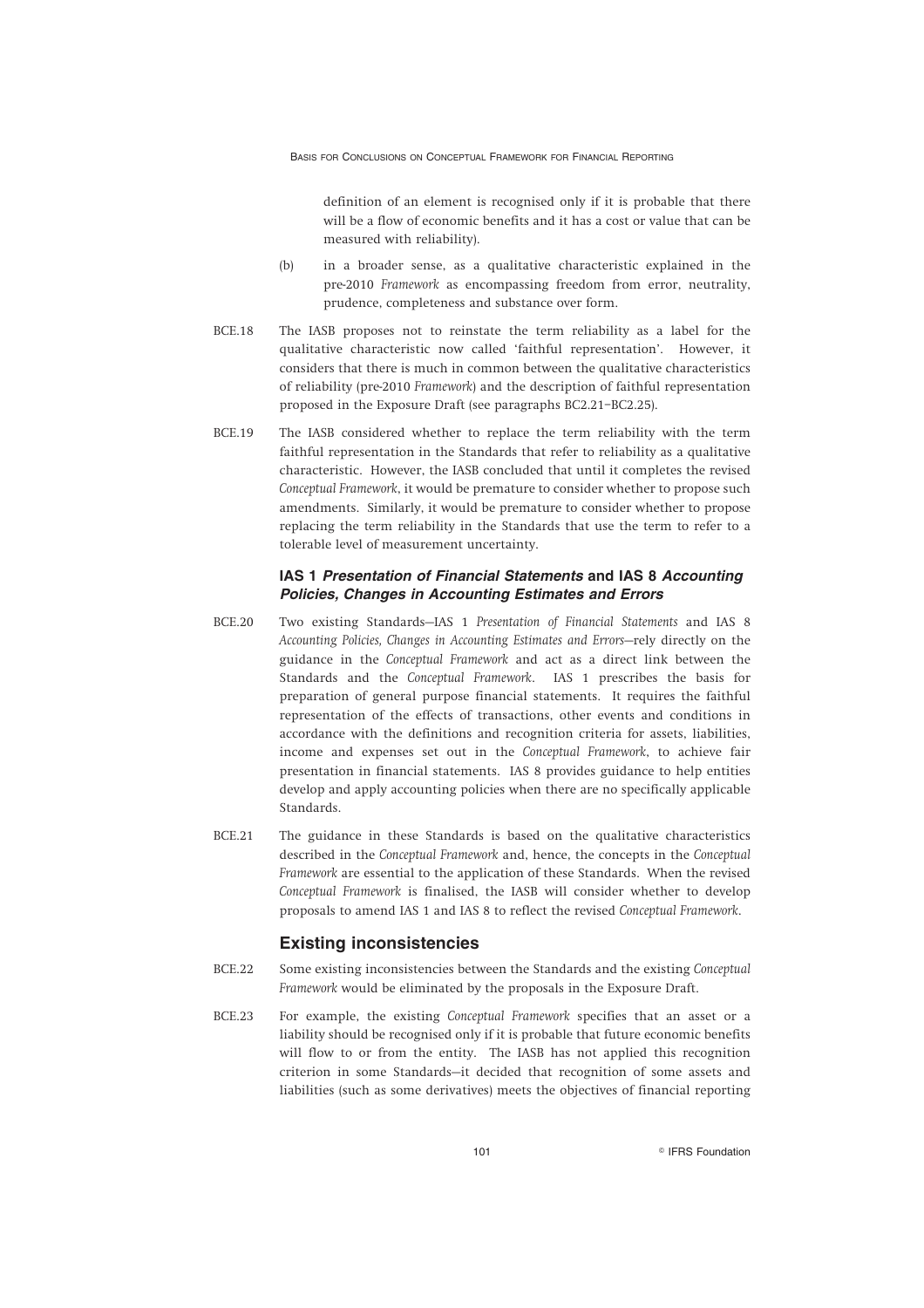irrespective of the likelihood of future cash flows. Such requirements are inconsistent with the existing *Conceptual Framework* recognition criteria, but are possible outcomes of the proposed new *Conceptual Framework* recognition criteria. (As noted in paragraph BCE.4, the IASB has not attempted to predict what judgements it would now make if it were to set requirements in existing Standards applying the concepts now proposed.)

BCE.24 The IASB emphasises that its intention in this project is to provide a coherent basis for developing future Standards, not to eliminate existing inconsistencies. In fact, as discussed in paragraphs BCE.7–BCE.21, the IASB acknowledges that the proposals in the Exposure Draft would create some new inconsistencies. Nevertheless, some concepts in recent Standards-level projects reflect the IASB's most developed thinking on these matters, and that thinking also flows into the proposals in the Exposure Draft. It is not the IASB's intention to legitimise existing Standards or practice.

## **Transition and effective date**

- BCE.25 As noted in the Discussion Paper, the IASB will start using the revised *Conceptual Framework* immediately once it is published. The revised *Conceptual Framework* will supersede the previous version.
- BCE.26 Some respondents asked the IASB to provide transition guidance for:
	- (a) the Interpretations Committee to help it interpret Standards developed under an earlier version of the *Conceptual Framework*; and
	- (b) entities that develop and apply an accounting policy in accordance with the *Conceptual Framework* when no Standard applies to a particular transaction or when they have to choose between accounting policy options permitted by a Standard.
- BCE.27 The IASB concluded that there is no need to include in the revised *Conceptual Framework* any transition guidance for the Interpretations Committee. To avoid having several co-existing versions of the *Conceptual Framework*, the Interpretations Committee will start using the revised *Conceptual Framework* immediately after it is published. When the Interpretations Committee is faced with inconsistencies between a Standard (including those developed on the basis of the existing *Conceptual Framework*) and the concepts in the revised *Conceptual Framework*, it is required by the *IASB and IFRS Interpretations Committee Due Process Handboo*k to refer the issue to the IASB.<sup>22</sup>
- BCE.28 The IASB considered how entities should account for changes in accounting policies resulting from the revision of the *Conceptual Framework*. In particular, the IASB discussed:
	- (a) whether to allow entities not to change their existing accounting policy. It rejected this approach because it could result in financial statements prepared on the basis of concepts that were inconsistent with the revised *Conceptual Framework*.

<sup>22</sup> See paragraph 7.8 of the *IASB and IFRS Interpretations Committee Due Process Handbook*.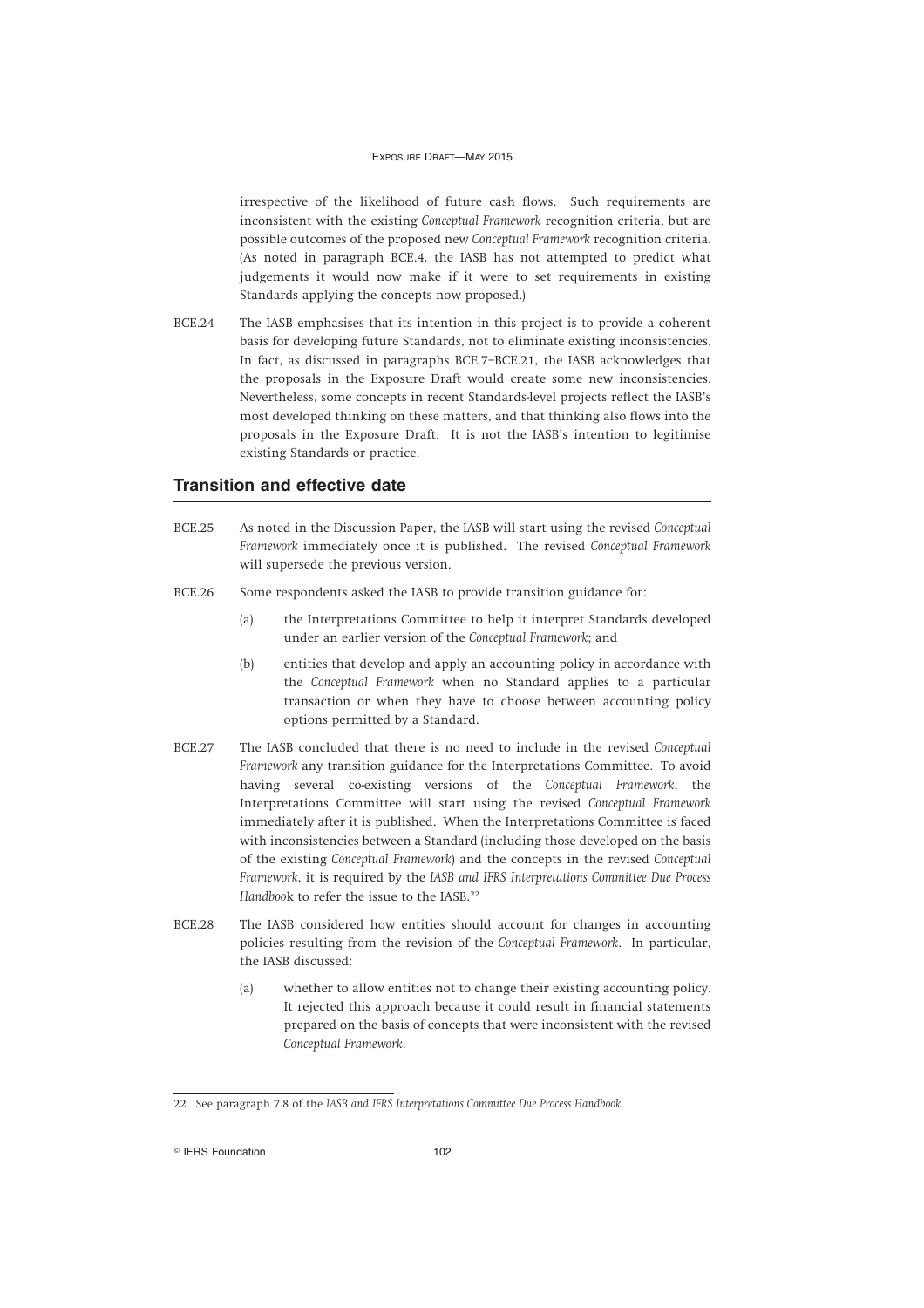- (b) whether to require prospective application of the revised *Conceptual Framework*. It rejected this approach because it would compromise the comparability of financial statements.
- BCE.29 Consequently, the IASB proposes that entities should account for any changes in accounting policy arising from an application of the revised *Conceptual Framework* retrospectively in accordance with IAS 8, subject to the impracticability provisions set out in that Standard.
- BCE.30 To avoid having several co-existing versions of the *Conceptual Framework*, the IASB proposes replacing references to the *Framework for the Preparation and Presentation of Financial Statements* in existing Standards with references to the *Conceptual Framework for Financial Reporting*. To achieve this, the IASB has issued a separate Exposure Draft *Updating References to the Conceptual Framework*.
- BCE.31 The replacement of those references within two Standards—IAS 1 and IAS 8—will achieve transition to the revised *Conceptual Framework* for entities that use the *Conceptual Framework* to develop accounting policies. The two Standards will set the effective date for the paragraphs containing those references. The IASB proposes to set an effective date that will allow a transition period of approximately 18 months between the issue of the revised *Conceptual Framework* and its effective date for entities. This would allow entities time to review the effects of the revised concepts on their accounting policies and prepare for retrospective application of the changes. In addition, the IASB proposes to permit early application for entities that would not find it difficult to start applying the revised *Conceptual Framework* immediately.

<sup>©</sup> IFRS Foundation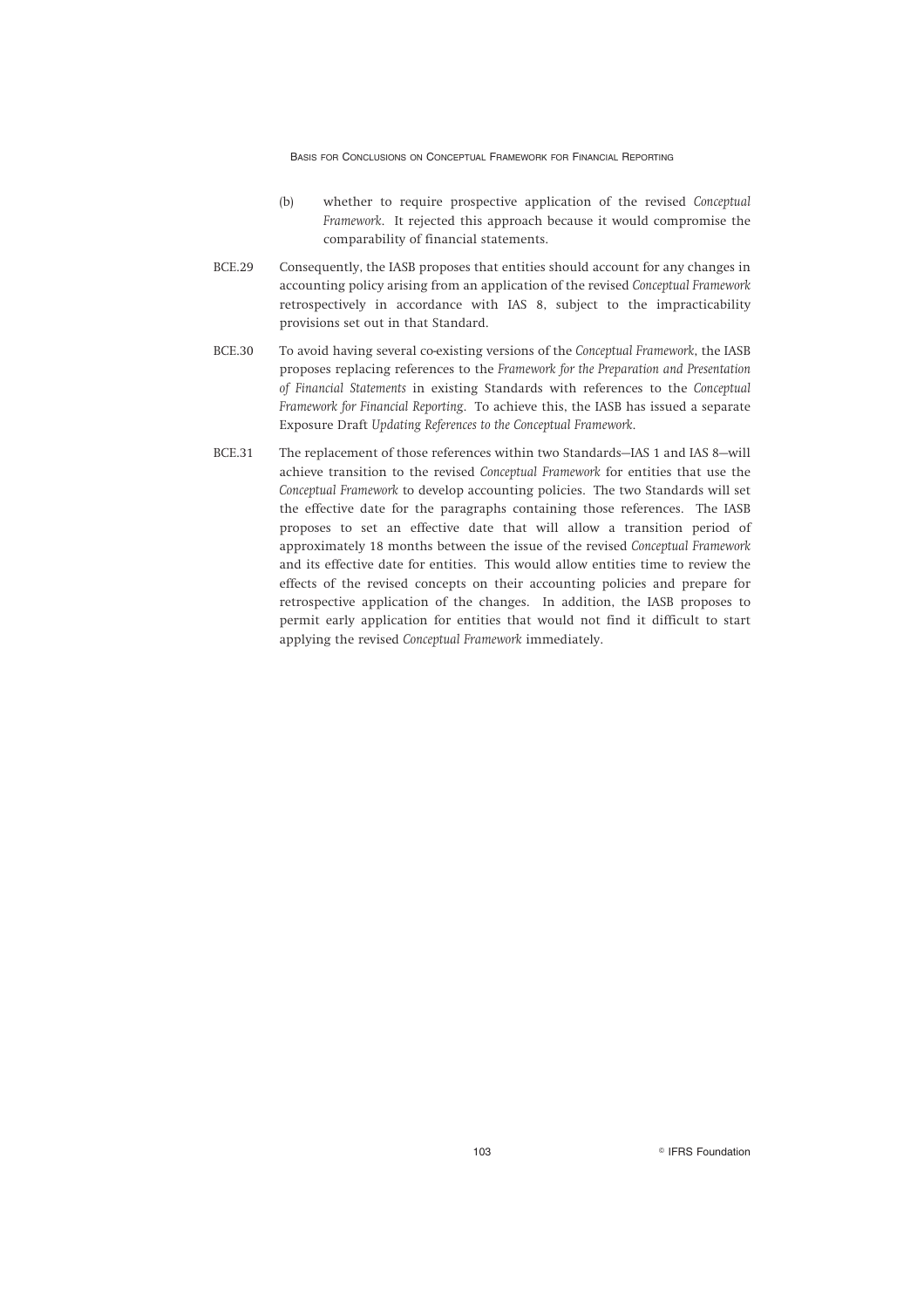# **Appendix**

This appendix reproduces the Basis for Conclusions on Chapter 1: *The objective of general purpose financial reporting* and Chapter 3: *Qualitative characteristics of useful financial information* of the existing *Conceptual Framework*.

The Exposure Draft proposes a number of changes to these Chapters (including renumbering Chapter 3 as Chapter 2). These changes are discussed in paragraphs BC1.1–BC2.33 of the Basis for Conclusions on the Exposure Draft.

Footnotes have been added to this appendix to enable readers to better understand how the changes proposed in the Exposure Draft affect the decisions made when these Chapters were originally developed.

## **Basis for Conclusions on Chapter 1:** *The objective of general purpose financial reporting*

*This Basis for Conclusions accompanies, but is not part of, Chapter 1.*

### **Introduction**

- BC1.1 This Basis for Conclusions summarises considerations of the International Accounting Standards Board in reaching the conclusions in Chapter 1 *The objective of general purpose financial reporting*. It includes reasons for accepting some alternatives and rejecting others. Individual Board members gave greater weight to some factors than to others.
- BC1.2 The Board developed this chapter jointly with the US Financial Accounting Standards Board (FASB). Consequently, this Basis for Conclusions also includes some references to the FASB's literature.

#### **Background**

BC1.3 The Board began the process of developing the objective of financial reporting by reviewing its own framework and concepts as well as those of other standard-setters. In July 2006 the Board published for public comment a discussion paper on this topic. That same paper was also published by the FASB. The Board and the FASB received 179 responses. In its redeliberations of the issues on this topic, the Board considered all of the comments received and information gained from other outreach initiatives. In May 2008 the Board and the FASB jointly published an exposure draft. The boards received 142 responses. The Board reconsidered all of the issues on this topic. This document is the result of those reconsiderations.

## **General purpose financial reporting**

BC1.4 Consistently with the Board's responsibilities, the *Conceptual Framework* establishes an objective of financial reporting and not just of financial statements. Financial statements are a central part of financial reporting, and most of the issues that the Board addresses involve financial statements. Although the scope of FASB Concepts Statement No. 1 *Objectives of Financial*

Communication and the ISBN 0-104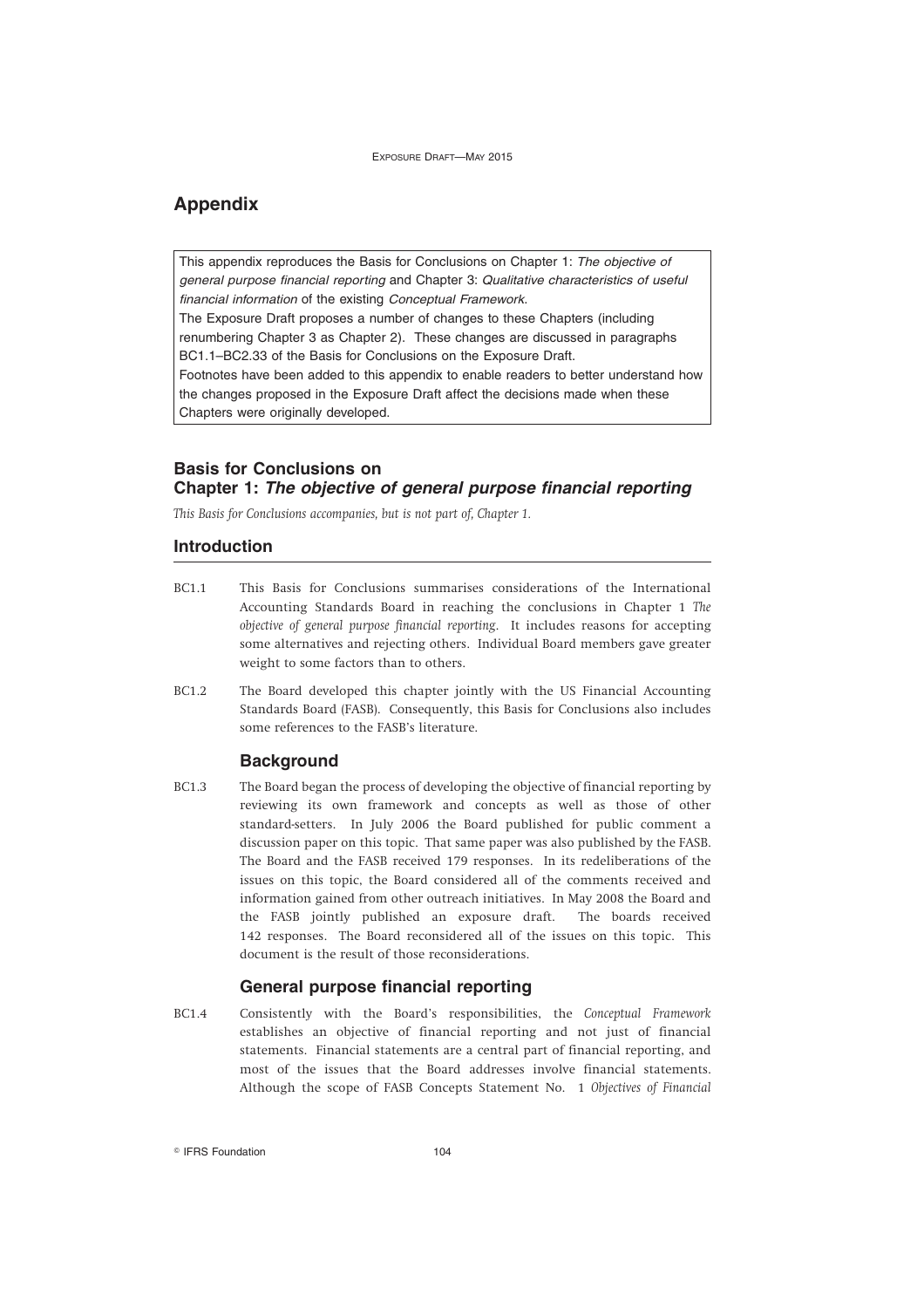*Reporting by Business Enterprises* was financial reporting, the other FASB concepts statements focused on financial statements. The scope of the Board's *Framework for the Preparation and Presentation of Financial Statements*, which was published by the Board's predecessor body in 1989 (hereinafter called *Framework* (1989)), dealt with financial statements only. Therefore, for both boards the scope of the *Conceptual Framework* is broader.<sup>23</sup>

- BC1.5 Some constituents suggested that advances in technology may make general purpose financial reporting obsolete. New technologies, for example the use of eXtensible Business Reporting Language (XBRL), may make it practicable in the future for reporting entities either to prepare or to make available the information necessary for different users to assemble different financial reports to meet their individual information needs.
- BC1.6 To provide different reports for different users, or to make available all of the information that users would need to assemble their own custom-designed reports, would be expensive. Requiring users of financial information to assemble their own reports might also be unreasonable, because many users would need to have a greater understanding of accounting than they have now. Therefore, the Board concluded that for now a general purpose financial report is still the most efficient and effective way to meet the information needs of a variety of users.
- BC1.7 In the discussion paper, the Board used the term *general purpose external financial reporting*. External was intended to convey that internal users such as management were not the intended beneficiaries for general purpose financial reporting as established by the Board. During redeliberations, the Board concluded that this term was redundant. Therefore, Chapter 1 uses *general purpose financial reporting*.

## **Financial reporting of the reporting entity**

BC1.8 Some respondents to the exposure draft said that the reporting entity is not separate from its equity investors or a subset of those equity investors. This view has its roots in the days when most businesses were sole proprietorships and partnerships that were managed by their owners who had unlimited liability for the debts incurred in the course of the business. Over time, the separation between businesses and their owners has grown. The vast majority of today's businesses have legal substance separate from their owners by virtue of their legal form of organisation, numerous investors with limited legal liability and professional managers separate from the owners. Consequently, the Board concluded that financial reports should reflect that separation by accounting for the entity (and its economic resources and claims) rather than its primary users and their interests in the reporting entity.<sup>24</sup>

<sup>23</sup> Note for readers of the Exposure Draft: with the exception of Chapters 1 and 2, the Exposure Draft *Conceptual Framework for Financial Reporting* focuses on financial statements instead of financial reports (see paragraph BCIN.22).

<sup>24</sup> Note for readers of the Exposure Draft: Chapter 3 of the Exposure Draft *Conceptual Framework for Financial Reporting* discusses the reporting entity and the perspective of financial statements (see paragraphs BC3.9–BC3.22).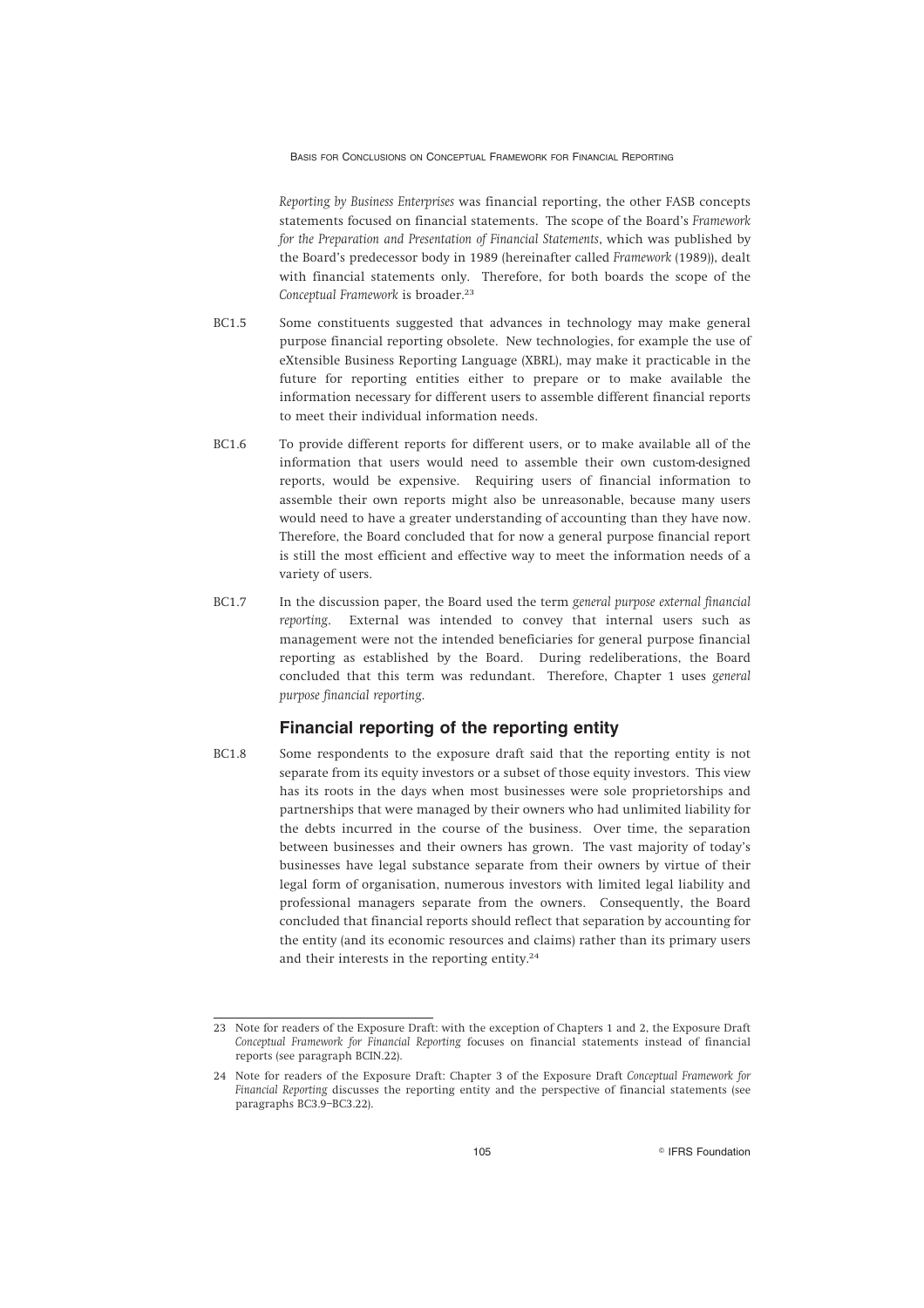### **Primary users**

- BC1.9 The objective of financial reporting in paragraph OB2 refers to existing and potential investors, lenders and other creditors. The description of the primary users in paragraph OB5 refers to existing and potential investors, lenders and other creditors who cannot require reporting entities to provide information directly to them. Paragraph OB10 states that 'regulators and members of the public other than investors, lenders and other creditors' may find information in general purpose financial reports useful but clearly states that those are not the parties to whom general purpose financial reports are primarily directed.
- BC1.10 Paragraph 9 of the *Framework* (1989) stated that users included 'present and potential investors, employees, lenders, suppliers and other trade creditors' (and later added advisers in the discussion of investors' needs), all of which are intended to be encompassed by the phrase in paragraph OB2. Paragraph 9 of the *Framework* (1989) also included a list of other potential users such as customers, governments and their agencies, and the public, which is similar to the list in paragraph OB10 of those who may be interested in financial reports but are not primary users.
- BC1.11 Paragraph 10 of the *Framework* (1989) stated that 'as investors are providers of risk capital to the entity, the provision of financial statements that meet their needs will also meet most of the needs of other users that financial statements can satisfy', which might have been read to narrow the focus to investors only. However, paragraph 12 explicitly stated that the objective of financial statements is to provide information 'that is useful to a wide range of users in making economic decisions.' Thus, the *Framework* (1989) focused on investors' needs as representative of the needs of a wide range of users but did not explicitly identify a group of primary users.
- BC1.12 FASB Concepts Statement 1 referred to 'present and potential investors and creditors and other users in making rational investment, credit, and similar decisions' (paragraph 34). It also stated that 'major groups of investors are equity securityholders and debt securityholders' and 'major groups of creditors are suppliers of goods and services who extend credit, customers and employees with claims, lending institutions, individual lenders, and debt securityholders' (paragraph 35). One difference in emphasis from the *Framework* (1989), which emphasised providers of risk capital, is that Concepts Statement 1 referred to 'both those who desire safety of investment and those who are willing to accept risk to obtain high rates of return' (paragraph 35). However, like the *Framework* (1989), Concepts Statement 1 stated that the terms investors and creditors 'also may comprehend security analysts and advisors, brokers, lawyers, regulatory agencies, and others who advise or represent the interests of investors and creditors or who otherwise are interested in how investors and creditors are faring' (paragraph 35).
- BC1.13 Paragraphs OB3, OB5 and OB10 differ from the *Framework* (1989) and Concepts Statement 1 for two reasons—to eliminate differences between the *Framework* and Concepts Statement 1 and to be more direct by focusing on users making decisions about providing resources (but not to exclude advisers). The reasons are discussed in paragraphs BC1.15–BC1.24.

**Communist Execution 106 IFRS** Foundation **106**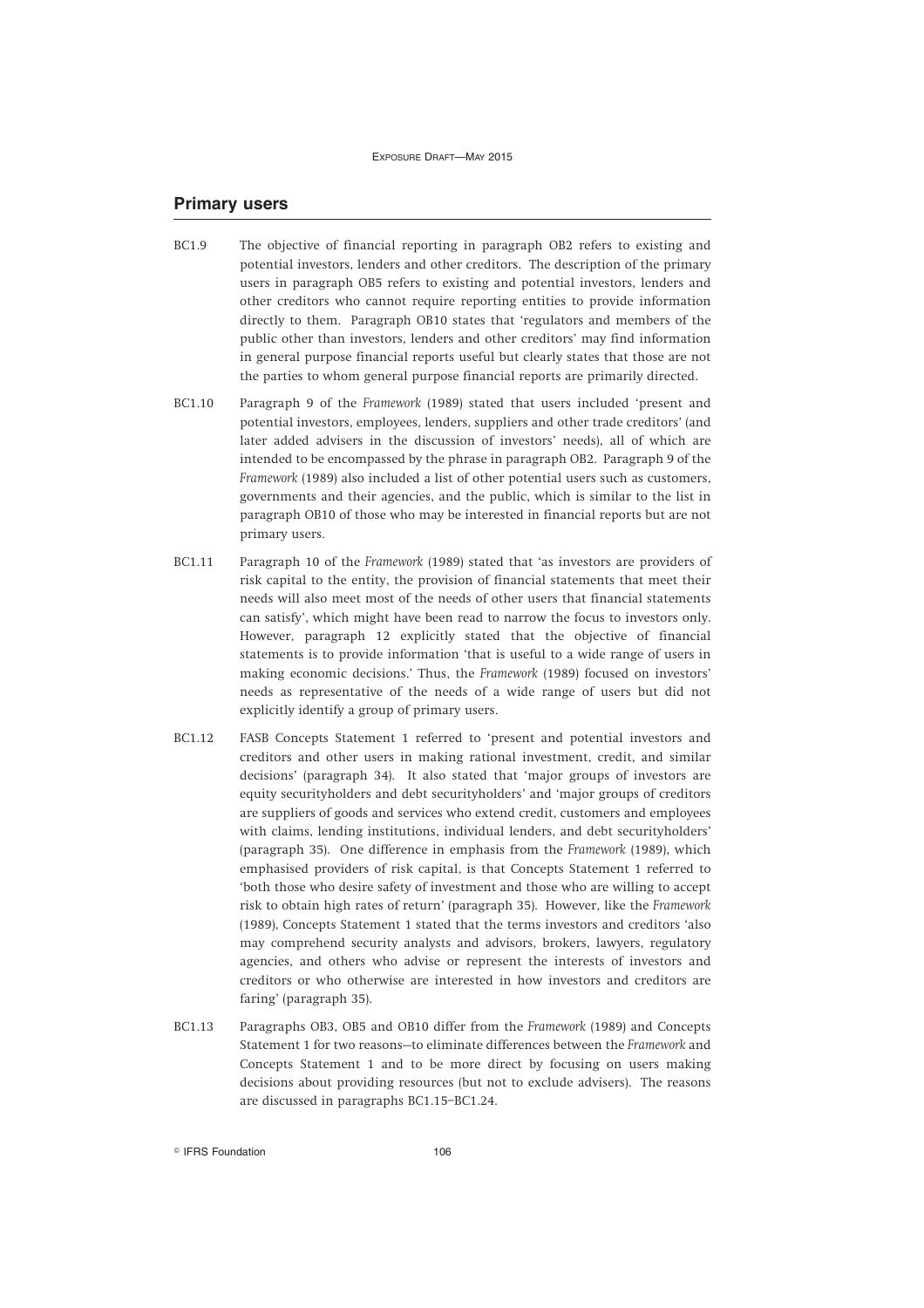### **Should there be a primary user group?**

BC1.14 The discussion paper and the exposure draft proposed identifying a group of primary users of financial reports. Some respondents to the exposure draft said that other users who have not provided, and are not considering providing, resources to the entity, use financial reports for a variety of reasons. The Board sympathised with their information needs but concluded that without a defined group of primary users, the *Conceptual Framework* would risk becoming unduly abstract or vague.

## **Why are existing and potential investors, lenders and other creditors considered the primary users?**

- BC1.15 Some respondents to the discussion paper and the exposure draft suggested that the primary user group should be limited to existing shareholders or the controlling entity's majority shareholders. Others said that the primary users should be existing shareholders and creditors, and that financial reports should focus on their needs.
- BC1.16 The reasons why the Board concluded that the primary user group should be the existing and potential investors, lenders and other creditors of a reporting entity are:
	- (a) Existing and potential investors, lenders and other creditors have the most critical and immediate need for the information in financial reports and many cannot require the entity to provide the information to them directly.
	- (b) The Board's and the FASB's responsibilities require them to focus on the needs of participants in capital markets, which include not only existing investors but also potential investors and existing and potential lenders and other creditors.
	- (c) Information that meets the needs of the specified primary users is likely to meet the needs of users both in jurisdictions with a corporate governance model defined in the context of shareholders and those with a corporate governance model defined in the context of all types of stakeholders.
- BC1.17 Some respondents expressed the view that the specified primary user group was too broad and that it would result in too much information in the financial reports. However, *too much* is a subjective judgement. In developing financial reporting requirements that meet the objective of financial reporting, the boards will rely on the qualitative characteristics of, and the cost constraint on, useful financial information to provide discipline to avoid providing too much information.<sup>25</sup>

<sup>25</sup> Note for readers of the Exposure Draft: the Basis for Conclusions on the Exposure Draft *Conceptual Framework for Financial Reporting* includes an additional discussion of primary users (see paragraphs BCIN.35–BCIN.43 and BC1.11–BC1.13).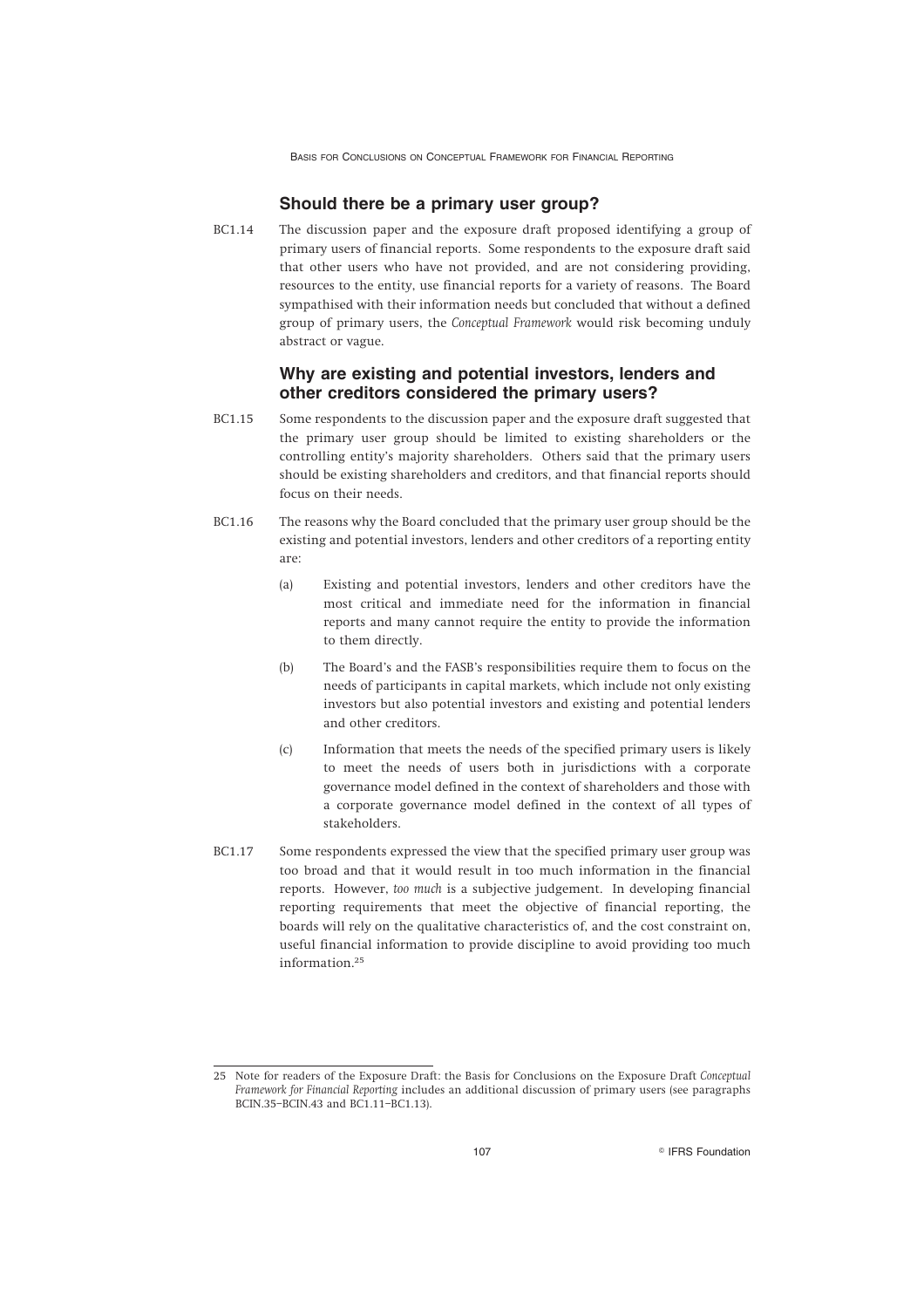### **Should there be a hierarchy of users?**

BC1.18 Some respondents to the exposure draft who supported the composition of the primary user group also recommended that the Board should establish a hierarchy of primary users because investors, lenders and other creditors have different information needs. However, the Board observed that individual users may have information needs and desires that are different from, and possibly conflict with, those of other users with the same type of interest in the reporting entity. General purpose financial reports are intended to provide common information to users and cannot accommodate every request for information. The Board will seek the information set that is intended to meet the needs of the maximum number of users in cost-beneficial ways.

# **Information needs of other users who are not within the primary user group**

### **Management's information needs**

BC1.19 Some constituents questioned the interaction between general purpose financial reporting and management's needs. The Board stated that some of the information directed to the primary users is likely to meet some of management's needs but not all of them. However, management has the ability to access additional financial information, and consequently, general purpose financial reporting need not be explicitly directed to management.

#### **Regulators' information needs**

- BC1.20 Some constituents said that maintaining financial stability in capital markets (the stability of a country's or region's economy or financial systems) should be an objective of financial reporting. They stated that financial reporting should focus on the needs of regulators and fiscal policy decision-makers who are responsible for maintaining financial stability.
- BC1.21 Other constituents opposed establishing an objective to maintain financial stability. They said that financial statements should present the economic reality of the reporting entity with as little bias as possible, but that such a presentation is not necessarily inconsistent with a financial stability objective. By presenting economic reality, financial statements could lead to more informed decision-making and thereby support financial stability even if that is not the primary aim.<sup>26</sup>
- BC1.22 However, advocates of a financial stability objective had a different outcome in mind. They did not encourage the Board to require reporting entities to provide information for use by regulators and fiscal policy decision-makers. Instead, they recommended that the Board consider the consequences of new financial reporting standards for the stability of the world's economies and financial

**Communist Execution 108** CIFRS Foundation **108** 

<sup>26</sup> One group expressing that view was the Financial Crisis Advisory Group (FCAG). The FCAG comprised approximately 20 senior leaders with broad experience in international financial markets and an interest in the transparency of financial reporting information. The FCAG was formed in 2009 to advise the Board and the FASB about the standard-setting implications of the financial crisis and of potential changes in the global regulatory environment.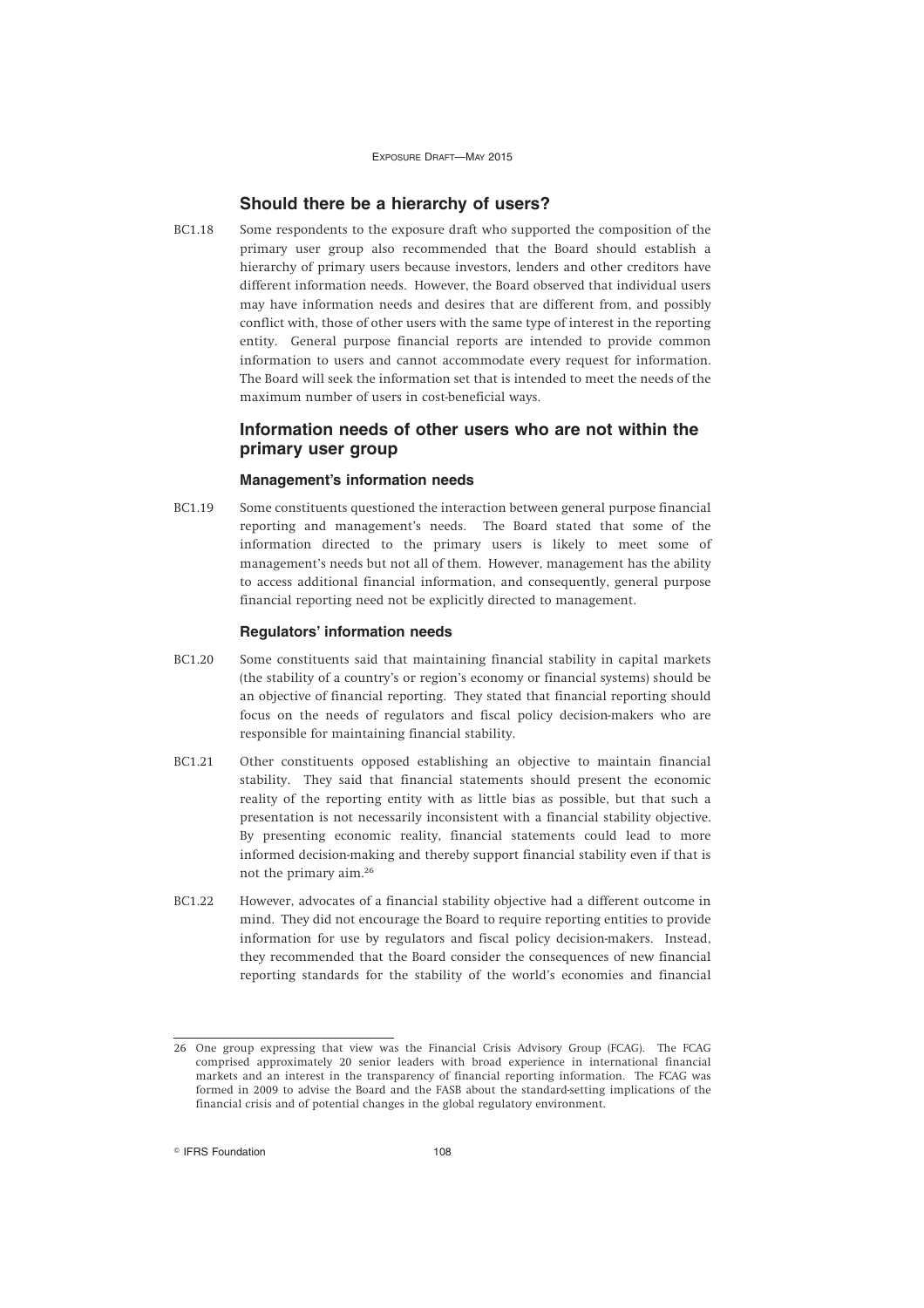systems and, at least at times, assign greater weight to that objective than to the information needs of investors, lenders and other creditors.

BC1.23 The Board acknowledged that the interests of investors, lenders and other creditors often overlap with those of regulators. However, expanding the objective of financial reporting to include maintaining financial stability could at times create conflicts between the objectives that the Board is not well-equipped to resolve. For example, some may take the view that the best way to maintain financial stability is to require entities not to report, or to delay reporting, some changes in asset or liability values. That requirement would almost certainly result in depriving investors, lenders and other creditors of information that they need. The only way to avoid conflicts would be to eliminate or de-emphasise the existing objective of providing information to investors, lenders and other creditors. The Board concluded that eliminating that objective would be inconsistent with its basic mission, which is to serve the information needs of participants in capital markets. The Board also noted that providing relevant and faithfully represented financial information can improve users' confidence in the information, and thus contribute to promoting financial stability.

# **Usefulness for making decisions**

- BC1.24 Both the Board's and the FASB's previous frameworks focused on providing information that is useful in making economic decisions as the fundamental objective of financial reporting. Those frameworks also stated that financial information that is useful in making economic decisions would also be helpful in assessing how management has fulfilled its stewardship responsibility.
- BC1.25 The discussion paper that led to Chapter 1 stated that the objective of financial reporting should focus on resource allocation decisions. Although most respondents to the discussion paper agreed that providing useful information for decision-making was the appropriate objective, they said that investors, lenders and other creditors make other decisions that are aided by financial reporting information in addition to resource allocation decisions. For example, shareholders who vote on whether to retain directors or replace them, and on how members of management should be remunerated for their services, need information on which to base their decisions. Shareholders' decision-making process may include evaluating how management of the entity performed against management in competing entities in similar circumstances.
- BC1.26 The Board agreed with these respondents and noted that, in most cases, information designed for resource allocation decisions would also be useful for assessing management's performance. Therefore, in the exposure draft leading to Chapter 1, the Board proposed that the objective of financial reporting is to provide financial information about the reporting entity that is useful to present and potential investors, lenders and other creditors in making decisions in their capacity as capital providers. The exposure draft also described the role financial statements can have in supporting decisions related to the stewardship of an entity's resources.

<sup>©</sup> IFRS Foundation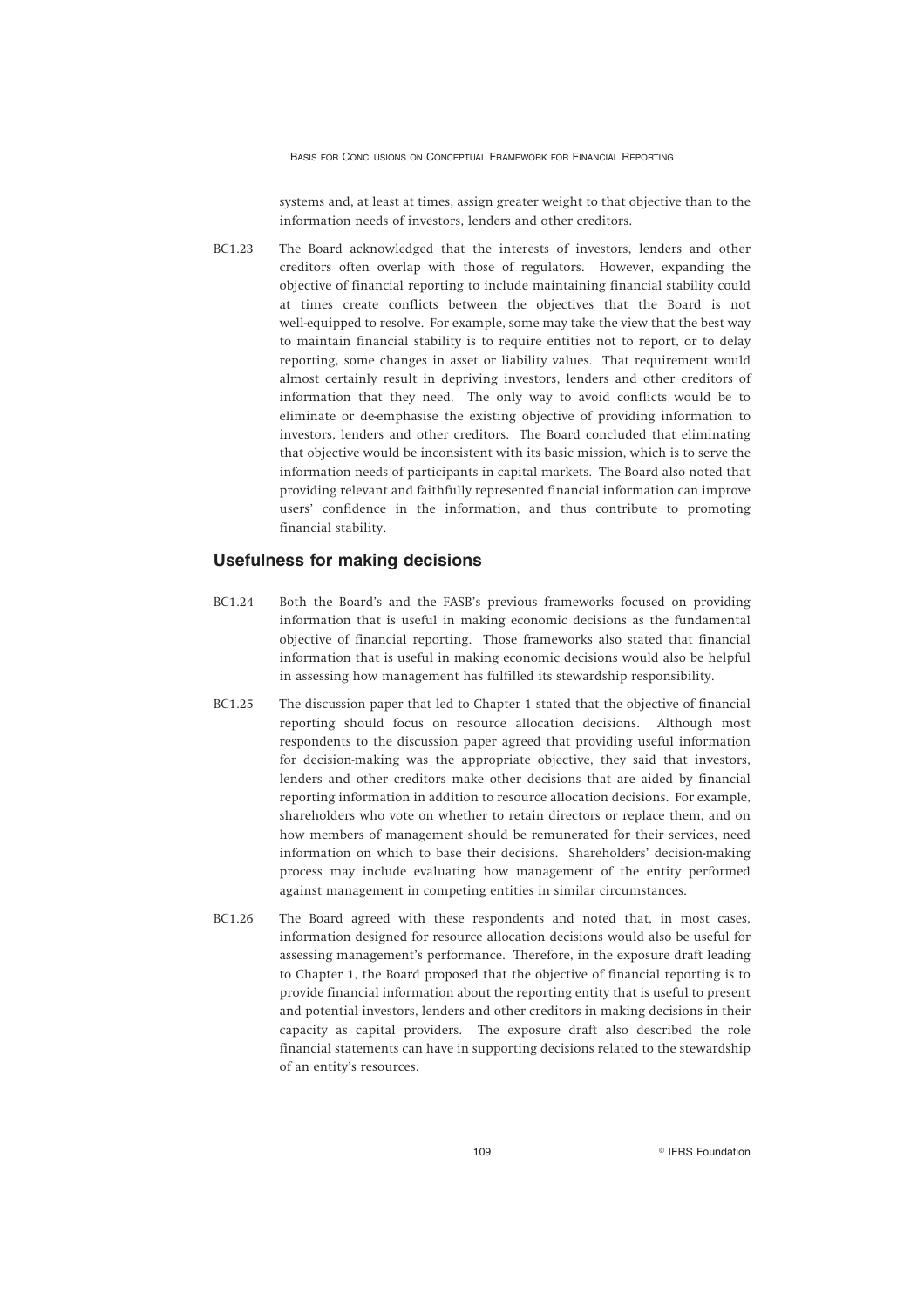- BC1.27 The exposure draft discussed the *Objective of Financial Reporting* and *Decision-usefulness* in separate sections. The Board combined those two sections in Chapter 1 because usefulness in making decisions is the objective of financial reporting. Consequently, both sections addressed the same points and provided more detail than was necessary. Combining those two sections resulted in eliminating the separate subsections on usefulness in assessing cash flow prospects and usefulness in assessing stewardship. The Board did not intend to imply that assessing prospects for future cash flow or assessing the quality of management's stewardship is more important than the other. Both are important for making decisions about providing resources to an entity, and information about stewardship is also important for resource providers who have the ability to vote on, or otherwise influence, management's actions.
- BC1.28 The Board decided not to use the term *stewardship* in the chapter because there would be difficulties in translating it into other languages. Instead, the Board described what stewardship encapsulates. Accordingly, the objective of financial reporting acknowledges that users make resource allocation decisions as well as decisions as to whether management has made efficient and effective use of the resources provided.<sup>27</sup>

# **The objective of financial reporting for different types of entities**

- BC1.29 The Board also considered whether the objective of general purpose financial reporting should differ for different types of entities. Possibilities include:
	- (a) smaller entities versus larger entities;
	- (b) entities with listed (publicly traded) debt or equity financial instruments versus those without such instruments; and
	- (c) closely held entities versus those with widely dispersed ownership.
- BC1.30 External users of financial reporting have similar objectives, irrespective of the type of entities in which they invest. Therefore, the Board concluded that the objective of general purpose financial reports is the same for all entities. However, cost constraints and differences in activities among entities may sometimes lead the Board to permit or require differences in reporting for different types of entities.

<sup>27</sup> Note for readers of the Exposure Draft: the Exposure Draft *Conceptual Framework for Financial Reporting* proposes to increase the prominence of stewardship within the overall objective of financial reporting (see paragraphs 1.3–1.4, 1.15, 1.20 and 1.22–1.23 of the Exposure Draft and paragraphs BC1.6–BC1.10 of the related Basis for Conclusions).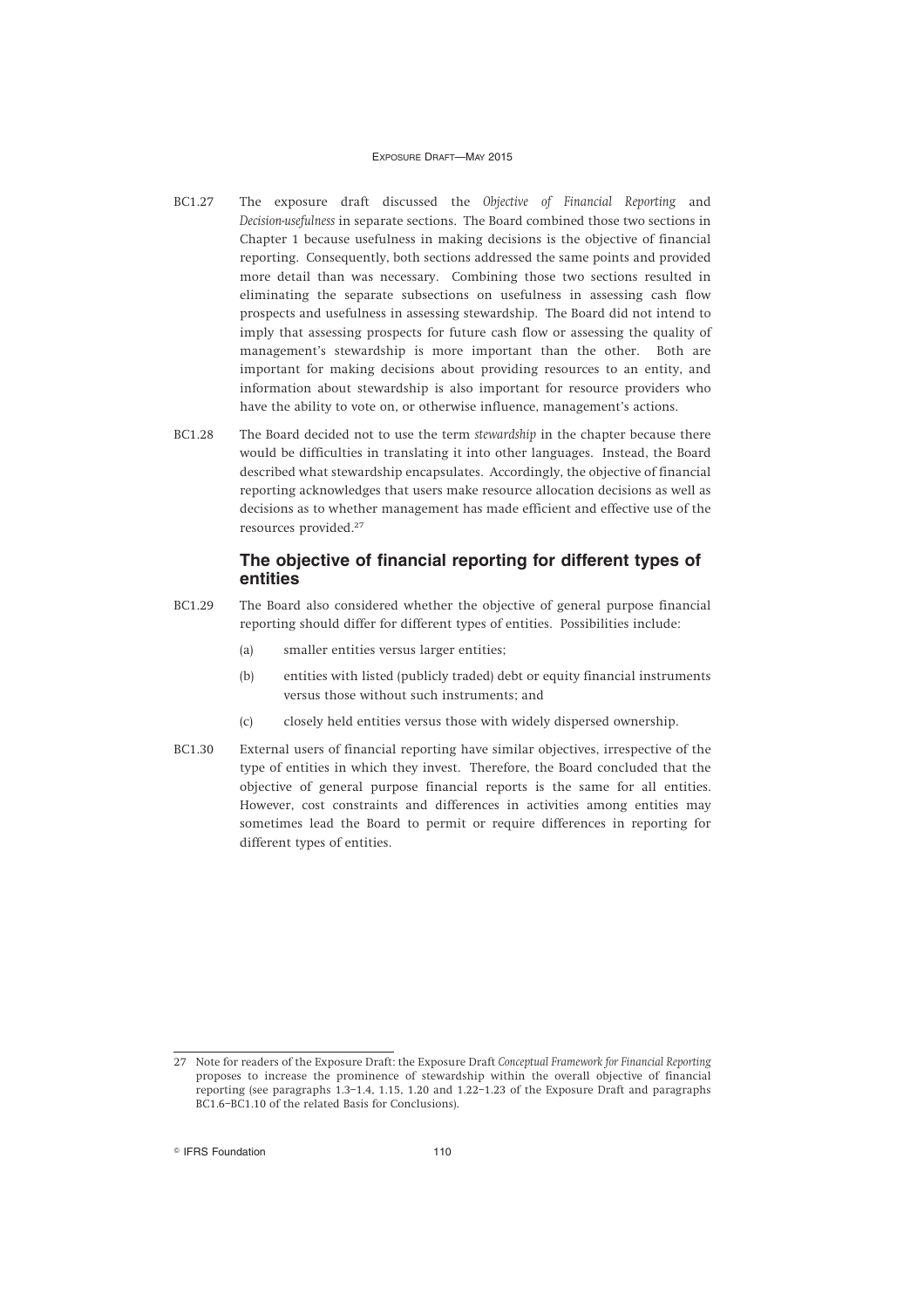# **Information about a reporting entity's resources, claims against the entity and changes in resources and claims**

# **The significance of information about financial performance**

BC1.31 A long-standing assertion by many constituents is that a reporting entity's financial performance as represented by comprehensive income and its components is the most important information.<sup>28</sup> Concepts Statement 1 (paragraph 43) stated:

> The primary focus of financial reporting is information about an enterprise's performance provided by measures of comprehensive income and its components. Investors, creditors, and others who are concerned with assessing the prospects for enterprise net cash inflows are especially interested in that information.

In contrast, the *Framework* (1989) considered information on the reporting entity's financial position and financial performance of equal importance.

- BC1.32 To be useful for decision-making, financial reports must provide information about a reporting entity's economic resources and claims, and the change during a period in economic resources and claims. A reporting entity cannot provide reasonably complete information about its financial performance (as represented by comprehensive income, profit or loss or other similar terms) without identifying and measuring its economic resources and the claims. Consequently, the Board concluded that to designate one type of information as the primary focus of financial reporting would be inappropriate.
- BC1.33 In discussing the financial position of an entity, the exposure draft referred to *economic resources and claims on them*. The chapter uses the phrase *economic resources of the reporting entity and the claims against the reporting entity* (see paragraph OB12). The reason for the change is that in many cases, claims against an entity are not claims on specific resources. In addition, many claims will be satisfied using resources that will result from future net cash inflows. Thus, while all claims are claims against the entity, not all are claims against the entity's existing resources.

# **Financial position and solvency**

- BC1.34 Some constituents have suggested that the main purpose of the statement of financial position should be to provide information that helps assess the reporting entity's solvency. The question is not whether information provided in the financial reports should be helpful in assessing solvency; clearly, it should. Assessing solvency is of interest to investors, lenders and other creditors, and the objective of general purpose financial reporting is to provide information that is useful to them for making decisions.
- BC1.35 However, some have suggested that the statement of financial position should be directed towards the information needs of lenders, other creditors and

<sup>28</sup> Concepts Statement 1 referred to *earnings and its components*. However, FASB Concepts Statement No. 6 *Elements of Financial Statements* substituted the term *comprehensive income* for the term *earnings*. The latter term is reserved for a component of comprehensive income.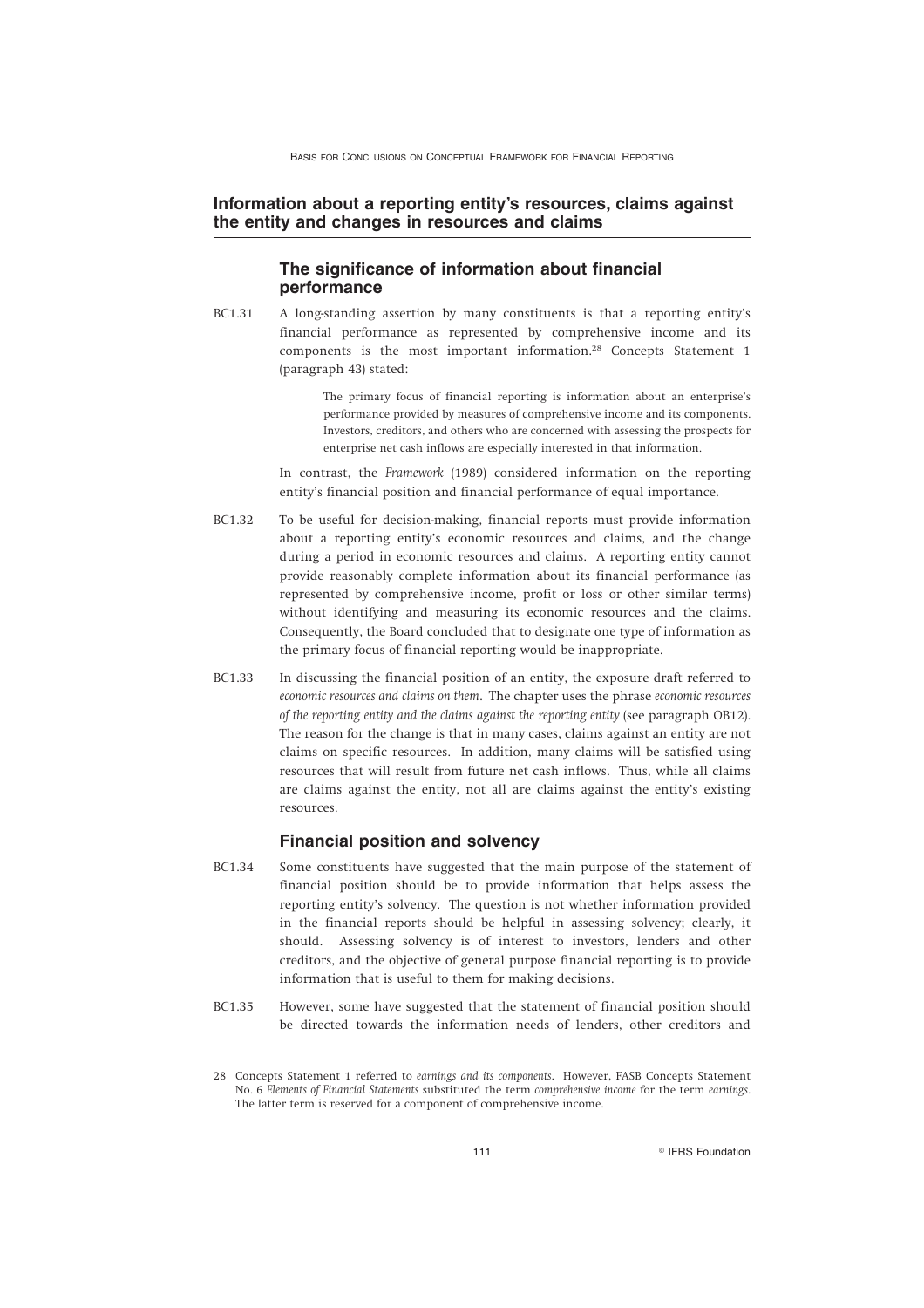regulators, possibly to the detriment of investors and other users. To do so would be inconsistent with the objective of serving the common information needs of the primary user group. Therefore, the Board rejected the notion of directing the statement of financial position (or any other particular financial statement) towards the needs of a particular subset of users.

...

# **Chapter 3:** *Qualitative characteristics of useful financial information*

*This Basis for Conclusions accompanies, but is not part of, Chapter 3.*

# **Introduction**

- BC3.1 This Basis for Conclusions summarises considerations of the Board in reaching the conclusions in Chapter 3 *Qualitative characteristics of useful financial information*. It includes reasons for accepting some alternatives and rejecting others. Individual Board members gave greater weight to some factors than to others.
- BC3.2 The Board developed the chapter jointly with the US Financial Accounting Standards Board (FASB). Consequently, this Basis for Conclusions also includes some references to the FASB's literature.

# **Background**

BC3.3 The Board began the process of developing the qualitative characteristics of useful financial information by reviewing its own framework and concepts as well as those of other standard-setters. In July 2006 the Board published for public comment a discussion paper on this topic. That same paper was also published by the FASB. The Board and the FASB received 179 responses. In its redeliberations of the issues on this topic, the Board considered all of the comments received and information gained from other outreach initiatives. In May 2008 the Board and the FASB jointly published an exposure draft. The boards received 142 responses. The Board reconsidered all of the issues. This document is the result of those reconsiderations.

# **The objective of financial reporting and the qualitative characteristics of useful financial information**

- BC3.4 Alternatives are available for all aspects of financial reporting, including recognition, derecognition, measurement, classification, presentation and disclosure. When developing financial reporting standards, the Board will choose the alternative that goes furthest towards achieving the objective of financial reporting. Providers of financial information will also have to choose among the alternatives if there are no applicable standards available, or if application of a particular standard requires judgements or options, to achieve the objective of financial reporting.
- BC3.5 Chapter 1 specifies that the objective of general purpose financial reporting is to provide financial information about the reporting entity that is useful to existing and potential investors, lenders and other creditors in making decisions

**Communist Execution 112** Communist Service 112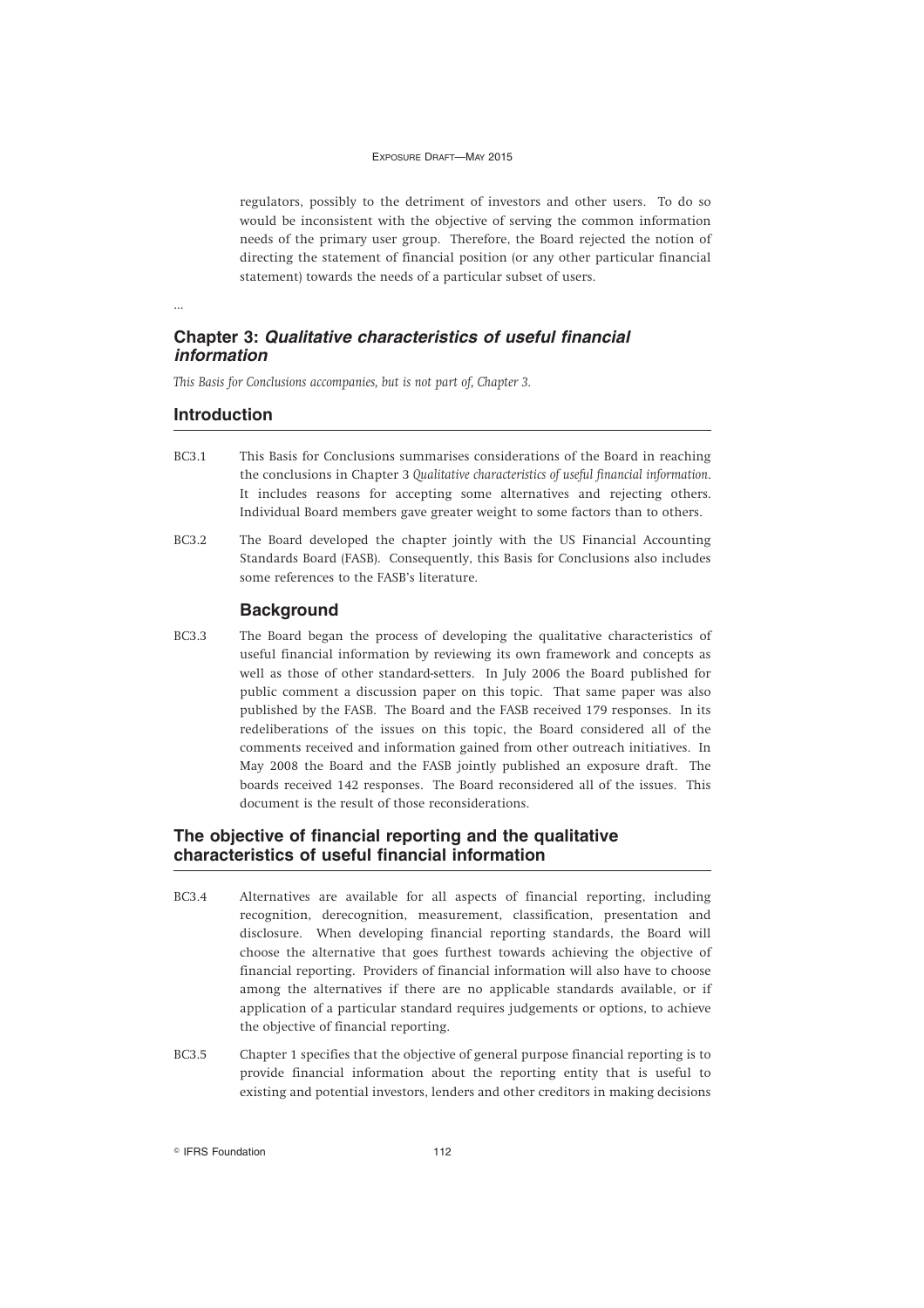about providing resources to the entity. The decision-makers on which this *Conceptual Framework* focuses are existing and potential investors, lenders and other creditors.

- BC3.6 That objective by itself leaves a great deal to judgement and provides little guidance on how to exercise that judgement. Chapter 3 describes the first step in making the judgements needed to apply that objective. It identifies and describes the qualitative characteristics that financial information should have if it is to meet the objective of financial reporting. It also discusses cost, which is a pervasive constraint on financial reporting.
- BC3.7 Subsequent chapters will use the qualitative characteristics to help guide choices about recognition, measurement and the other aspects of financial reporting.

### **Fundamental and enhancing qualitative characteristics**

- BC3.8 Chapter 3 distinguishes between the fundamental qualitative characteristics that are the most critical and the enhancing qualitative characteristics that are less critical but still highly desirable. The discussion paper did not explicitly distinguish between those qualitative characteristics. The Board made the distinction later because of confusion among respondents to the discussion paper about how the qualitative characteristics relate to each other.
- BC3.9 Some respondents to the exposure draft stated that all of the qualitative characteristics should be considered equal, and that the distinction between fundamental and enhancing qualitative characteristics was arbitrary. Others said that the most important qualitative characteristic differs depending on the circumstances; therefore, differentiating qualitative characteristics was not appropriate.
- BC3.10 The Board does not agree that the distinction is arbitrary. Financial information without the two fundamental qualitative characteristics of relevance and faithful representation is not useful, and it cannot be made useful by being more comparable, verifiable, timely or understandable. However, financial information that is relevant and faithfully represented may still be useful even if it does not have any of the enhancing qualitative characteristics.

# **Fundamental qualitative characteristics**

### **Relevance**

- BC3.11 It is self-evident that financial information is useful for making a decision only if it is capable of making a difference in that decision. *Relevance* is the term used in the *Conceptual Framework* to describe that capability. It is a fundamental qualitative characteristic of useful financial information.
- BC3.12 The definition of relevance in the *Conceptual Framework* is consistent with the definition in FASB Concepts Statement No. 2 *Qualitative Characteristics of Accounting Information*. The *Framework* (1989) definition of relevance was that information is relevant only if it actually makes a difference in users' decisions. However, users consider a variety of information from many sources, and the extent to which a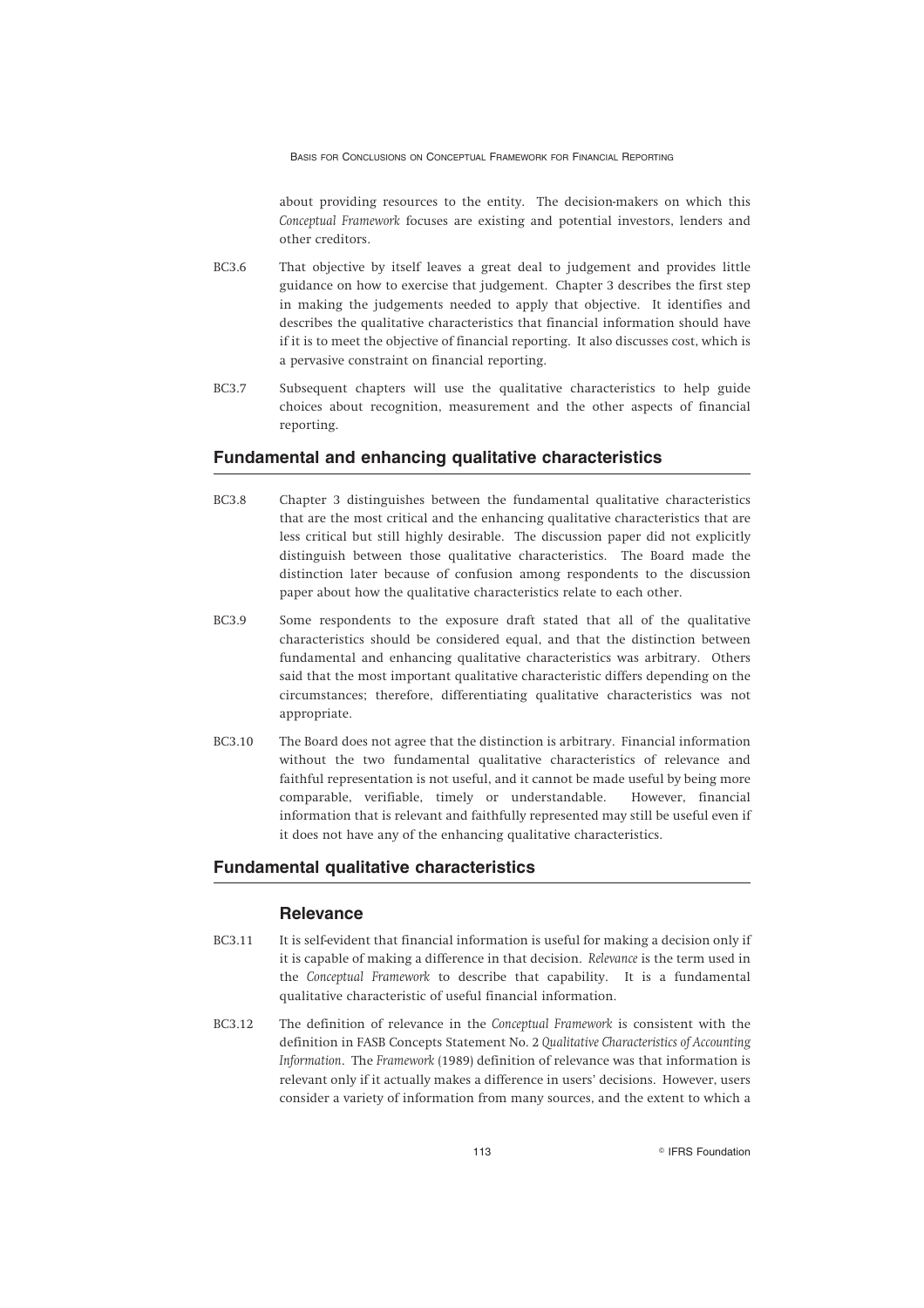decision is affected by information about a particular economic phenomenon is difficult, if not impossible, to determine, even after the fact.

BC3.13 In contrast, whether information is *capable* of making a difference in a decision (relevance as defined in the *Conceptual Framework*) can be determined. One of the primary purposes of publishing exposure drafts and other due process documents is to seek the views of users on whether information that would be required by proposed financial reporting standards is capable of making a difference in their decisions. The Board also assesses relevance by meeting users to discuss proposed standards, potential agenda decisions, effects on reported information of applying recently implemented standards and other matters.

#### **Predictive and confirmatory value**

- BC3.14 Many decisions by investors, lenders and other creditors are based on implicit or explicit predictions about the amount and timing of the return on an equity investment, loan or other credit instrument. Consequently, information is capable of making a difference in one of those decisions only if it will help users to make new predictions, confirm or correct prior predictions or both (which is the definition of predictive or confirmatory value).
- BC3.15 The *Framework* (1989) identified predictive value and confirmatory value as components of relevance, and Concepts Statement 2 referred to predictive value and feedback value. The Board concluded that confirmatory value and feedback value were intended to have the same meaning. The Board and the FASB agreed that both boards would use the same term (confirmatory value) to avoid giving the impression that the two frameworks were intended to be different.

### **The difference between predictive value and related statistical terms**

BC3.16 Predictive value, as used in the *Conceptual Framework*, is not the same as predictability and persistence as used in statistics. Information has predictive value if it can be used in making predictions about the eventual outcomes of past or current events. In contrast, statisticians use predictability to refer to the accuracy with which it is possible to foretell the next number in a series and persistence to refer to the tendency of a series of numbers to continue to change as it has changed in the past.

### **Materiality**

- BC3.17 Concepts Statement 2 and the *Framework* (1989) discussed materiality and defined it similarly. Concepts Statement 2 described materiality as a constraint on financial reporting that can be considered only together with the qualitative characteristics, especially relevance and faithful representation. The *Framework* (1989), on the other hand, discussed materiality as an aspect of relevance and did not indicate that materiality has a role in relation to the other qualitative characteristics.
- BC3.18 The discussion paper and the exposure draft proposed that materiality is a pervasive constraint in financial reporting because it is pertinent to all of the qualitative characteristics. However, some respondents to the exposure draft agreed that although materiality is pervasive, it is not a constraint on a

**Communist Execution 114** Communist Communist Communist Communist Communist Communist Communist Communist Communist Communist Communist Communist Communist Communist Communist Communist Communist Communist Communist Commun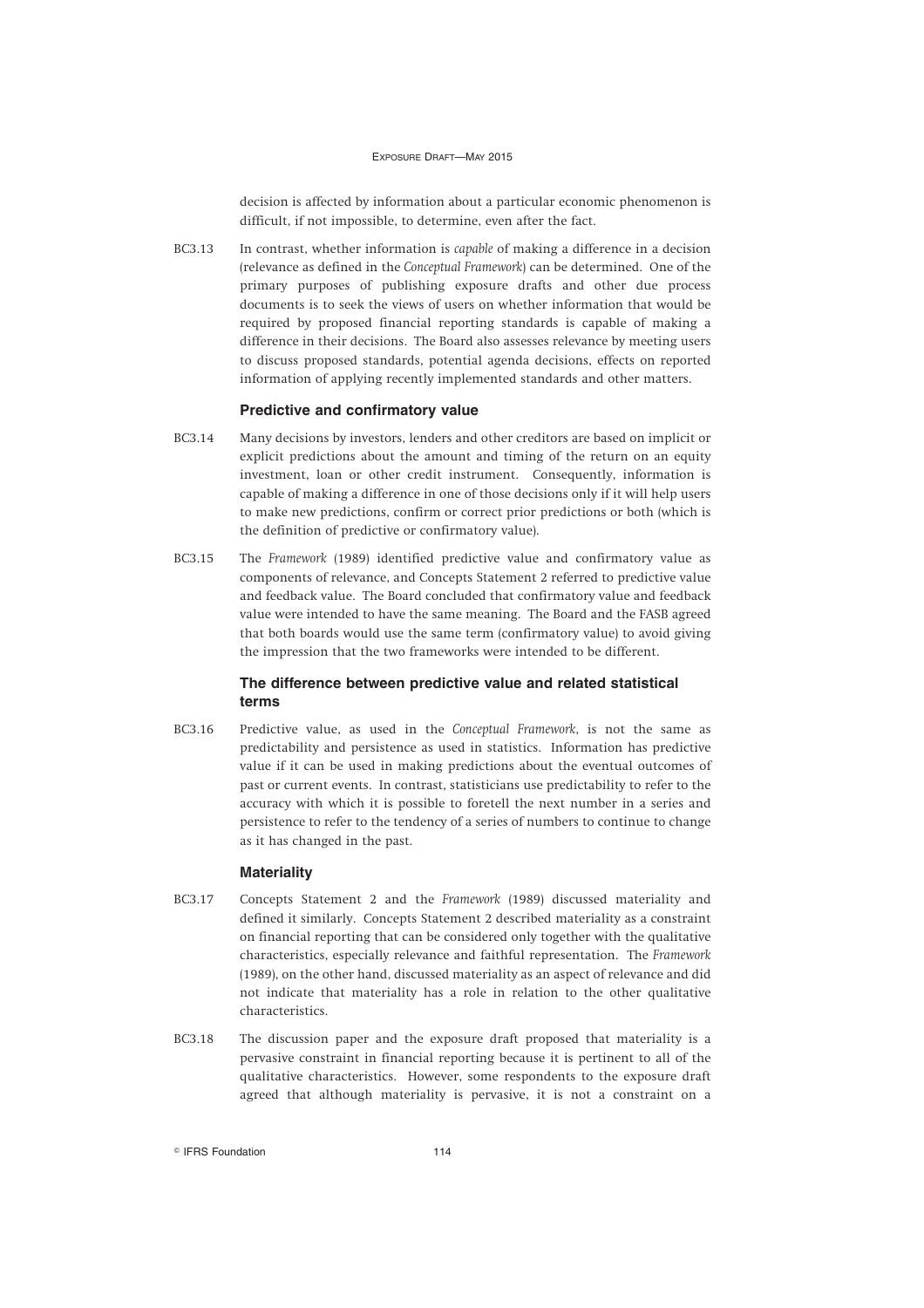reporting entity's ability to report information. Rather, materiality is an aspect of relevance, because immaterial information does not affect a user's decision. Furthermore, a standard-setter does not consider materiality when developing standards because it is an entity-specific consideration. The boards agreed with those views and concluded that materiality is an aspect of relevance that applies at the individual entity level.<sup>29</sup>

# **Faithful representation**

BC3.19 The discussion of faithful representation in Chapter 3 differs from that in the previous frameworks in two significant ways. First, it uses the term *faithful representation* instead of the term *reliability*. Second, substance over form, prudence (conservatism) and verifiability, which were aspects of reliability in Concepts Statement 2 or the *Framework* (1989), are not considered aspects of faithful representation. Substance over form and prudence were removed for the reasons described in paragraphs BC3.26–BC3.29. Verifiability is now described as an enhancing qualitative characteristic rather than as part of this fundamental qualitative characteristic (see paragraphs 3.34–3.36).

### **Replacement of the term reliability**

- BC3.20 Concepts Statement 2 and the *Framework* (1989) used the term *reliability* to describe what is now called faithful representation.
- BC3.21 Concepts Statement 2 listed representational faithfulness, verifiability and neutrality as aspects of reliability and discussed completeness as part of representational faithfulness.
- BC3.22 The *Framework* (1989) said:

Information has the quality of reliability when it is free from material error and bias and can be depended upon by users to represent faithfully that which it either purports to represent or could reasonably be expected to represent.

The *Framework* (1989) also discussed substance over form, neutrality, prudence and completeness as aspects of faithful representation.

- BC3.23 Unfortunately, neither framework clearly conveyed the meaning of reliability. The comments of respondents to numerous proposed standards indicated a lack of a common understanding of the term *reliability*. Some focused on *verifiability* or *free from material error* to the virtual exclusion of faithful representation. Others focused more on faithful representation, perhaps combined with neutrality. Some apparently think that reliability refers primarily to precision.
- BC3.24 Because attempts to explain what reliability was intended to mean in this context have proved unsuccessful, the Board sought a different term that would more clearly convey the intended meaning. The term *faithful representation*, the faithful depiction in financial reports of economic phenomena, was the result of that search. That term encompasses the main characteristics that the previous frameworks included as aspects of reliability.

<sup>29</sup> Note for readers of the Exposure Draft: the Exposure Draft *Conceptual Framework for Financial Reporting* proposes to clarify that the reference to users in the discussion of materiality is to the primary users of general purpose financial reports (see paragraph 2.11 of the Exposure Draft and paragraphs BC2.28–BC2.31 of the related Basis for Conclusions).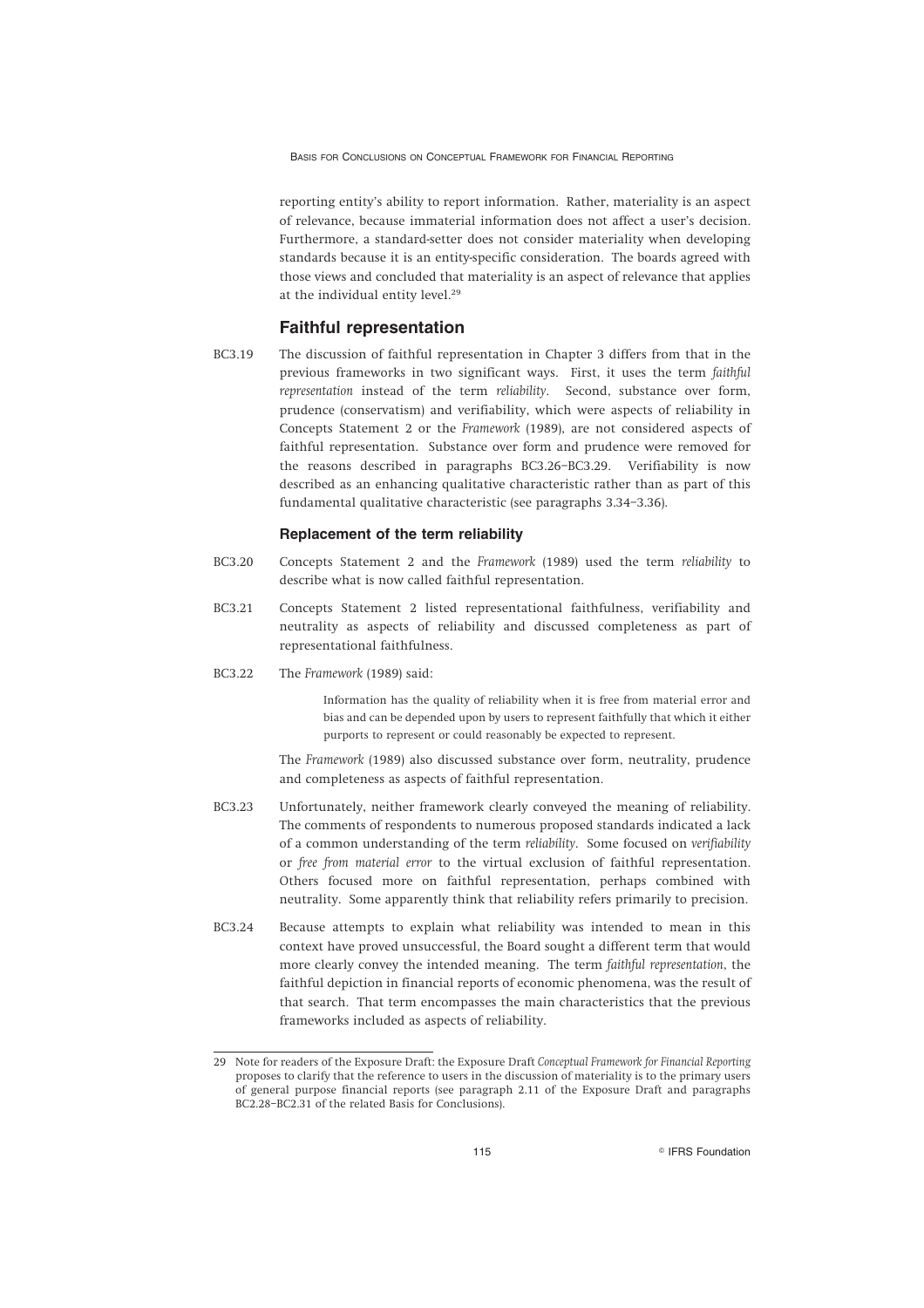BC3.25 Many respondents to the discussion paper and the exposure draft opposed the Board's preliminary decision to replace *reliability* with *faithful representation*. Some said that the Board could have better explained what reliable means rather than replacing the term. However, many respondents who made those comments assigned a different meaning to reliability from what the Board meant. In particular, many respondents' descriptions of reliability more closely resembled the Board's notion of verifiability than its notion of reliability. Those comments led the Board to affirm its decision to replace the term *reliability* with *faithful representation*. 30

#### **Substance over form**

BC3.26 Substance over form is not considered a separate component of faithful representation because it would be redundant. Faithful representation means that financial information represents the substance of an economic phenomenon rather than merely representing its legal form. Representing a legal form that differs from the economic substance of the underlying economic phenomenon could not result in a faithful representation.<sup>31</sup>

### **Prudence (conservatism) and neutrality**

- BC3.27 Chapter 3 does not include prudence or conservatism as an aspect of faithful representation because including either would be inconsistent with neutrality. Some respondents to the discussion paper and exposure draft disagreed with that view. They said that the framework should include conservatism, prudence or both. They said that bias should not always be assumed to be undesirable, especially in circumstances when bias, in their view, produces information that is more relevant to some users.
- BC3.28 Deliberately reflecting conservative estimates of assets, liabilities, income or equity has sometimes been considered desirable to counteract the effects of some management estimates that have been perceived as excessively optimistic. However, even with the prohibitions against deliberate misstatement that appear in the existing frameworks, an admonition to be prudent is likely to lead to a bias. Understating assets or overstating liabilities in one period frequently leads to overstating financial performance in later periods—a result that cannot be described as prudent or neutral.<sup>32</sup>

<sup>30</sup> Note for readers of the Exposure Draft: the Basis for Conclusions on the Exposure Draft *Conceptual Framework for Financial Reporting* explains why the IASB reaffirmed its 2010 decision not to use the term 'reliability' as a label for the qualitative characteristic called 'faithful representation'. In addition, the Exposure Draft proposes to clarify how measurement uncertainty affects the relevance of an estimate (see paragraphs 2.12–2.13 of the Exposure Draft and paragraphs BC2.21–BC2.25 of the related Basis for Conclusions).

<sup>31</sup> Note for readers of the Exposure Draft: the Exposure Draft *Conceptual Framework for Financial Reporting* proposes to make an explicit reference to substance over form in the discussion of faithful representation (see paragraph 2.14 of the Exposure Draft and paragraphs BC2.18–BC2.20 of the related Basis for Conclusions).

<sup>32</sup> Note for readers of the Exposure Draft: the Exposure Draft *Conceptual Framework for Financial Reporting* proposes to reintroduce a reference to prudence in the *Conceptual Framework* and describe prudence as the exercise of caution when making judgements under conditions of uncertainty (see paragraph 2.18 of the Exposure Draft and paragraphs BC2.1–BC2.17 of the related Basis for Conclusions).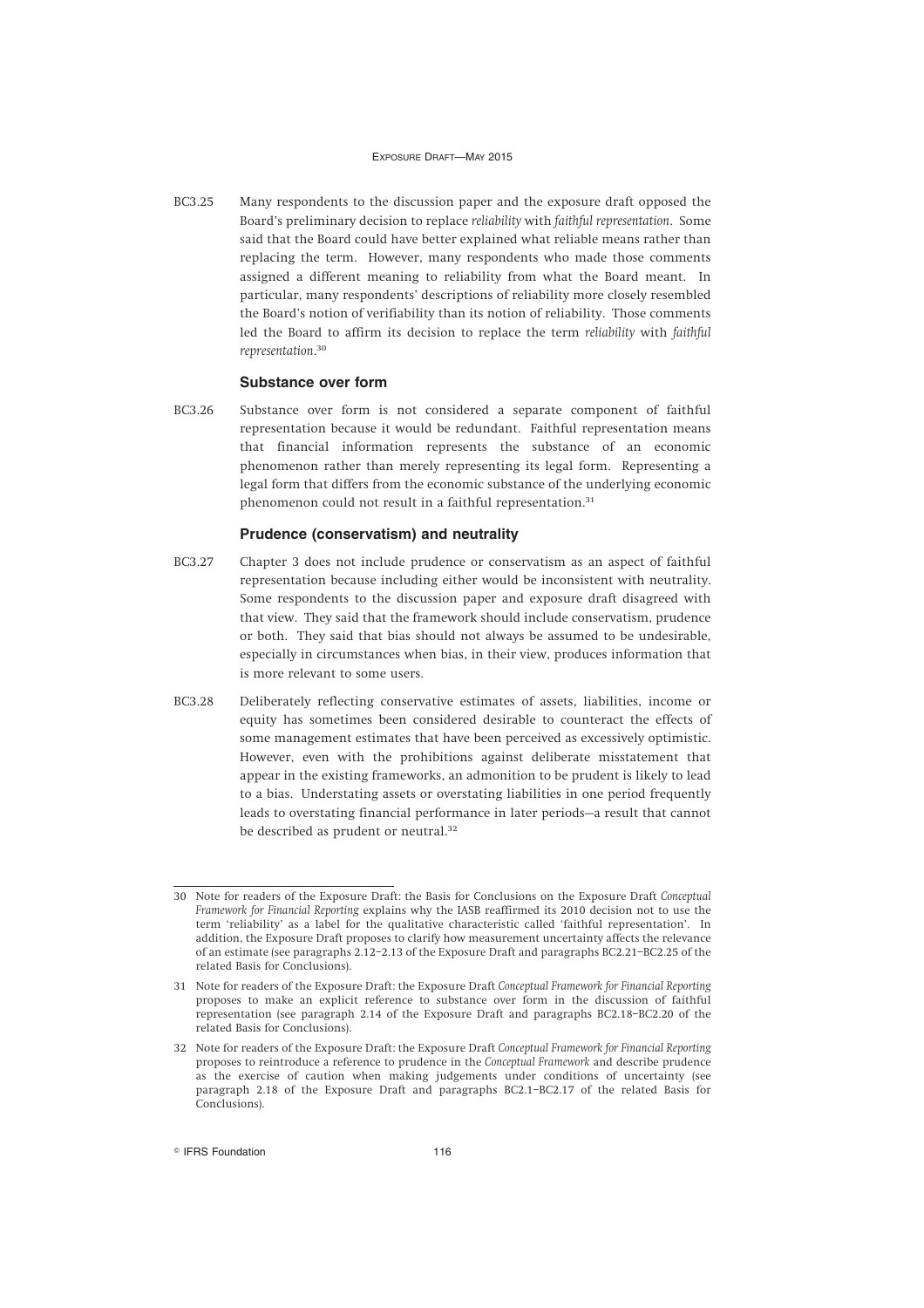BC3.29 Other respondents to the exposure draft said that neutrality is impossible to achieve. In their view, relevant information must have purpose, and information with a purpose is not neutral. In other words, because financial reporting is a tool to influence decision-making, it cannot be neutral. Obviously, reported financial information is expected to influence the actions of users of that information, and the mere fact that many users take similar actions on the basis of reported information does not demonstrate a lack of neutrality. The Board does not attempt to encourage or predict specific actions of users. If financial information is biased in a way that encourages users to take or avoid predetermined actions, that information is not neutral.

### **Can faithful representation be empirically measured?**

- BC3.30 Empirical accounting researchers have accumulated considerable evidence supporting relevant and faithfully represented financial information through correlation with changes in the market prices of entities' equity or debt instruments. However, such studies have not provided techniques for empirically measuring faithful representation apart from relevance.
- BC3.31 Both previous frameworks discussed the desirability of providing statistical information about how faithfully a financial measure is represented. That would not be unprecedented. Other statistical information is sometimes reflected in financial reports. For example, some entities disclose value at risk from derivative financial instruments and similar positions. The Board expects that the use of statistical concepts for financial reporting in some situations will continue to be important. Unfortunately, the boards have not identified any way to quantify the faithfulness of the representations in a financial report.

# **Enhancing qualitative characteristics**

### **Comparability**

- BC3.32 Comparability was an important concept in both the *Framework* (1989) and Concepts Statement 2, but the two previous frameworks disagreed on its importance. The *Framework* (1989) stated that comparability is as important as relevance and faithful representation.<sup>33</sup> Concepts Statement 2 described comparability as a quality of the relationship between two or more pieces of information that, although important, is secondary to relevance and faithful representation.
- BC3.33 Relevant and faithfully represented information is most useful if it can be readily compared with similar information reported by other entities and by the same entity in other periods. One of the most important reasons that financial reporting standards are needed is to increase the comparability of reported financial information. However, even if it is not readily comparable, relevant and faithfully represented information is still useful. Comparable information, however, is not useful if it is not relevant and may mislead if it is not faithfully

<sup>33</sup> The term *reliability* was used instead of *faithful representation*, but the meaning was intended to be similar.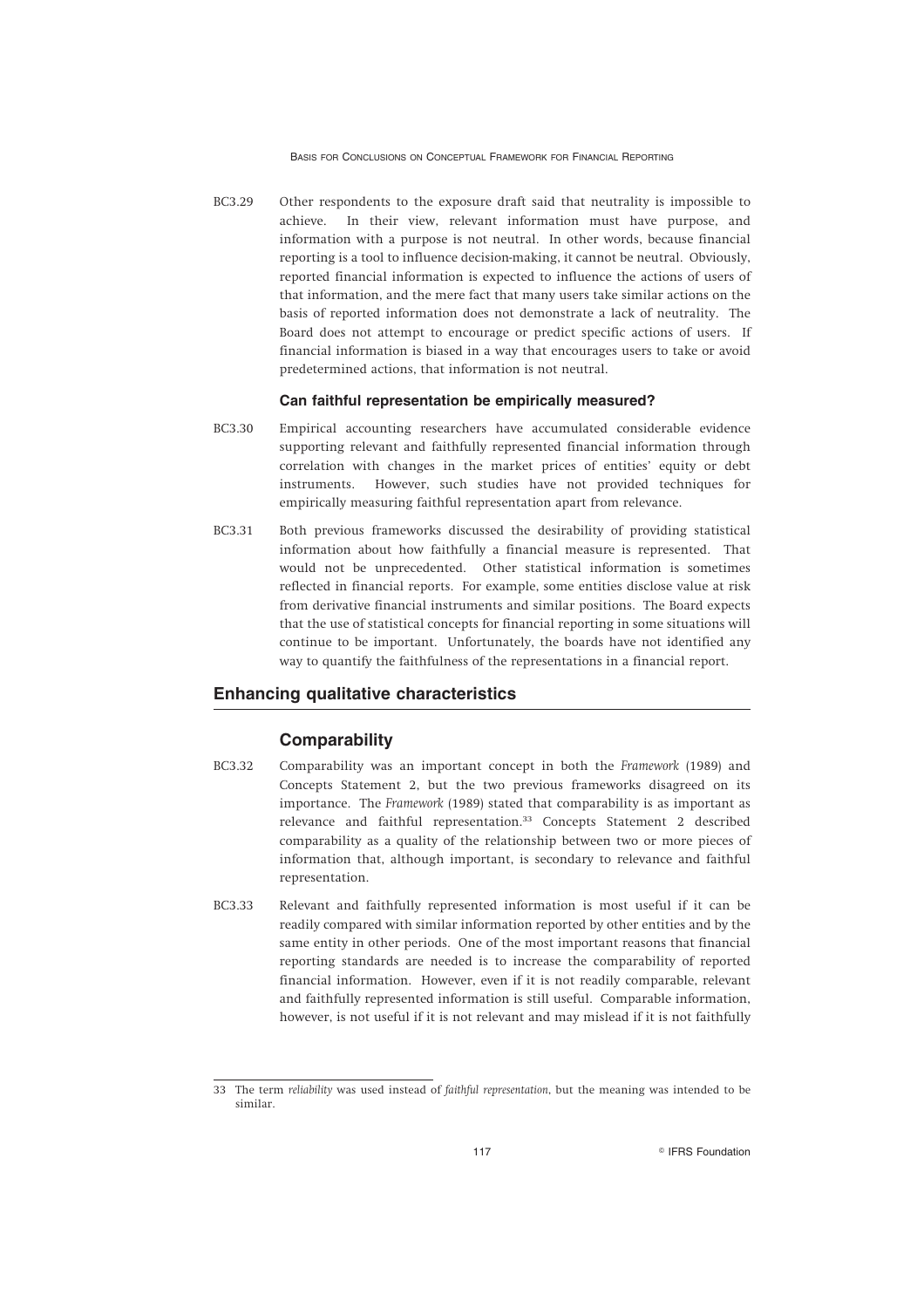represented. Therefore, *comparability* is considered an enhancing qualitative characteristic instead of a fundamental qualitative characteristic.

### **Verifiability**

- BC3.34 Verifiable information can be used with confidence. Lack of verifiability does not necessarily render information useless, but users are likely to be more cautious because there is a greater risk that the information does not faithfully represent what it purports to represent.
- BC3.35 The *Framework* (1989) did not explicitly include verifiability as an aspect of reliability, but Concepts Statement 2 did. However, the two frameworks are not as different as it might appear because the definition of reliability in the *Framework* (1989) contained the phrase *and can be depended upon by users*, which implies that users need assurance on the information.
- BC3.36 The discussion paper stated that reported financial information should be verifiable to assure users that it is free from material error and bias and can be depended on to represent what it purports to represent. Therefore, verifiability was considered an aspect of faithful representation. Some respondents pointed out that including verifiability as an aspect of faithful representation could result in excluding information that is not readily verifiable. Those respondents recognised that many forward-looking estimates that are very important in providing relevant financial information (for example, expected cash flows, useful lives and salvage values) cannot be directly verified. However, excluding information about those estimates would make the financial reports much less useful. The Board agreed and repositioned verifiability as an enhancing qualitative characteristic, very desirable but not necessarily required.

### **Timeliness**

- BC3.37 The *Framework* (1989) discussed timeliness as a constraint that could rob information of relevance. Concepts Statement 2 described timeliness as an aspect of relevance. However, the substance of timeliness as discussed in the two previous frameworks was essentially the same.
- BC3.38 The discussion paper described timeliness as an aspect of relevance. However, some respondents pointed out that timeliness is not part of relevance in the same sense that predictive and confirmatory value are. The Board was persuaded that timeliness is different from the other components of relevance.
- BC3.39 Timeliness is very desirable, but it is not as critical as relevance and faithful representation. Timely information is useful only if it is relevant and faithfully represented. In contrast, relevant and faithfully represented information may still be useful (especially for confirmatory purposes) even if it is not reported in as timely a manner as would be desirable.

# **Understandability**

BC3.40 Both the *Framework* (1989) and Concepts Statement 2 included understandability, a qualitative characteristic that enables users to comprehend the information and therefore make it useful for making decisions. Both frameworks also similarly described that for financial information to be understandable, users

**Communist Execution 118** Communist Service 118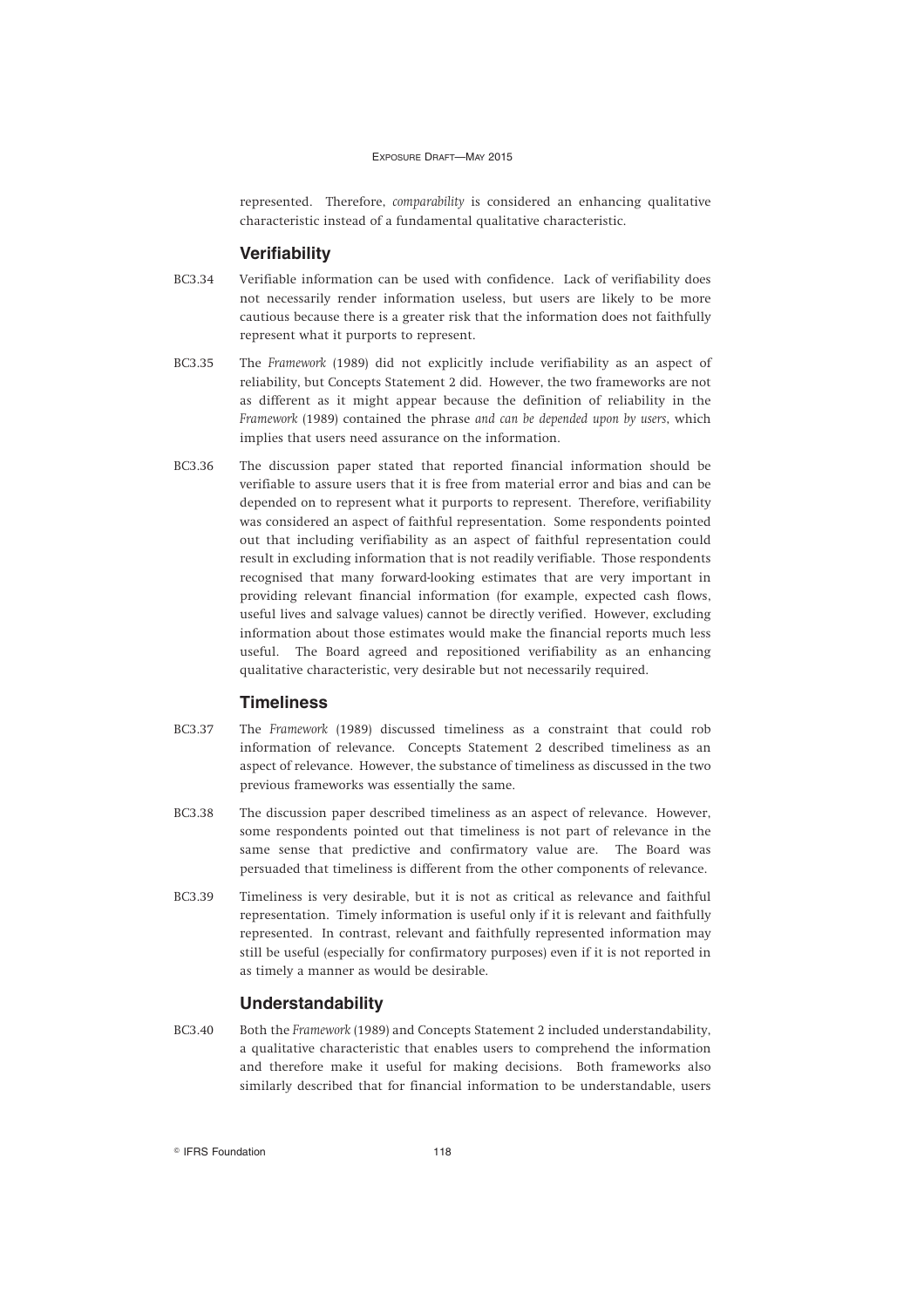should have a reasonable degree of financial knowledge and a willingness to study the information with reasonable diligence.

- BC3.41 Despite those discussions of understandability and users' responsibilities for understanding financial reports, misunderstanding persists. For example, some have expressed the view that a new accounting method should not be implemented because some users might not understand it, even though the new accounting method would result in reporting financial information that is useful for decision-making. They imply that understandability is more important than relevance.
- BC3.42 If understandability considerations were fundamental, it might be appropriate to avoid reporting information about very complicated things even if the information is relevant and faithfully represented. Classifying understandability as an enhancing qualitative characteristic is intended to indicate that information that is difficult to understand should be presented and explained as clearly as possible.<sup>34</sup>
- BC3.43 To clarify another frequently misunderstood point, the *Conceptual Framework* explains that users are responsible for *actually* studying reported financial information with reasonable diligence rather than only being *willing* to do so (which was the statement in the previous frameworks). In addition, the *Conceptual Framework* states that users may need to seek the aid of advisers to understand economic phenomena that are particularly complex.

### **Qualitative characteristics not included**

- BC3.44 *Transparency*, *high quality*, *internal consistency*, *true and fair view or fair presentation* and *credibility* have been suggested as desirable qualitative characteristics of financial information. However, transparency, high quality, internal consistency, true and fair view or fair presentation are different words to describe information that has the qualitative characteristics of relevance and representational faithfulness enhanced by comparability, verifiability, timeliness and understandability. Credibility is similar but also implies trustworthiness of a reporting entity's management.
- BC3.45 Interested parties sometimes suggested other criteria for standard-setting decisions, and the Board has at times cited some of those criteria as part of the rationale for some decisions. Those criteria include simplicity, operationality, practicability or practicality, and acceptability.
- BC3.46 Those criteria are not qualitative characteristics. Instead, they are part of the overall weighing of benefits and costs of providing useful financial information. For example, a simpler method may be less costly to apply than a more complex method. In some circumstances, a simpler method may result in information that is essentially the same as, but somewhat less precise than, information produced by a more complex method. In that situation, a standard-setter would

<sup>34</sup> Note for readers of the Exposure Draft: the Basis for Conclusions on the Exposure Draft *Conceptual Framework for Financial Reporting* explains why the IASB reaffirmed its 2010 decision not to elevate understandability from an enhancing qualitative characteristic to a fundamental qualitative characteristic (see paragraphs BC2.26–BC2.27).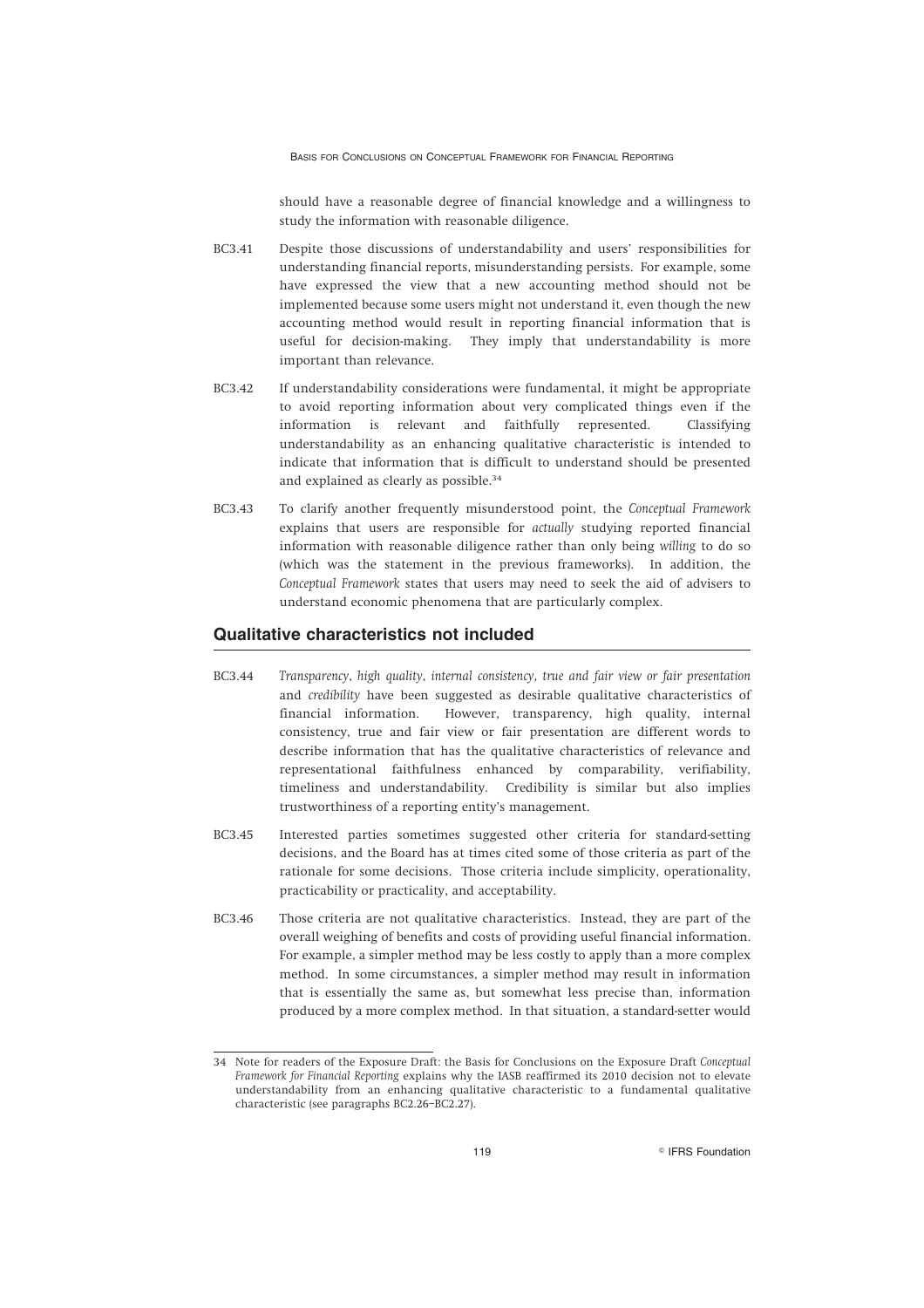include the decrease in faithful representation and the decrease in implementation cost in weighing benefits against costs.

# **The cost constraint on useful financial reporting**

- BC3.47 Cost is a pervasive constraint that standard-setters, as well as providers and users of financial information, should keep in mind when considering the benefits of a possible new financial reporting requirement.<sup>35</sup> Cost is not a qualitative characteristic of information. It is a characteristic of the process used to provide the information.
- BC3.48 The Board has attempted and continues to attempt to develop more structured methods of obtaining information about the cost of gathering and processing the information that proposed standards would require entities to provide. The primary method used is to request interested parties, sometimes formally (such as by field tests and questionnaires), to submit cost and benefit information for a specific proposal that is quantified to the extent feasible. Those requests have resulted in helpful information and have led directly to changes to proposed requirements to reduce the costs without significantly reducing the related benefits.

**Communist Execution 120** CIFRS Foundation **120** 

<sup>35</sup> Note for readers of the Exposure Draft: the Basis for Conclusions on the Exposure Draft *Conceptual Framework for Financial Reporting* notes that the cost constraint plays a particularly important role in some aspects of financial reporting and hence the Exposure Draft incudes a discussion of the cost constraint in those areas (see paragraph BC2.33).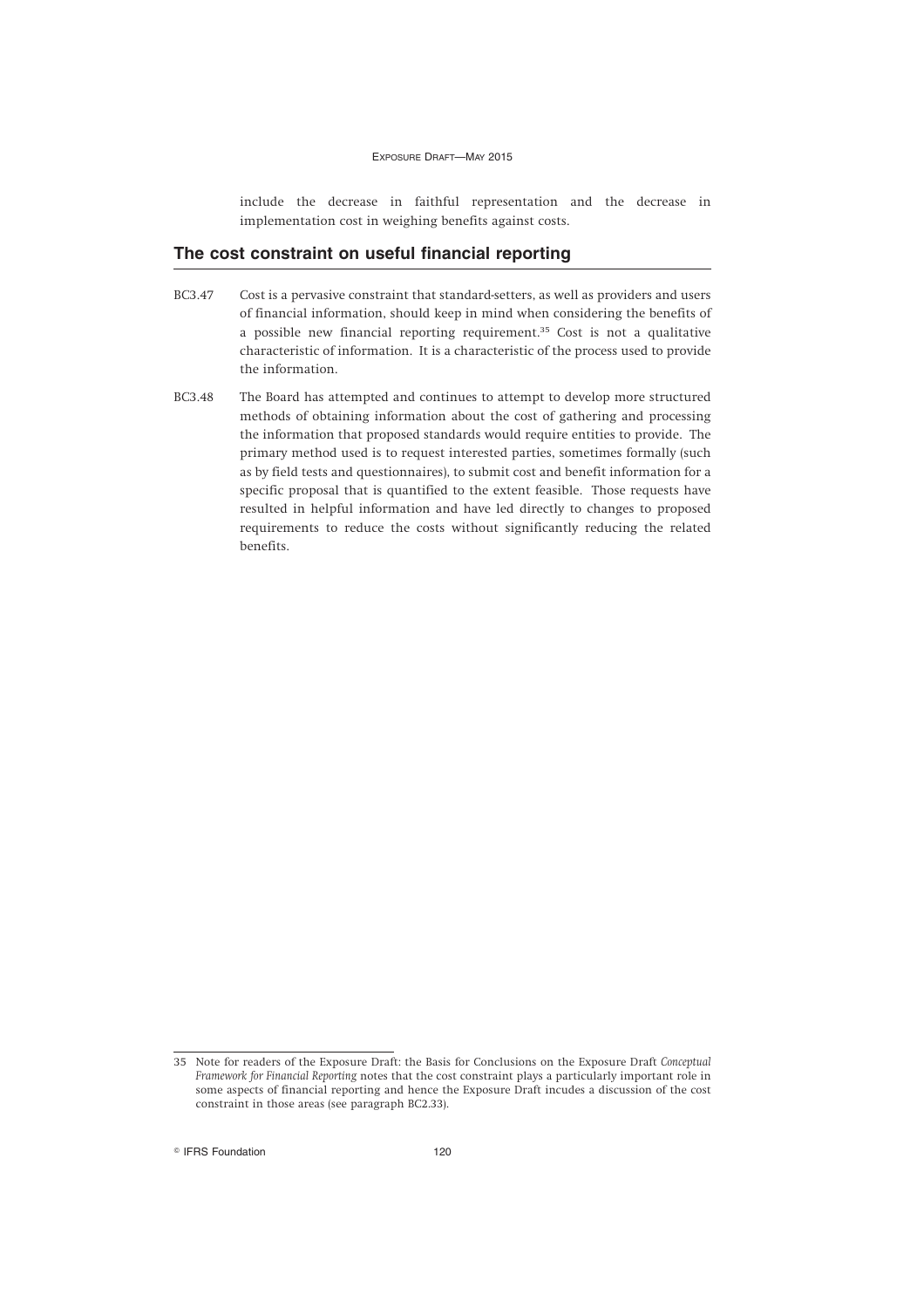# **Alternative views on the** *Conceptual Framework* **Exposure Draft**

- AV1 Mr Cooper, Mr Finnegan and Ms Lloyd voted against the publication of the Exposure Draft:
	- (a) Mr Cooper and Mr Finnegan voted against the publication for the reasons given in paragraphs AV2–AV7;
	- (b) Ms Lloyd and Mr Finnegan voted against publication for the reasons given in paragraphs AV8–AV14; and
	- (c) Mr Finnegan also voted against publication for the reasons given in paragraphs AV15–AV34.

### **Alternative view of Stephen Cooper and Patrick Finnegan**

- AV2 Mr Cooper and Mr Finnegan voted against the publication of the Exposure Draft because they do not believe that Chapter 7 of the proposed *Conceptual Framework* provides an adequate basis for the IASB to make decisions about the presentation of income and expenses, and in particular on what amounts should be reported in OCI and whether and when they should be subsequently reclassified to profit or loss (recycled). They consider that the Exposure Draft represents a missed opportunity to identify a conceptual basis for the use of OCI, with the IASB effectively being in no better position than it is now in determining how it should be used. Mr Cooper and Mr Finnegan also disagree with the combination of a lack of discipline in the use of OCI with the rebuttable presumption that items are reclassified to profit and loss. They are concerned that this would lead to the use of an arbitrary basis for the reclassification of some OCI amounts.
- AV3 Mr Cooper and Mr Finnegan agree that performance reporting, the presentation of different types of income and expenses and the use of OCI are key issues in financial reporting and that it is important that the *Conceptual Framework* provides a foundation for related Standards-level decisions. However, they believe that the proposals in the Exposure Draft lack that conceptual basis. Identifying the statement of profit or loss as the primary source of information about financial performance, but without actually defining financial performance or specifying the characteristics of income and expenses that require their presentation in OCI, will leave the IASB in effectively the same position that it is now. In addition, the approach to recycling provides little guidance, because there are no specific reasons presented that would rebut the presumption that recycling takes place (other than the reference to relevance).
- AV4 Mr Cooper and Mr Finnegan think that the conceptual foundation for performance reporting should be based on principles of separate presentation of income and expenses with different characteristics, including, for example, different degrees of persistence and different predictive values, and principles of disaggregation or splitting of items of income and expenses to highlight components that have different characteristics. In general, such disaggregation should be done within profit or loss, either on the face of the statement or in the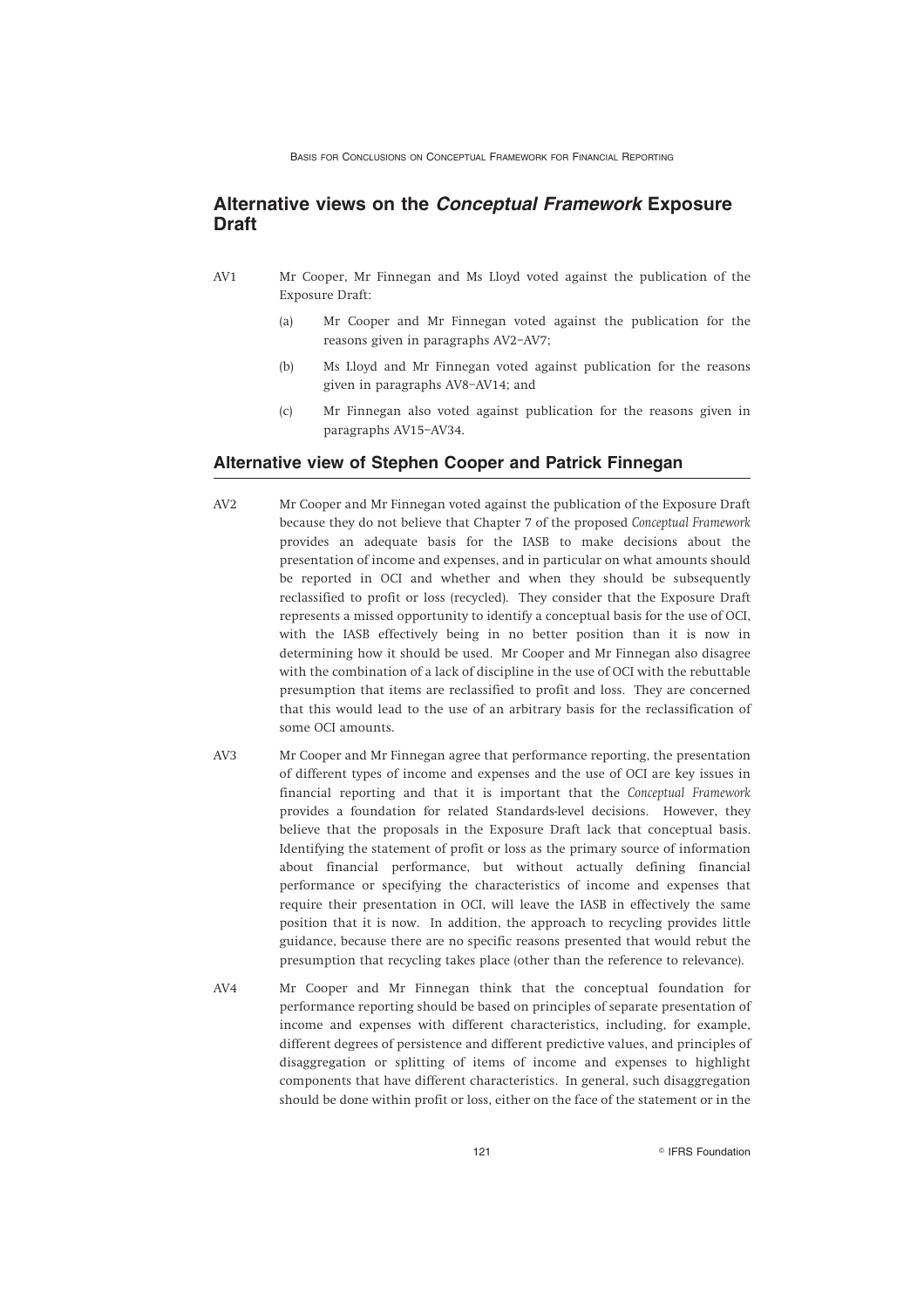notes. However, Mr Cooper and Mr Finnegan acknowledge that there may be some circumstances in which disaggregation may be best done by recognising some components of income and expenses in OCI and not in profit or loss. Nevertheless, they believe that the *Conceptual Framework* should restrict the use of this approach (unless the IASB chooses to depart from the *Conceptual Framework*) more than the Exposure Draft proposes.

- AV5 Mr Cooper and Mr Finnegan think that the principle governing the disaggregation of a component of income or expenses referred to in paragraph AV4 should result in an amount recognised outside profit or loss, but only if doing so enhances the relevance of the information in the statement of profit or loss in that reporting period. Moreover, they think that this must also hold true for all other periods that may be affected, including periods covered by any potential recycling, and also in aggregate over several periods, including the life of the transaction concerned. To achieve this, the basis of disaggregation should result in a net zero accumulated amount in OCI over the life of a transaction or in aggregate over the life of economically linked transactions. If the cumulative amount in OCI is not zero, then the relevance of the information in the statement of profit or loss is reduced on a cumulative basis, because some items of income and expenses would be entirely omitted from the statement of profit or loss and so the depiction of financial performance in that statement would not be complete. They also believe that the principle they outline would obviate the need to consider explicit reclassification of OCI items (because the disaggregation should naturally result in zero cumulative OCI over the life of the relevant transactions) and would therefore remove a source of complexity and confusion for users of financial statements.
- AV6 Mr Cooper and Mr Finnegan consider that this principle would, in effect, restrict the use of OCI to a limited number of cases in which either (1) a different measurement basis (which, as noted in paragraph BC7.49, should be a meaningful measure and not just an accumulation of amounts recognised in the statement of profit or loss) is judged appropriate for measuring income and expenses in profit or loss, compared with that best suited to the measurement of the asset or the liability in the statement of financial position; or (2) there is a mismatch in the recognition basis for different but economically related transactions. These are two of the three situations for use of OCI envisaged in the Discussion Paper. Mr Cooper and Mr Finnegan believe that further work to develop a conceptual basis for OCI should have built on these.
- AV7 Mr Cooper and Mr Finnegan think that the proposals in the Exposure Draft would likely result in a much wider use of OCI than they have outlined in paragraphs AV5–AV6. For these additional items it is proposed that there should be a presumption that reclassification (recycling) takes place. Mr Cooper and Mr Finnegan consider that if the IASB does decide that remeasurements other than those described in paragraph AV6 can be presented in OCI, they should not be subsequently reclassified. To do so would create items in profit or loss that do not meet the definition of income and expenses, that are confusing for investors and that distort profit or loss in the period of reclassification. As a result, Mr Cooper and Mr Finnegan think that these other remeasurements are best

**Communist Execution 122 IFRS** Foundation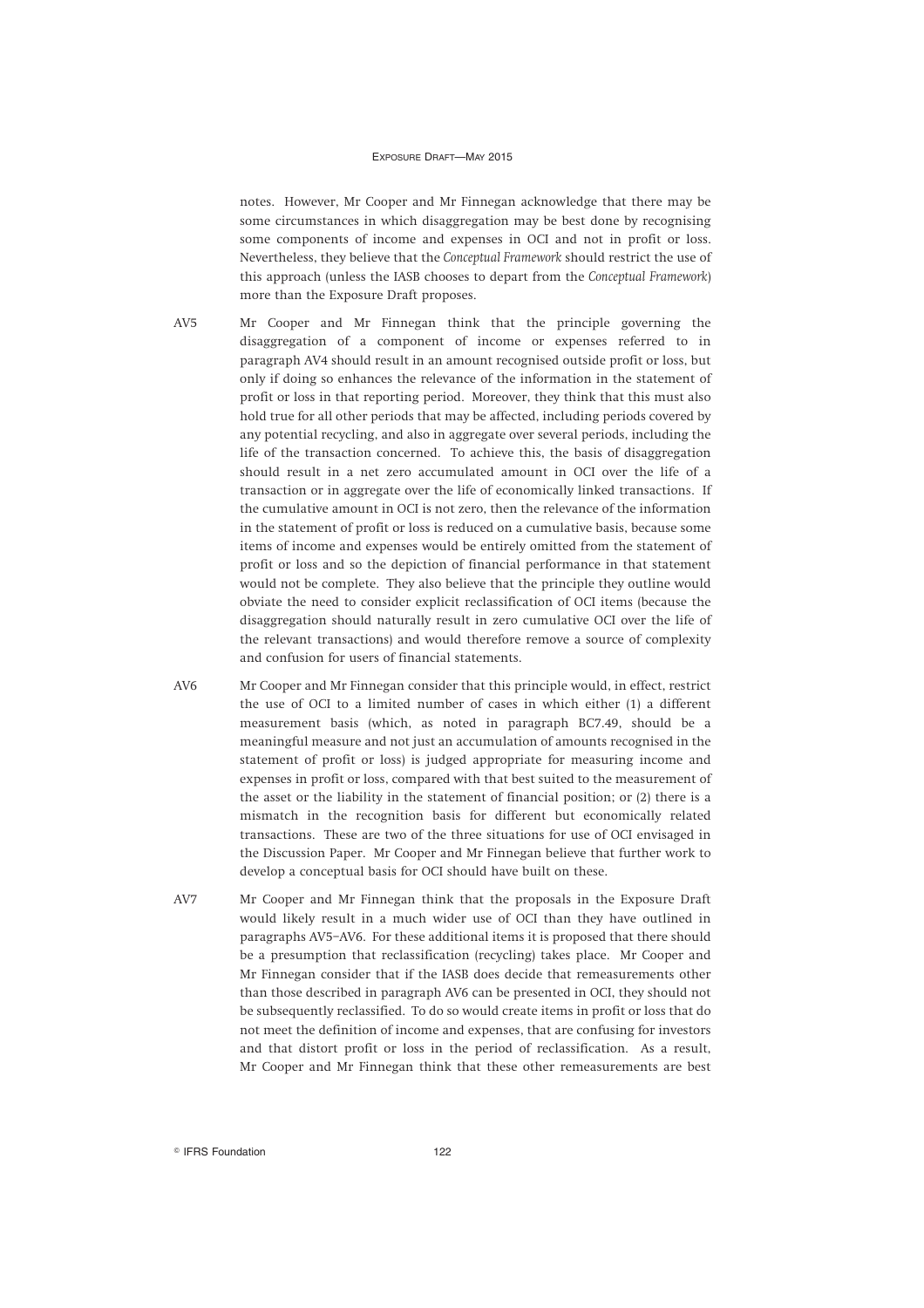dealt with in profit or loss, with appropriate presentation to emphasise their different characteristics, and not in OCI.

### **Alternative view of Suzanne Lloyd and Patrick Finnegan**

- AV8 Ms Lloyd and Mr Finnegan voted against the publication of the Exposure Draft because they disagree with the limited nature of the changes proposed to the definition of a liability (see paragraphs BCIN.25 and BC4.93–BC4.103). Ms Lloyd and Mr Finnegan agree that the definition of a liability should be used to distinguish between liabilities and equity. However, Ms Lloyd and Mr Finnegan believe that the IASB should have more fully considered changes to the definition of a liability to address the classification of claims against an entity as liabilities or equity. Ms Lloyd and Mr Finnegan think that the Exposure Draft should have included either:
	- (a) the IASB's conclusion that the definition of a liability that is being proposed is suitable for distinguishing between liabilities and equity; or
	- (b) additional changes to the definition of a liability that would make it suitable for such a purpose.
- AV9 The objective of the *Conceptual Framework* project is to improve financial reporting by providing a more complete, clear and updated set of concepts. Ms Lloyd and Mr Finnegan believe that the distinction between liabilities and equity is an issue that:
	- (a) is not adequately addressed or explained in the current *Conceptual Framework*; and
	- (b) is fundamental to reporting the effects of financial instruments with characteristics of both debt and equity.
- AV10 Ms Lloyd and Mr Finnegan believe that the lack of adequate concepts in the current *Conceptual Framework* is evidenced both by inconsistent application of the existing definitions of equity and liability in Standards and in inconsistencies between these definitions in the *Conceptual Framework* and in Standards. In particular, this is the case for more complex financial instruments that have characteristics of both liabilities and equity. For example, the classification of a financial instrument differs between IFRS 2 *Share-based Payments* and IAS 32 *Financial Instruments: Presentation* if the entity has an obligation to deliver a variable number of equity instruments equal to a specified amount (ie if it uses its own shares as 'currency' to settle the instrument). IAS 32 also includes a limited-scope exception from the definition of a liability for some puttable instruments that represent a residual interest in the entity.
- AV11 As a result of responses to the recent financial crisis and to continuing financial innovation, increasingly complex financial instruments with characteristics of both debt and equity have been, and are continuing to be, created. Ms Lloyd and Mr Finnegan believe that there is a need to more fully consider how to classify such financial instruments to meet the information needs of investors, lenders and other creditors and to consider whether the existing definitions of equity and liability meet those information needs. Ms Lloyd and Mr Finnegan acknowledge that additional information can be provided through alternative

<sup>©</sup> IFRS Foundation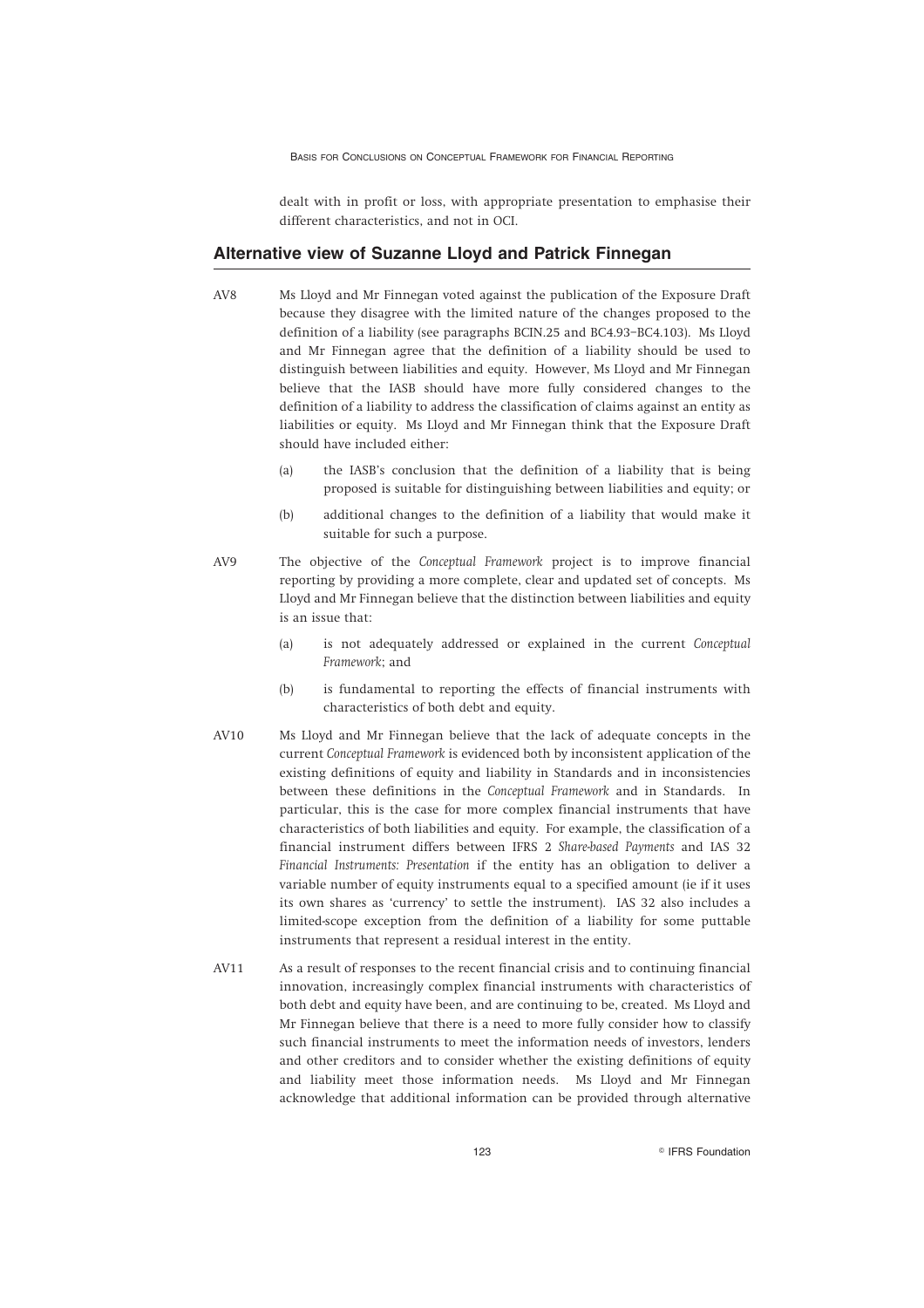presentation and disclosure requirements, and welcome further development of such requirements. However, Ms Lloyd and Mr Finnegan believe that the classification of claims as liabilities or equity has a fundamental effect on the reporting of an entity's financial position and financial performance. For financial performance in particular, classification is particularly important, because the definitions of income and expenses only include changes in claims if they are classified as liabilities.

- AV12 Ms Lloyd and Mr Finnegan believe the *Conceptual Framework*'s definition of a liability and, as a consequence, of equity, need to be reconsidered in the light of these issues. In particular, Ms Lloyd and Mr Finnegan believe that the *Conceptual Framework* should more fully address whether and why the definition of a liability should or should not include:
	- (a) an obligation to deliver a variable number of equity instruments equal to a specified amount (ie when an entity uses its own shares as 'currency'); and
	- (b) an obligation to transfer a variable amount of cash or other economic resources equal to the value of an equity instrument.
- AV13 Ms Lloyd and Mr Finnegan therefore disagree with the decision not to address the distinction between liabilities and equity in the Exposure Draft. They believe that, in failing to consider this, a fundamental conceptual issue for the classification of financial instruments is not addressed. Without reconsidering this distinction, including the effect on an entity's financial performance, Ms Lloyd and Mr Finnegan believe that the *Conceptual Framework* will fail to achieve the stated objective of 'assist[ing] the IASB to develop the Standards' when the issues at the Standards level relate to financial instruments that have characteristics of both liabilities and equity.
- AV14 Ms Lloyd and Mr Finnegan acknowledge that the IASB has decided to consider the distinction between liabilities and equity in the Financial Instruments with Characteristics of Equity research project. However, the *Conceptual Framework* is intended to provide a basis for developing and revising Standards and Ms Lloyd and Mr Finnegan therefore believe that this analysis is better placed in the *Conceptual Framework* project. The research project is primarily a Standards-level project. A Standards-level project should ideally be based on applying or making considered departures from the *Conceptual Framework*, instead of being used to develop concepts that may subsequently be considered as changes to the *Conceptual Framework*. In addition, Ms Lloyd and Mr Finnegan believe that it will be more difficult to consider fundamental changes to the distinction between liabilities and equity in the research project than in the *Conceptual Framework* project. This is because the *Conceptual Framework* project will not necessarily result in subsequent changes at a Standards level and the research project is largely intended to focus on current application questions that have arisen in relation to IAS 32. Thus, by undertaking the analysis of the distinction between liabilities and equity in the *Conceptual Framework* project, it could be more aspirational and have a broader focus. Ms Lloyd and Mr Finnegan are also concerned that by considering this issue within the context of the research project, there will be a detrimental effect on the timeliness with which the IASB

**Communist Execution 124 IFRS** Foundation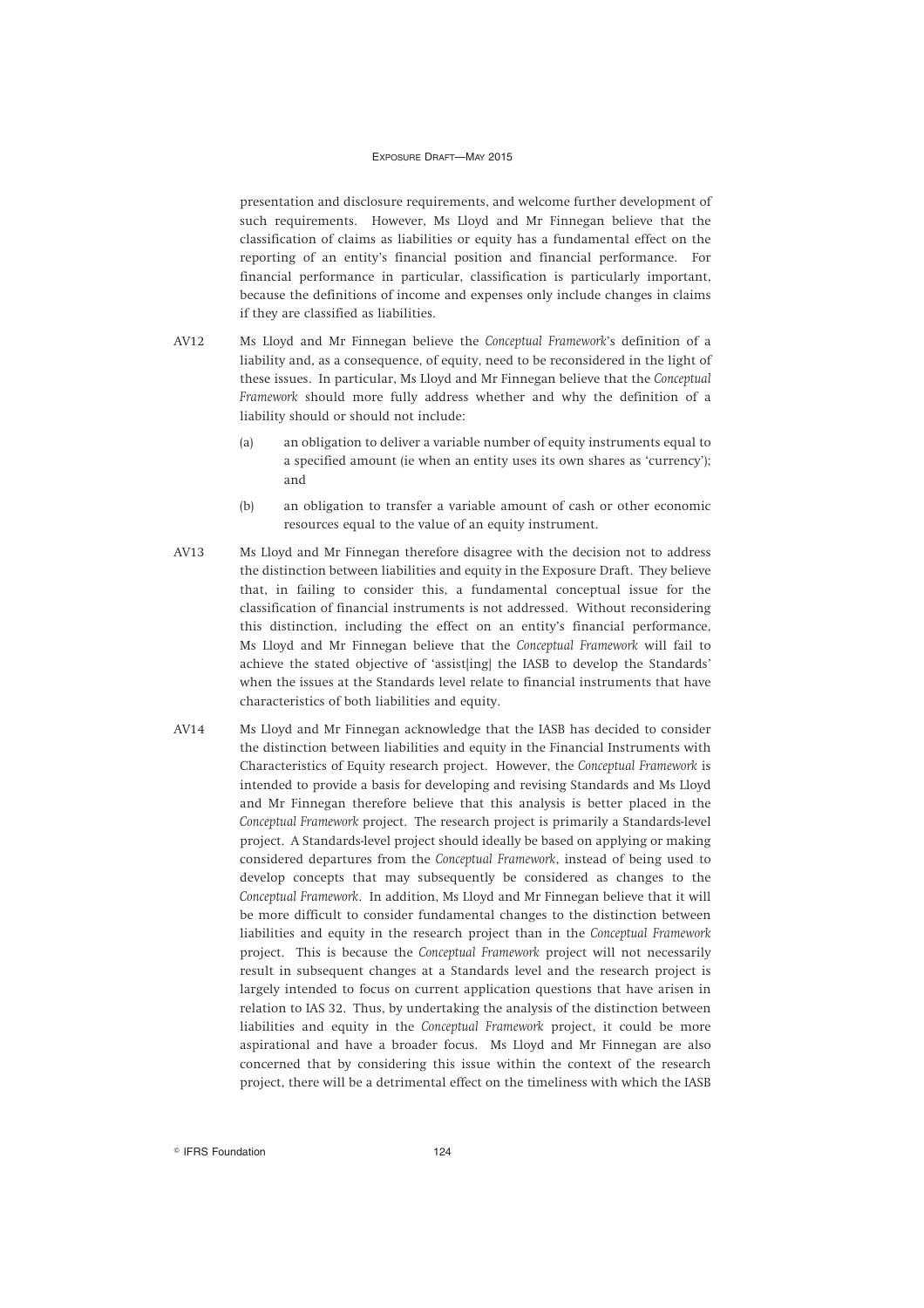will be able to consider potential revisions or interpretations of existing Standards that deal with the distinction between liabilities and equity.

# **Alternative view of Patrick Finnegan**

- AV15 In addition to the reasons outlined above, Mr Finnegan voted against the publication of the Exposure Draft because he:
	- (a) disagrees with the decision to reintroduce an explicit reference to the notion of prudence in the *Conceptual Framework*;
	- (b) disagrees with the discussion of historical cost and current value measurement; and
	- (c) believes that the IASB has both a duty and an opportunity to spend more time developing concepts in the areas of:
		- (i) reporting financial performance; and
		- (ii) presentation and disclosure.

### **Prudence**

- AV16 Mr Finnegan disagrees with the decision to reintroduce an explicit reference to the notion of prudence in the *Conceptual Framework* to support the meaning of neutrality, ie a lack of bias in the selection or presentation of financial information. He believes that financial information possessing the characteristic of neutrality is already free from bias. Mr Finnegan thinks that if prudence is included in the *Conceptual Framework* or any Standard, it would introduce bias and would create confusion in the minds of many preparers about whether or how it should be applied. Even though the Exposure Draft attempts to make it clear that prudence is consistent with neutrality, Mr Finnegan disagrees that prudence (the exercise of caution) is consistent with neutrality. He believes the use of that term within the *Conceptual Framework* could result in:
	- (a) Standards designed to produce weighted outcomes.
	- (b) preparers being cautious by understating assets and overstating liabilities or being cautious in communicating bad news and hence overstating assets and understating liabilities. Such actions have the potential to confuse investors and lower their confidence in financial reporting.

# **Measurement**

- AV17 The Exposure Draft describes two principal categories of measurement bases—historical cost and current value—along with the perceived advantages and disadvantages of both. Mr Finnegan disagrees with those descriptions and believes that the application of such guidance will lead to a biased selection of the use of historical cost over current value. Mr Finnegan believes:
	- (a) current value information will always be more relevant than historical cost information (see paragraphs AV18–AV19);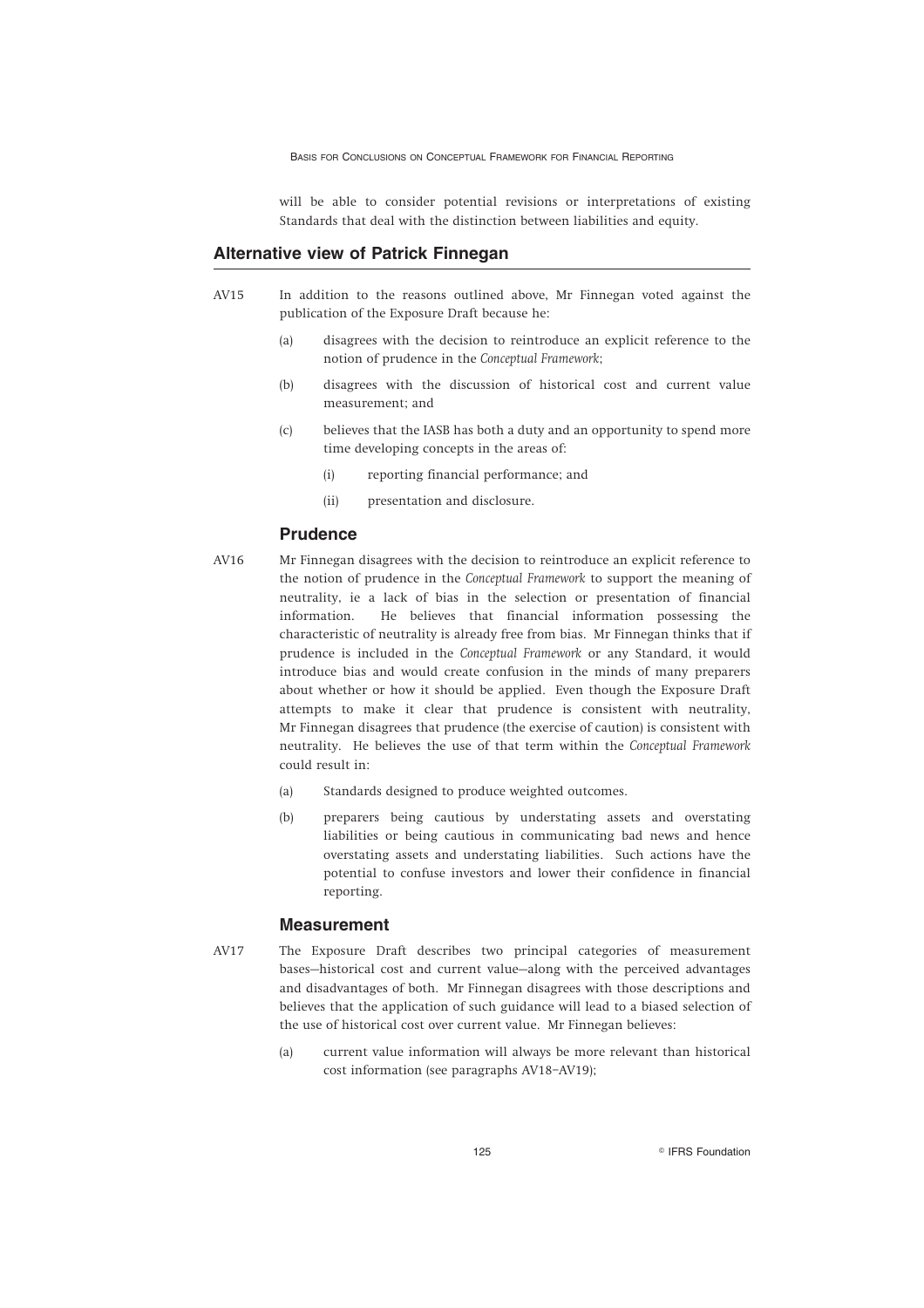- (b) current value information maximises the enhancing qualitative characteristics to a greater extent compared with historical cost information and is not inherently more costly than historical cost information (see paragraphs AV20–AV22); and
- (c) the Exposure Draft's proposed approach to guiding the selection of a measurement basis:
	- (i) is flawed (see paragraph AV23);
	- (ii) will perpetuate the variety of measurement bases in current IFRS, to the detriment of investors (see paragraphs AV24–AV25); and
	- (iii) creates a bias for the use of historical cost measurement (see paragraph AV26).

### **Relevance**

- AV18 Mr Finnegan believes that current value measurement reflects the most relevant information about an asset or a liability and, hence, should have primacy in the statement of financial position and the statement(s) of financial performance. That belief is based on the view, and is supported by empirical evidence, that the changes in variables included in current values, such as changes in interest rates, price of credit and other market variables, result in information with greater predictive value compared with historical cost measures that do not include such changes.
- AV19 Chapter 1 of the *Conceptual Framework* states that to make decisions about providing resources to an entity, users of financial statements assess both the prospects for future net cash inflows to an entity and also management's stewardship of the entity's resources. To do this, they need measures of assets, liabilities, income and expenses that capture the amount, timing and uncertainty of those net cash inflows. Current value measures do that more effectively than historical cost measures. Moreover, the use of historical cost provides more motivation and opportunity to manipulate profit or loss by realising income or expenses when desired compared with current value measurement.

### **Enhancing qualitative characteristics and cost**

- AV20 Mr Finnegan believes that current value information maximises the qualitative characteristics of comparability, timeliness and understandability to a greater extent than does historical cost information, and is at least as verifiable as historical cost information. In addition, he does not believe that historical cost measures are in many situations simpler and less expensive to provide than information using current measurement bases, as asserted in paragraph 6.15 of the Exposure Draft.
- AV21 Mr Finnegan observes that both historical cost and current value measures are often based on market values at initial recognition. Consequently, at initial recognition, both historical cost and current values will be equally verifiable for a particular item, depending on whether verification is a direct observation or an indirect verification through an estimation technique. However, following initial recognition, historical cost requires preparers to make a number of

**Communist Execution 126** CIFRS Foundation **126**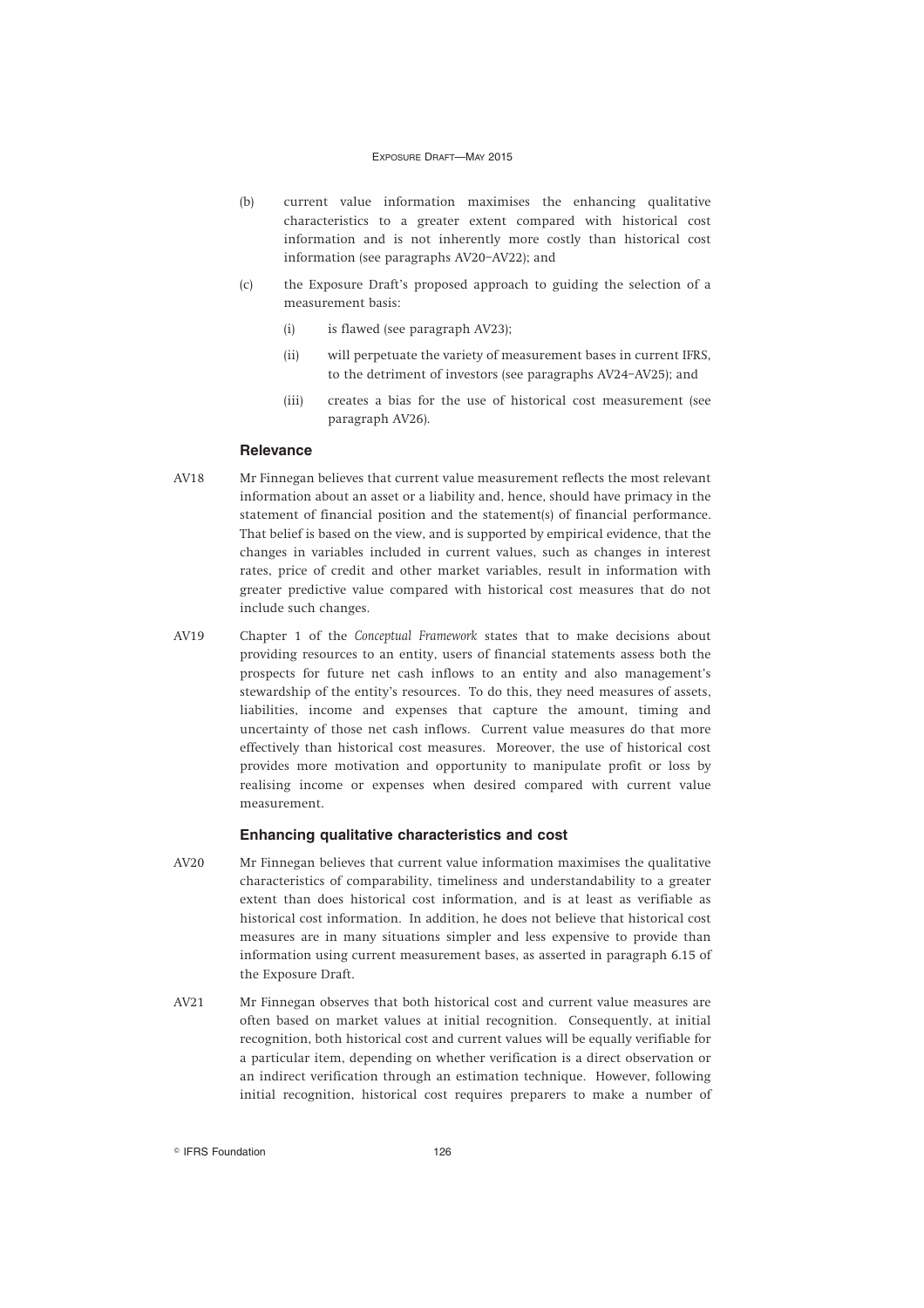subjective judgements that are involved in the process of estimating useful lives, salvage values or impairment. These judgements are no more verifiable than the estimates of current values. Furthermore, the process of including such judgements can make historical cost measures complex and difficult to understand; for example, amortised cost as required under IFRS 9 *Financial Instruments*.

AV22 When making comparisons between companies, historical cost amounts are rarely, if ever, comparable because they are recognised and adjusted at different dates, including some dates in the distant past. This can significantly distort the carrying amounts of the assets and the timing of the recognition of income and expenses from these assets. Collectively, this can significantly distort the reporting of real economic margins of an entity.

### **Selection of a measurement basis**

- AV23 One of the criteria proposed in the Exposure Draft for consideration when selecting a measurement basis deals with the characteristics of an asset or a liability; for example, the nature or extent of the expected variability of an asset or a liability's cash flows or the sensitivity of the value of an asset or a liability to changes in market forces. This criterion will not meet the objectives of financial reporting consistently because even a simple asset, for example, a government bond, may experience significant negative changes in value, which cannot be foreseen by management. In such circumstances, historical cost measurement would significantly overstate an entity's financial position, solvency and liquidity until management decides whether and by how much the asset has been impaired.
- AV24 Another factor in selecting a measurement basis is how an asset or a liability contributes to future cash flows, which, in turn, depends in part on the nature of the business activities conducted by the entity. Mr Finnegan thinks this factor allows management intent to affect measurement. He thinks that how management intends to use an asset or realise its value may be inconsistent and be an unreliable indicator of the prospects of future net cash flows. Management's intentions about the way it intends to realise value are not static. Determining measurement attributes based on such intentions and assumptions introduces the potential for management bias, which can cause financial information to be less relevant and less faithfully represented compared to when it is consistently measured at current value.
- AV25 Furthermore, there are numerous possible outcomes to the application of historical cost measurement. For example, the use of historical cost as described in the Exposure Draft can result in amounts for assets that reflect the effects of different estimates of consumption, different estimates of cash flows, different discount rates or different estimates of impairment. If this much judgement is warranted, it should focus instead on current value estimates.
- AV26 The use of current value measures is linked to the presentation of income and expenses (see paragraphs AV29–AV33). Mr Finnegan thinks that the rebuttable presumption that changes in current value measure must be recognised in profit or loss unless they do not enhance the relevance of the information in profit or loss will create a barrier to the use of current value measure.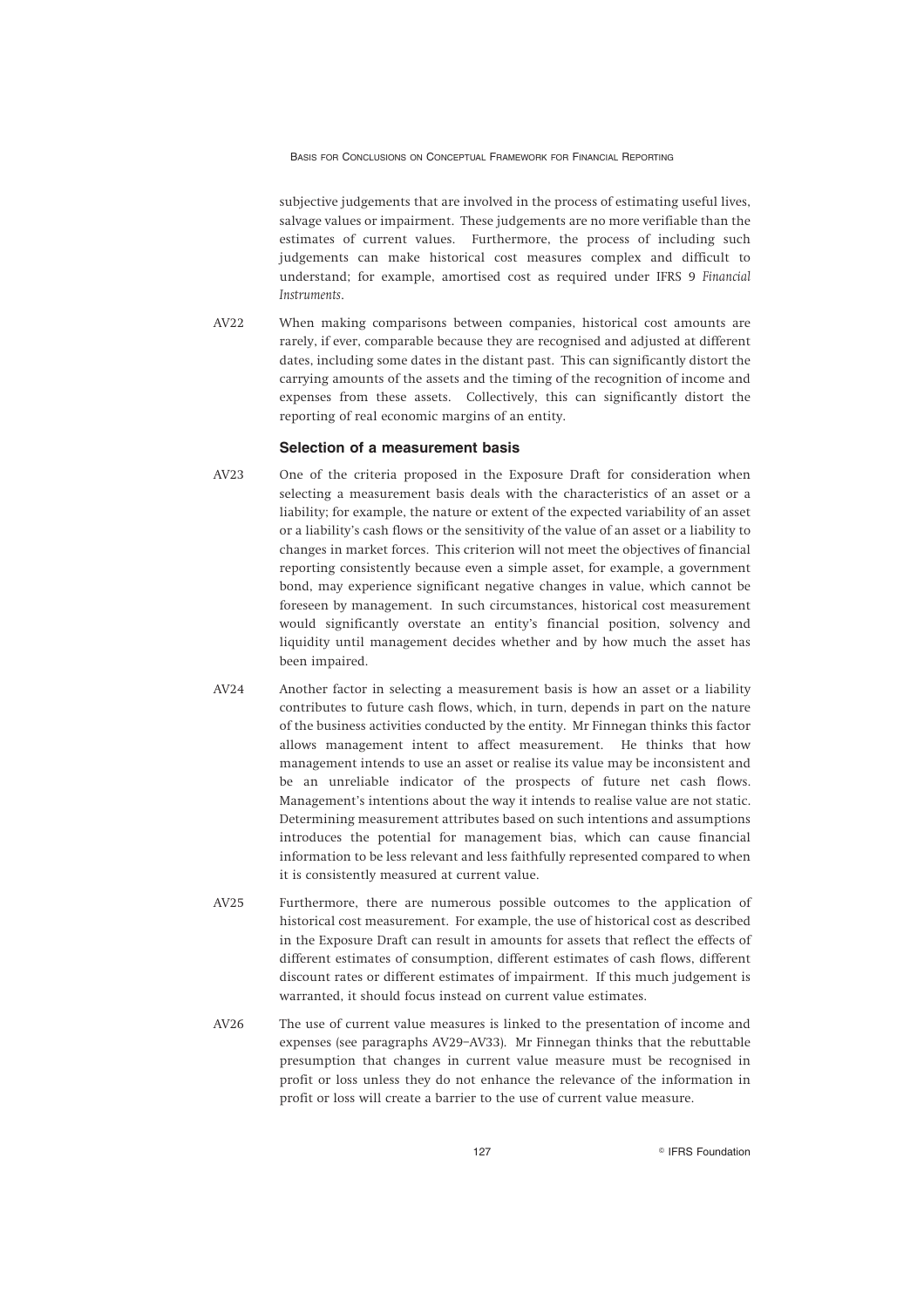### **Summary of views on measurement**

- AV27 Mr Finnegan accepts that IASB members and many stakeholders believe that both historical cost measurement and current value measurement have a predictive ability and value relevance for investors. He acknowledges that there are circumstances in which the use of historical cost measurement would produce a result that would be materially consistent with the result produced by the use of current value measurement. For example, this would be the case when assets are consumed or converted to cash shortly after being recognised. However, Mr Finnegan believes that current value measures would be more relevant for financial statement analysis and that financial statement analysis would be easier for users if all assets and liabilities were measured using a consistent approach. Moreover, he also believes that the debate about whether historical cost provides more relevant information, that is, information less subject to measurement uncertainty compared to current value, is unlikely to be resolved on the basis of the way in which the revised *Conceptual Framework* is drafted.
- AV28 Mr Finnegan is also concerned that many of the decisions regarding how to subsequently measure an asset or a liability after initial recognition derive from trying to deal with the concern about volatility in reported profit or loss, and are not based on whether the measure provides information with the qualitative characteristics as proposed in the *Conceptual Framework*. The fact is that economic volatility exists in business and managers regularly make decisions to engage in transactions that subject their businesses to this volatility. If this is the case, then Mr Finnegan believes that it seems entirely appropriate to report that volatility in the financial statements.

### **Reporting financial performance**

- AV29 Mr Finnegan believes that the principal challenge to using current value measurement more widely and consistently across IFRS is the concern raised by some stakeholders that its use will create volatility in reported profit or loss and, as a result, profit or loss will be less reliable. That concern has been raised during the IASB's deliberations in such areas as accounting for post-employment benefits, financial instruments, liabilities and equity, insurance contracts, revenue recognition and biological assets.
- AV30 Mr Finnegan believes that the root of the debate between historical cost and current value lies in the existing focus of preparers and users on the use of a single statistic—profit or loss—to reflect performance for that period. When profit or loss is measured using current values, or even a mix of current values and historical costs, as proposed in the Exposure Draft, opponents of current value measurement argue that it results in financial performance that is less reliable and predictable than historical cost measurement. Mr Finnegan believes that in the Exposure Draft the IASB is not advancing the concepts needed to improve the quality of financial information for investors.
- AV31 Mr Finnegan believes that the current impasse on the use of current value or historical cost could be better addressed if the Exposure Draft more clearly defined the purpose and use of other comprehensive income. As discussed in paragraph BC7.1, respondents to the IASB's Agenda Consultation 2011 identified

**Communist Execution 128** CHERS Foundation **128**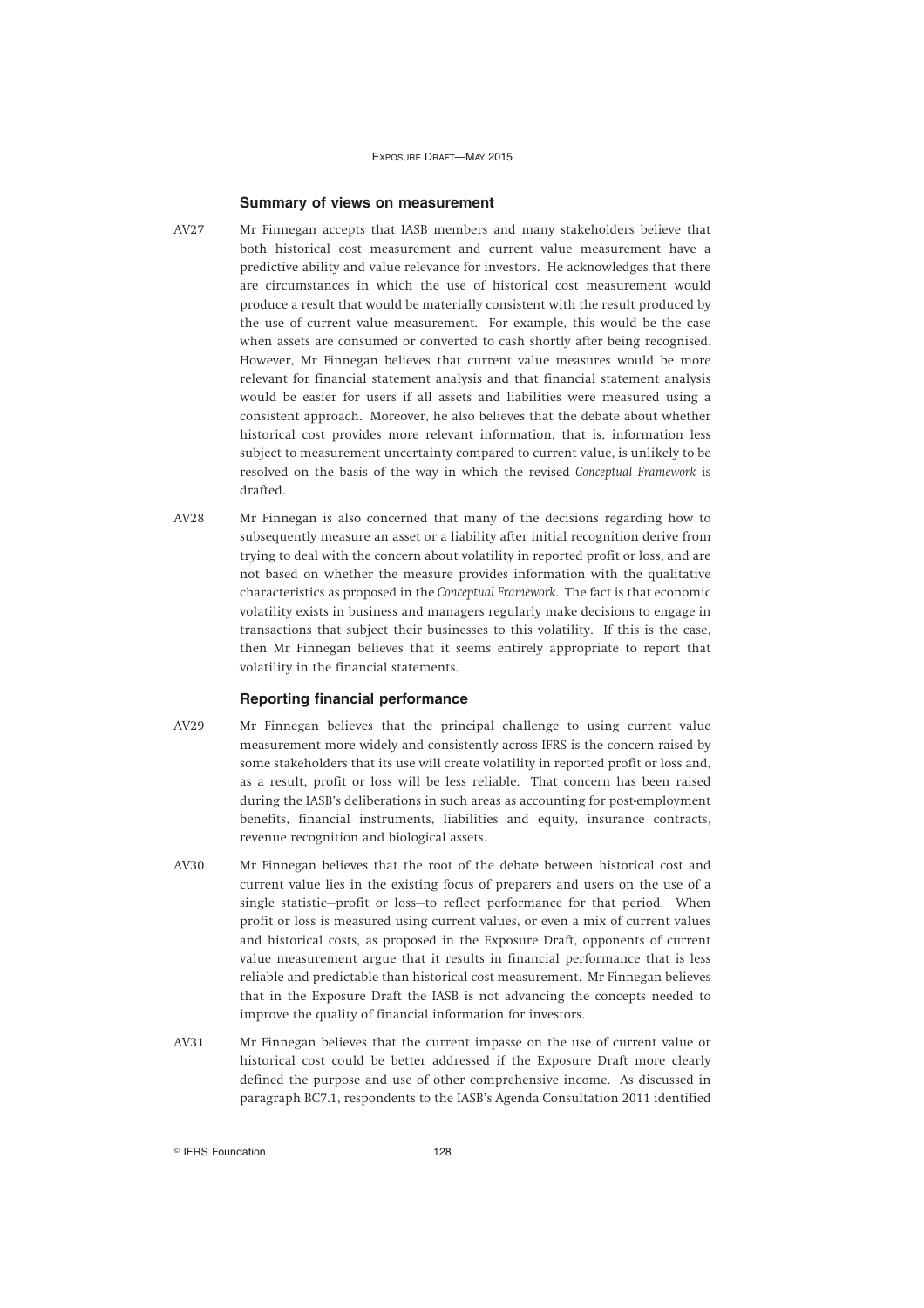the reporting of financial performance, including the use of OCI and reclassification of items from OCI, as a priority topic that the IASB should address.

- AV32 According to paragraph 1.15 of the Exposure Draft (paragraph OB15 of the existing *Conceptual Framework*), changes in a reporting entity's economic resources and claims are a result of that entity's financial performance and other events and transactions such as issuing debt or equity instruments. Mr Finnegan believes that this statement implies that financial performance must be evaluated as including all changes in the total net assets, exclusive of transactions with holders of equity claims. Without greater clarity about why and how other comprehensive income is used, the emphasis on profit or loss as a primary source of information about performance has the potential to create a confusing picture of performance for investors.
- AV33 As stated, Mr Finnegan believes that investors need to receive timely information about the changes in recognised assets and liabilities measured at current value. He believes that presentation through the use of OCI is an effective (albeit not necessarily an optimal) means of delivering such information, which the IASB has used in many areas. The IASB's current and proposed use of OCI has been primarily to report unrealised gains or losses resulting from remeasurements of assets and liabilities that were measured at fair value or other current value in the statement of financial position. Mr Finnegan believes that this provides useful information and communicates information about the characteristics of assets and liabilities in a more objective and timely way compared to the use of historical cost supplemented by the disclosure of current value information (see paragraphs 6.74–6.77 of the Exposure Draft).

#### **Presentation and disclosure**

- AV34 Mr Finnegan believes the Exposure Draft's discussion of principles for presentation and disclosure should be changed as follows to address two critical areas of financial reporting that require improvement:
	- (a) *disaggregation*—Mr Finnegan believes that the *Conceptual Framework* should discuss the usefulness of financial information from the perspective of disaggregated information, not aggregated information. The financial statements issued by most entities report information that summarises a large volume of detail, as noted by paragraph 7.15 of the Exposure Draft. Such summarised information cannot provide the essential information necessary for an investor's understanding of financial performance (or financial position). Moreover, a significant amount of effort is expended by investors when analysing and using financial statements to identify, adjust and possibly remove amounts of income and expenses from reported financial performance to estimate 'sustainable' or 'normalised' performance. Mr Finnegan believes that, to address investors' needs, the *Conceptual Framework* should emphasise the importance of providing information in a way that highlights the effects of different economic attributes, different measurement bases and different trends. In particular, the *Conceptual Framework* should establish principles that would result in Standards specifying appropriate levels of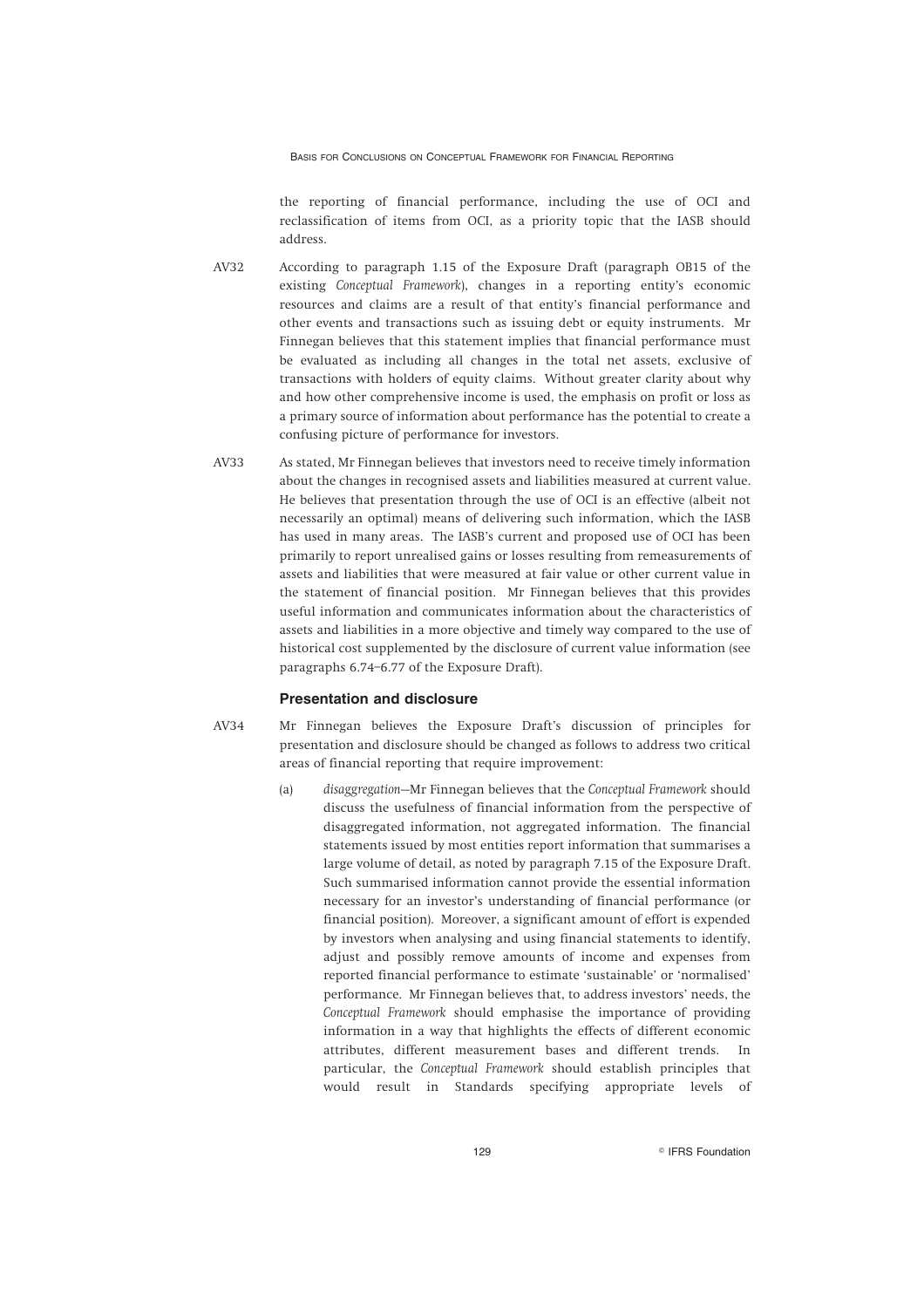disaggregation, with clear links between amounts recognised in the statements of financial position and financial performance and amounts presented and disclosed elsewhere in the financial statements.

(b) *relationships between assets, liabilities, income and expenses with cash flows*—Mr Finnegan believes that the disclosure principles in the *Conceptual Framework* should set an objective for all Standards to include a requirement for the disclosure of entity-specific information that shows or explains changes in assets and liabilities attributable to cash and non-cash changes for all assets and liabilities presented in the statement of financial position. One way of achieving this disclosure objective would be to provide reconciliations for all assets and liabilities, but the simple disclosure of cash and non-cash changes could also satisfy the objective. This would address the frequently heard call for improving the quality (or relevance) of disclosures in financial statements.

**Communist Execution 130 IFRS Foundation** 130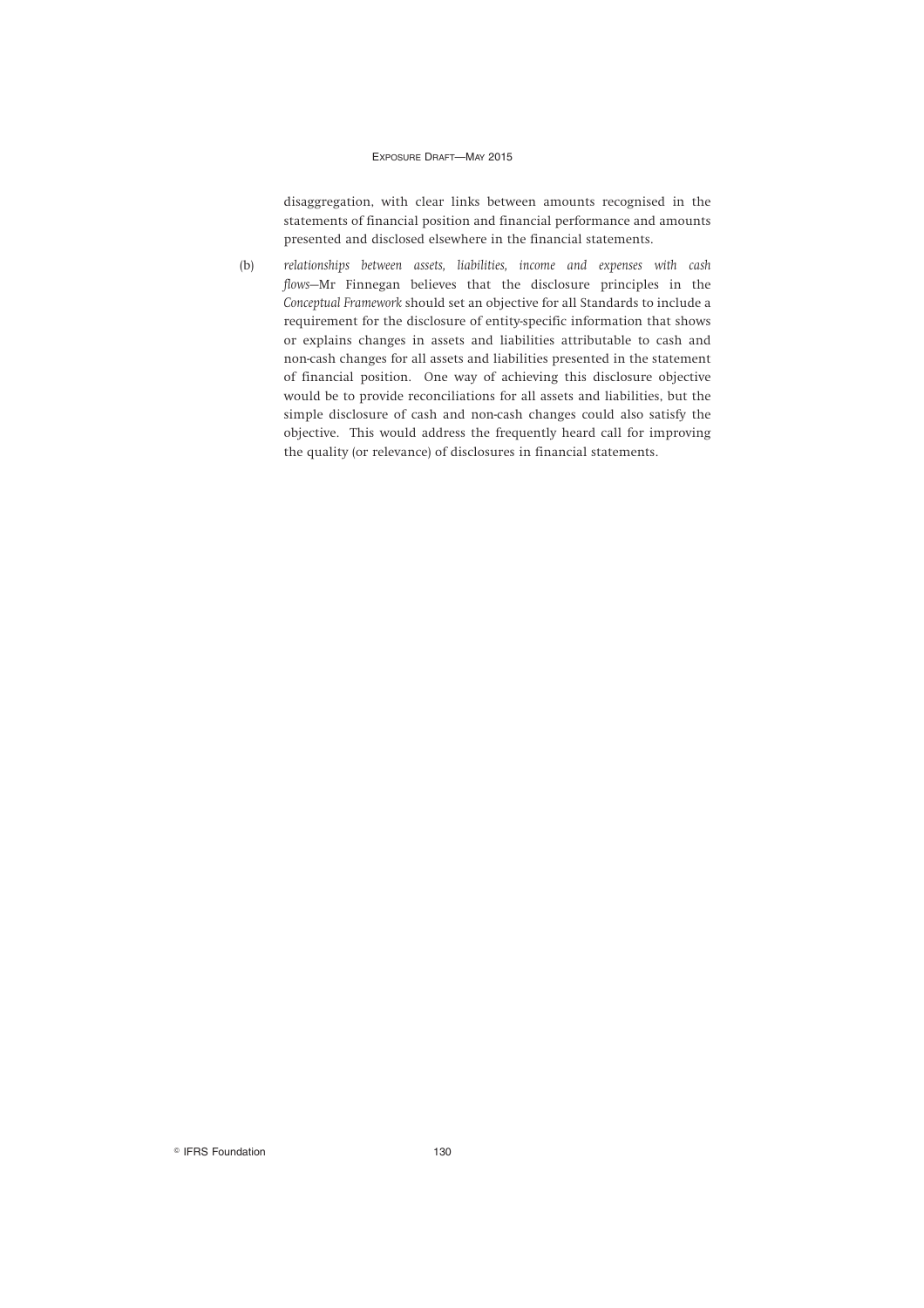# **Table of Concordance**

This table shows how the contents of the *Conceptual Framework for Financial Reporting* (2010) and the Exposure Draft *Conceptual Framework for Financial Reporting* correspond. Paragraphs are treated as corresponding if they broadly address the same matter even though the guidance may differ.

| <b>Conceptual Framework (2010)</b><br>paragraphs | <b>Exposure Draft</b><br>paragraphs |
|--------------------------------------------------|-------------------------------------|
| Introduction                                     | Introduction                        |
| OB1-OB3 (Chapter 1)                              | $1.1 - 1.3$                         |
| OB <sub>4</sub>                                  | 1.4, 1.22-1.23                      |
| OB5-OB21                                         | $1.5 - 1.21$                        |
| QC1-QC11 (Chapter 3)                             | $2.1 - 2.11$                        |
| QC12-QC15                                        | 2.14-2.17, 2.19                     |
| QC16-QC17                                        | 2.12-2.13, 2.20                     |
| QC18-QC39                                        | $2.21 - 2.42$                       |
| 4.1                                              | 3.10                                |
| 4.2                                              | $4.2 - 4.3$                         |
| 4.3                                              | 7.10                                |
| 4.4                                              | $4.3 - 4.4$                         |
| 4.5                                              | 5.7, 5.17-5.19                      |
| 4.6                                              | 4.53-4.56                           |
| 4.7                                              | None                                |
| $4.8 - 4.14$                                     | $4.5 - 4.23$                        |
| $4.15 - 4.19$                                    | 4.24-4.39                           |
| $4.20 - 4.23$                                    | $4.43 - 4.47$                       |
| 4.24                                             | 4.3, 7.22                           |
| $4.25 - 4.35$                                    | 4.48-4.52                           |
| 4.36                                             | 8.10                                |
| $4.37 - 4.53$                                    | $5.1 - 5.24$                        |
| 4.46                                             | $4.40 - 4.42$                       |
| $4.54 - 4.56$                                    | $6.1 - 6.80$                        |
| $4.57 - 4.65$                                    | $8.1 - 8.9$                         |

*continued...*

<sup>©</sup> IFRS Foundation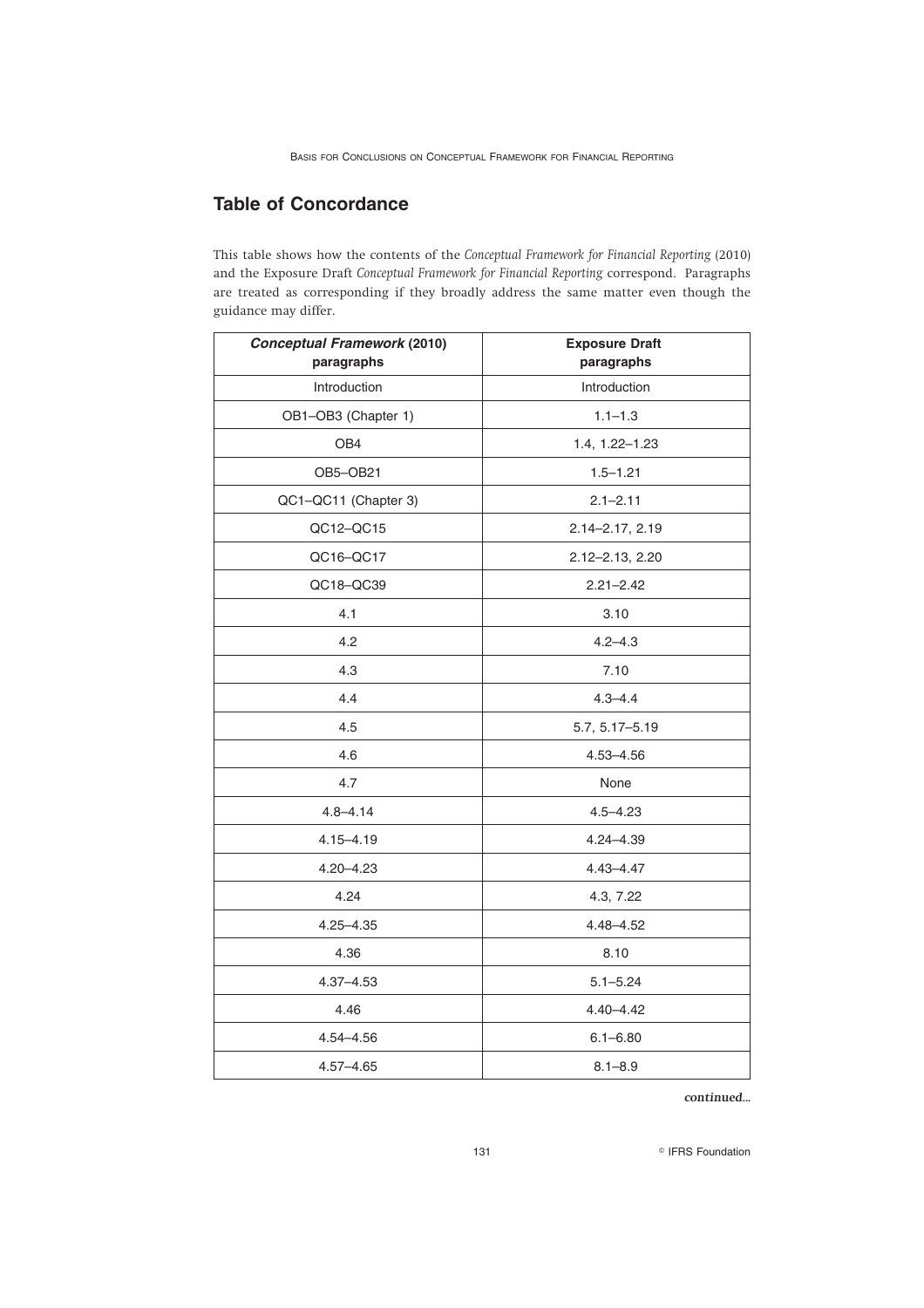# *...continued*

| <b>Conceptual Framework (2010)</b><br>paragraphs | <b>Exposure Draft</b><br>paragraphs                                                    |
|--------------------------------------------------|----------------------------------------------------------------------------------------|
| None                                             | 2.18, 3.1–3.9, 3.11–3.25, 4.1, 4.57–4.63,<br>5.25-5.36, 7.1-7.9, 7.11-7.21, 7.23-7.27, |
|                                                  | $A1 - A9$                                                                              |

**Communist Execution 132**